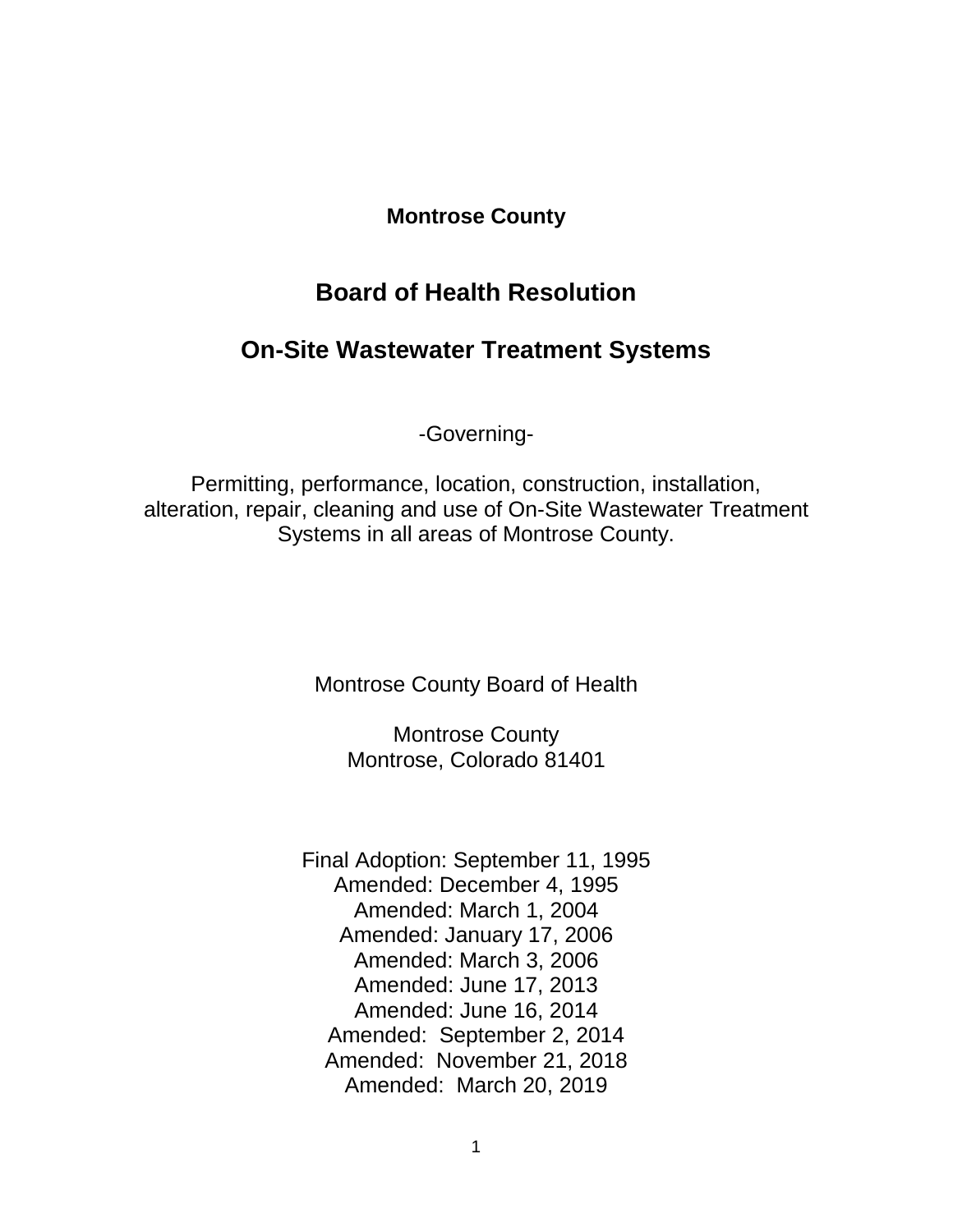# **Table of Contents**

| 1.  | <b>Title and Declaration</b>                                 | 3   |
|-----|--------------------------------------------------------------|-----|
| 2.  | Scope and Purpose                                            | 3   |
| 3.  | <b>Definitions</b>                                           | 5   |
|     | Table 3-1, Abbreviations and Acronyms                        | 18  |
| 4.  | <b>Administration and Enforcement</b>                        | 19  |
| 5.  | <b>Site and Soil Evaluation</b>                              | 36  |
| 6.  | <b>Wastewater Flows</b>                                      | 47  |
|     | Table 6-1, Single-Family Residential Design Flows            | 47  |
|     | Table 6-2, Estimate of Average Daily Wastewater Flow         | 49  |
|     | Table 6-3, Treatment Levels                                  | 53  |
|     | Table 6-4, High Strength Wastewater                          | 53  |
| 7.  | Minimum Distances On-site Wastewater Treatment               | 53  |
|     | Table 7-1, Minimum Horizontal Distances                      | 56  |
|     | Table 7-2, OWST Design Consideration/Treatment Requirements  | 57  |
| 8.  | Design Criteria - General                                    | 58  |
| 9.  | Design Criteria - Components                                 | 61  |
|     | Table 9-1, Min. Septic Tank Size, Number of Bedrooms         | 63  |
| 10. | Design Criteria - Soil Treatment Area                        | 71  |
|     | Table 10-1, Soil Treatment Area Long-term Acceptance         | 72  |
|     | Table 10-1A Design Criteria for Soils with High Rock Content | 73  |
|     | Table 10-2, Size Adjustment Factors Methods of Application   | 76  |
|     | Table 10-3, Size Adjustment Factors for Distribution         | 76  |
| 11. | Design Criteria - Higher Level Treatment Systems             | 85  |
| 12. | Design Criteria - Other Facilities                           | 96  |
|     | Table 12-1 Gradation of Wicking Sand                         | 97  |
| 13. | <b>Technology Review and Acceptance</b>                      | 103 |
| 14. | <b>Operation and Maintenance</b>                             | 109 |
| 15. | Severability                                                 | 109 |
| 16. | Materials Incorporated by Reference                          | 110 |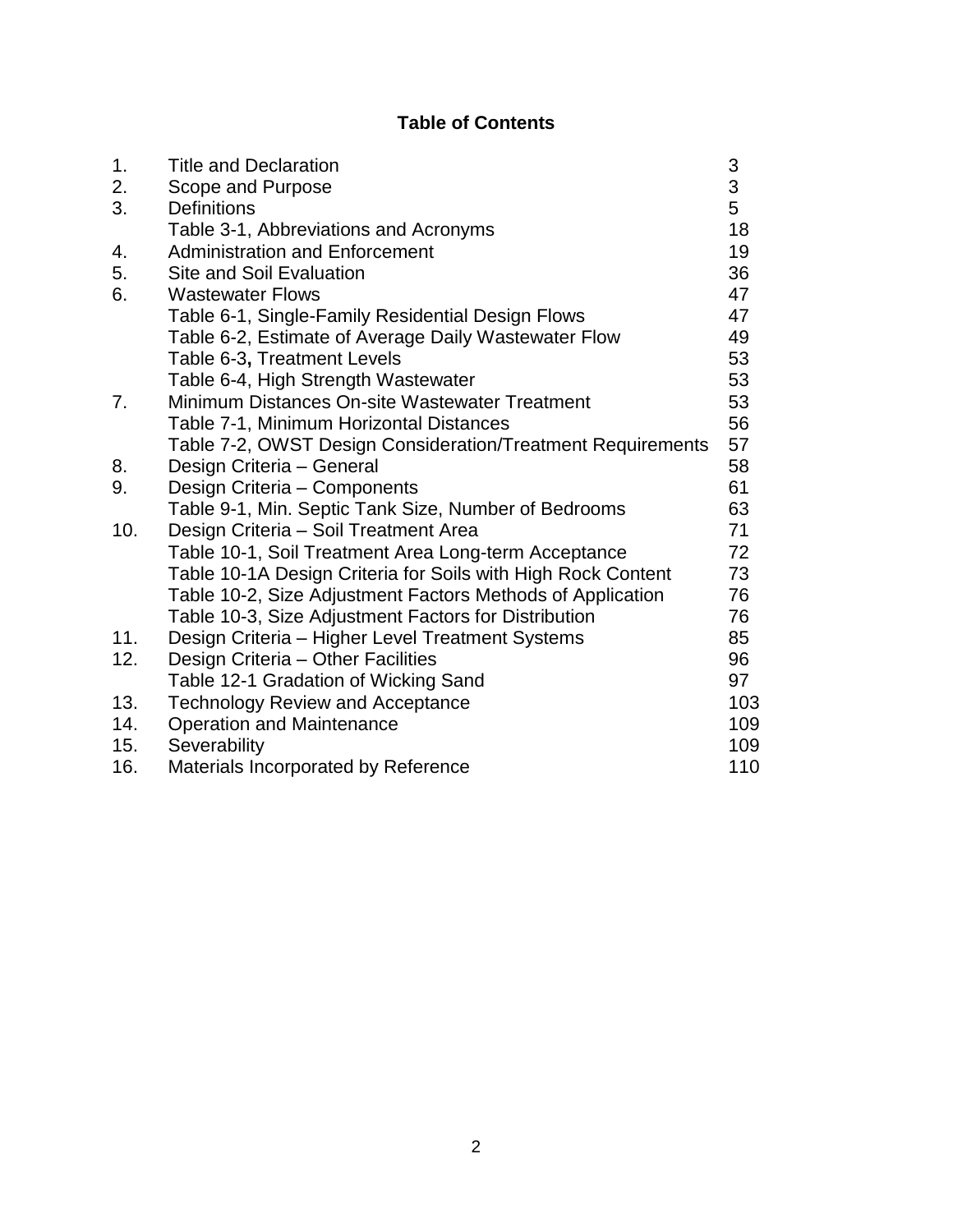### **1. Title & Declaration**

#### A. Title

These regulations will be known as the Montrose County Amended and Restated On-Site Wastewater Treatment Regulations 43. These Regulations as adopted will comply with and be as stringent, if not more than, the State of Colorado Act and Regulation 43.

#### B. Declaration

The Board of Health declares the purpose of these regulations is preserve the environment and protect the public health and water quality; to eliminate and control causes of disease, infection, and aerosol contamination; and to reduce and control the pollution of the air, land and water, it is declared to be in the public interest to establish minimum standards and regulations for On-site Wastewater Treatment Systems (OWTS) in the state of Colorado and to provide the authority for the administration and enforcement of such minimum standards and regulations.

These regulations will be applicable throughout areas of jurisdiction of the Board of Health within Montrose County. These regulations are designed to control permitting, performance, alterations, construction, installation, location and use of domestic sewage disposal systems, the transportation and final disposal of domestic septage materials, and control of cleaners and installers of systems. The Board of Health declares that its general policy is to require the use of and/or connection to a sewage treatment works (municipal or centralized), where and whenever feasible, and to limit installation of On-site Wastewater Treatment Systems only to areas that are not feasible for sewage treatment works, or that cannot be reasonably serviced by sewage treatment works.

Except as provided in these regulations, no On-site Wastewater Treatment System permit will be issued to any person when the subject property is located within a special service or sewer district, which provides public sewer service.

C. Authority

This regulation is promulgated pursuant to the On-site Wastewater Treatment System Act, 25-10-101, et seq. C.R.S.

#### **2. Scope and Purpose**

A. Purpose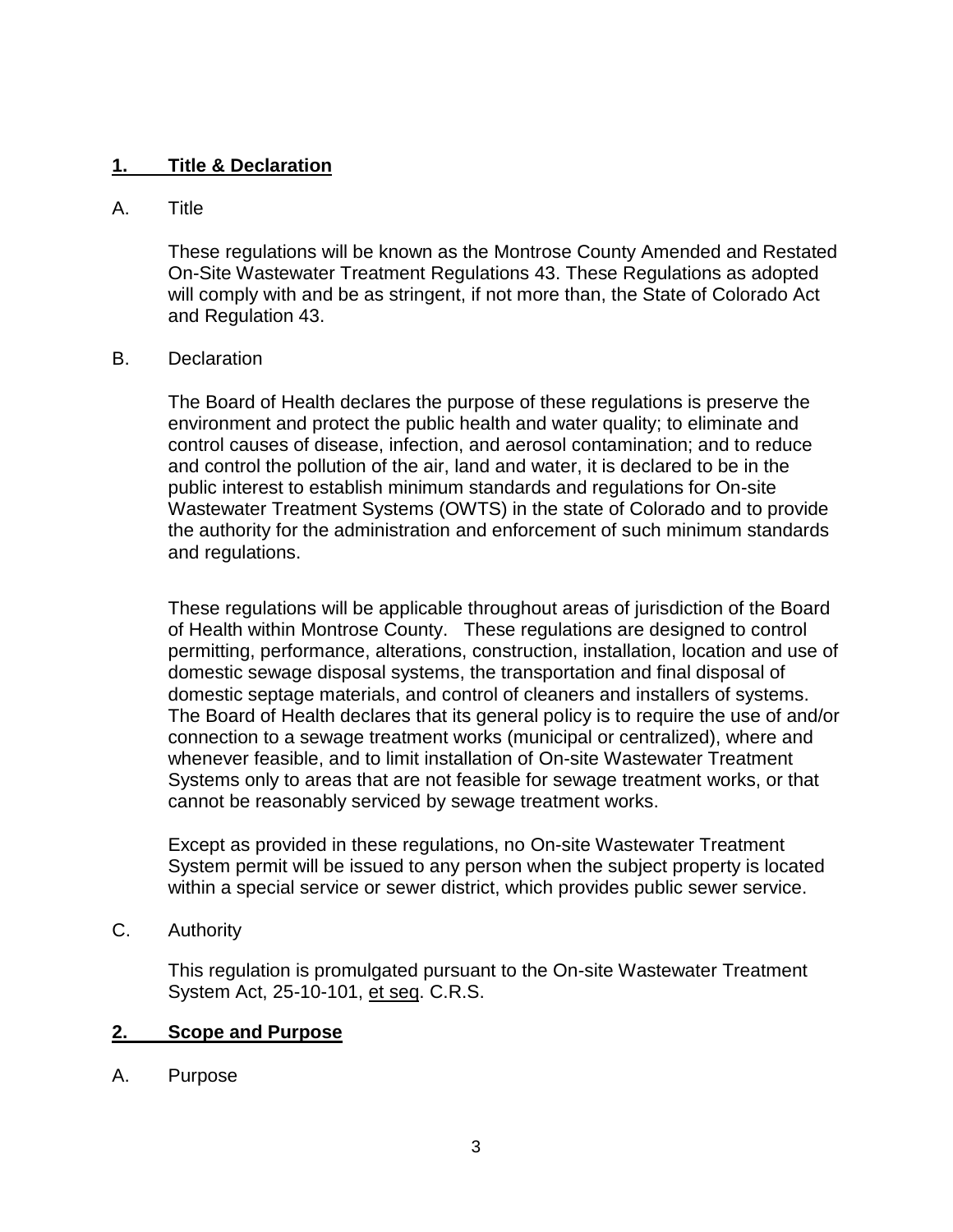The purpose of this regulation as authorized by the OWTS Act is to establish minimum standards for the location, design, construction, performance, installation, alteration and use of OWTS within the state of Colorado, and establish the minimum requirements for regulations adopted by local boards of health including but not limited to permit application requirements; requirements for issuing permits; the inspection, testing, and supervision of installed systems; the maintenance and cleaning of systems; the disposal of waste material and the issuance of cease and desist orders.

B. Effluent Discharged to Surface Waters

Any system that will discharge into surface waters must be designed by a professional engineer. The discharge permit application must be submitted for preliminary approval to the Board of Health. Once approved by the Board of Health, the application must be submitted to the Water Quality Control Division for review in accordance with the Water Quality Control Act, 25-8-101, et seq. C.R.S, and all applicable regulations of the Water Quality Control Commission. Compliance with such a permit will be deemed full compliance with this regulation.

C. Jurisdiction of the Board of Health

The jurisdiction of the Montrose County Board of Health shall extends over all unincorporated areas and over all municipal corporations within the territorial limits of the county comprising the district public health agency, but not over the territory of any municipal corporation that maintains its own public health agency.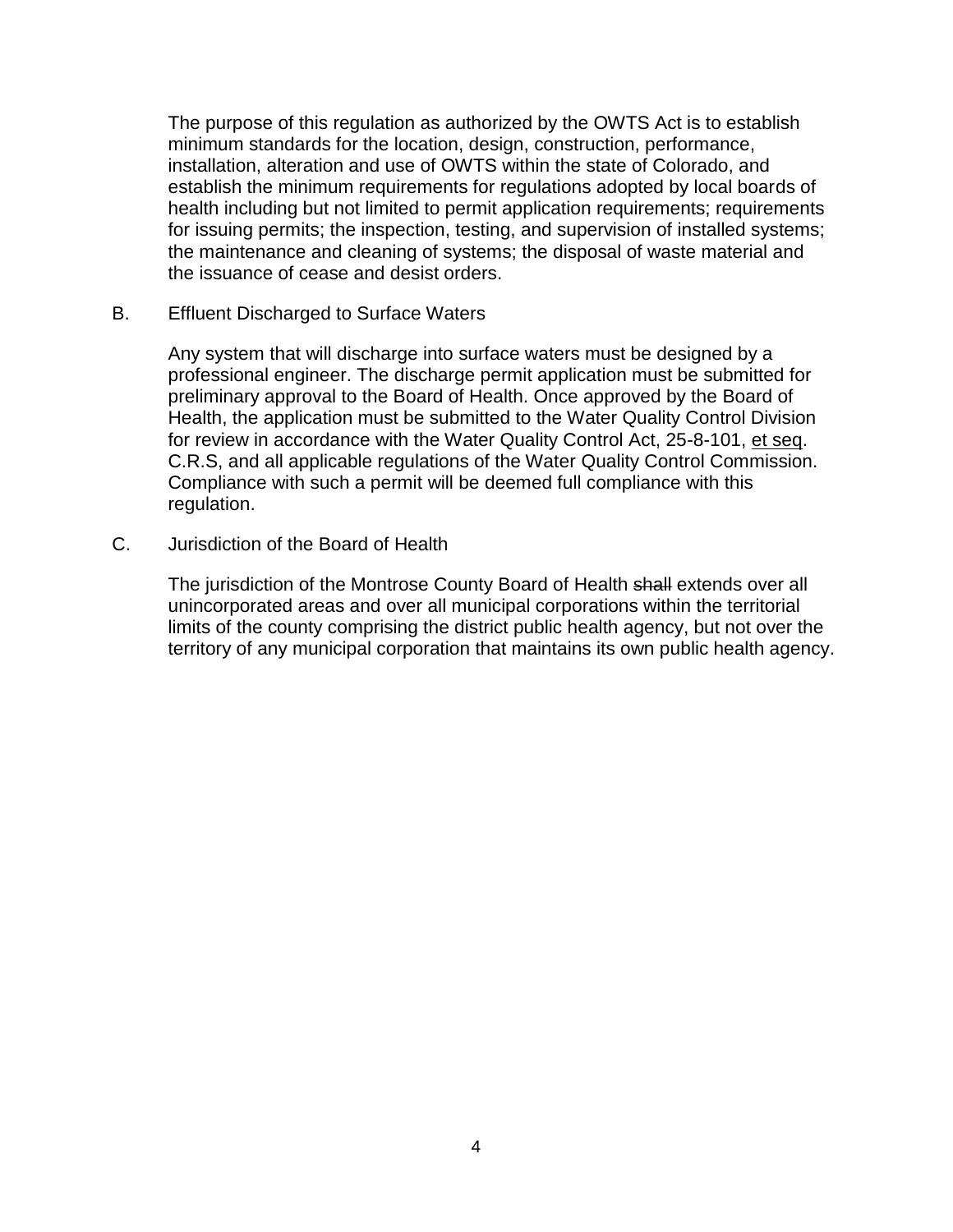# **3. Definitions**

- 1. "Absorption system" means a leaching field and adjacent soils or other system for the treatment of sewage in an On-site Wastewater Treatment System by means of absorption into the ground. See Soil treatment area.
- 2. "Accessible" means easily reached, attained of entered by the necessary equipment or maintenance provider.
- 3. "Applicant" means a person who submits an application for a permit for an Onsite Wastewater Treatment System, or System Cleaner.
- 4. "Basal Area" means the effective surface area available to transmit the treated effluent from the filter media in a mound system into the in-situ receiving soils. The perimeter is measured at the interface of the imported fill material and in-situ soil. On sloping sites, only the area down-gradient from the up-slope edge of the distribution media may be included in this calculation.
- 5. "Bed" means a below-grade soil treatment area with a level soil base consisting of a shallow excavation greater than three feet wide containing distribution media and more than one lateral.
- 6. "Bedrock" means continuous rock that underlies the soil or is exposed at the surface. Bedrock is generally considered impervious, but if fractured or deteriorated, it may allow effluent to pass through without adequate treatment.
- 7. "Bedroom" means a room with an egress window, a closet, and/or is intended for sleeping purposes: or as defined by the local board of health, as stated in the local OWTS regulation.
- 8. "Biochemical Oxygen Demand, Five-Day" (BOD5) means quantitative measure of the amount of oxygen consumed by bacteria while stabilizing, digesting, or treating biodegradable organic matter under aerobic conditions over a five-day incubation period; expressed in milligrams per liter (mg/L).
- 9. "Biochemical Oxygen Demand, Carbonaceous Five Day" (CBOD5) means quantitative measure of the amount of oxygen consumed by bacteria while stabilizing, digesting, or treating the organic matter under aerobic conditions over a five-day incubation period while in the presence of a chemical inhibitor to block nitrification; expressed in milligrams per liter (mg/L).
- 10. "Board of Health" means the Montrose County Board of Health.
- 11. "Building sewer" means piping that conveys wastewater to the first system component or the sewer main.
- 12. "Carbonaceous Biochemical Oxygen Demand" See Biochemical Oxygen Demand, Carbonaceous.
- 13. "Cesspool" means an unlined or partially lined underground pit or underground perforated receptacle into which raw household wastewater is discharged and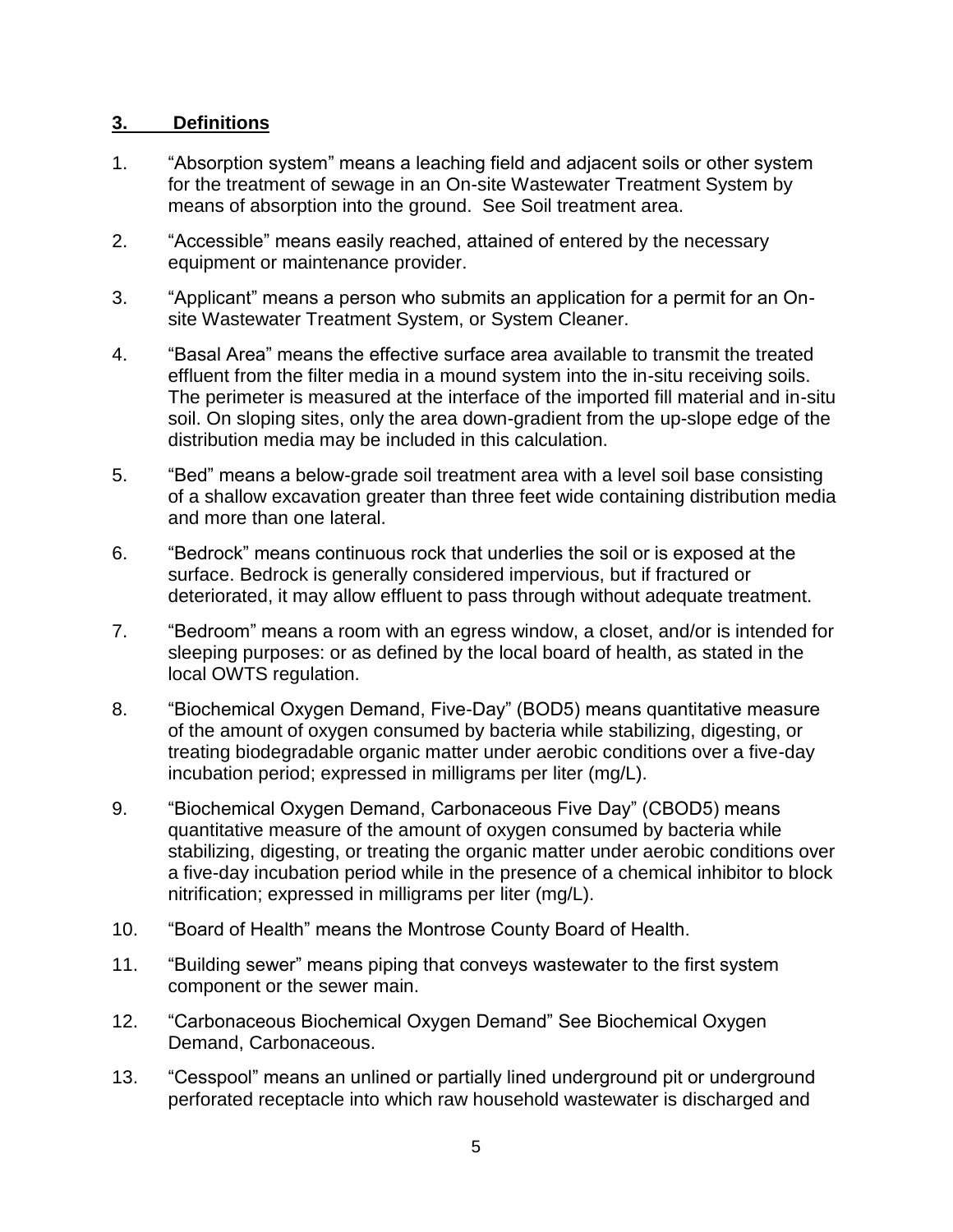from which the liquid seeps into the surrounding soil. Cesspool does not include a septic tank.

- 14. "Chamber" means an open, arch-shaped structure providing an open-bottom soil interface with permeable sidewalls used for distribution of effluent in a soil absorption system.
- 15. "Cistern" means an underground, enclosed unpressurized reservoir or tank for storing water as part of a potable water supply system.
- 16. "Cleaning" means the act of removing septage or other wastes from a wastewater treatment system component or grease/waste from a grease interceptor.
- 17. "Colorado Plumbing Code" means Rules and Regulations of the Colorado State Plumbing Board (3 CCR 720-1).
- 18. "Commission" means the Water Quality Control Commission created by section 25-8201, C.R.S.
- 19. "Competent technician" means a person who has the appropriate expertise and is able to conduct and interpret the results of soil profile test pit excavations, percolation tests, and sit evaluations. This individual has also met the required competencies for a "Competent technician" as defined in section 5.
- 20. "Component" means a subsection of an On-site Wastewater Treatment System; a component may include multiple devices.
- 21. "Composting toilet" means a self-contained waterless toilet designed to decompose nonwater-carried human wastes through microbial action and to store the resulting matter for disposal.
- 22. "Consistence" means the degree and kind of cohesion and adhesion that soil exhibits and/or the resistance of soil to deformation or rupture under an applied stress to an extent that the soil density would restrict permeability. Aspects of consistence are used to determine if the horizon will have permeability lower than that of the defined soil type. Additional insight to consistence can be found in the USDA-NRCS Field book for Describing and Sampling Soils: Version 3.0 Sept. 2012.
- 23. "Crest" means the highest point on the side of a dry gulch or cut bank.
- 24. "Cut bank" means a nearly vertical slope caused by erosion or construction that has exposed historic soil strata.
- 25. "Deep gravel system" means a soil treatment area for repairs only where the trenches utilize a depth of gravel greater than 6 inches below the distribution line pipe and sidewall area is allowed according to a formula specified in this regulation.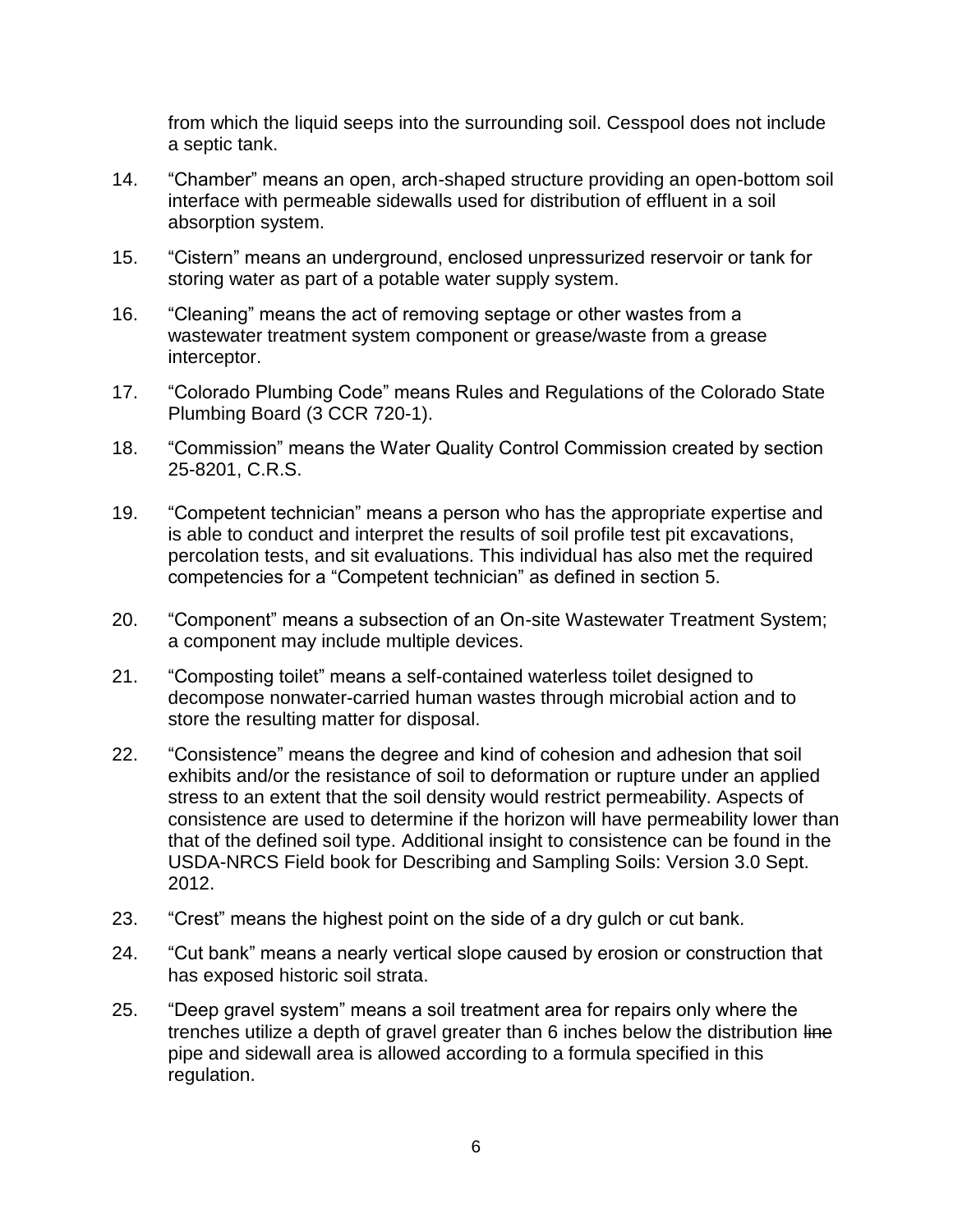- 26. "Deficiency" See Malfunction.
- 27. "Department" means the Department of Public Health and Environment created by section 25-1-102, C.R.S.
- 28. "Design" means 1. the process of selecting, sizing, locating, specifying, and configuring treatment train components that match site characteristics and facility use as well as creating the associated written documentation; and 2. written documentation of size, location, specification and configuration of a system.
- 29. "Design capacity" See Flow, Design.
- 30. "Design flow" See Flow, Design.
- 31. "Designer, on-site wastewater treatment system" means a Colorado Professional Engineer who utilizes site evaluation and investigation information to select an appropriate OWTS and prepares a design document in conformance with this regulation.
- 32. "Distribution" means the process of conveying wastewater or effluent to one or more components, devices, or throughout a soil treatment area.
- 33. "Distribution box" means a watertight component that receives effluent from a septic tank or other treatment unit and distributes effluent via gravity in approximately equal portions to two or more distribution laterals in the soil treatment area.
- 34. "Division" means the division of administration of the department of which the Water Quality Control Division is a part.
- 35. "Domestic wastewater" See Wastewater, domestic.
- 36. "Domestic Wastewater Treatment Works" means a system or facility for treating, neutralizing, stabilizing, or disposing of domestic wastewater which system or facility has a designed capacity to receive more than 2,000 gallons of domestic wastewater per day. The term "domestic wastewater treatment works" also includes appurtenances to such system or facility such as outfall sewers and pumping stations and to equipment related to such appurtenances. The term "domestic wastewater treatment works" does not include industrial wastewater treatment plants or complexes whose primary function is the treatment of industrial wastes, notwithstanding the fact that human wastes generated incidentally to the industrial process are treated therein. 25-8-103 (5), C.R.S.
- 37. "Dosing" means a high rate periodic discharge into a soil treatment area.
- 38. "Dosing, demand" means configuration in which a specific volume of effluent is delivered to a component based upon patterns of wastewater generation from the source.
- 39. "Dosing, pressure" a uniform application of wastewater throughout the intended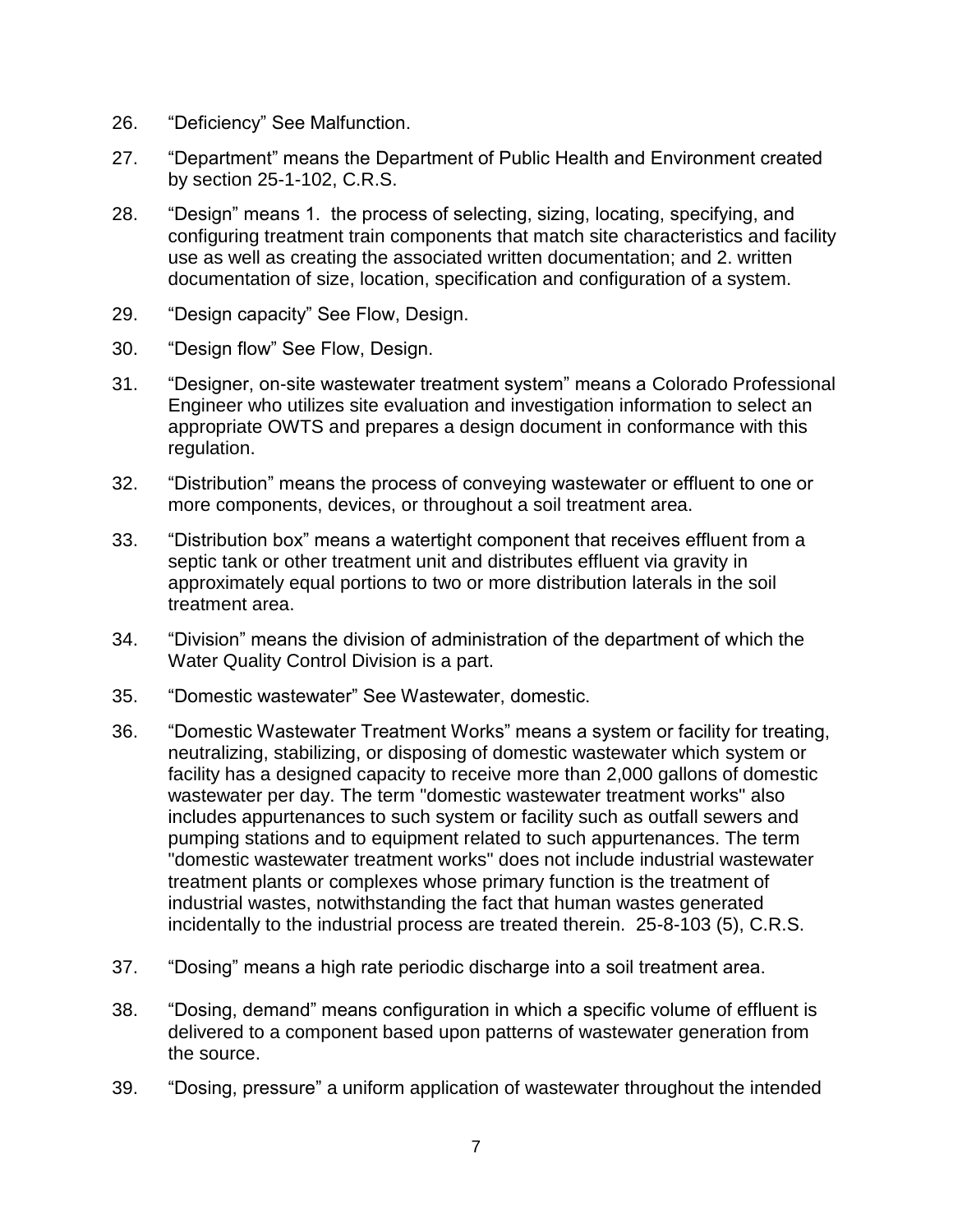portion of the soil treatment area through small diameter pipes and orifices, under pressure. For this definition, the term pressure indicates that the system is capable of creating upward movement of effluent out of the distribution system piping.

- 40. "Dosing, timed" means a configuration in which a specific volume of effluent is delivered to a component based upon a prescribed interval, regardless of facility water use.
- 41. "Dosing siphon" means a device used for demand dosing effluent; which stores a predetermined volume of water and discharges it at a rapid rate, from a tank at a given elevation to a component at a lower elevation, accomplished by means of atmospheric pressure and the suction created by the weight of the liquid in the conveying pipe.
- 42. "Dosing tank" means a tank, compartment or basin that provides for storage of effluent from a septic tank or other treatment unit intended to be delivered to a soil treatment area at a high rate periodic discharge.
- 43. "Drainfield" See Soil treatment area.
- 44. "Drop box" means a device used for serial or sequential distribution of effluent by gravity flow to a lateral of a soil treatment area.
- 45. "Dry gulch" See Gulch, dry.
- 46. "Drywell" means an unlined or partially lined underground pit (regardless of geometry) into which drainage from roofs, basement floors, water softeners or other non-wastewater sources is discharged and from which the liquid seeps into the surrounding soil.
- 47. "Effective Size" means the size of granular media such that not more than 10 percent by weight of the media is finer than the size specified.
- 48. "Effluent" means the liquid flowing out of a component or device of an On-site Wastewater Treatment System.
- 49. "Effluent filter" See Effluent screen.
- 50. "Effluent pipe" means non-perforated pipe that conveys effluent from one On-site Wastewater Treatment System component to the next.
- 51. "Effluent screen" means a removable, cleanable (or disposable) device installed on the outlet piping of a septic tank for the purpose of retaining solids larger than a specific size and/or modulating effluent flow rate. An effluent screen may be a component of a pump installation. An effluent screen may also be installed following the septic tank but before higher level treatment components or a soil treatment area.
- 52. "Evapotranspiration/absorption system" means an unlined On-site Wastewater Treatment component that uses evaporation, transpiration, and absorption for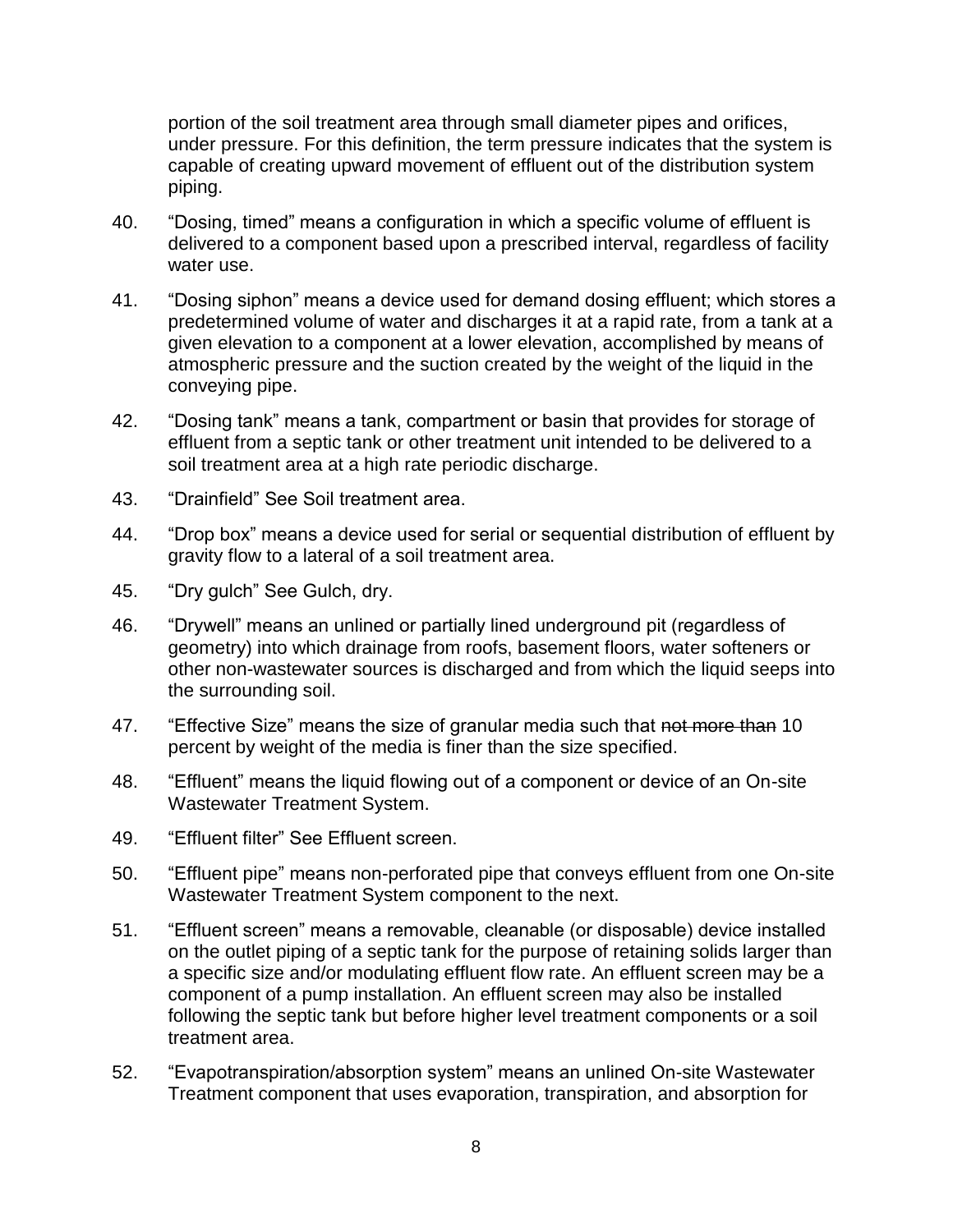dispersal of effluent.

- 53. "Evapotranspiration system" means an On-site Wastewater Treatment component with a continuous, impermeable liner that uses evapotranspiration and transpiration for dispersal of effluent.
- 54. "Experimental system" means a design or type of system based upon improvements or development in the technology of sewage treatment that has not been fully tested.
- 55. "Failure" means a condition existing within any component of an OWTS which prevents the system from functioning as intended, and which results in the discharge of untreated or partially treated wastewater onto the ground surface, into surface water or ground water, or which results in the back-up of sewage into the building sewer. Other conditions within an OWTS component that are deemed by a local public health agency to be a threat to public health and/or safety may also be deemed a failure.
- 56. "Field performance testing" means data gathering on a system in actual use that is being proposed for Division acceptance.
- 57. "Floodplain (100-year)" means an area adjacent to a stream which is subject to flooding as the result of the occurrence of a one hundred (100) year flood, and is so adverse to past, current or foreseeable construction or land use as to constitute a significant hazard to public or environmental health and safety or to property or is designated by the Federal Emergency Management Agency (FEMA) or National Flood Insurance Program (NFIP). In the absence of FEMA/NFIP maps, a professional engineer must certify the flood plain elevations.
- 58. "Floodway" means the channel of a river or other watercourse and the adjacent land areas that must be reserved in order to discharge the base flood without cumulatively increasing the water surface elevation more than one foot or as designated by the Federal Emergency Management Agency or National Flood Insurance Program. In the absence of FEMA/NFIP maps, a professional engineer must certify the floodway elevation and location.
- 59. "Flow, daily" means the measured volume of wastewater generated from a facility in a 24-hour period expressed as gallons per day.
- 60. "Flow, design" means the estimated volume of wastewater per unit of time for which a component or system is designed. Design flow may be given in the estimated volume per unit such as person per unit time that must be multiplied by the maximum number of units that a facility can accommodate over that time.
- 61. "Flow equalization" means a system configuration that includes sufficient effluent storage capacity to allow for regulated flow on a daily or multi-day basis to a subsequent component despite variable flow from the source.
- 62. "Flow equalizer" means an adjustment device to evenly distribute flow between outlets in a distribution box or other device that may be out of level.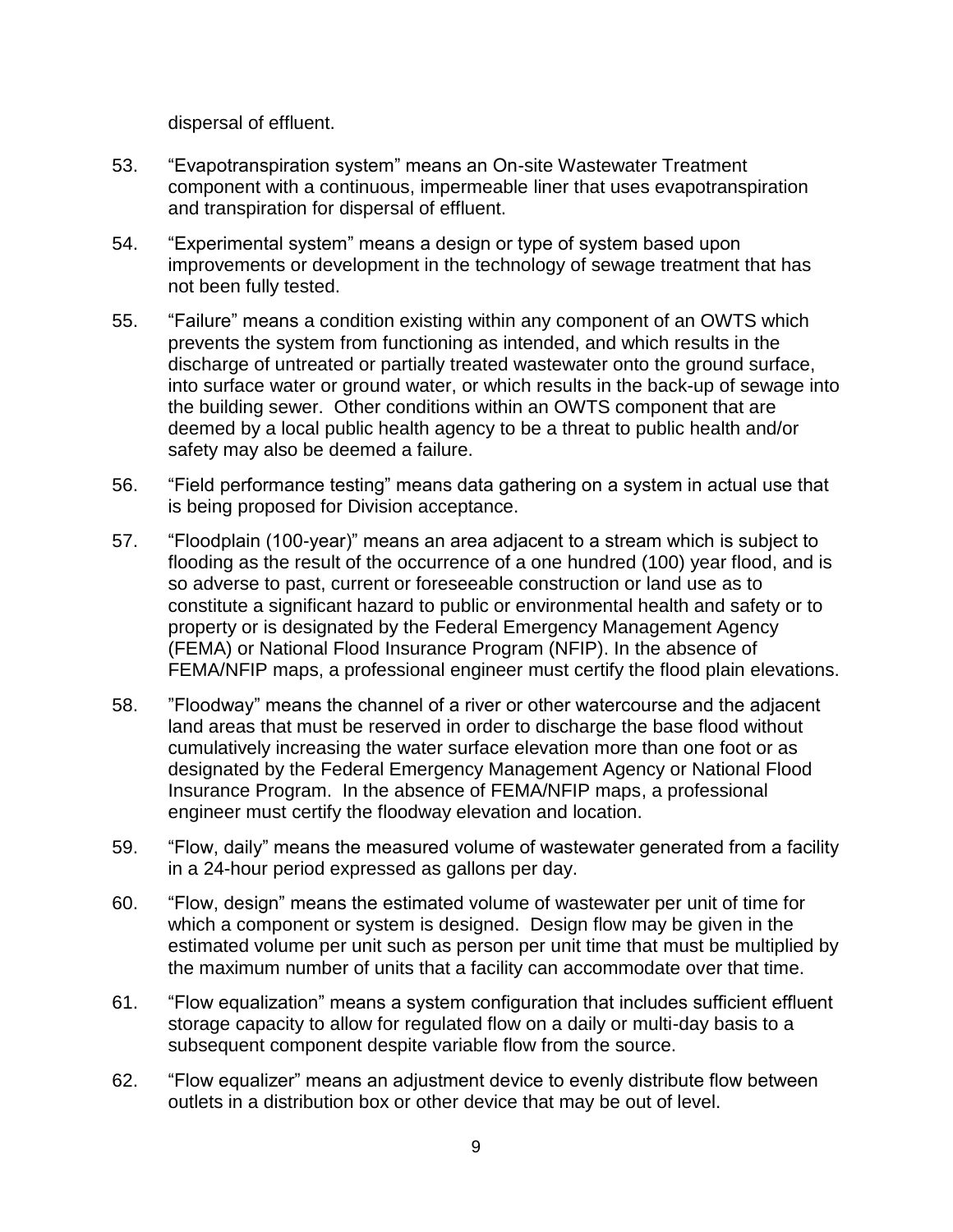- 63. "Grease interceptor tank" means a watertight device located outside a facility designed to intercept, congeal, and retain or remove fats, oils, and grease from sources such as commercial food-service that will generate high levels of fats, oils and greases.
- 64. "Ground water" means that part of the subsurface water that is at or below the saturated zone.
- 65. "Ground water surface" means the uppermost limit of an unconfined aquifer at atmospheric pressure.
- 66. "Guidelines" means State Board of Health Guidelines on Individual Sewage Disposal Systems, 5 CCR 1003-6 – predecessor of Regulation 43, On-site Wastewater Treatment System Regulation, 5 CCR 1002-43.
- 67. "Gulch, dry" means a deep, narrow ravine marking the course of an intermittent or ephemeral stream.
- 68. "Health Officer" means the director of Montrose County Department of Health and Environment or designee.
- 69. "Higher level treatment" means designated treatment levels other than treatment level 1. (See Table 6-3)
- 70. "Holding Tank" See Vault
- 71. "Individual Sewage Disposal System" means a term used for On-site Wastewater Treatment System in Colorado regulations from 1973 until 2013.
- 72. "Infiltrative surface" means designated interface where effluent moves from distribution media or a distribution product into treatment media or original soil. In standard trench or bed systems this will be the interface of the distribution media or product and in-situ soil. Two separate infiltrative surfaces will exist in a mound system and an unlined sand filter, one at the interface of the distribution media and fill sand, the other at the interface of the fill sand and in-situ soil.
- 73. "Inspection port" means an access point in a system component that enables inspection, operation and/or maintenance.
- 74. "Invert" means elevation of the bottom of the inside pipe wall or fitting.
- 75. "Lateral" means a pipe, chamber or other conveyance used to carry and distribute effluent.
- 76. "Leach field" See Soil treatment area.
- 77. "Limiting layer" means a horizon or condition in the soil profile or underlying strata that limits the treatment capability of the soil or severely restricts the movement of fluids. This may include soils with low or high permeability, impervious or fractured bedrock, or a seasonal or current ground water surface.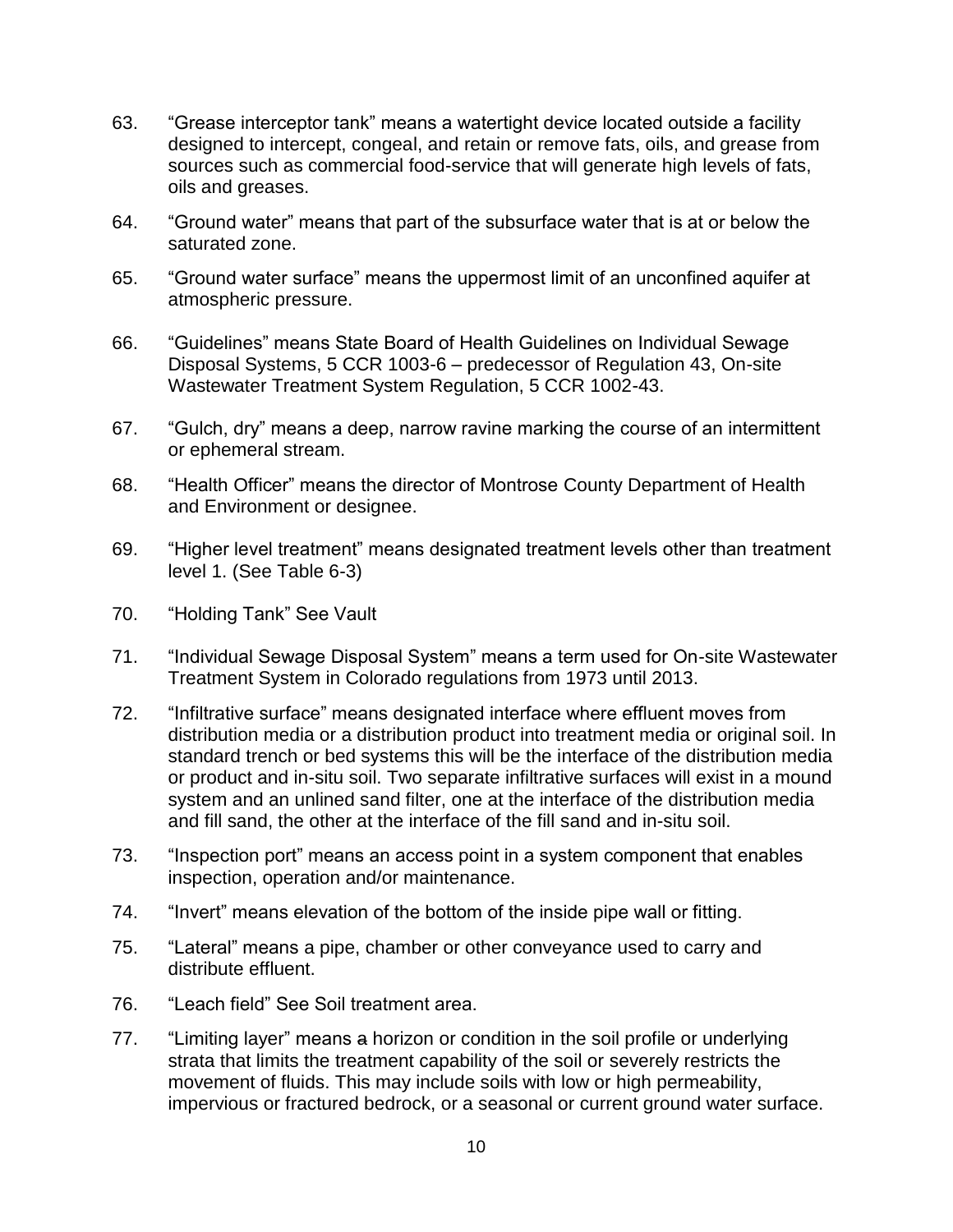- 78. "Liner" means an impermeable synthetic or natural material used to prevent or restrict infiltration and/or exfiltration. For the purposes of this regulation, the minimum thickness of a liner must be 30 ml.
- 79. "Linear loading rate" means the amount of effluent applied per linear foot along the contour (gpd/linear ft.).
- 80. "Long-term acceptance rate" (LTAR) means design parameter expressing the rate that effluent enters the infiltrative surface of the soil treatment area at equilibrium, measured in volume per area per time, e.g. gallons per square foot per day (gal/ ft $^2$ /day).
- 81. "Malfunction" means the condition in which a component is not performing as designed or installed and is in need of repair in order to function as originally intended.
- 82. "Manufactured media" See Media, other manufactured.
- 83. "Media" means solid material that can be described by shape, dimensions, surface area, void space, and application.
- 84. "Media, enhanced manufactured" means an accepted proprietary manufactured distribution product, wrapped in a specified fabric, and placed on a specified sandbase or media that does not mask the infiltrative surface of the in-situ soil.
- 85. "Media, other manufactured" means an accepted proprietary manufactured distribution product made of synthetic media for distribution of effluent that is placed directly on the in-situ soil.
- 86. "Media, treatment" means non-or slowly-degradable media used for physical, chemical, and/or biological treatment in an On-site Wastewater Treatment System component.
- 87. "Mound" means a soil treatment area whereby the infiltrative surface is at or above original grade at any point.
- 88. "Nitrogen reduction" means a minimum 50 percent reduction of influent nitrogen strength which is the minimum objective of NSF/ANSI Standard 245 -Wastewater Treatment Systems -Nitrogen Reduction.
- 89. "On-Site Wastewater Treatment System" or "OWTS" and, where the context so indicates, the term "system" means an absorption system of any size or flow or a system or facility for treating, neutralizing, stabilizing, or dispersing sewage generated in the vicinity, which system is not a part of or connected to a sewage treatment works.
- 90. "OWTS Act" means the On-site Wastewater Treatment System Act, 25-10-101, et seq. C.R.S.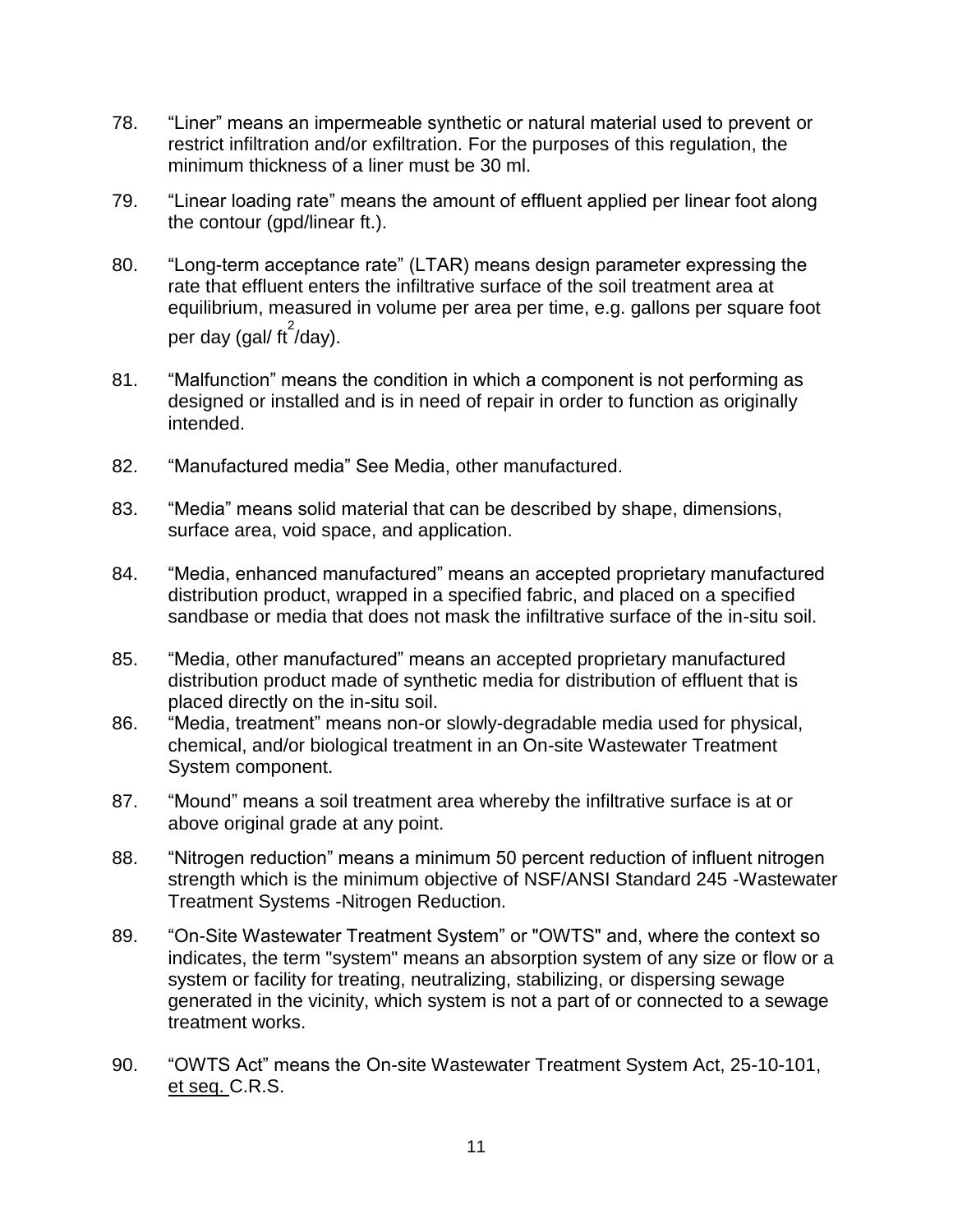- 91. "Percolation test" means a subsurface soil test at the depth of a proposed absorption system or similar component of an OWTS to determine the water absorption capability of the soil, the results of which are normally expressed as the rate at which one inch of water is absorbed. The rate is expressed in minutes per inch.
- 92. "Performance standard" means minimum performance criteria for water quality and operation and maintenance established by the regulatory authority to ensure compliance with the public health and environmental goals of the state or public health agency.
- 93. "Permeability" means the property of a material which permits movement of water through the material.
- 94. "Permit" means a permit for the construction or alteration, installation, and use or for the repair of an On-site Wastewater Treatment System.
- 95. "Person" means an individual, partnership, firm, corporation, association, or other legal entity and also the state, any political subdivision thereof, or other governmental entity.
- 96. "Pressure distribution" See Dosing, pressure.
- 97. "Privy" means an above grade structure allowing for the disposal of excreta not transported by a sewer and which provides privacy and shelter and prevents access to the excreta by flies, rodents, or other vectors.
	- a. Pit privy privy over an unlined excavation.
	- b. Vault privy privy over a vault.
- 98. "Professional engineer" means an engineer licensed in accordance with section 12-25-1, C.R.S.
- 99. "Professional geologist" means a person who is a graduate of an institution of higher education which is accredited by a regional or national accrediting agency, with a minimum of thirty semester (forty-five quarter) hours of undergraduate or graduate work in a field of geology and whose post-baccalaureate training has been in the field of geology with a specific record of an additional five years of geological experience to include no more than two years of graduate work. 23- 41-208, C.R.S. and 34-1-201, C.R.S.
- 100. "Proprietary product" means a manufactured component or other product that is produced by a private person. It may be protected by patent, trademark or copyright.
- 101. "Public domain technology" means a system that is assembled on location from readily available components and is based on well-established design criteria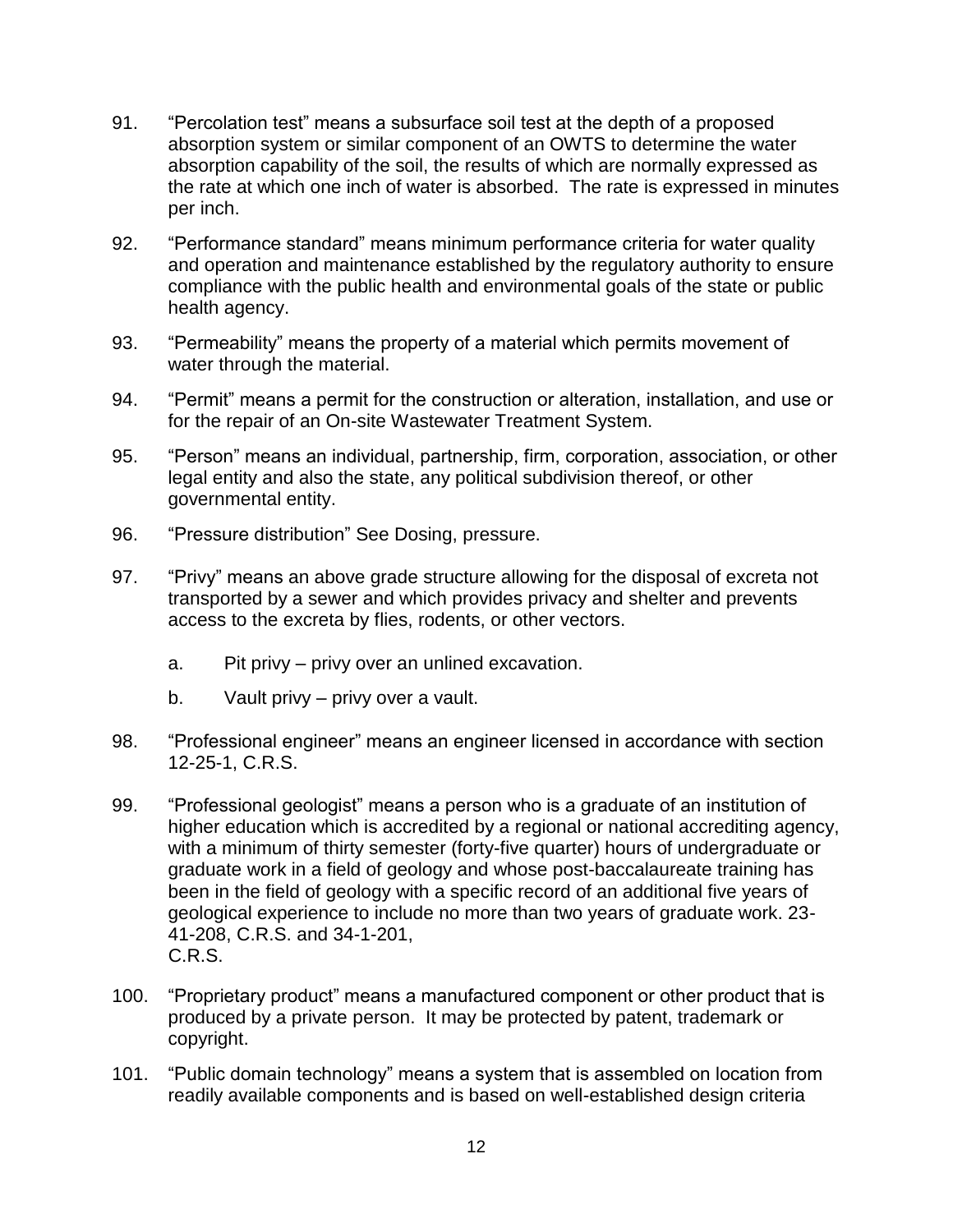and is not protected by patent, trademark or copyright.

- 102. "Record drawing" means construction drawings provided to illustrate the progress or completion of the installation of an OWTS, or components of the OWTS; typically based on field inspections by the designer or local public health agency.
- 103 "Redoximorphic" means a soil property that results from the reduction and oxidation of iron and manganese compounds in the soil after saturation with water and subsequent desaturation.
- 104. "Remediation system" means a treatment system, chemical/biological additive or physical process that is proposed to restore the soil treatment area of an OWTS to intended performance.
- 105. "Repair" means restoration of functionality and/or treatment by reconstruction, relocation, or replacement of an on-site wastewater treatment system or any component thereof in order to allow the system to function as intended.
- 106 "Replacement system" See Repair.
- 107. "Riser" means a watertight vertical cylinder and lid allowing access to an OWTS component for inspection, cleaning, maintenance, or sampling.
- 108. "Rock-plant filter" means a designed system which utilizes treatment media and various wetland plants to provide treatment of wastewater through biological, physical, and chemical processes. Also called a constructed wetland.
- 109. "Sand filter" means an engineer designed OWTS that utilizes a layer of specified sand as filter and treatment media and incorporates pressure distribution.
- 110. "Sand filter, lined" means an engineer designed OWTS that has an impervious liner and under-drain below the specified sand media. Lined sand filters may be intermittent / single pass where the effluent is distributed over the sand bed a single time before distribution to a soil treatment area, or recirculating where part of the effluent is returned to an earlier component for additional treatment before distribution to a soil treatment area.
- 111. "Sand filter, unlined" means an engineer designed OWTS that includes a layer of specified sand used as a treatment media without a liner between the sand and the existing soil on which it is placed.
- 112. "Seepage pit" means an excavation deeper than it is wide that receives septic tank effluent and from which the effluent seeps from a structural internal void into the surrounding soil through the bottom and openings in the side of the pit.
- 113. "Septage" means a liquid or semisolid that includes normal household wastes, human excreta, and animal or vegetable matter in suspension or solution generated from a residential septic tank system. Septage may include such material issued from a commercial establishment if the commercial establishment can demonstrate to the Division that the material meets the definition for septage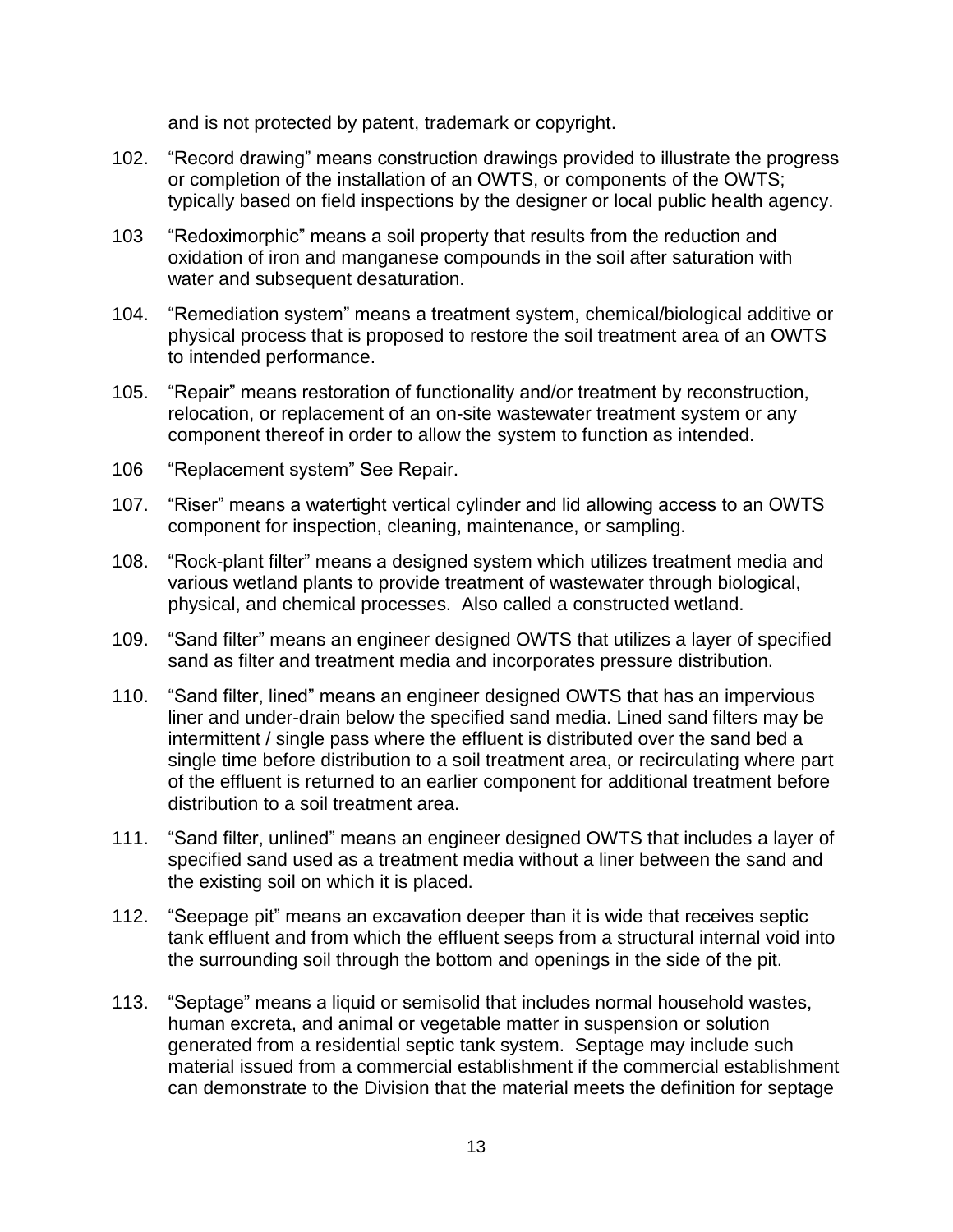set forth in this subsection. Septage does not include chemical toilet residuals.

- 114. "Septic tank" means a watertight, accessible, covered receptacle designed and constructed to receive sewage from a building sewer, settle solids from the liquid, digest organic matter, store digested solids through a period of retention, and allow the clarified liquids to discharge to other treatment units for final disposal.
- 115. "Sequential distribution" means a distribution method in which effluent is loaded into one trench and fills it to a predetermined level before passing through a relief pipe or device to the succeeding trench. The effluent does not pass through the distribution media before it enters succeeding trenches.
- 116. "Serial distribution" means a distribution method in which effluent is loaded into one trench and fills it to a predetermined level before passing through a relief pipe or device to the succeeding trench. The effluent passes through the distribution media before entering succeeding trenches which may be connected to provide a single uninterrupted flow path.
- 117. "Sewage" means a combination of liquid wastes that may include chemicals, house wastes, human excreta, animal or vegetable matter in suspension or solution, and other solids in suspension or solution, and that is discharged from a dwelling, building, or other establishment. See also Wastewater.
- 118. "Sewage treatment works" has the same meaning as "domestic wastewater treatment works" under section 25-8-103, C.R.S.
- 119. "Site evaluation" means a comprehensive analysis of soil and site conditions for an OWTS.
- 120. "Site evaluator" means a practitioner who conducts preconstruction site evaluations, including visiting a site and performing soil analysis, a site survey, or other activities necessary to determine the suitability of a site for an OWTS.
- 121. "Slit trench latrine" means a temporary shallow trench for use as disposal of nonwatercarried human waste.
- 122. "Soil" means 1. unconsolidated mineral and/or organic material on the immediate surface of the earth that serves as a medium for the growth of plants and can potentially treat wastewater effluent; 2. unconsolidated mineral or organic matter on the surface of the earth that has been subjected to and shows effects of: a) pedogenic and environmental factors of climate (including water and temperature effects) and b) macro and microorganisms, conditioned by relief, acting on parent material over a period of time.
- 123. "Soil evaluation" means a percolation test, soil profile, or other subsurface soil analysis at the depth of a proposed soil treatment area or similar component or system to determine the water absorption capability of the soil, the results of which are normally expressed as the rate at which one inch of water is absorbed or as an application rate of gallons per square foot per day.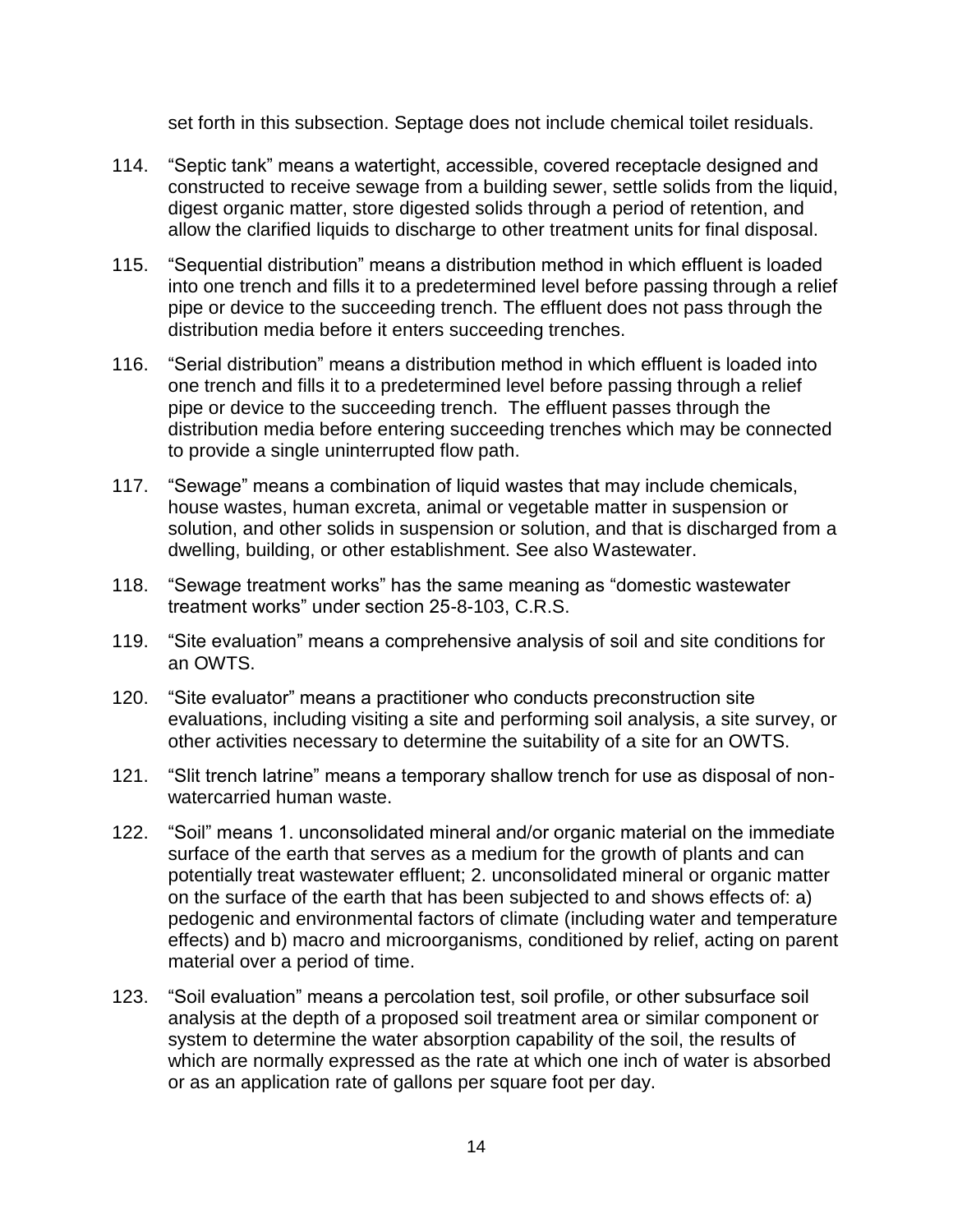- 124. "Soil horizon" means layers in the soil column differentiated by changes in texture, color, redoximorphic features, bedrock, structure, consistence, and any other characteristic that affects water movement or treatment of effluent.
- 125. "Soil morphology" means 1. physical constitution of a soil profile as exhibited by the kinds, thickness, and arrangement of the horizons in the profile; and by the texture, structure, consistence, and porosity of each horizon; and 2. visible characteristics of the soil or any of its parts.
- 126. "Soil profile test pit excavation" means a trench or other excavation used for access to evaluate the soil horizons for properties influencing effluent movement, bedrock, evidence of seasonal high ground water, and other information to be used in locating and designing an On-site Wastewater Treatment System.
- 127. "Soil structure" means the naturally occurring combination or arrangement of primary soil particles into secondary units or peds; secondary units are characterized on the basis of type, size class, and grade (degree of distinctness).
- 128. "Soil texture" means proportion by weight of sand, silt, and clay in a soil.
- 129. "Soil treatment area" means the physical location where final treatment and dispersal of effluent occurs. Soil treatment area includes drainfields, mounds and drip fields.
- 130. "Soil treatment area, alternating" means final treatment and distribution component that is composed of two soil treatment areas that are independently dosed.
- 131. "Soil treatment area, sequencing" means a soil treatment area having more than two sections that are dosed on a frequent rotating basis.
- 132. "State Waters" has the meaning set forth under section 25-8-103. C.R.S.
- 133. "Strength, wastewater" means the concentration of constituents of wastewater or effluent; usually expressed in mg/L.
- 134. "Suitable soil" means a soil which will effectively treat and filter effluent by removal of organisms and suspended solids which meets long-term acceptance rate requirements as defined in Table 10-1, and has the required vertical thickness below the infiltrative surface and above a limiting layer.
- 135. "Systems cleaner" means a person engaged in and who holds himself or herself out as a specialist in the cleaning and pumping of On-site Wastewater Treatment Systems and removal of the residues deposited in the operation thereof.
- 136. "Systems contractor" means a person engaged in and who holds himself or herself out as a specialist in the installation, renovation, and repair of On-site Wastewater Treatment Systems.
- 137. "Total suspended solids" means measure of all suspended solids in a liquid;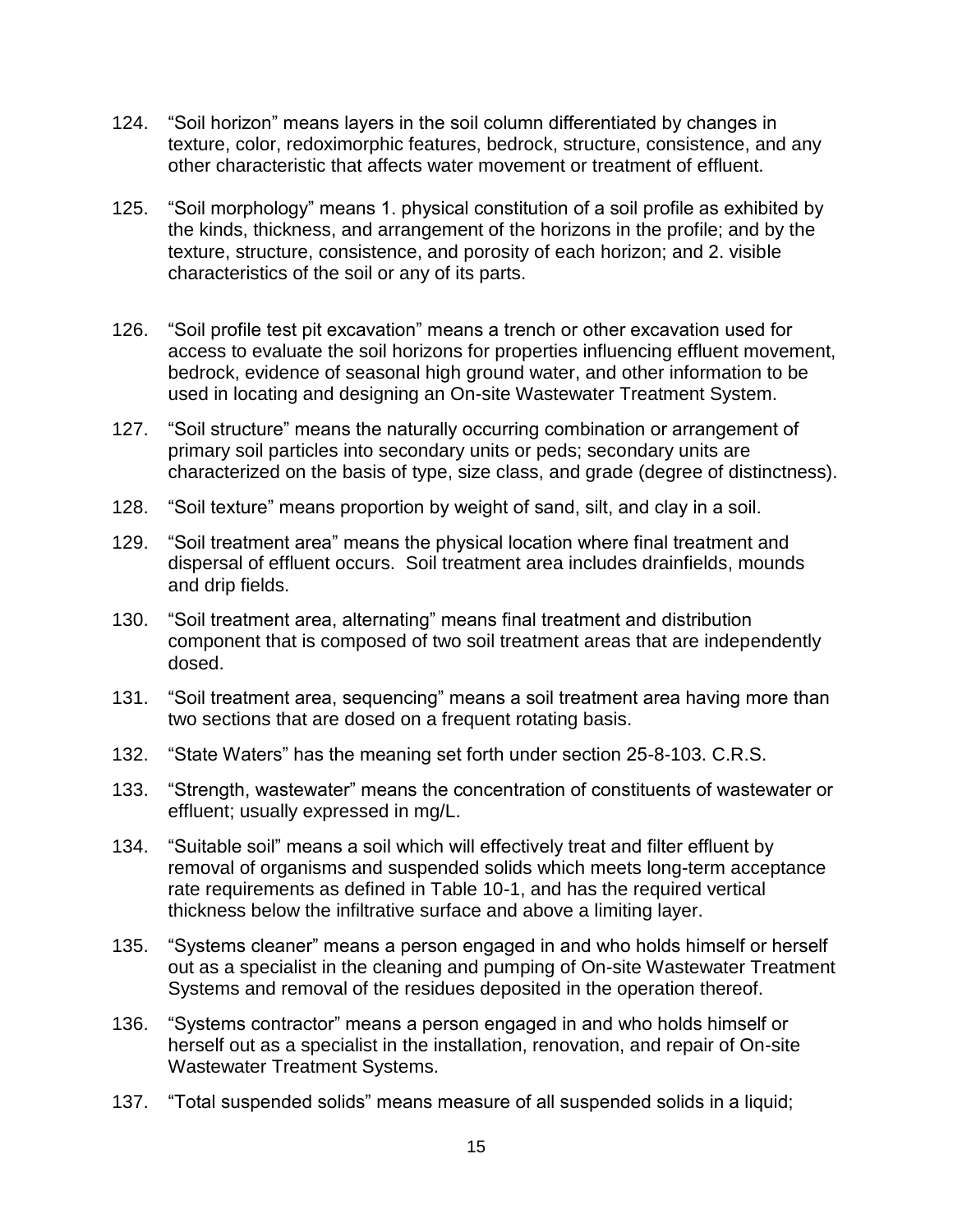typically expressed in mg/L.

- 138. "Transfer of Title" means change of ownership of a property.
- 139. "Treatment level" means defined concentrations of pollutants to be achieved by a component or series of components of an OWTS.
- 140. "Treatment media" See Media, treatment.
- 141. "Treatment unit" means a component or series of components where solids or pollutants are removed from wastewater or effluent from a preceding component.
- 142. "Trench" means 1. below-grade soil treatment area consisting of a shallow excavation with a width of 3 feet or less containing distribution media and one lateral; and 2. excavation for placement of piping or installation of electrical wire or conduit.
- 143. "Uniformity coefficient" means a value which is the ratio of D60 to D10 where D60 is the soil diameter of which 60 percent of the soil weight is finer and D10 is the corresponding value at 10 percent finer. (A soil having a uniformity coefficient smaller than 4 would be considered "uniform" for purposes of this regulation.)
- 144. "Vault" means a watertight, covered receptacle, which is designed to receive and store excreta or wastes either from a building sewer or from a privy and is accessible for the periodic removal of its contents. If the vault is intended to serve a structure or structures that are projected to generate a domestic wastewater flow of two thousand gallons per day or more at full occupancy, the vault is a domestic wastewater treatment works. Vaults are On-site Wastewater Treatment Systems.
- 145. "Visual and tactile evaluation of soil" means determining the properties of soil by standardized tests of appearance and manipulation in the hand.
- 146. "Volume, effective" means the amount of effluent contained in a tank under normal operating conditions; or a septic tank, effective volume is determined relative to the invert of the outlet. For a dosing tank, the effective volume under normal conditions is determined relative to the invert of the inlet and the control off level.
- 147. "Wastewater, domestic" means combination of liquid wastes (sewage) which may include chemicals, household wastes, human excreta, animal or vegetable matter in suspension or solution, or other solids in suspension or solution which are discharged from a dwelling, building or other structure.
- 148. "Wastewater, high strength" means 1. wastewater from a structure having BOD5 greater than 300 mg/L; and/or TSS greater than 200 mg/L; and/or fats, oils, and grease greater than 50 mg/L; or 2. effluent from a septic tank or other pretreatment component (as defined by NSF/ANSI Standard 40 testing protocol) that has BOD5 greater than 180 mg/L; and/or TSS greater than 80 mg/L; and/or fats, oils, and grease greater than 25 mg/L and is applied to an infiltrative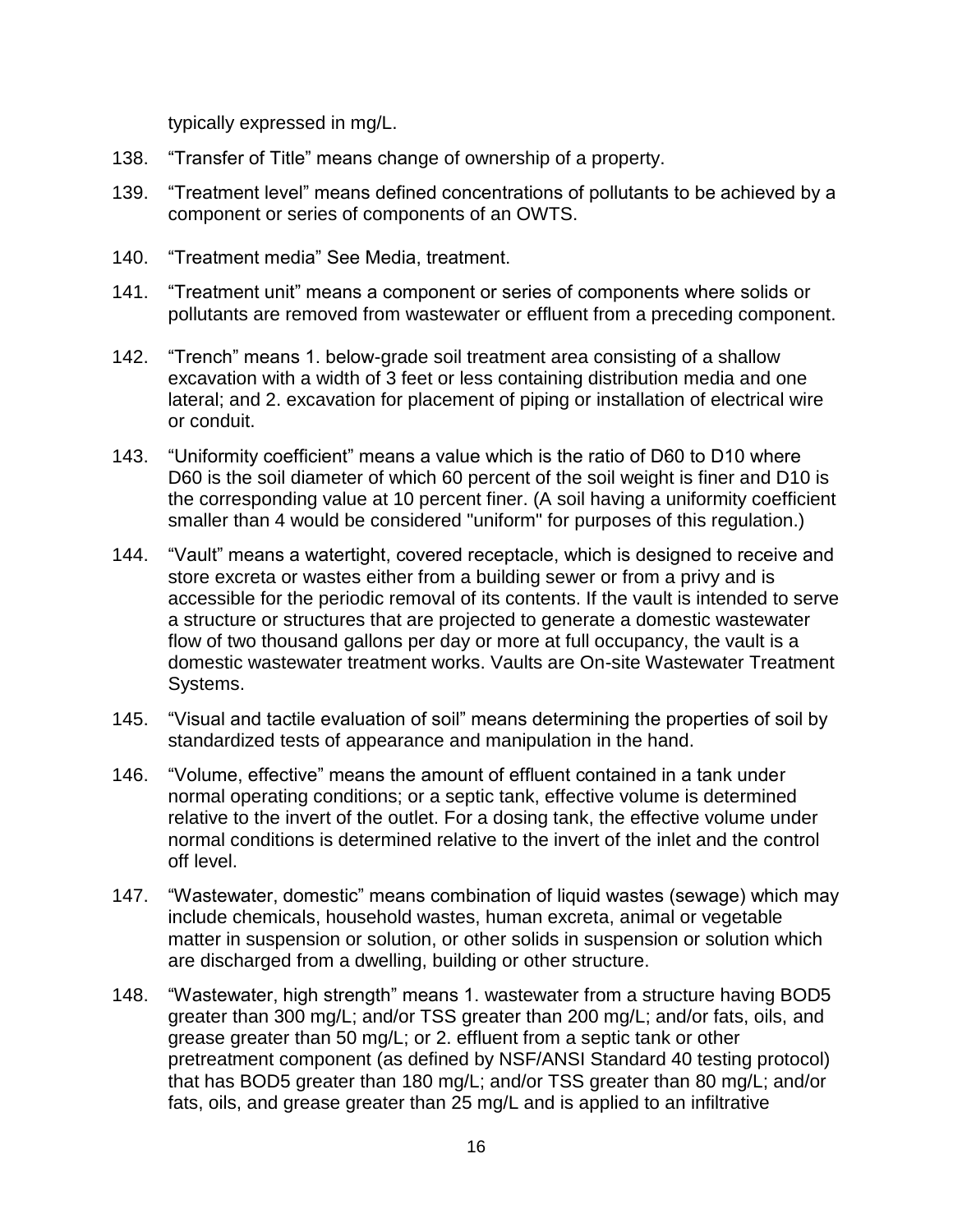surface.

- 149. "Wastewater pond" means a designed pond which receives exclusively domestic wastewater from a septic tank and which provides an additional degree of treatment.
- 150. "Water Quality Control Commission" See Commission.
- 151. "Water Quality Control Division" See Division.
- 152. "Wetland, constructed" See Rock-plant filter.
- 153. "Wetlands" means those areas that are inundated or saturated by surface or groundwater at a frequency and duration sufficient to support, and that under normal circumstances do support, a prevalence of vegetation typically adapted for life in saturated soil conditions. Wetlands generally include swamps, marshes, bogs and similar areas.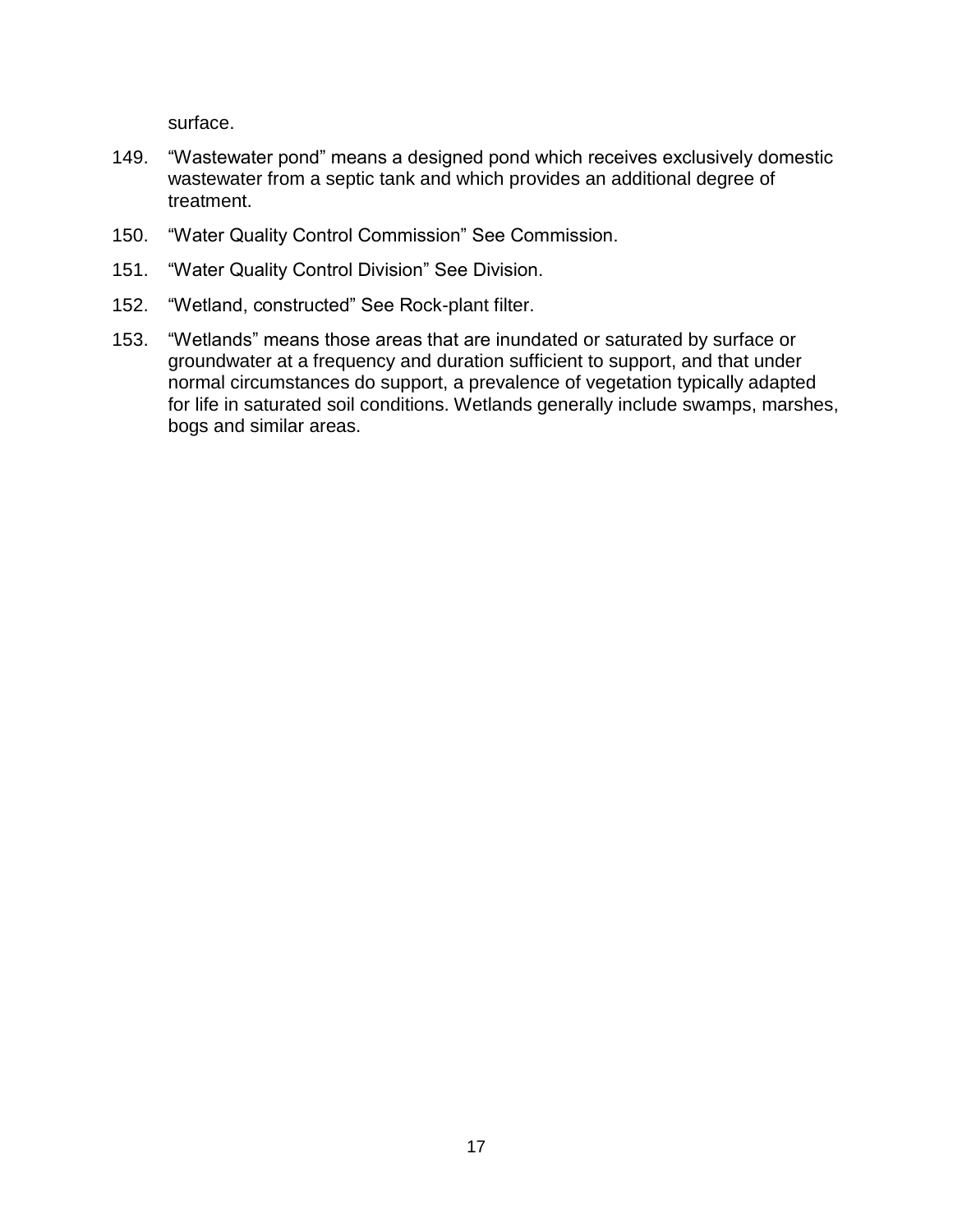|  | Table 3-1 Abbreviations and Acronyms |  |  |
|--|--------------------------------------|--|--|
|--|--------------------------------------|--|--|

| <b>AASHTO</b> | American Association of State Highway and Transportation Officials |  |  |
|---------------|--------------------------------------------------------------------|--|--|
| <b>ANSI</b>   | American National Standards Institute                              |  |  |
| <b>ASTM</b>   | American Society for Testing and Materials                         |  |  |
| <b>BOD</b>    | <b>Biochemical Oxygen Demand</b>                                   |  |  |
| C.R.S.        | <b>Colorado Revised Statutes</b>                                   |  |  |
| <b>CBOD</b>   | Carbonaceous Biochemical Oxygen Demand                             |  |  |
| <b>CSA</b>    | <b>Canadian Standards Association</b>                              |  |  |
| gpd           | gallons per day                                                    |  |  |
| <b>IAPMO</b>  | International Association of Plumbing and Mechanical Officials     |  |  |
| <b>ISDS</b>   | Individual Sewage Disposal System                                  |  |  |
| <b>LTAR</b>   | Long-term Acceptance Rate                                          |  |  |
| mg/L          | milligrams per Liter                                               |  |  |
| <b>MPI</b>    | Minutes Per Inch                                                   |  |  |
| <b>NAWT</b>   | National Association of Wastewater Technicians                     |  |  |
| <b>NDDS</b>   | Non-pressurized Drip Dispersal System                              |  |  |
| <b>NPCA</b>   | National Precast Concrete Association                              |  |  |
| <b>NSF</b>    | <b>National Sanitation Foundation</b>                              |  |  |
| <b>OWTS</b>   | On-site Wastewater Treatment System(s)                             |  |  |
| <b>STA</b>    | Soil Treatment Area                                                |  |  |
| <b>TL</b>     | <b>Treatment Level</b>                                             |  |  |
| <b>TN</b>     | <b>Total Nitrogen</b>                                              |  |  |
| <b>TSS</b>    | <b>Total Suspended Solids</b>                                      |  |  |
| UL            | <b>Underwriters' Laboratories</b>                                  |  |  |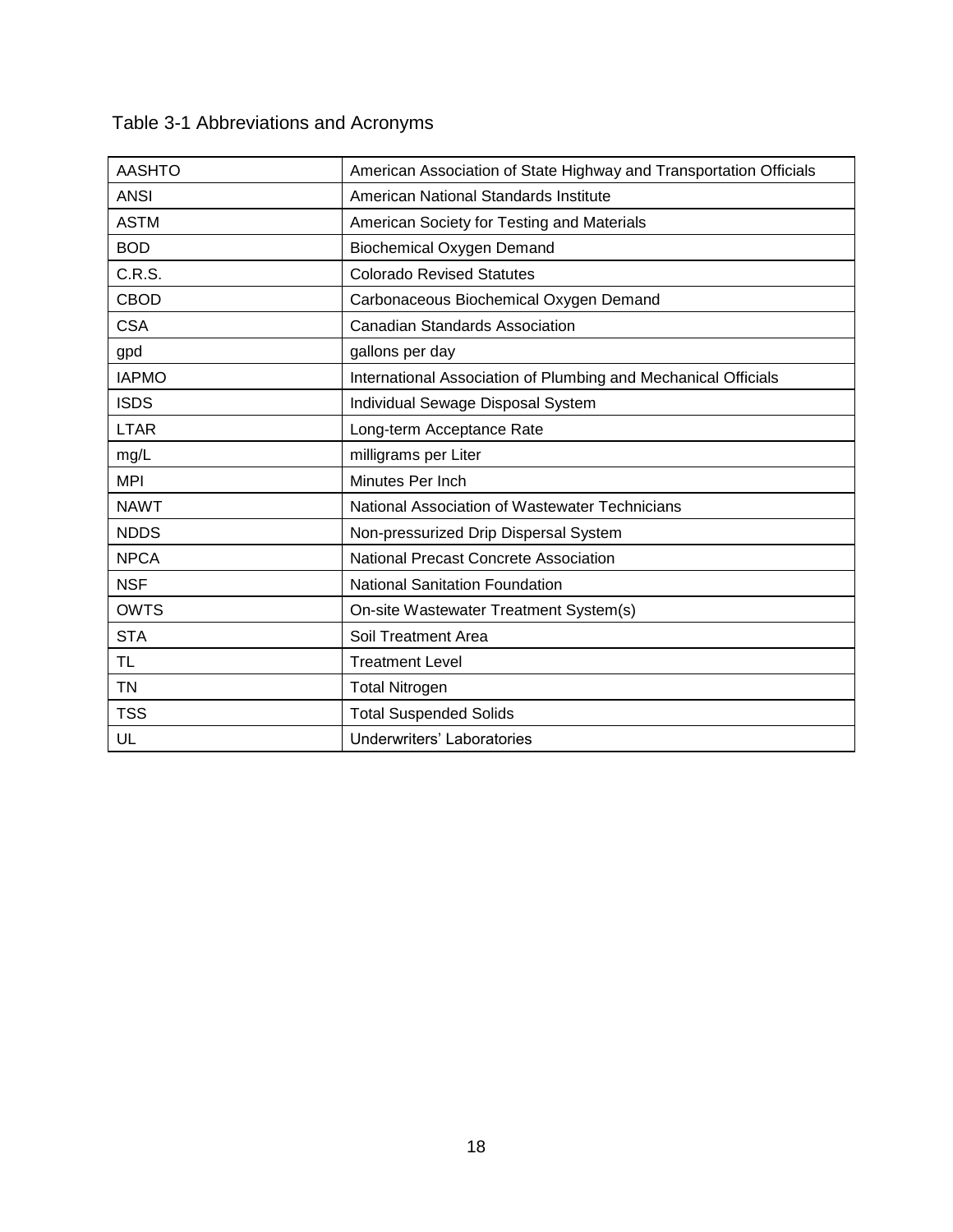# **4. Administration & Enforcement**

#### A. General Sanitation Requirements

- a The owner of any property and or structure where people live, work or congregate shall provide and maintain, at that place or structure, an adequate, convenient, sanitary toilet and domestic sewage system in good working order. Under no condition shall domestic sewage or effluent be permitted to be discharged, uncontained, upon the surface of the ground, or into Waters of the State, unless the domestic sewage or effluent meets the water quality standards of the Colorado Water Quality Control Commission.
- b. An OWTS permit to construct a new OWTS shall not be approved unless the lot, tract, or parcel to be served by the OWTS contains a minimum land area of 1 acre (43,560 sq. ft.).
- c. Construction of a new OWTS for any lot, tract or parcel less than 1 acre (43,560 sq. ft.) in size legally created prior to adopted Montrose County Subdivision Regulations, shall be processed under the Variance Procedure as outlined in Section 4.T of this resolution.
- d. Repair or replacement of a new OWTS for any lot, tract or parcel less than 1 acre (43,560 sq. ft.) in size legally created prior to adopted Montrose County Subdivision Regulations, shall not require a Variance Procedure when all requirements of this resolution are met.
- e. An OWTS permit to construct, repair, or replace an existing OWTS shall not be approved unless all setback requirements per Table 7-1 can be met on any lot, tract, or parcel to be served by the OWTS.
- f. Connection to a sewage treatment works is mandatory if the property to be served is located within four hundred (400) feet of a sewage treatment works and the governing body allows the connection. The minimum distance required for connection may be even greater depending upon the specific circumstances, such as community impacts, and related rules, regulations, intergovernmental agreements, etc., as determined by the Board of Health, per CRS 30-20-416, et seq. (or as otherwise amended).
- B. Access to Site
	- a. For the purpose of inspecting and enforcing applicable regulations and the terms and conditions of any permit issued and investigating and responding to complaints, the local public health agency is authorized to enter upon private property at reasonable times and upon reasonable notice for the purpose of determining whether or not an operating OWTS is functioning in compliance with the OWTS Act and applicable regulations adopted pursuant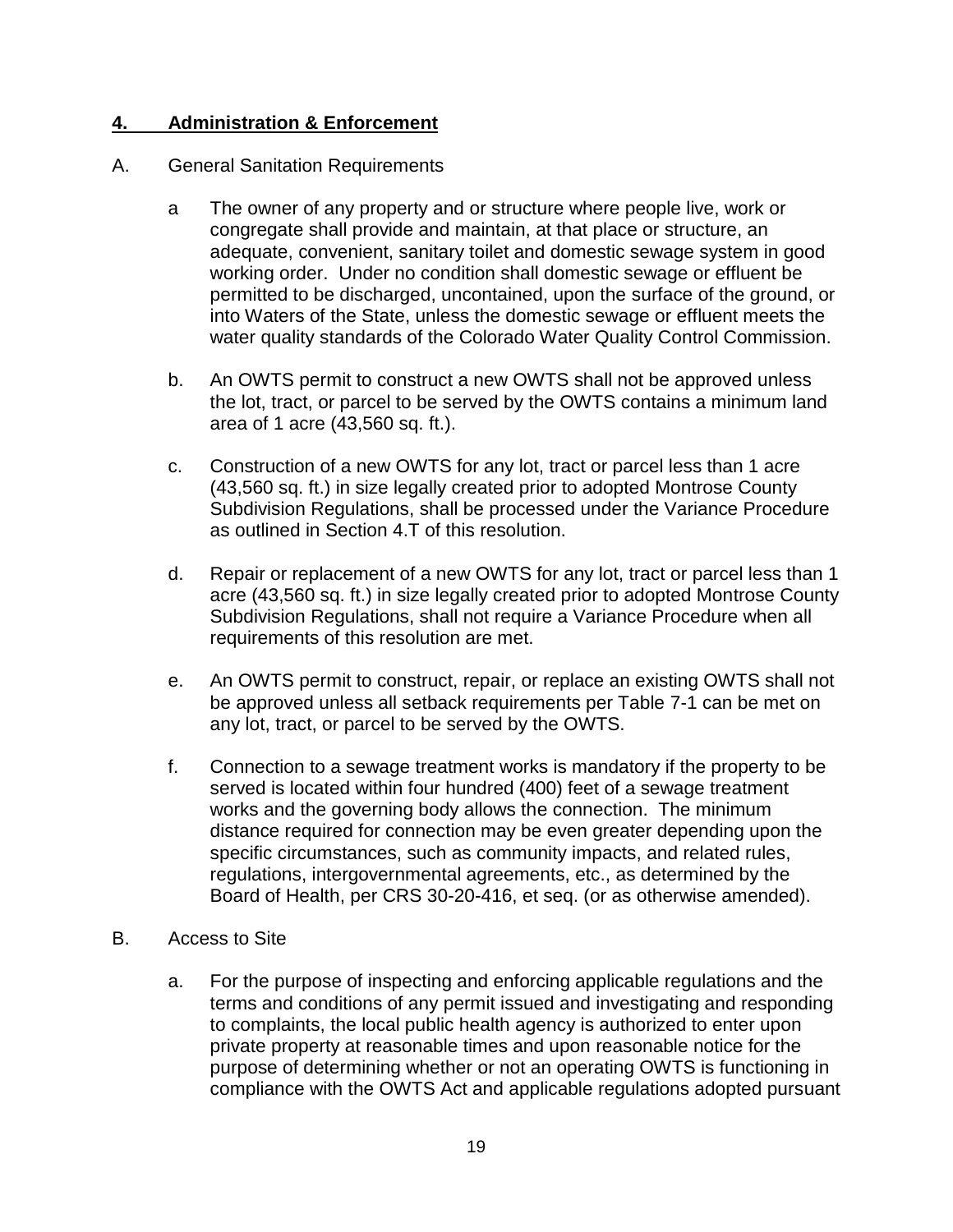thereto and the terms and conditions of any permit issued and to inspect and conduct tests in evaluating any permit application. The owner or occupant of every property having an OWTS must allow the local public health agency access to the property to make inspections, conduct required tests, take samples, and monitor compliance.

- C. Permit Application Requirements
	- a. Permit Application Form Any property owner, owner of any dwelling, or Systems Contractor who intends to install new, alter, repair, replace, or expand the use of an OWTS in Montrose County, Colorado, shall obtain an OWTS permit application form from the County Planning and Development Department and submit the same with all required data filled in on the application form. The Permit application will not be processed unless it is accompanied by documentation as required by these regulations and required permit fee. No work shall commence until the Health Officer has reviewed the permit application and supporting data and given approval for work to commence. Final permit approval shall be addressed as outlined in Section 4.L.
	- b. Permit Application A permit application fee shall be required of each applicant for any new OWTS and for the expansion, replacement, alteration or repair of any existing OWTS. Permit fees are payable to Montrose County at the time of application. Fees shall be set by resolution by the Board of Health. Permit application fees must not exceed the maximum fees established in section 25-10-107, C.R.S. Permit application fees must be submitted by an applicant with the permit application, and are due and payable upon receipt of the permit application.
		- (1) Surcharge The Board of Health will collect a fee of twenty-three dollars for each permit issued for a new, repaired, or upgraded OWTS. Of that fee, the Board of Health shall retain three dollars to cover the local administrative costs and twenty dollars shall be transmitted to the state treasurer, who shall deposit that sum in the water quality control fund created in section 25-8-502(1)(c), C.R.S.
	- c. Registered Professional Engineer Design Required All OWTS permit applications to construct, repair, replace or alter an OWTS shall be accompanied by construction plans, specifications, and other data as required by these regulations that bear the signature and stamp of the Engineer of Record.
- D. Minimum Permit Application Requirements:
	- (1) Owner name and contact information;
	- (2) Property address;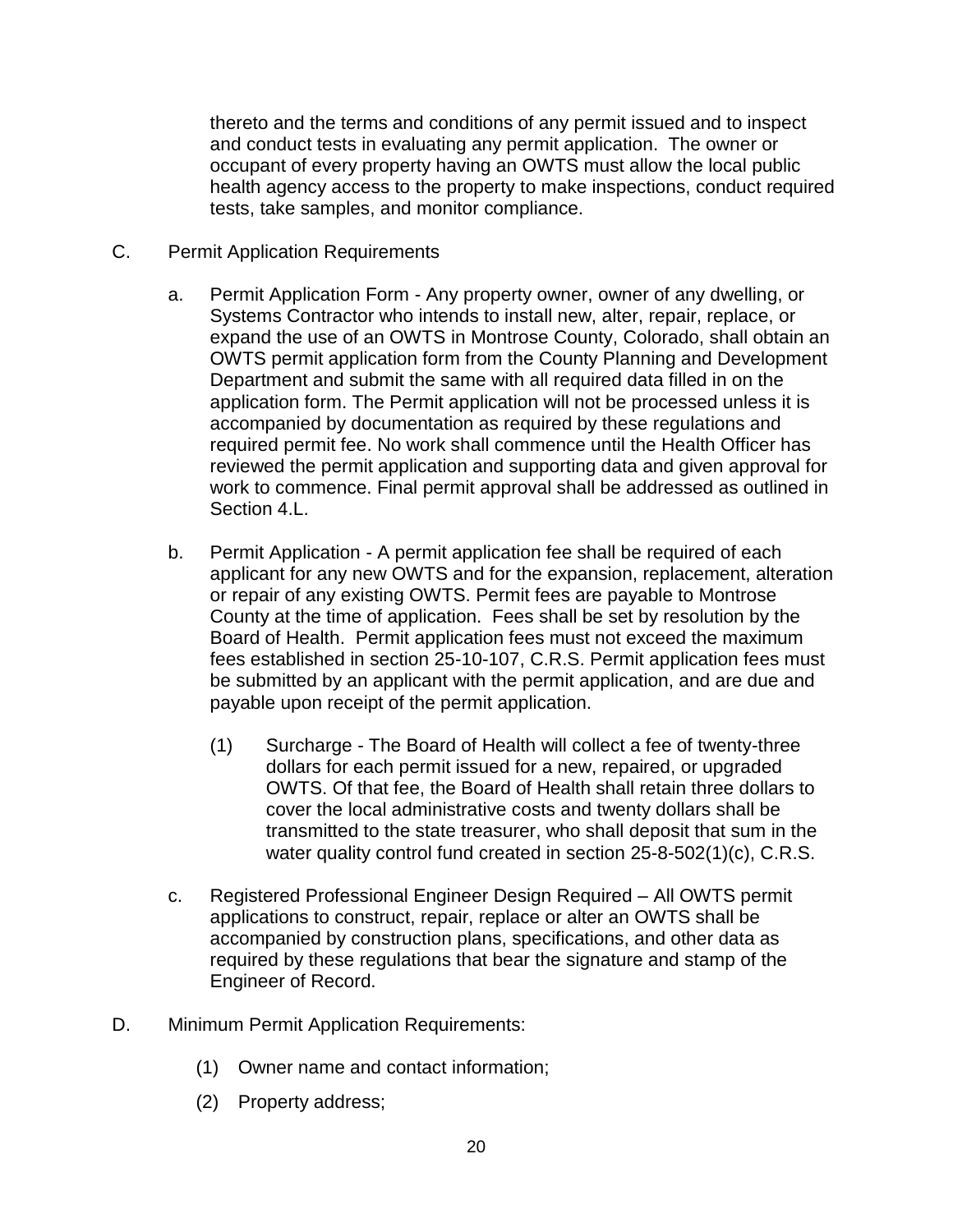- (3) Property legal description;
- (4) Type of permit;
- (5) Report from Site and Soil Evaluation (section 5);
- (6) System design with a legible, accurate site plan which shows pertinent physical features on subject property, and on adjacent properties, as noted in Table 7-1; and
- (7) Other information, data, plans, specifications and tests as required by Health Officer.
- (8) When specific evidence suggests undesirable soil conditions exist, additional hydrological, geological, engineering or other information provided by a professional engineer or geologist may be required to be submitted by the applicant. This requirement shall not prejudice the right of the Board of Health agency to develop its own information from its own source at its own expense.
- E. Penalty fee The standard fee will be doubled as a result of any enforcement action of an intentional violation of these regulations.
- F. OWTS Permit Application Approval, Conditional Approval, and Denial
	- a. The Health Officer shall have the authority to review, approve, conditionally approve, and deny any OWTS permit application.
	- b. Certain situations may require that the Health Officer give a conditional permit application approval; The conditional approval shall set conditions precedent to the issuance of a permit which may include effluent testing, cleaning or maintenance schedules, future availability of a sewage treatment works, and required connection, specific design criteria, or other special conditions. OWTS permit application shall be approved until the conditions have been met.
	- c. Approval of the permit application will be denied if the proposed OWTS cannot be designed to comply with these regulations, or waivers, or variances as authorized by the Board of Health.
- G. Permit Term
	- a. An OWTS permit expires one year after the date of issuance if construction has not commenced or as specified by the Board of Health.
	- b. Any change in plans or specifications of the OWTS after the permit has been issued invalidates the permit unless the permittee receives written approval from the Health Officer.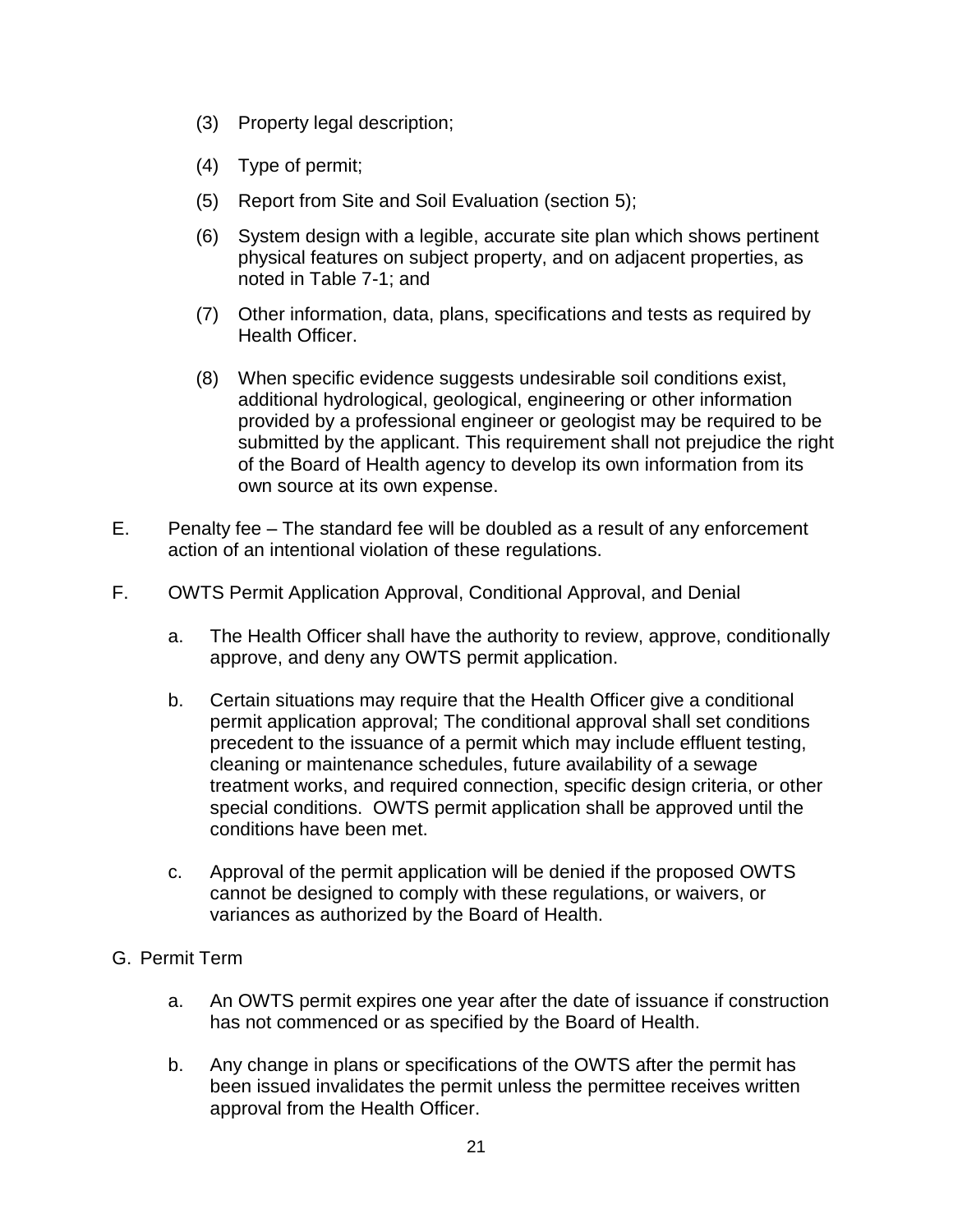### H. Repair Permit

- a. The owner or occupant of a property on which an OWTS is not in compliance must obtain a repair permit from the Board of Health. The applicant must apply for a repair permit within two business days after receiving notice from the Health Officer that the system is not functioning in compliance with the OWTS Act or applicable regulations, or otherwise constitutes a nuisance or a hazard to public health or water quality.
- b. The repair permit must provide for a reasonable period of time within which the owner or occupant must make repairs. At the end of that period, the Health Officer must inspect the system to ensure it is functioning properly. Concurrently with the issuance of a repair permit, the Health Officer may issue an emergency use permit authorizing continued use of a malfunctioning system on an emergency basis for a period not to exceed the period stated in the repair permit. Such an emergency use permit may be extended, for good cause shown, in the event repairs may not be completed in the period stated in the repair permit through no fault of the owner or occupant and only if the owner or occupant will continue to make repairs to the system.
- c. A permit shall be required for the expanded use of an OWTS. The OWTS must be replaced or modified to handle the increased design flow unless it is determined that the existing system is adequately designed and constructed for the higher design flow rate.
- d. The issuance of a permit and specifications of terms and conditions therein shall not constitute assumption of liability, nor create a presumption that the Board of Health or its employees may be liable for the failure or malfunctioning of any system. Permit issuance shall not constitute a certification that the system, the equipment used in the system, or any component used for system operation will ensure continuous compliance with the provision of the OWTS Act, the regulations adopted thereunder, or any terms and conditions of a permit.
- e. No OWTS permit shall be issued to any person when the subject property is located within a municipality or special district that provides public sewer service, except where such sewer service to the property is not feasible in the determination of the municipality or special district, or the permit is otherwise authorized by the municipality or special district.
- I. Applicability
	- a. An OWTS with design capacity equal to or less than 2,000 gpd must comply with this resolution and the OWTS Act. Within the jurisdiction of the Board of Health, the regulations promulgated by the Board of Health shall govern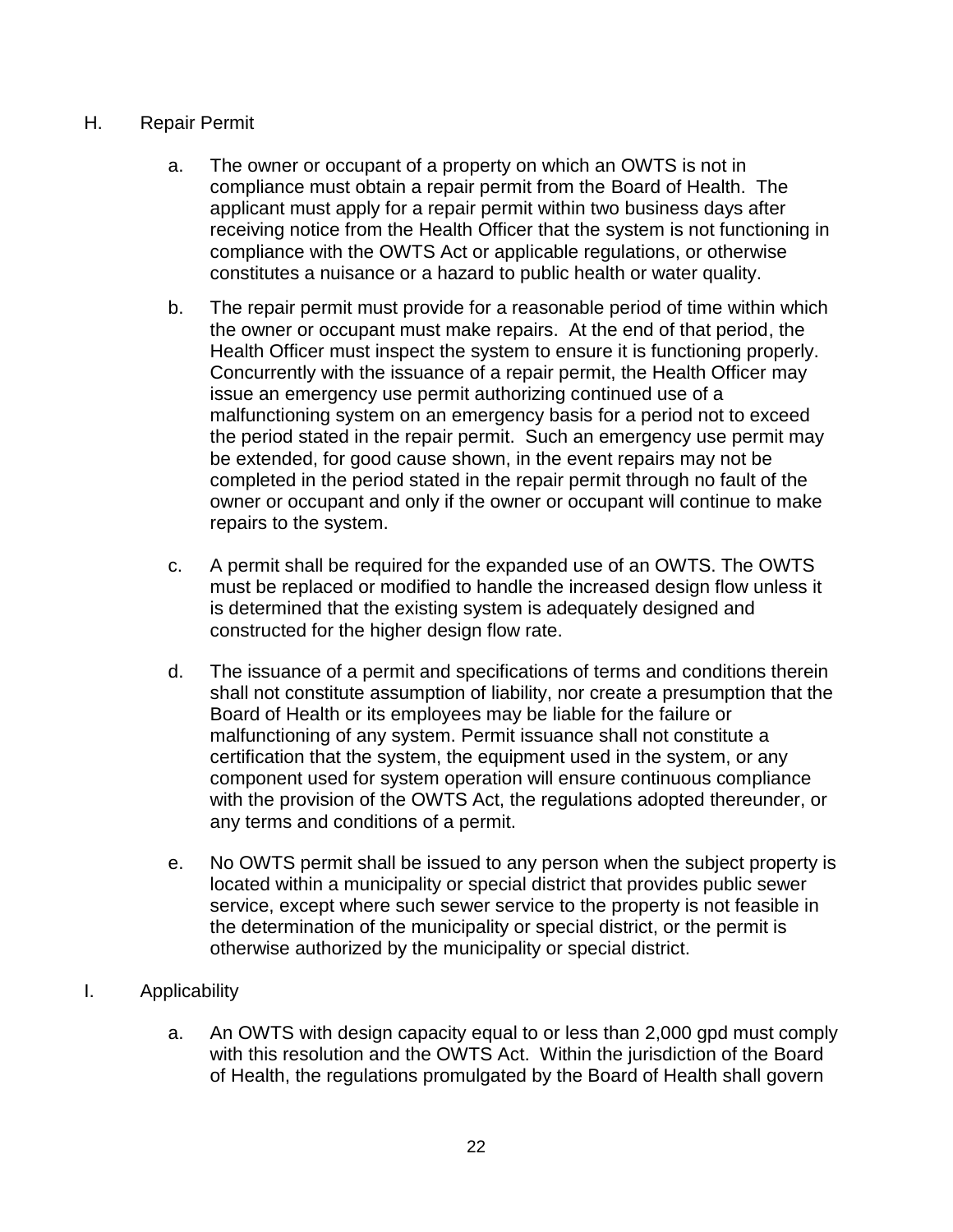all aspects of OWTS permits, performance, location, construction, alteration, installation, and use.

- b. An OWTS with design capacity greater than 2,000 gpd must comply with this regulation, site location and design approval in section 25-8-702, C.R.S., and the discharge permit requirements in the Water Quality Control Act, 25-8501, et seq. C.R.S.
	- (1) Applicable Commission regulations include, but are not limited to, the following:
		- (i) Regulation 22 -Site Location and Design Approval Regulations for Domestic Wastewater Treatment Works (5 CCR 1002-22).
		- (ii) Regulation 41 -The Basic Standards for Ground Water (5 CCR 1002-41).
		- (iii) Regulation 42 -Site-Specific Water Quality Classifications and Standards for Ground Water (5 CCR 1002-42).
		- (iv) Regulation 61 -Colorado Discharge Permit System Regulations (5 CCR 1002-61).
		- (v) Regulation 62 -Regulations for Effluent Limitations (5 CCR 1002- 62).
	- (2) For systems greater than 2,000 gpd, the Division is also authorized to determine those parts of this regulation identified as the prerogative of the local public health agencies.
	- (3) The requirements for maintenance and standards of performance for systems greater than 2,000 gpd shall be determined by the site application approval and discharge permit.
	- (4) In the interest of facilitating communication of LPHA concerns regarding a design being reviewed by the Division, the local public health agency can provide comments to the Division for consideration during the Division's review of the proposed design and discharge permit application. Under such a coordinated process, the Division retains final authority for approval or denial of each domestic wastewater treatment works that is regulated under the site location approval and Colorado Discharge Permit System regulations. Prior to approval or denial of each OWTS domestic wastewater treatment works, the Division shall acknowledge and consider local OWTS regulations when they are more stringent and restrictive than this regulation.
- J. Determination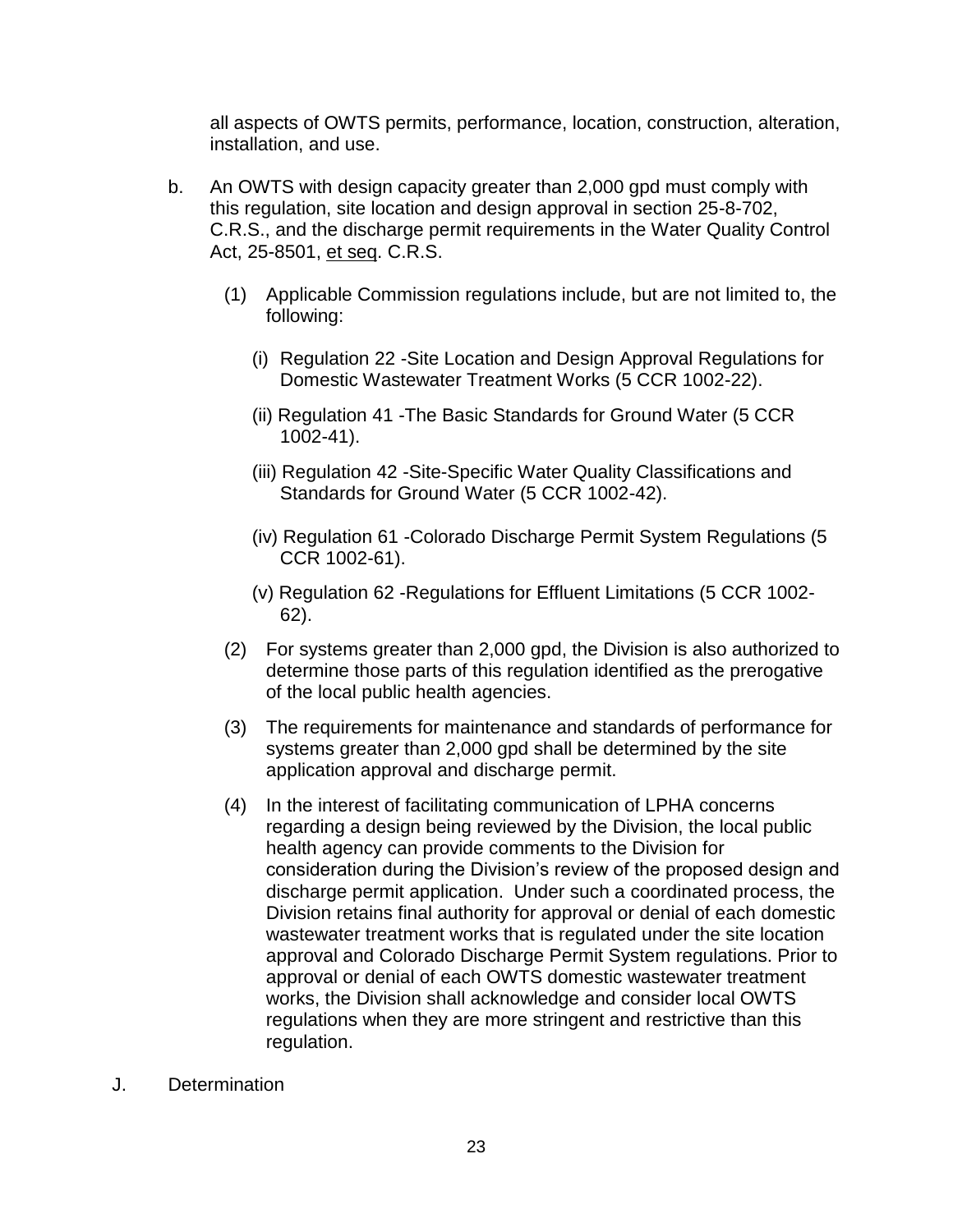- a. The Board of Health will determine whether the information provided in the permit application, site and soil evaluations, assumptions and calculations, and design of the proposed OWTS are in compliance with the requirements of the OWTS Act and regulations adopted pursuant thereto. If the submittal is determined to be in compliance, authorization to begin installation may be given.
- K. Inspection Stages
	- a. Before a system is placed in use, the owner, the owner's agent or the systems contractor must provide the Board of Health and the engineer, with notice that the progress of the work has been sufficiently completed to allow inspections to determine if all work has been performed in accordance with the permit requirements and to determine compliance of the system with the OWTS Act and the regulations adopted thereunder.
	- b. Construction Observation Required No component of the OWTS shall be backfilled or otherwise covered until the Designer (or qualified field technician under the direction of the Designer) and the Health Officer has observed such component and given approval to backfill.
- L. Final approval of the permit by the health officer must include, but is not limited to:
	- a. Receipt of letter from the engineer certifying construction of system as designed, if engineer-designed;
	- b. Receipt of a record drawing which includes a scale drawing showing all components of the OWTS including their location from known and findable points, dimensions, depths, sizes, manufacturers' names and models as available, and other information relative to locating and maintaining the OWTS components;
	- c. Final inspection prior to backfilling the OWTS by the local public health agency confirming that it was installed according to the permit requirements and regulations or variances to the regulations; and
	- d. Identification of system contractor.
- M. Division Authority to Administer and Enforce
	- a. Wherever the term Board of Health is used in this regulation, said terms shall also include the Division under its designated authority for the purposes of administering and enforcing the provisions of this regulation where necessary to protect the public health and environment.
- N. Primary Enforcement Responsibility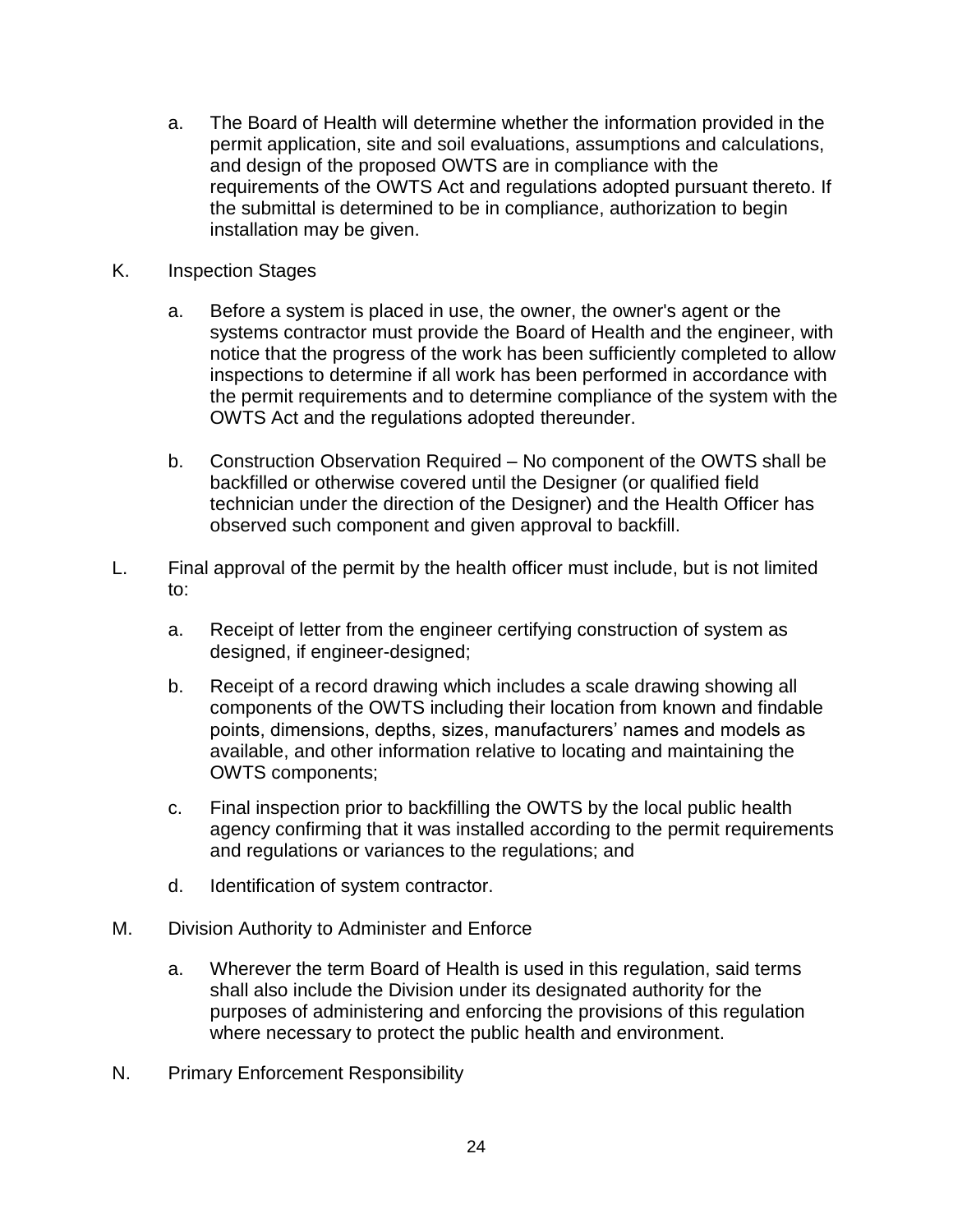- a. The primary responsibility for enforcement of the provisions of the OWTS Act and the regulations adopted under said article shall lie with the Board of Health.
- b. In the event that a Board of Health fails to administer and enforce the provisions of said section and the regulations adopted under the OWTS Act, the Division may assume such functions of the Board of Health as may be necessary to protect the public health and environment. 25-10-110, C.R.S.
- O. Product Development Permit
	- a. The Board of Health may issue a product development permit for a proprietary treatment component or series of components. Requirements for proprietary treatment component acceptance are in section 13.D. It must be shown that a complete system, meeting the requirements of this regulation and the site, can be installed in the event the proprietary treatment component or sequence fails to perform. The product under development may then be added to the treatment system, allowing the product developer to gather data about the product's performance in the field.
	- b. Before a product development permit is issued, the Division must determine that the product to be tested qualifies for testing under the product development evaluation based on information submitted to the Division.
		- (1) Applicant must provide evidence of nationally accepted third-party testing of the product to be evaluated, or;
		- (2) Provide test data from multiple single-family homes under normal working conditions that meet the following criteria:
			- (a) Test data must be provided from a minimum of four sites.
			- (b) Each system must be tested over a period of at least one year.
			- (c) Each system must be sampled at least three times during the year with at least one sample obtained during cold weather conditions.
			- (d) Laboratory results for all parameters for which acceptance is being requested must be submitted.
	- c. A completed application for a product development permit must be submitted to the Board of Health at least 30 days in advance of installation of the product.
	- e. An application for a product development permit must include the following: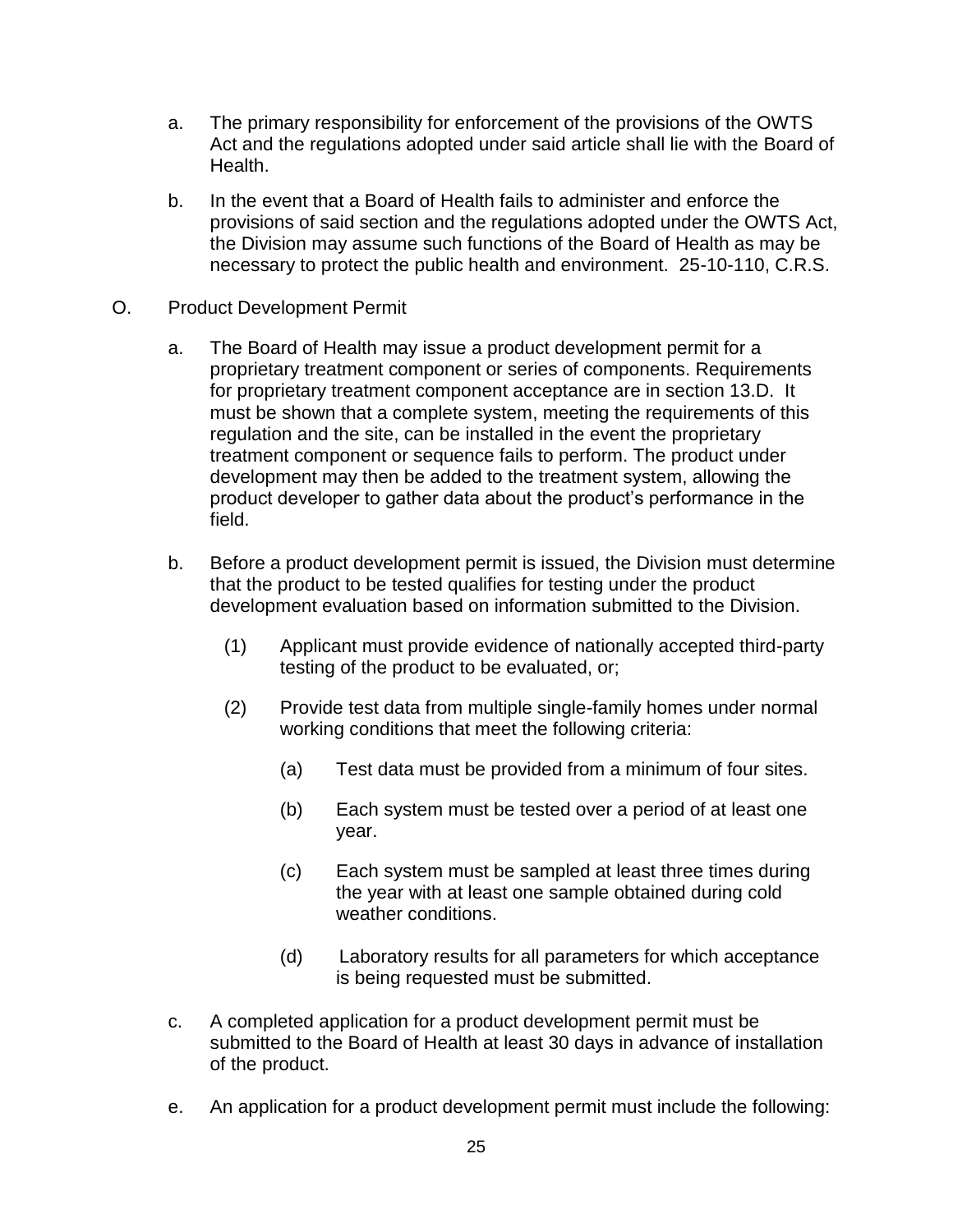- (1) Proof of the ability to install a replacement OWTS in compliance with all local requirements in a timely manner in the event of a failure or malfunction of the system under testing
- (2) A description of the product under development including performance goals
- (3) Documentation signed by the owner of the proposed product development site allowing access to the local public health agency and Division for inspection of the site.
- f. Other than the performance standards identified in section 4-O-b above, the Board of Health may stipulate additional requirements for the product development permit necessary to ensure that the system performs as intended.
- g. A product development permit is a site-specific permit. Product development testing at multiple sites requires a product development permit for each site.
- h. During the term of the product development permit, all data collected is to be submitted to the Division and the Board of Health.
- i. The Board of Health may revoke or amend a product development permit, if the continued operation or presence of the product under development:
	- (1) Presents a risk to the public health or environment;
	- (2) Causes adverse effects on the proper function of the OWTS on the site;
	- (3) Leaks or discharges effluent on the surface of the ground; or
	- (4) If the developer of the product fails to comply with any requirements stipulated on the permit by the Board of Health agency or the Division.
- j. If the product development permit is revoked, the product developer must install the replacement system within the time frame established by the local public health agency.
- k. Once the system is installed and approved, the local public health agency must supply the Division with a copy of the completed OWTS permit.
- Q. Prohibition of OWTS in Unsuitable Areas
	- a. The Board of Health may prohibit issuance of OWTS permits in accordance with applicable land use laws and procedures for defined areas in which the Board of Health determines that construction and use of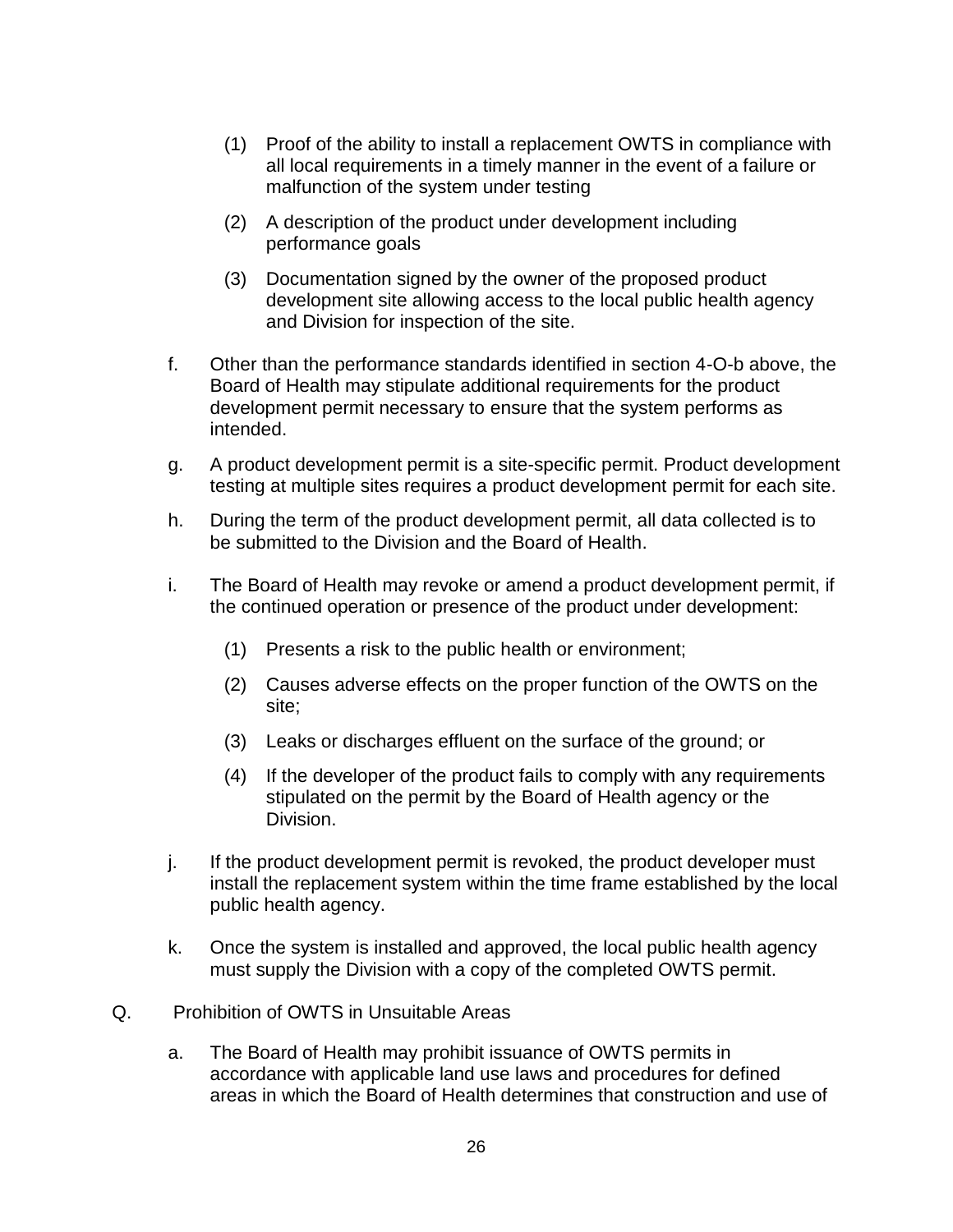additional OWTS may constitute a hazard to public health or water quality.

- R. Licensing of System Cleaners
	- A. Licenses and Fees:
		- a. Any person engaged in the business of cleaning or pumping an on-site wastewater treatment system In Montrose county shall hold a valid system cleaner license Issued by the Health Officer. The Health Officer shall provide the application form for both initial licenses and annual license. A license is not transferable from one licensee to another. Employees of a licensed system cleaner need not be individually licensed.
		- b. Licenses shall expire on December 31 of each year, and shall be renewed within 30 days thereafter.
		- c. Issuance of an initial and renewal license is dependent upon disposal site approval, inspection and approval of each pumper truck operated by the licensee, and the payment of fees.
		- d. The Health Officer may require the license applicant to demonstrate knowledge of these regulations prior to issuing an Initial or renewal license.
		- e. Fees for an initial license, renewal license, and land application shall be established by the Board of Health.
- B. Standards of Performance:
	- a. All pumper trucks shall be maintained so that septage leaks and spills do not occur. Discharge valves shall be drip-tight
	- b. All pumper trucks shall bear an easily readable business name that contrasts with the vehicle color.
	- c. Pumping and disposal records shall be kept for a minimum of 12 months and shall be provided to the Health Officer upon request.
	- d. Except as provided in [R.B.e], septage removed from an on-site wastewater treatment system (OWTS) shall be disposed of only at a wastewater treatment facility permitted by the Colorado Department of Public Health and Environment, which agrees to *accept* the septage.
	- e. Septage from residential septic tank systems may be land applied In Montrose County by a Montrose County licensed system cleaner if a land application permit has been issued by the Health Officer. The 1993 EPA Domestic Septage Regulatory Guidance and Montrose County zoning and land use regulations shall be used to evaluate the land application request and determine terms and conditions of approval, or denial where such application is not permissible.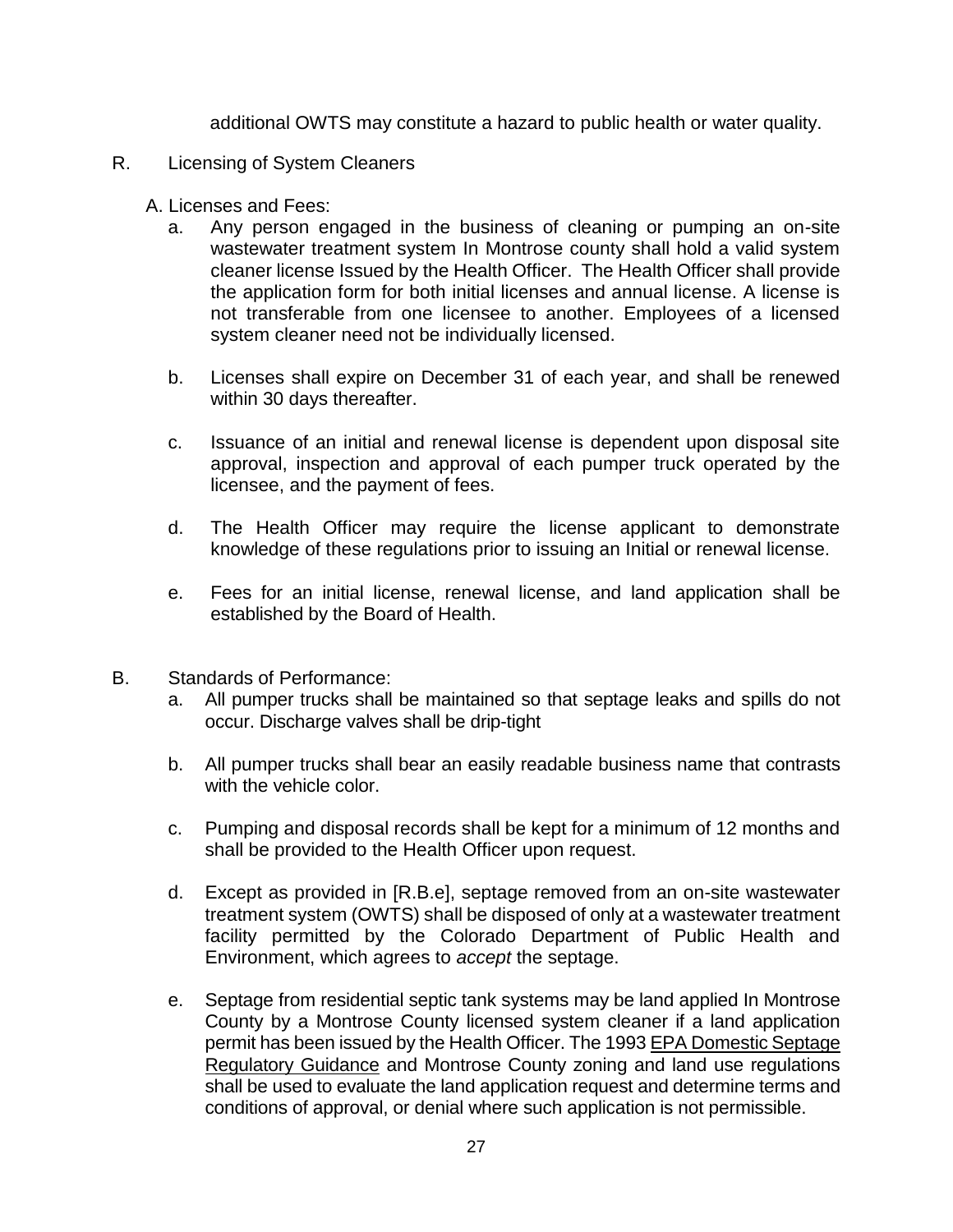- (1) The land application request shall be submitted by the system cleaner to the Health Officer and contain the following:
	- (i) Name of the licensed system cleaner applying for the land application permit.
	- (ii) Physical address, parcel number, or account number of the property.
	- (iii) Name and address of the owner of the property owner.
	- (iv) Acreage and existing use of the property
	- (v) Existing uses of all properties adjacent to the property
	- (vi) Signatures of the system cleaner and property owner.
	- (vii) Evidence that demonstrates that septage application will be conducted at or below the agronomic rate of the proposed crop or crops, in gallons per acre per year. The agronomic rate shall be determined by CSU Extension Service or another organization approved by the Health Officer and shall consider historic yields of the proposed crop or crops.
	- (viii) Any other information requested by the Health Officer.
- (2) If a permit is issued, it shall be valid for one year from the date of issue, and may be renewed annually upon application and payment of applicable fees. If the Health Officer finds and determines that conditions have changed and that land application is no longer permissible under the former permit, different terms and conditions may be proposed, or the renewal application may be denied. The land application shall not create a nuisance, present a hazard to the public health, or contribute to environmental degradation. In addition, the following permit conditions will be documented:
	- (i) The septage application rate.
	- (ii) Record keeping.
	- (iii) Pathogen reduction.
	- (iv) Vector attraction reduction.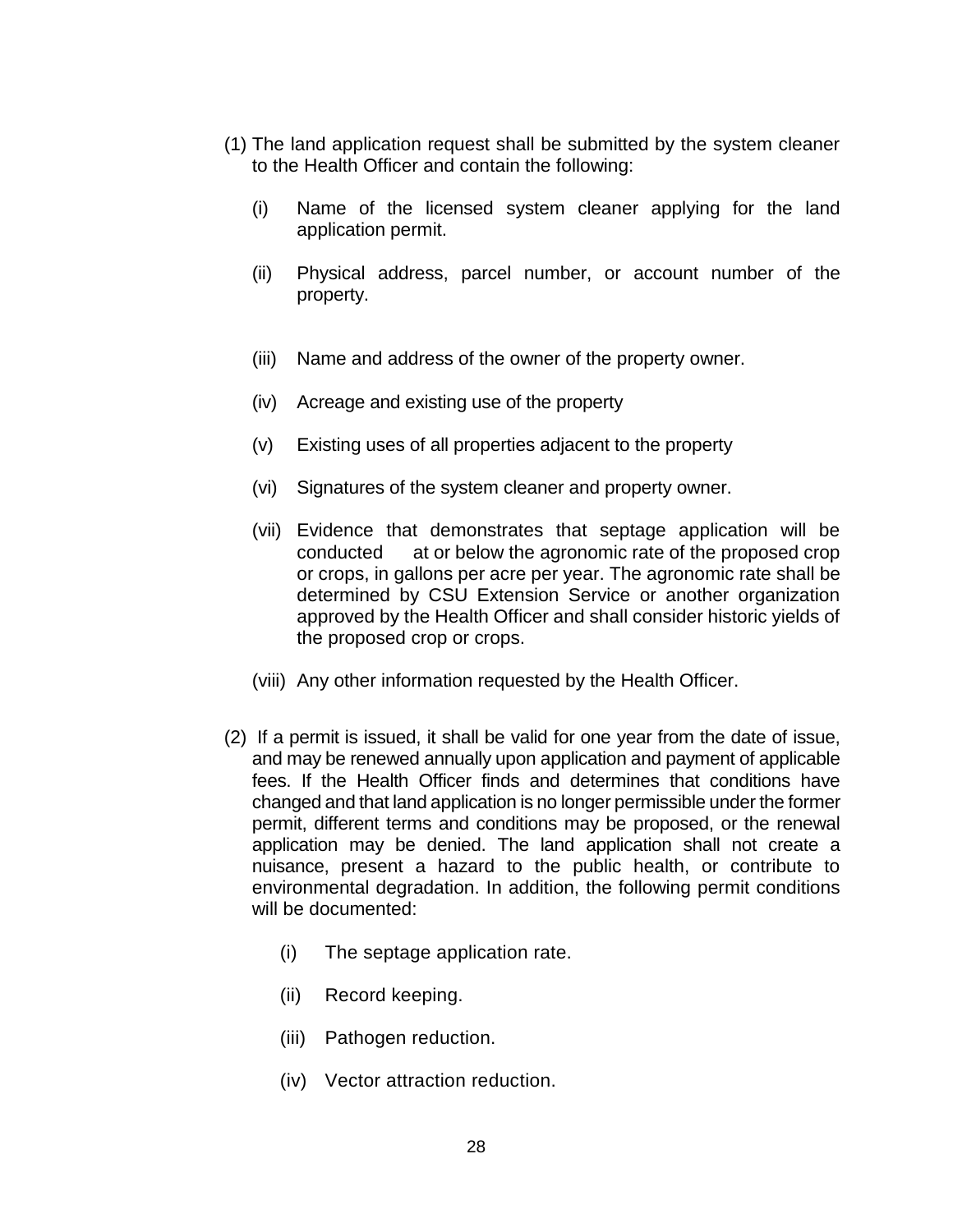- (v) Environmental conditions and limitations.
- (vi) Crop harvesting restrictions.
- (vii) Access restrictions.
- (viii) Setbacks.
- (ix) Soil conditions.
- (x) Scheduled site inspections by the Health Officer.
- C. Enforcement:
	- a. Holders of a systems cleaner license shall notify the Health Officer within ten (10) working days of any change of information on the license.
	- b. Any equipment and/or vehicle used to extract, transport, or dispose of septage from an OWTS may be inspected by the Health Officer.
	- c. Any spill or leakage of septage from the transporting equipment, other than at a wastewater treatment facility, shall be reported to the Health Officer immediately. Such spill or leakage shall be cleaned and disinfected properly. A written report, to include approximate size of spill, location of spill and type of clean-up, shall be sent to the Health Officer.
	- d. Any person who engages in or operates a business as a Systems Cleaner, without having obtained a license as provided in these regulations shall be considered in violation of these regulations and subject the violator to civil and criminal fines and penalties as set forth In C.R.S. 25-10-113.
	- e. Any disposal or reuse of septage not In accordance with these regulations or corresponding federal or state requirements shall be considered a violation and subject the violator to revocation of license and, at a minimum, to civil and/or criminal fines and penalties as set forth in C R.S.25-10-113.
- D. Revocation and/or Refusal of a System Cleaner License:
	- a. A System Cleaner License may be revoked for failure to comply with these Regulations. Written notice of a proposed license revocation, particularizing the violations of these regulations, shall be served upon the holder of the Systems Cleaner License by certified mail, return receipt requested. Revocation shall take place only after a hearing before the Board of Health. The license holder shall be given not less than ten (10) days' notice of the hearing and may be represented by counsel at the hearing.
	- b. If, at any time, a Systems Cleaner is determined to have violated these regulations in such a manner as to create an imminent hazard to the public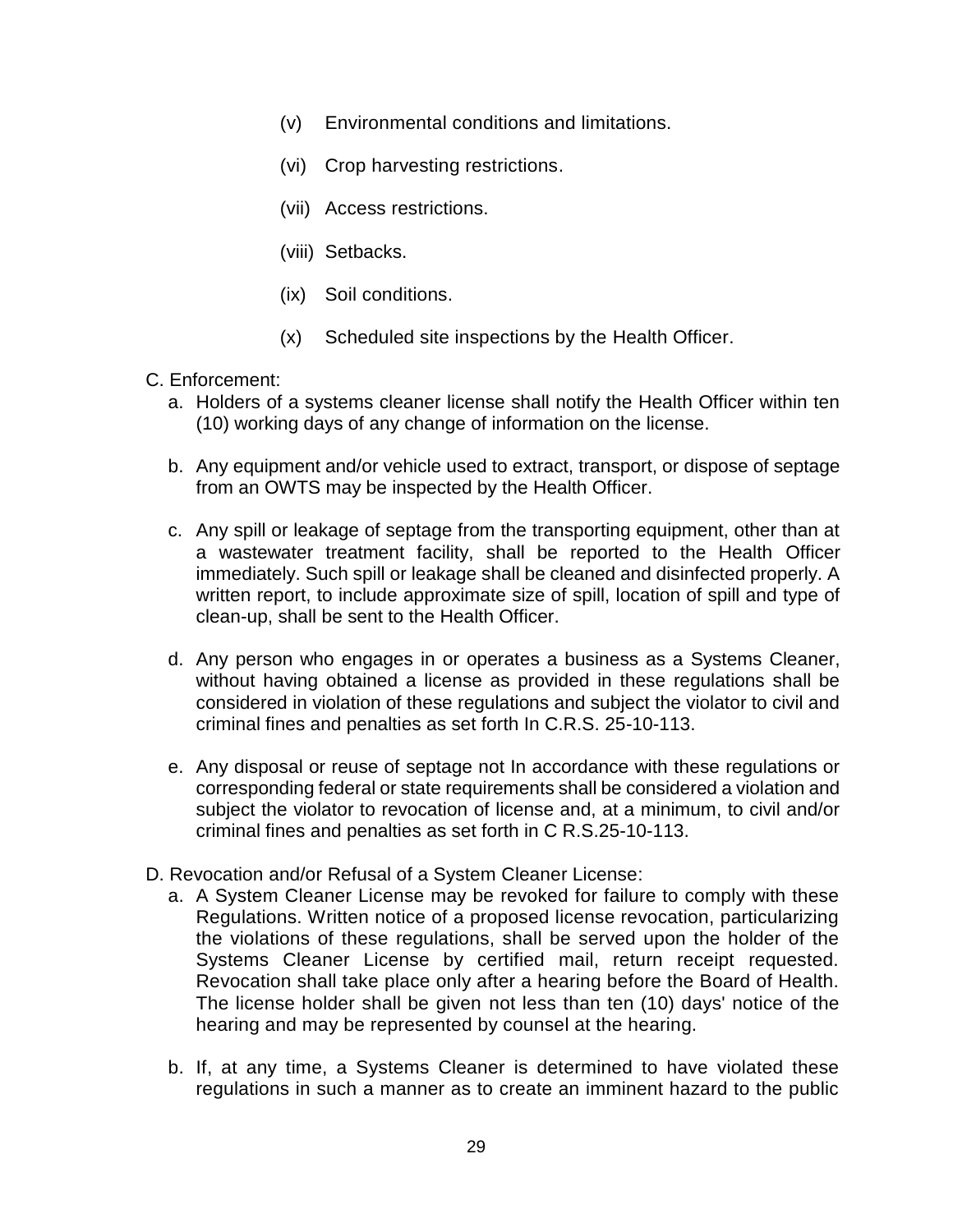health, welfare or safety, water quality or to the natural environment, the systems cleaner license may be summarily suspended following a hearing before the Board of Health. In such a case, the systems cleaner shall be notified in writing and an emergency hearing will be held before the Board of Health within twenty-four (24) hours following identification of the hazard by the County's designee. The systems cleaner may be represented by counsel at the hearing.

- c. The holder of a systems cleaner license whose license has been revoked pursuant to this Section d shall cease operation as a Systems Cleaner in Montrose County.
- S. Appeal to Board of Health
	- a. Any applicant whose OWTS permit application has been denied by the Health Officer may request review of the application by the Board of Health. In addition, any person who is determined by the Health Officer to be in noncompliance may request review of the determination by the Board of Health.
	- b. A request for review shall be made in writing by the applicant to the Board of Health within forty-five (45) days after denial of an application or determination.
	- c. The applicant shall bear the burden of supplying the Board of Health with sufficient evidence to document that the denied system will be constructed and used in such a manner as to comply with the declaration and intent of these guidelines and all applicable state and local rules and regulations and required terms and conditions in any permit issued pursuant thereto.
- T. Variance Procedure:
	- a. An application for variance from the requirements of these regulations must be submitted to the Montrose County Planning and Development Department.
		- (1) The variance must be heard by the Board of Health.
	- b. The request and application must be submitted to the Planning and Development Department a minimum of forty-five (45) days in advance of the hearing by the Board of Health. The hearing shall be recorded. The applicant may be represented by legal counsel.
	- c. The Health Officer will set the public hearing date. Prior to the public hearing a public notice will be sent via certified mail, with a minimum 20-day reply time from the date of mailing, to all adjacent property owners.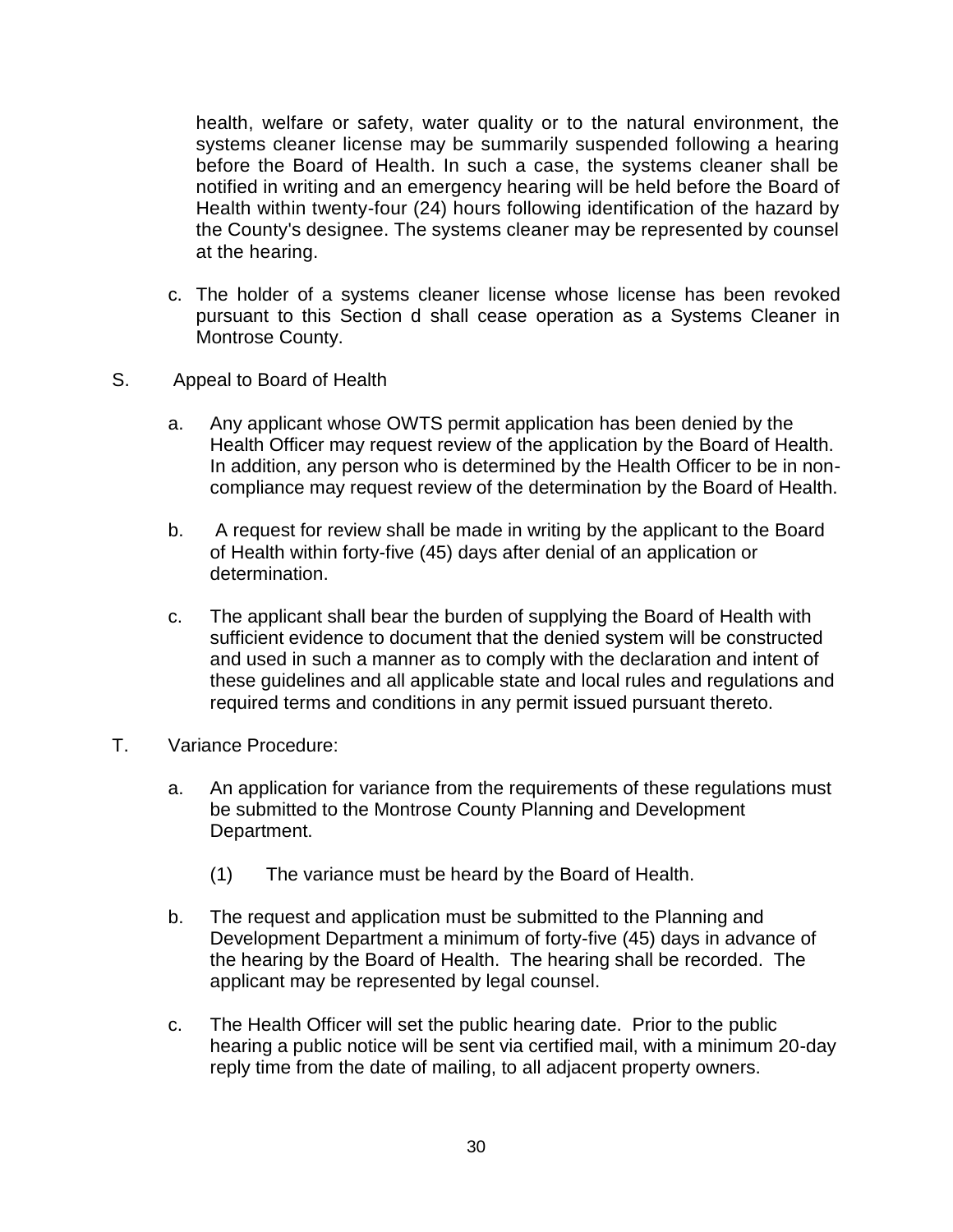- d. An application fee shall be set by resolution by the Board of Health for all variance requests.
- e. The request must be accompanied by:
	- (1) Site-specific information identifying the specific criteria from which the variance is being requested.
	- (2) Technical justification by a Colorado Registered professional engineer or professional geologist, which indicates the specific conditions which exist and/or the measures which will be taken that support a finding that the variance will result in no greater risk than that associated with compliance with the requirements of these regulations. Examples of conditions which exist, or measures which might be taken, include but are not limited to the following: evidence of a natural or manmade physical barrier to the movement of effluent to or toward the feature from which the variance is requested; placement of manmade physical barrier to the movement of effluent to or toward the feature from which the variance is requested; soil replacement with sand filter media to reduce the infiltration rate of the effluent such that the travel time of the effluent for the absorption field to the physical feature is no less than the travel time through the native soils at the prescribed setback and National Sanitation Foundation Standard 40.
	- (3) A discussion of the alternatives considered in lieu of the requested variance.
	- (4) Technical support for selected alternative, which may include a testing program, which confirms that the variance does not increase the risk to public health and environment.
	- (5) A statement of hardship, which creates the necessity for the variance.
- f. The applicant has the burden of proof that the variance is justified and will pose no greater risk to public health and the environment than would a system meeting the standard being varied.
- g. The Board of Health has the authority to impose site-specific requirements and conditions on any variance granted.
- U. Outcome of the Variance Proceeding:
	- a. The applicant will be notified in writing, of the Board of Health's decision regarding the request for a variance. The notice of denial of a variance shall include those reasons which form the basis for the denial. The notice of an approval of the variance shall include any conditions for the approval. The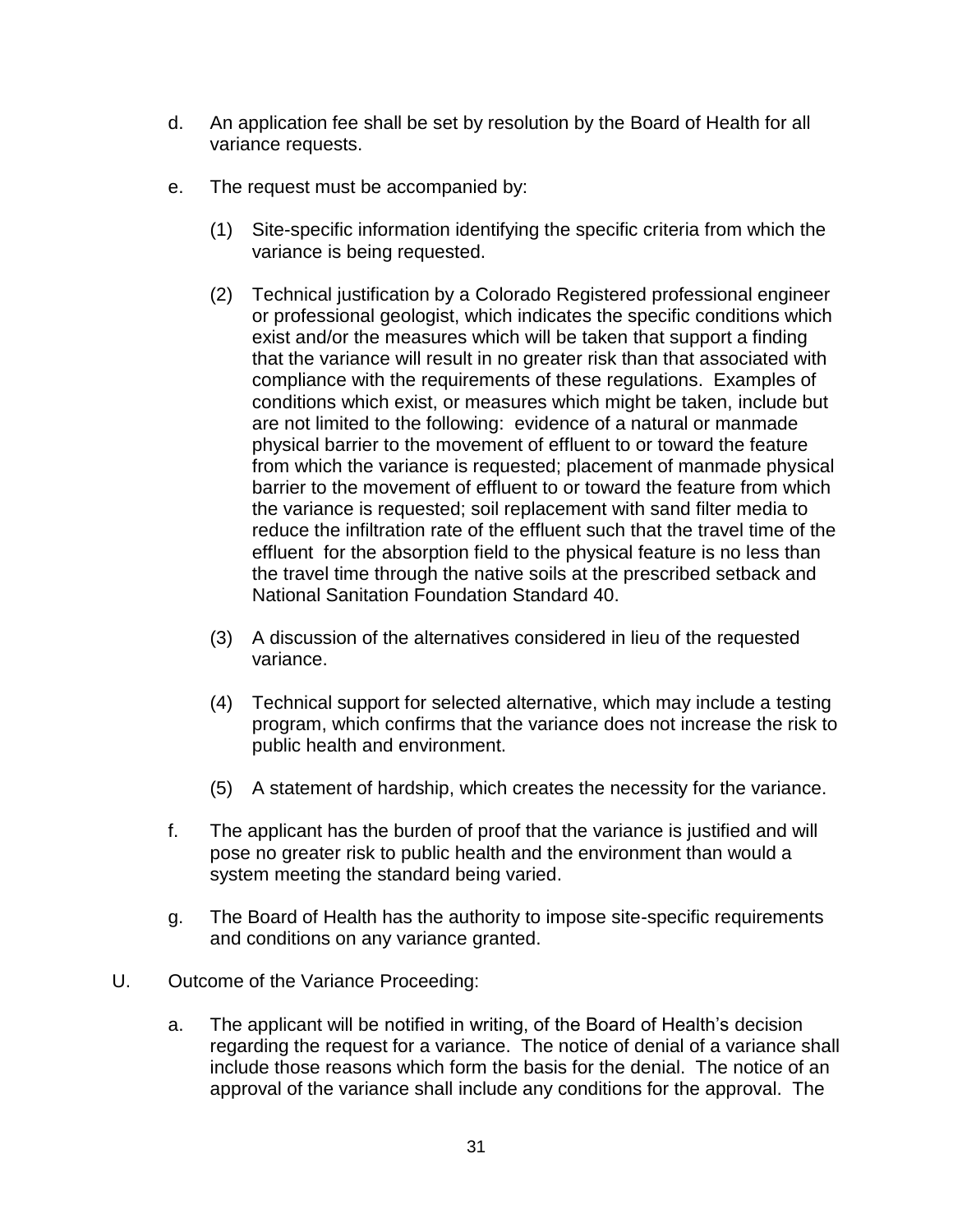variance, and any conditions thereof, shall be recorded on the deed to the property and any expenses associated with that recording shall be the responsibility of the party obtaining the variance.

- V. Prohibitions on Granting of Variance Requests:
	- a. No variance shall be issued where the property can accommodate a conforming on-site OWTS.
	- b. No variance will be issued to mitigate an error in construction involving any element of property improvements.
	- c. No variance shall be allowed solely for economic gain.
	- d. No variance will be issued, which will result in setbacks to an offsite physical feature which do not conform to the minimum setbacks defined in Table 7-1 of this Resolution. Property lines are considered offsite features.
	- e. No variance will be issued, which reduces the separation to ground water or bedrock based on the level of treatment as outlined in this Resolution.
	- f. No variance from the horizontal setback from a well shall be given which does not also meet the variance requirements of the Board of Examiners of Water Well Construction and Pump Installation Contractors.
- W. Variances for repair of failing systems
	- a. When a proposed variance for a system repair or upgrade would result in encroachment on minimum distances to physical features required by this Resolution on neighboring properties, the hearing procedures in Section 3.15 as outlined above.
	- b. For the repair of or addition to an approved existing system where the size of the lot precludes adherence to the distances in a permit installation of the repaired or upgraded system at a distance no closer to features requiring setbacks that the existing facilities. Variances requesting setbacks no closer than existing setbacks do not have to provide technical justification from a professional engineer or professional geologist.
- X. Finding on Appeal
	- a. A request for review must be made within sixty (60) days after denial of an application by the Health Officer.
	- b. The applicant must bear the burden of supplying the Health Officer with sufficient evidence to document that the denied system shall be constructed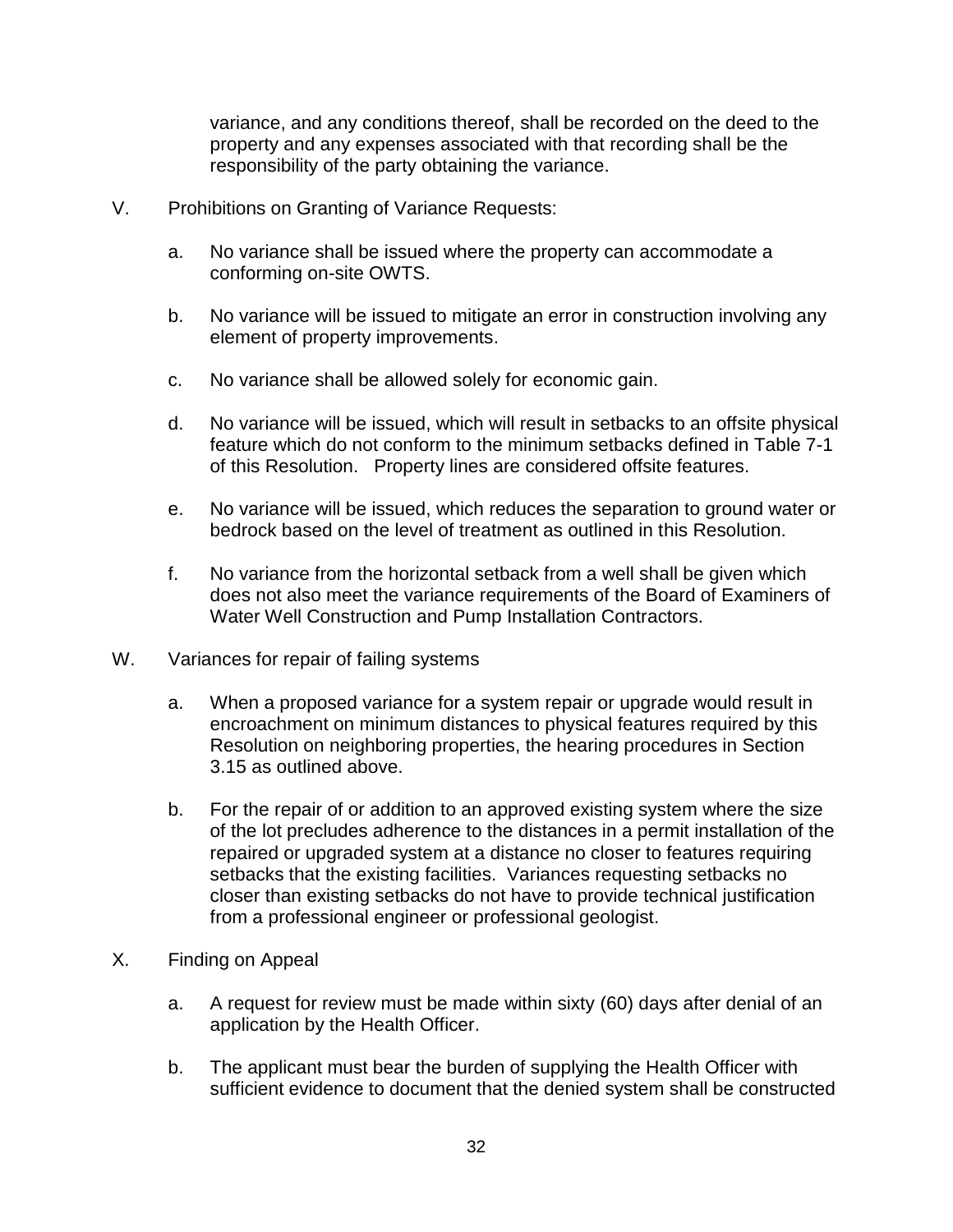and used in such a manner that will result in no greater risk that that associated with compliance with the requirements of the regulation, will comply with all applicable state and local regulations and required terms and conditions in any permit.

- c. Such review must be conducted pursuant to the requirements of C.R.S 24- 4-105 (or as otherwise amended).
- Y. Notice of Violations
	- a. Whenever the Health Officer determines there has been a violation of any provisions of this regulation, he shall give notice of such violation to the responsible persons. Such notice shall be in writing, and shall particularize the violations, and be addressed to both the owner and the occupant of the property concerned. Service of such notice shall be as provided by the Colorado Rules of Civil Procedure, or by registered or certified mail, return receipt requested, deliverable to the addressee only. Service by mail shall be complete upon receipt by the Planning and Development Department of the return receipt. If one or more persons cannot be found or served after a diligent effort to do so, service may be made by posting a notice a conspicuous place in or about the property affected by the notice, in which case the Health Officer shall include in the record a statement as to why the posting was necessary.
	- b. Application for a permit, if required, shall be made by such owner or occupant to the County Planning and Development Office within two businesses days after notice from the Health Officer that the system is not functioning in compliance with this regulation or otherwise constitutes a nuisance or hazard to public health. The permit shall provide for a reasonable period of time within which repairs shall be made, at the end of which period the system shall be inspected by the Health Officer to insure that it is functioning properly. Field testing, design work, inspections, and certification to Montrose County must be performed by a Registered Professional Engineer of Colorado where initiated as a result of any enforcement.
- Z. Cease and Desist Orders
	- a. The Health Officer may issue an order to cease and desist from the use of any system which is found by same not to be functioning in compliance with these regulations, or with these rules and regulations or is found to constitute a hazard to public health, or has not otherwise received timely repairs under the provisions of C.R.S. Section 25-10-106 (1) (j) (or as otherwise amended). Such an order shall be effective only after approval by the Health Officer not less than forty-eight (48) hours after written notice thereof is given to the owner or occupant of the property on which the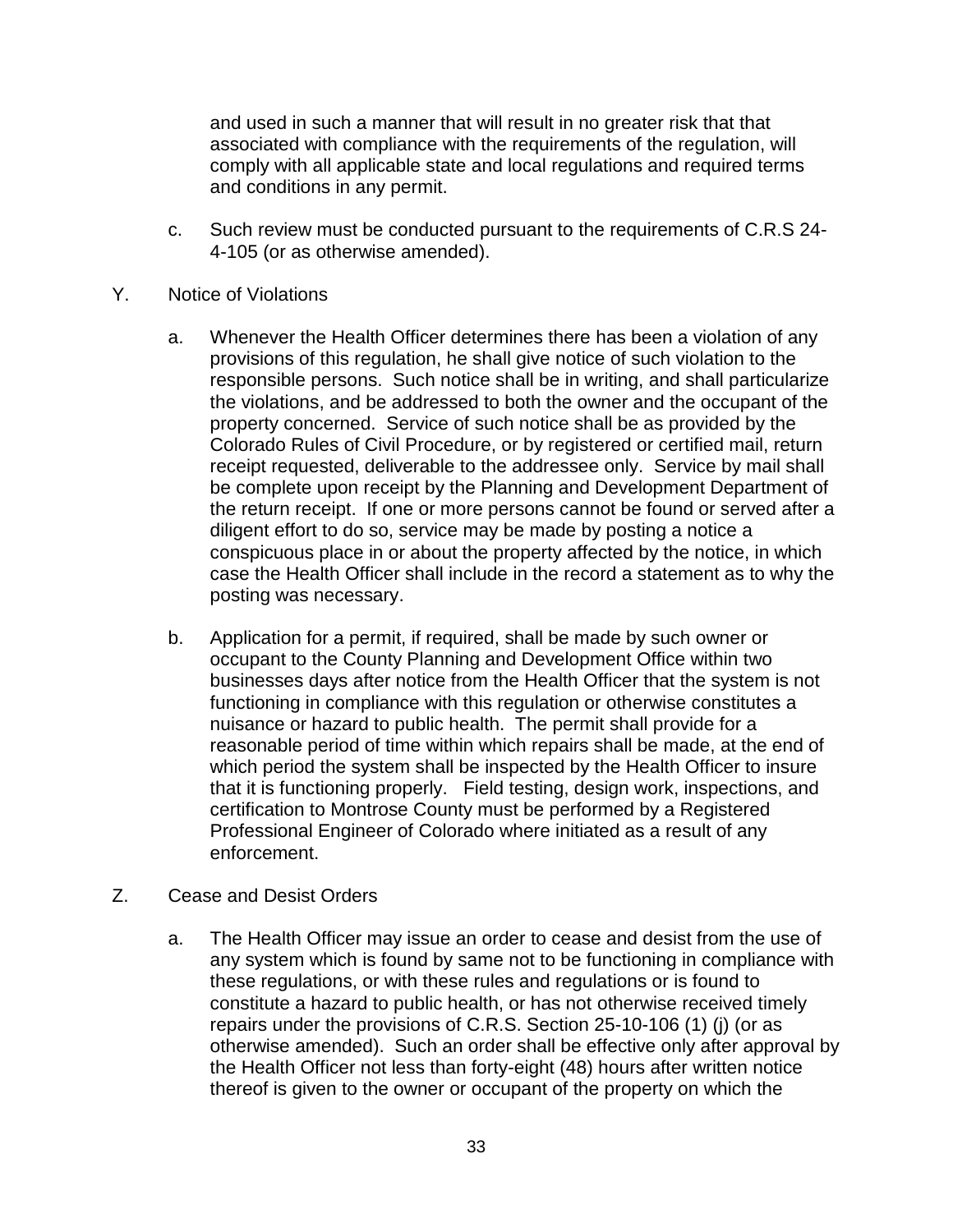system is located and at which the owner and occupant may be present with counsel, and be heard. The order shall require the owner or occupant bring the system into compliance or eliminate the health hazard within a reasonable period of time, not to exceed thirty (30) days, or thereafter cease and desist from the use of the system. A cease and desist order issued by the Health Officer shall be reviewable in Montrose County District Court upon a petition filed not later than ten (10) days after the order is issued.

- AA. Operation, Maintenance and Cleaning Schedules
	- a. To ensure good working order, the following minimum maintenance schedule is recommended for all On-site Wastewater Treatment Systems:

|                     | Inspection or           | Cleaned or     | <b>Routine Effluent</b> |
|---------------------|-------------------------|----------------|-------------------------|
|                     | Maintenance             | Pumped         | <b>Testing</b>          |
| <b>Septic Tanks</b> | Every four (4)          | Every four (4) | As may be               |
|                     | vears                   | years*         | required                |
| Vaults              | Every four (4)<br>vears | As necessary*  | None                    |

- \* As recommended by the licensed system cleaner or operation and maintenance provider.
- CC. Responsibility: The owner and the party in possession of real property, upon which an OWTS is used, shall be jointly and severally responsible for operation and maintenance of the system unless jurisdiction for responsibility has been transferred to a public entity, quasi-public entity, or political subdivision. The person denying such responsibility shall bear the burden of proof for such denial upon establishment of ownership or possessory rights in the property served by the system.
- DD. Maintenance and Cleaning: When directed by the Board of Health, for the purpose of obtaining compliance with rules and regulations, the owner or user of a system shall provide for maintenance and cleaning of such OWTS and shall notify the Board of Health upon completion of any maintenance work and report to said Department and submit such evidence of compliance with any maintenance and cleaning schedule in the form and as the Board of Health requires.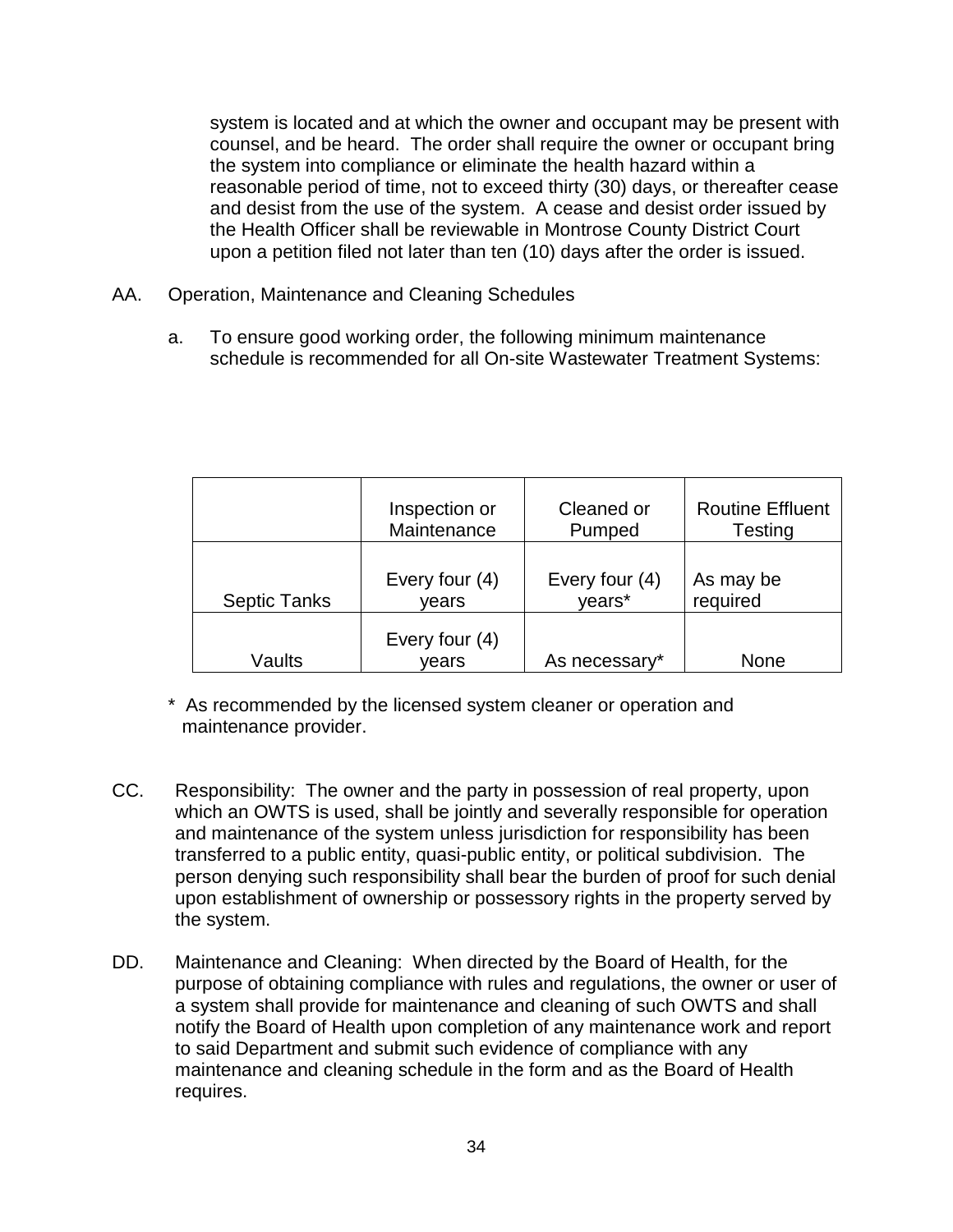- EE. General Prohibitions; Section 25-10-112, C.R.S.
	- a. No city, county, or city and county shall issue to any person:
		- (1) A permit to construct or remodel a building or structure that is not serviced by a sewage treatment works until the local public health agency has issued a permit for an OWTS.
		- (2) An occupancy permit for the use of a building that is not serviced by a sewage treatment works until the local public health agency makes a final inspection of the OWTS, provided for in section 25- 10-106 (1) (h), C.R.S. and the local public health agency approves the installation.
	- b. The construction of new, or the repair of existing cesspools is prohibited. Where an existing cesspool is failing, a conforming OWTS must be installed. Where space is not available for a conforming OWTS, the criteria for repairs established within section 43.10.L must be followed.
	- c. A person must not connect more than one dwelling, commercial, business, institutional or industrial unit to the same OWTS unless such multiple connection was specified in the application submitted and in the permit issued for the system.
	- d. No person shall construct or maintain any dwelling or other occupied structure which is not equipped with adequate facilities for the sanitary disposal of sewage.
	- e. All persons shall dispose of septage removed from systems in the process of maintenance or cleaning at an approved site and in an approved manner.
- GG. Penalties; Section 25-10-113, C.R.S.
	- a. Any person who commits any of the following acts or violates any of the provisions of this section commits a Class 1 petty offense as defined in section 18-1.3-503, C.R.S.:
		- (1) Constructs, alters, installs, or permits the use of any OWTS without first having applied for and received a permit as provided for in section 25-10-106, C.R.S.;
		- (2) Constructs, alters, or installs an OWTS in a manner which involves a knowing and material variation from the terms or specifications contained in the application, permit or variance;
		- (3) Violates the terms of a cease and desist order that has become final under the terms of section 25-10-106 (1) (k), C.R.S.;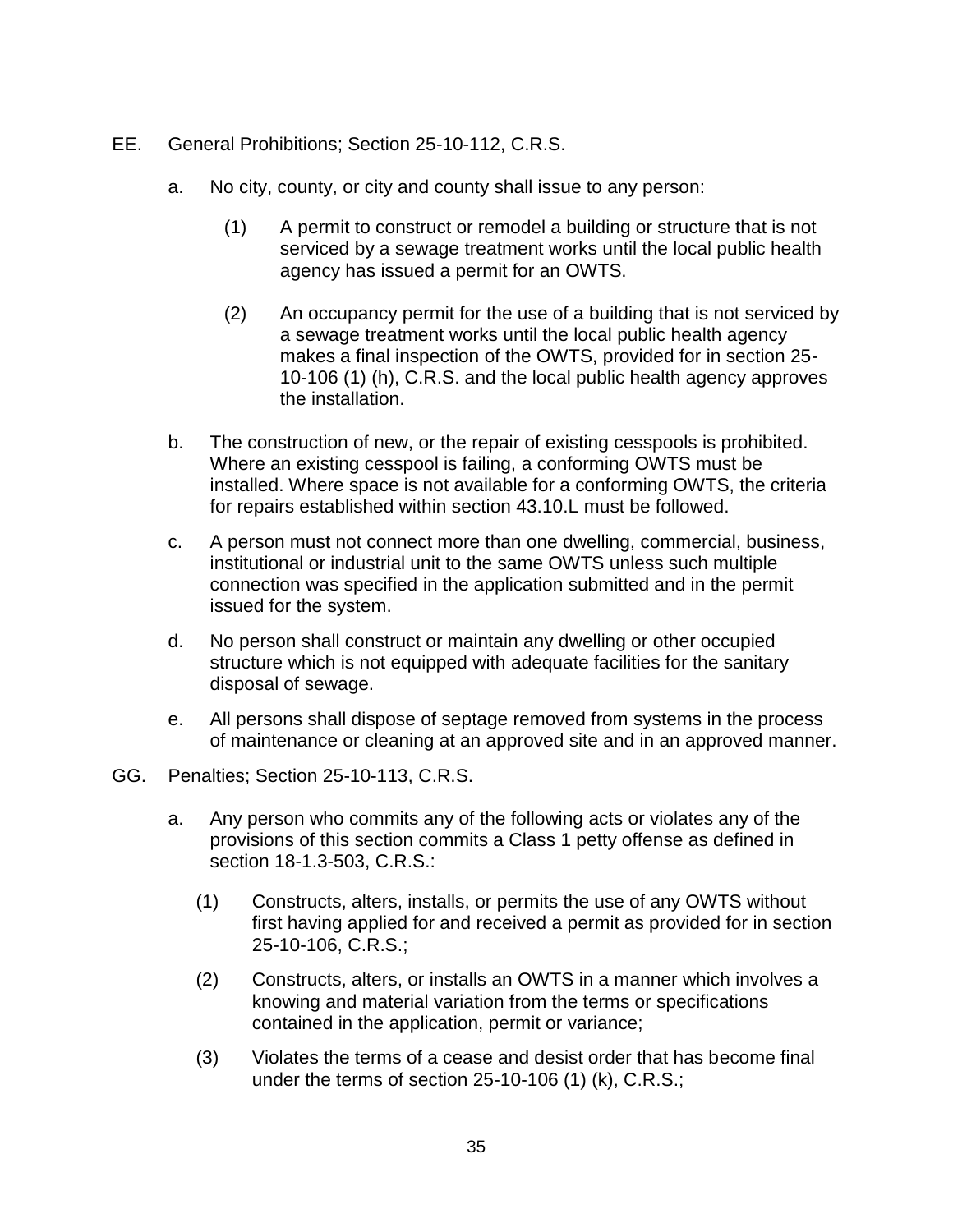- (4) Conducts a business as a systems contractor without having obtained the license provided for in section 25-10-109 (1), C.R.S., in areas which the Board of Health has adopted licensing regulations pursuant to that section;
- (5) Conducts a business as a systems cleaner without having obtained the license provided for in section 25-10-109 (2), C.R.S., in areas which the Board of Health has adopted licensing regulations pursuant to that section; 43.5 Site and Soil Evaluation
- (6) Falsifies or maintains improper records concerning system cleaning activities not performed or performed improperly; or
- (7) Willfully fails to submit proof of proper maintenance and cleaning of a system as required by regulations adopted by the Board of Health.
- b. Upon a finding by the local board of health that a person is in violation of this regulation, the local board of health may assess a penalty of up to fifty dollars for each day of violation. In determining the amount of the penalty to be assessed, the local board of health shall consider the seriousness of the danger to the health of the public caused by the violation, the duration of the violation, and whether the person has previously been determined to have committed a similar violation.
- c. A person subject to a penalty assessed pursuant to section 43.4.Q.a may appeal the penalty to the local board of health by requesting a hearing before the appropriate body. The request must be filed within thirty days after the penalty assessment is issued. The local board of health shall conduct a hearing upon the request in accordance with section 24-4-105, C.R.S.

# **5. Site and Soil Evaluation**

- A. Site and soil evaluation must be conducted for each property on which an OWTS is proposed, to determine the suitability of a location to support an OWTS, and to provide the designer a sound basis to select the most appropriate OWTS design for the location and application.
	- a. Each site evaluation shall consist of:
		- (1) Preliminary investigation;
		- (2) Reconnaissance;
		- (3) Detailed soil investigation; and
		- (4) Report and site plan.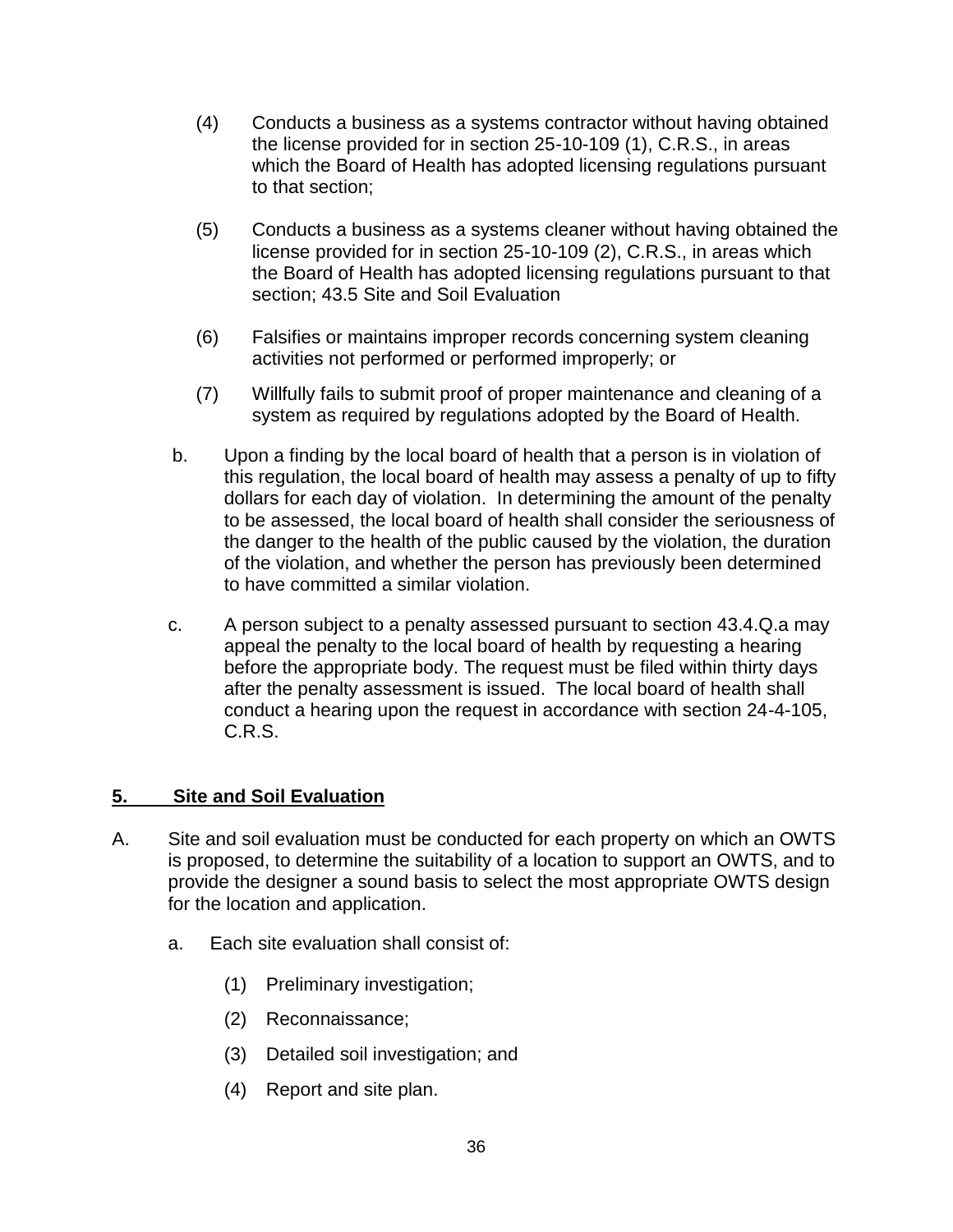- B. A preliminary investigation shall review documented information relative to the site and anticipated conditions. Information gathered as part of the preliminary investigation shall include, but is not limited to:
	- a. Property Information:
		- (1) Address;
		- (2) Legal description;
		- (3) Existing structures; and
		- (4) Location of existing or proposed wells on the property.
	- b. Local public health agency records.
	- c. Published site information:
		- (1) Topography; and
		- (2) Soil data.
	- d. Location of physical features, on and off the property that will require setbacks as identified in Table 7-1.
	- e. Preliminary soil treatment area size estimate based on information on existing or planned facility and local regulations.
	- f. Other information required by local public health agency.
	- g. Additional information that may be useful to the specific evaluation as available:
		- (1) Survey;
		- (2) Easements;
		- (3) Floodplain maps;
		- (4) Geology and basin maps and descriptions;
		- (5) Aerial photographs;
		- (6) Climate information; and
		- (7) Delineated wetlands maps.
- C. A reconnaissance visit to the property shall evaluate the topography and other surface conditions that will impact the location and design of the OWTS must be conducted. Information gathered as part of the site reconnaissance may include,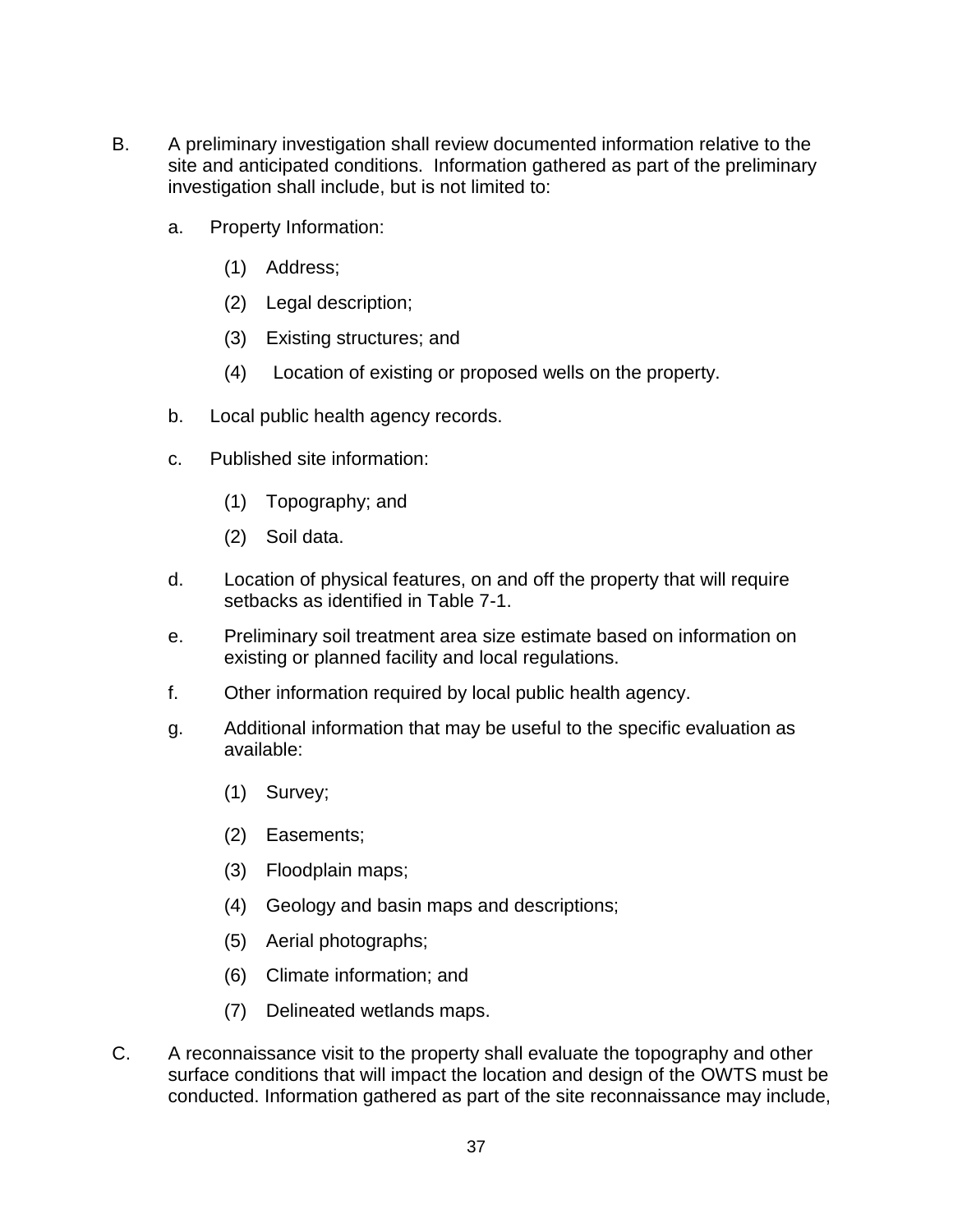but is not limited to:

- a. Landscape position;
- b. Topography;
- c. Vegetation;
- d. Natural and cultural features; and
- e. Current and historic land use.
- D. Detailed Soil Investigation
	- a. Soil investigations to determine the long-term acceptance rate of a soil treatment area shall be conducted per the following criteria:
		- (1) Visual and tactile evaluation of two or more soil profile test pit excavations must be conducted to determine soil type as well as to determine whether a limiting layer is encountered.
		- (2) In addition to the two soil profile test pit excavations, percolation testing may be conducted to obtain additional information regarding the long-term acceptance rate of the soil.
		- (3) If the site evaluation includes both a visual tactile evaluation of soil profile test pit excavations and percolation tests, and the results from these two evaluations do not coincide with the same LTAR as noted in Table 10-1, the designer must use the more restrictive LTAR in determining the size of the soil treatment area.
	- b. If percolation tests are performed, at least one soil profile hole shall be evaluated to determine whether current ground water levels and/or bedrock is encountered within 8 feet of the ground surface. A visual and tactile evaluation of a soil profile test pit excavation as described in section 5.D.5. may be substituted for a profile hole. After June 30, 2016, a visual and tactile evaluation of a soil profile test pit excavation shall be used instead of a soil profile hole when percolation tests are performed to determine longterm acceptance rates.
	- c. Procedure for performing If visual and tactile evaluations of soil in order to determine a long-term acceptance rate:
		- a. Evaluation of two or more soil profile test pit excavations must be performed to determine soil types, limiting layers, and best depth for the infiltrative surface. The total number of soil profile test pit excavations beyond the required two shall be based on the judgment of the competent technician.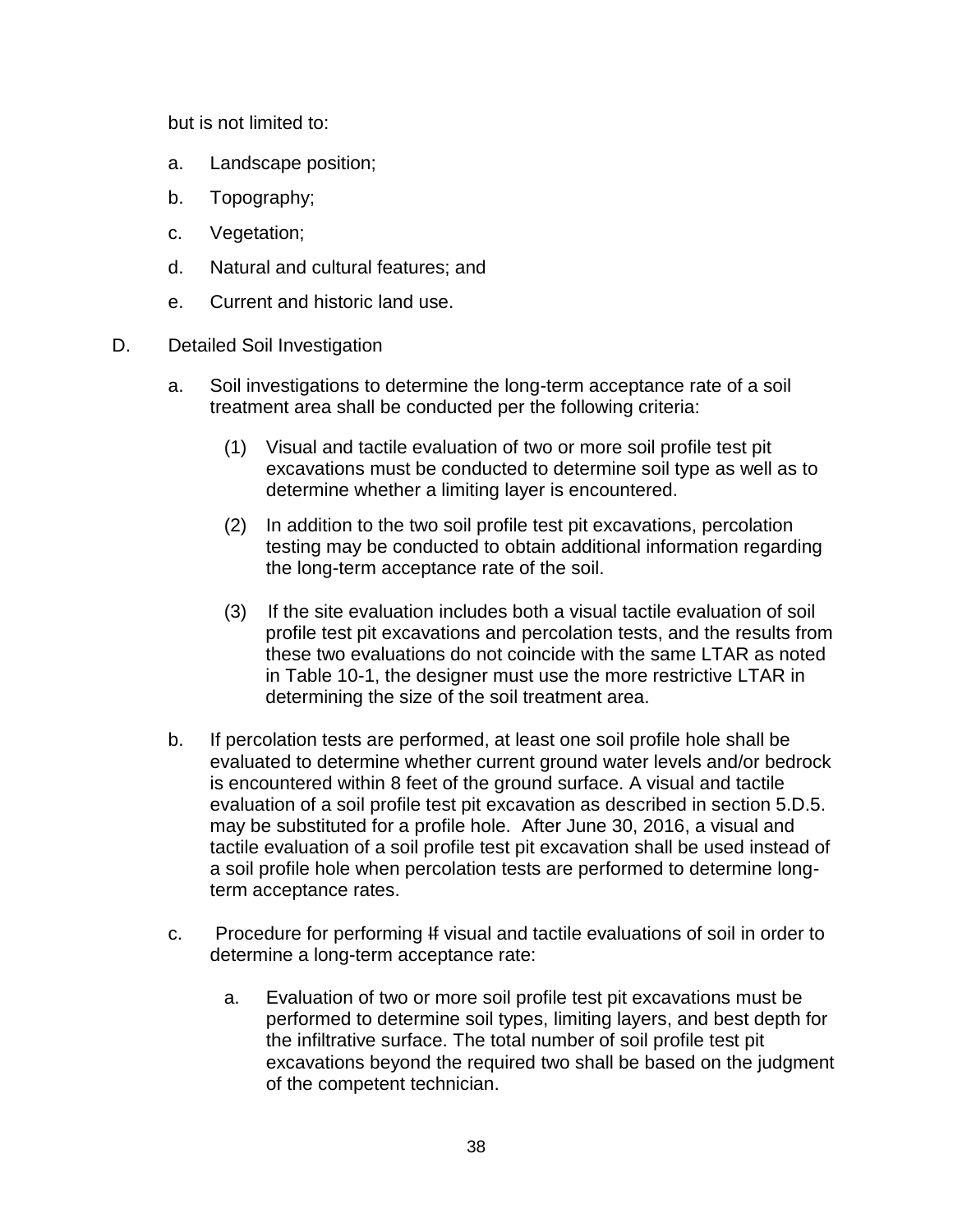- b. At least one of the soil profile test pit excavations must be performed in the portion of the soil treatment area anticipated to have the most limiting conditions.
- c. The minimum depth of the soil profile test pit excavation must be to any limiting layer, or four feet below the infiltrative surface of the insitu soil, whichever is encountered first.
- d. Layers and interfaces that interfere with the treatment and dispersal of effluent must be noted. Thus, any limiting soil characteristic such as consistence also needs to be evaluated. The evaluation of consistence may also include an evaluation of excavation difficulty, rupture resistance, and/or penetration resistance.
- e. The soil observations must be conducted at or immediately adjacent to the location of the proposed soil treatment area, but if possible, not under the final location of a trench or bed.
- f. Each soil profile test pit excavation observed at the proposed soil treatment area must be evaluated under adequate light conditions with the soil in an unfrozen state.
- g. The soil observation method must allow observation of the different soil horizons that constitute the soil profile.
- h. Soil profile test pit observations must be conducted prior to percolation tests to determine whether the soils are suitable to warrant percolation tests and, if suitable, at what depth percolation tests must be conducted.
- i. The soil type at the proposed infiltrative surface of the soil treatment area or a more restrictive soil type within the treatment depth must be used to determine the long-term acceptance rate from Table 10-1 or Table 10-1A. The treatment depth is two to four feet depending on the required thickness for the treatment level below the infiltrative surface from Item 4, Table 7-2.
- j. Soils data, previously collected by others at the site can be used for the purposes of an OWTS design at the discretion of the local public health agency. It is recommended that the data be verified, at a minimum, by performing an evaluation of a soil profile test pit excavation.
- d. Soil descriptions for determination of a limiting layer must include: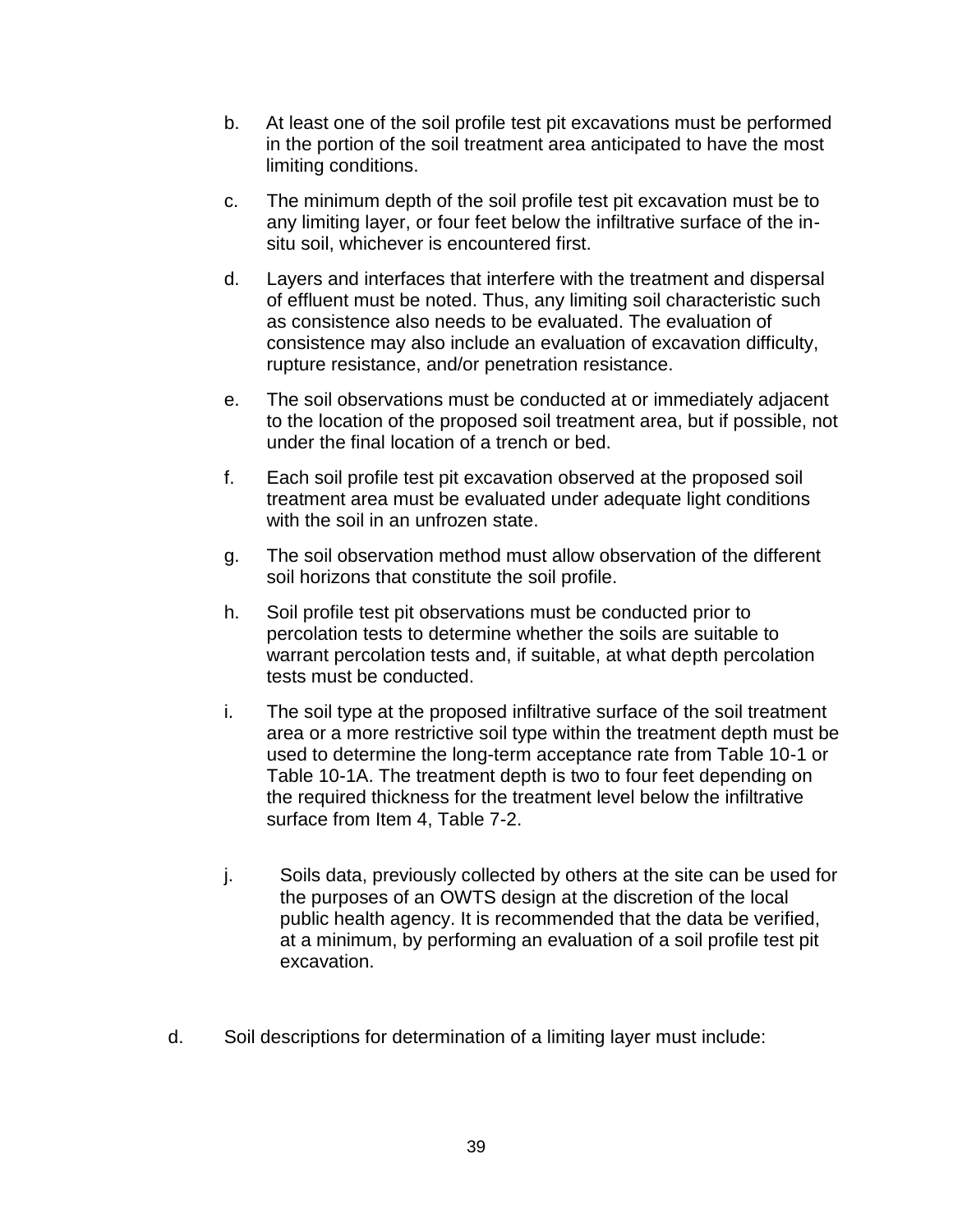- (1) The depth of each soil horizon measured from the ground surface and a description of the soil texture, and structure of each soil horizon;
- (2) Depth to the bedrock;
- (3) Depth to the periodically saturated soil as determined by:
	- (1) Redoximorphic features and other indicators of water levels, or
	- (2) Depth of standing water in the soil observation excavation, measured from the ground surface, if observed, unless redoximorphic features indicate a higher level.
- e. Procedure for performing percolation tests:
	- (1) The percolation testing shall be performed by a professional engineer or by a trained person under the supervision of a professional engineer or by a competent technician.
	- (2) Number of test holes; Location
		- (i) Soil percolation tests shall be performed in at least three test holes in the area in which the soil treatment area is to be located, spaced reasonably evenly over the proposed area.
		- (ii) If the likely depth of a proposed infiltrative surface is uncertain, percolation tests shall be performed at more than one depth to determine the depth of the infiltrative surface.
- e. Dimensions
	- (1) The percolation test hole shall have a diameter of eight to 12 inches and be terminated a minimum of six inches and a maximum of 18 inches below the proposed infiltrative surface.
- f. Change in Soil
	- (1) If a change of soil type, color or structure is present within those soils comprising the depth of soil below the infiltrative surface as required in Table 7-2 for vertical separation, a minimum of two soil percolation holes shall be terminated in the changed soil, and percolation tests shall be conducted in both holes.
- g. Percolation Tests
	- (1) The percolation tests shall be conducted using the hole preparation,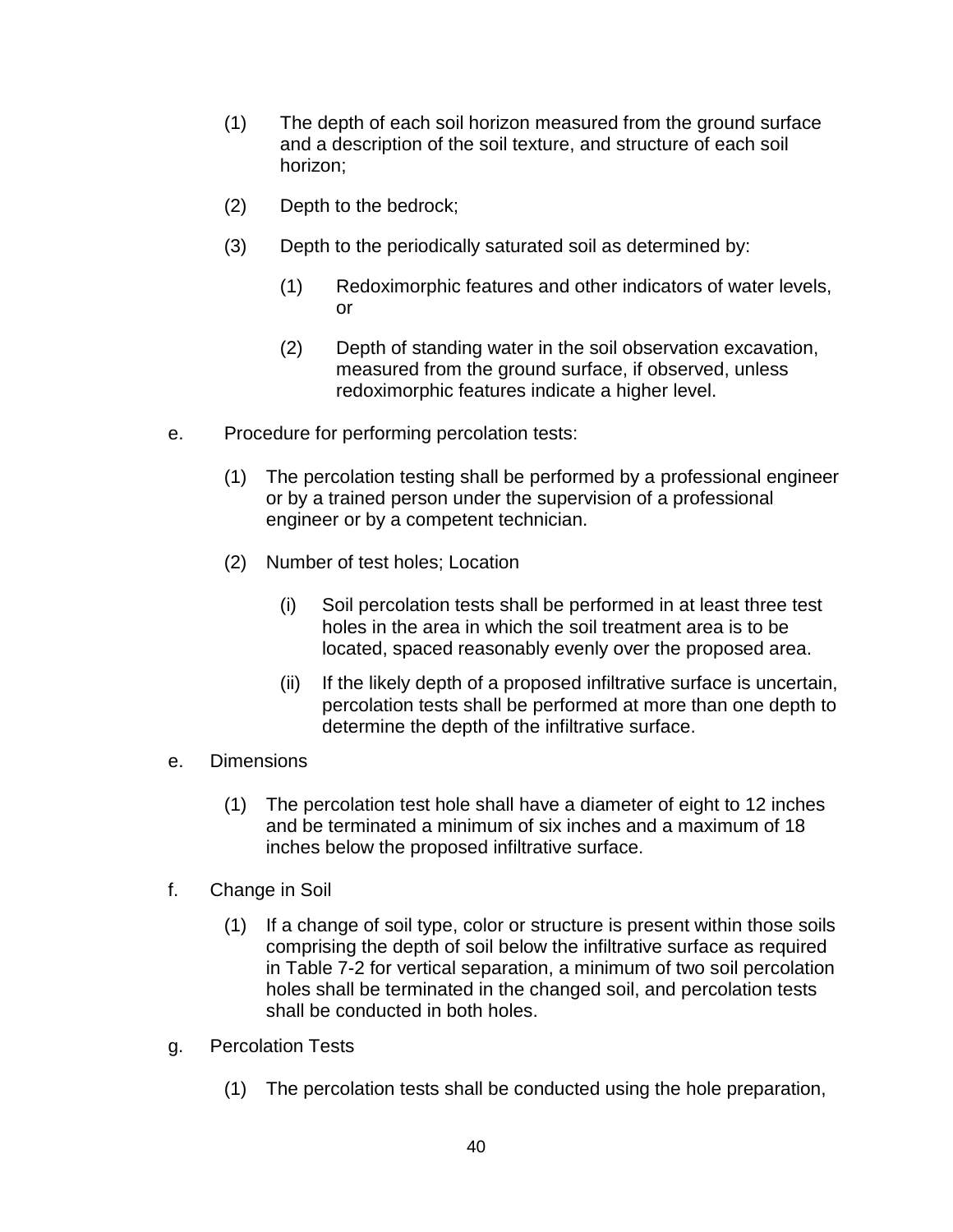soil saturation and rate measurement procedures described below.

- (2) Preparation of Percolation Test Holes
	- (i) Excavate the hole to the depth and diameter required.
	- (ii) Carefully scrape the bottom and sides of the hole with a knife blade or sharp instrument to remove any smeared soil surfaces and provide a natural soil interface into which water may percolate.
	- (iii) Remove all loose soil from the hole.
	- (iv) Add two inches of very coarse sand or fine gravel to protect the bottom of the hole from scouring and sediment.
- (3) Presoak
	- (i) The hole shall be presoaked adequately to accomplish both saturation, which is filling the void spaces between the soil particles, and swelling, which is the intrusion of water into the individual soil particles.
	- (ii) To presoak the hole, carefully fill the hole with clean water to a minimum depth of 12 inches over the gravel placed in the bottom of the hole. In most soils, it is necessary to refill the hole by supplying a surplus reservoir of clean water, possibly by means of an automatic siphon, to maintain water in the hole for at least four hours and preferably overnight. Determine the percolation rate 24 hours after water is first added to the hole. This procedure is to ensure that the soil is given ample time to swell and to approach the condition it will be in during the wettest season of the year. In sandy soils containing five percent or less particles passing the #200 sieve, by weight, the swelling procedure is not essential and the test may be conducted after the water from one filling of the hole has completely seeped out of the hole.
- (4) Percolation Rate Measurement
	- (i) With the exception of sandy soils containing five percent or less particles passing the #200 sieve, by weight, percolation rate measurements shall be made on the day following the presoak procedure.
	- (ii) If water remains in the percolation test hole after the swelling period, adjust the depth to approximately six inches above the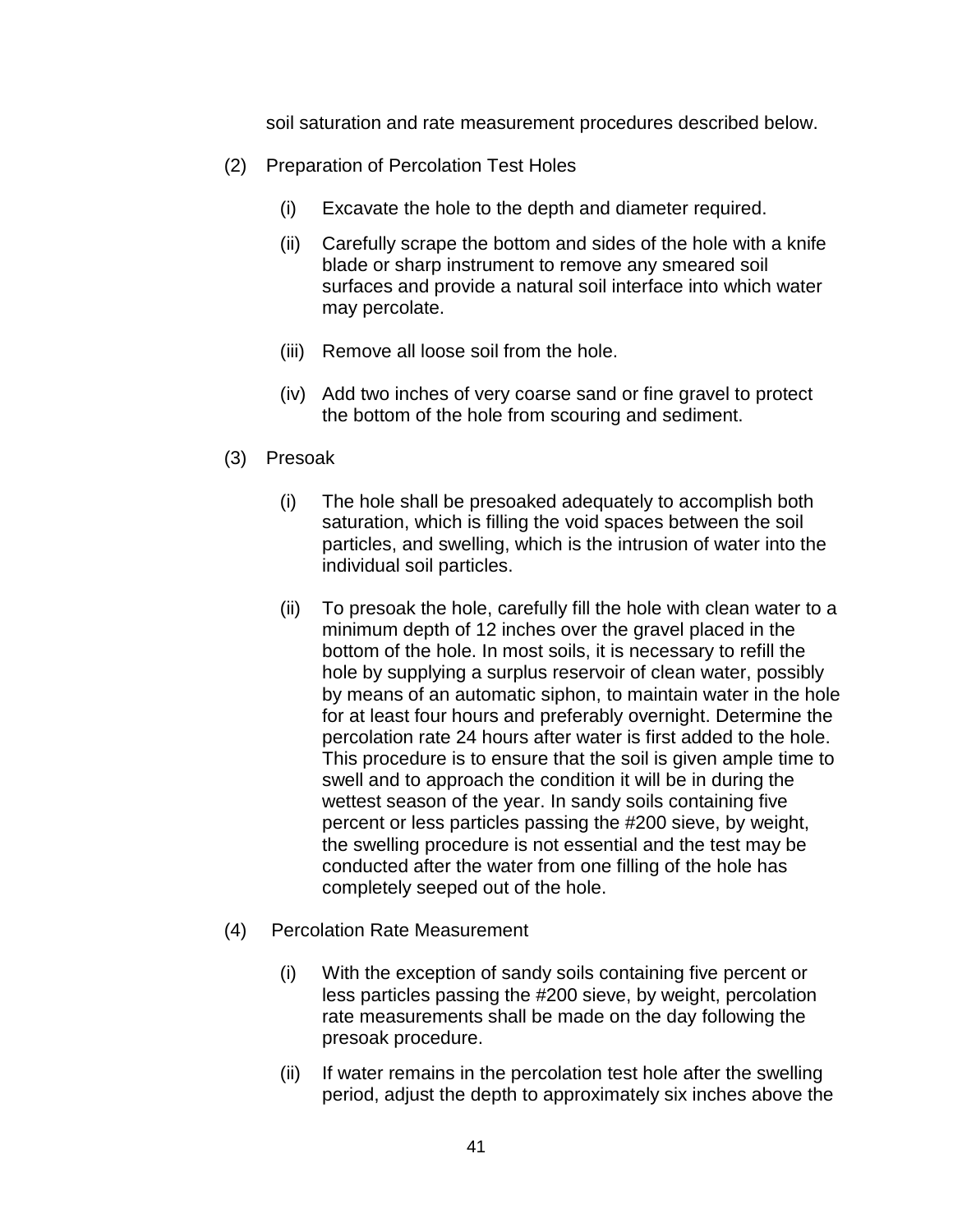gravel in the bottom of the hole. From a fixed reference point, measure the drop in water level over a series of 30 minute intervals. The drops are used to calculate the percolation rate.

- (iii) If no water remains in the hole after the swelling period, carefully add clean water to bring the depth of water in the hole to approximately six inches above the top of the gravel in the bottom of the hole. From a fixed reference point, measure the drop in water level at 30 minute intervals for four hours, refilling to six inches over the top of the gravel as necessary. The drop in water level that occurs during the final 30-minute period is used to calculate the percolation rate. If the water level drops during prior periods provide sufficient information, the procedure may be modified to suit local circumstances. The requirement to conduct a four-hour test under this section is waived if three successive water-level drops do not vary by more than 1/16 inch; however, in no case shall a test under this section be less than two hours in duration.
- (5) Sandy Soils
	- (i) In sandy soils or other soils in which the first six inches of water seeps out of the hole in less than 30 minutes, after the 24 hours swelling period, the time interval between measurements shall be taken as ten minutes and the test conducted for one hour. The drop that occurs during the final ten minutes shall be used to calculate the percolation rate.
	- (ii) If the soil is so sandy or coarse-textured that it will not retain any water, then the infiltration rate shall be recorded as less than one minute per inch.
- (6) Special Soil Types
	- (i) The Board of Health may identify soil types in its area, for which it shall require different procedures such as extra presoaking to obtain a valid percolation rate.
- (7) Percolation Rate Determination and Reporting
	- (i) The field percolation rate shall be the average rate of the percolation rates determined for all percolation test holes observed in the proposed soil treatment area in minutes per inch. The average percolation rate determined by the tests shall be used in determining the long-term acceptance rate for the proposed system from Table 10-1.
	- (ii) The technician performing the percolation tests shall furnish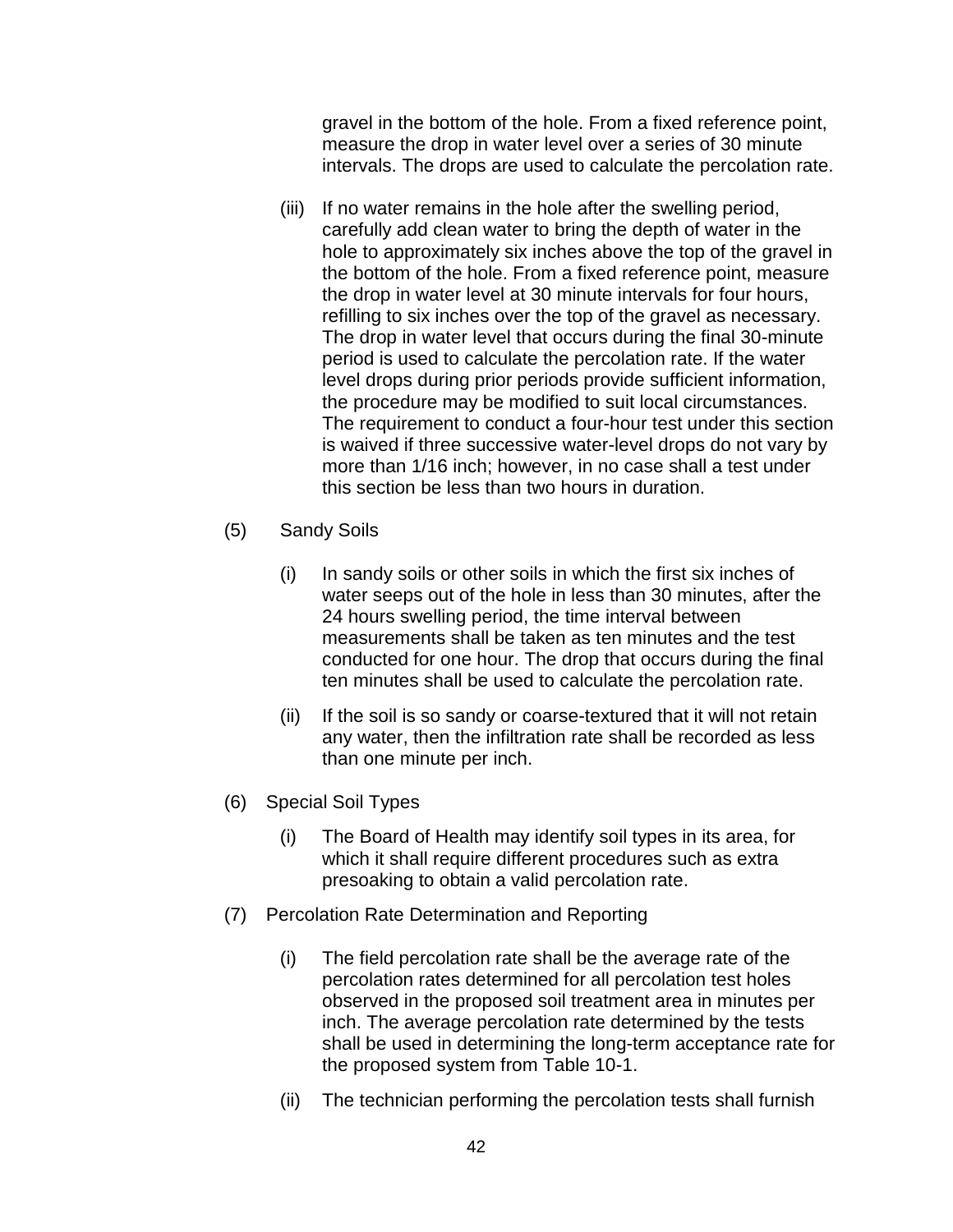an accurate scale drawing, showing the location of the soil profile holes or soil profile test pit excavations and percolation holes tied to lot corners or other permanent objects. The drawing shall meet the criteria in section 5.F.1.g. The information in the subsections following section 5.F.1.g.(1) through 5.F.1.g.(5). may be included but is not required for this drawing. All holes shall be clearly labeled to relate to the information provided for the profile test pits and percolation tests.

- (8) Alternate Percolation Testing
	- (i) Alternate percolation test procedures may be approved, provided the test results of alternate procedures are substantially equivalent to those determined using the test procedures described in this section.
	- (ii) Prior approval from the local public health agency of alternate percolation test procedure is required.
- E. Marking of Soil Profile Test Pit Excavations or Percolation Holes,
	- a. The engineer or technician conducting the soil profile test pit excavations or percolation tests must, upon completion of the tests, flag or otherwise mark each excavation or hole to allow easy location by others. Soil profile test pit excavations and percolation holes must remain open until after evaluation by the local public health agency, if required by the agency. Excavations must be suitably barricaded to prevent unauthorized access and to address safety concerns.
- F. Report and Site Plan
	- a. A written report shall describe the results of the preliminary investigation, reconnaissance, and detailed evaluations. The report may be in text and/or tabular form and shall include a drawing locating features relative to the proposed OWTS location and test locations. The report may be included as part of the OWTS design document. The report must include, but is not limited to:
		- (1) Company name, address, telephone number, e-mail address, name of individual, stamp and signature of the Designer conducting the site evaluation;
		- (2) Preliminary and detailed evaluations, providing information from the surface site characteristics assessment and soils investigation;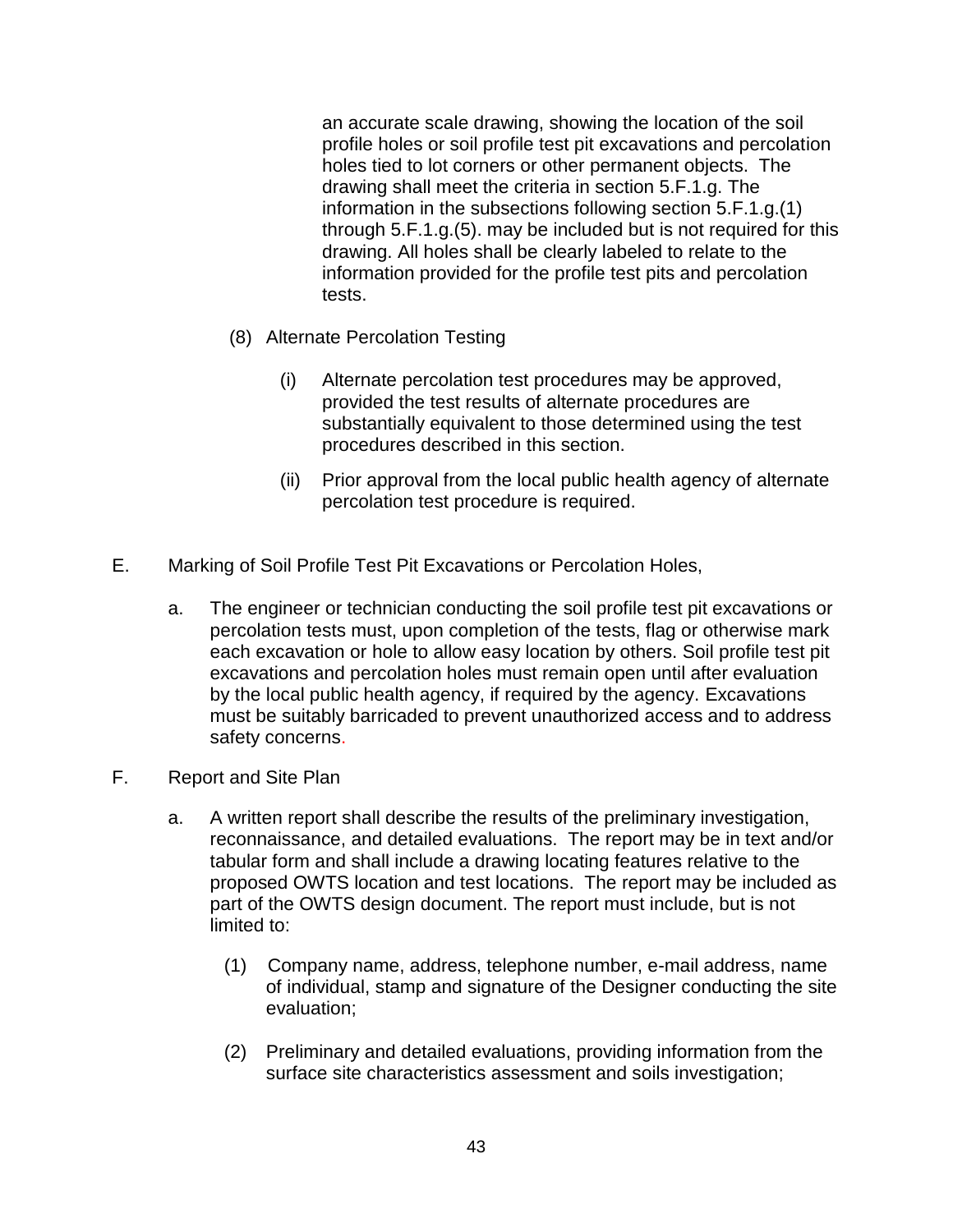- (3) Dates of preliminary and detailed evaluations;
- (4) A graphic soil log, to scale, indicating depth of the soil test pit excavation, soil description and classification, depth to ground water and or any limiting layer encountered during excavation, type of equipment used to excavate the soil profile test pit, and date of soils investigation.
- (5) Setback distances to features listed in Table 7-1;
- (6) Setback distances to features listed in Table 7-2, existing on the site or within applicable setback limits, whichever is greater;
- (7) A drawing created to a scale that provides the complete property boundary lines. Minimum drawing size shall be 8.5-inches by 11 inches. If the property is too large to adequately indicate and label the profile test pits and percolation test holes, a detail of the portion of the site containing the soil profile test pits and percolation test holes must be submitted. If the property is too large to adequately show site evaluation information, a detail drawing that includes the information required from the site and soil evaluation that will impact the location of the OWTS must be submitted. Drawings shall indicate dimensions, have a north arrow and graphic scale and include:
	- (i) Fixed, non-degradable temporary or permanent benchmark, horizontal and vertical reference points of the proposed soil treatment area; soil observations; percolation testing results and pertinent distances from the proposed OWTS to all required setbacks, lot improvements, easements; ordinary high water mark of a pond, creek, stream, lake, wetland or other surface waters, and detention or retention ponds; and property lines;
	- (ii) Contours or slope direction and percent slope;
	- (iii) The location of any visible or known unsuitable, disturbed or compacted soils;
	- (iv) The estimated depth of periodically saturated soils and bedrock, or flood elevation, if applicable; and
	- (v) The proposed elevation of the infiltrative surface of the soil treatment area, from an established datum (either ground surface or a benchmark);
	- (vi) Anticipated construction-related issues, if applicable.
- b. An assessment of how known or reasonably foreseeable land use changes are expected to affect the system performance, including, but not limited to,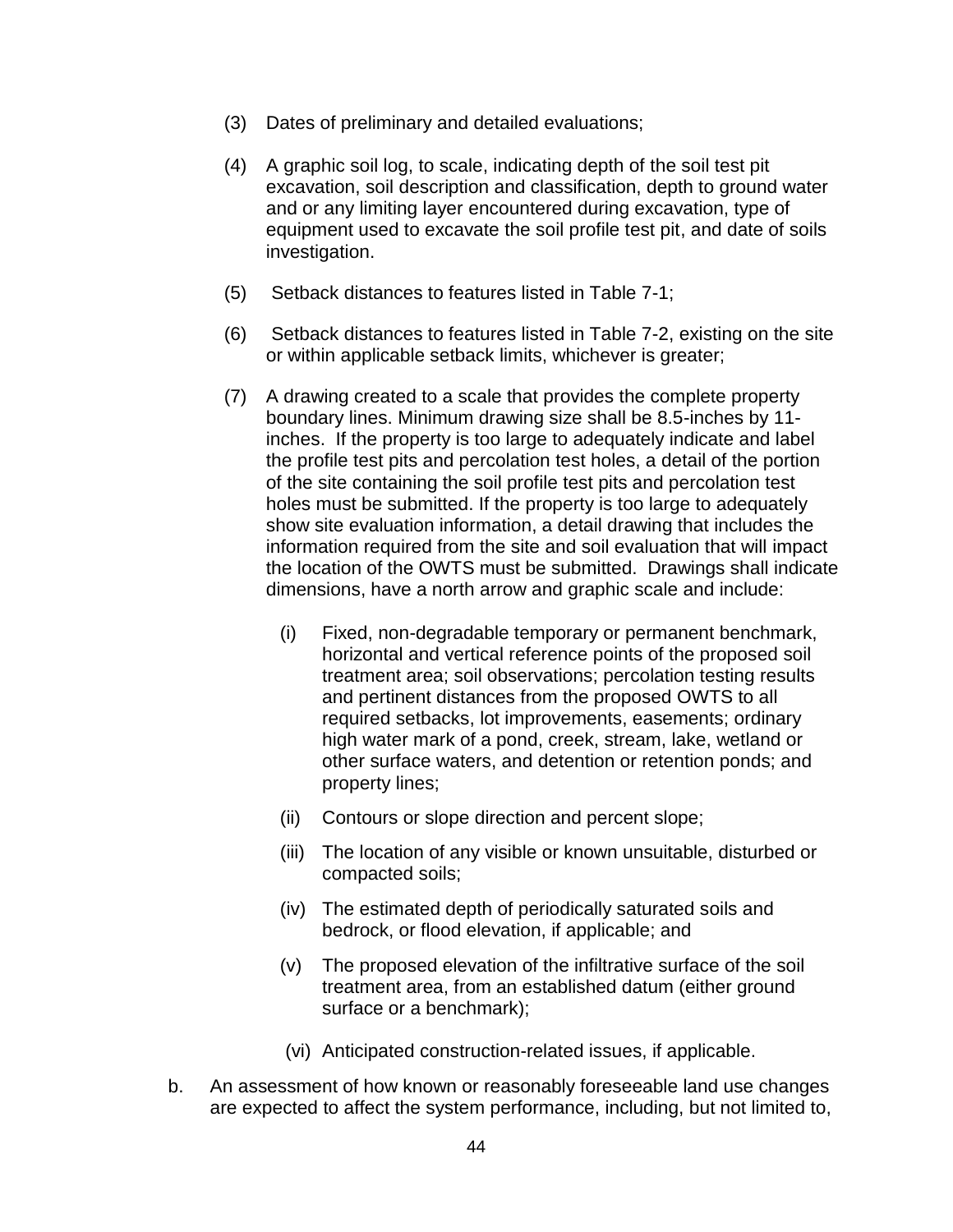changes in drainage patterns, increased impervious surfaces and proximity of new water supply wells, if applicable; and

- c. A narrative explaining difficulties encountered during the site evaluation, including but not limited to identifying and interpreting soil and landform features and how the difficulties were resolved, if applicable.
- G. Design Document
	- a. The report and site plan may be attached to the design document or the report and site plan may be combined with the design information as a single document.
	- b. The design document must include a brief description of the facility and its proposed use, basis and calculations of design flow, and influent strength.
	- c. The design document must contain all plan detail necessary for permitting, installation and maintenance, including:
		- (1) Assumptions and calculations for each component, including total dynamic head (TDH) and gallons per minute (GPM) for all dosing systems;
		- (2) A fixed, non-degradable temporary or permanent benchmark, (North America Vertical Datum or assumed elevation is acceptable);
		- (3) A scale drawing showing location of each OWTS component and distances to water supplies, surface water, physical and health impact features on both the subject and adjacent properties requiring setbacks;
		- (4) Layout of soil treatment area, dimensions of trenches or beds, distribution method and equipment, distribution boxes, drop boxes, valves, or other components used;
		- (5) Elevation or depth of infiltrative surface of the soil treatment area, the septic tank invert, and all other components of the OWTS;
		- (6) Special structural design considerations, as applicable to ensure the long-term integrity of each component.
		- (7) References to design manuals or other technical materials used;
		- (8) Installation procedures, as applicable;
		- (9) Operation and maintenance manuals or instructions; and
		- (10) Other information that may be useful such as photos and crosssection drawings.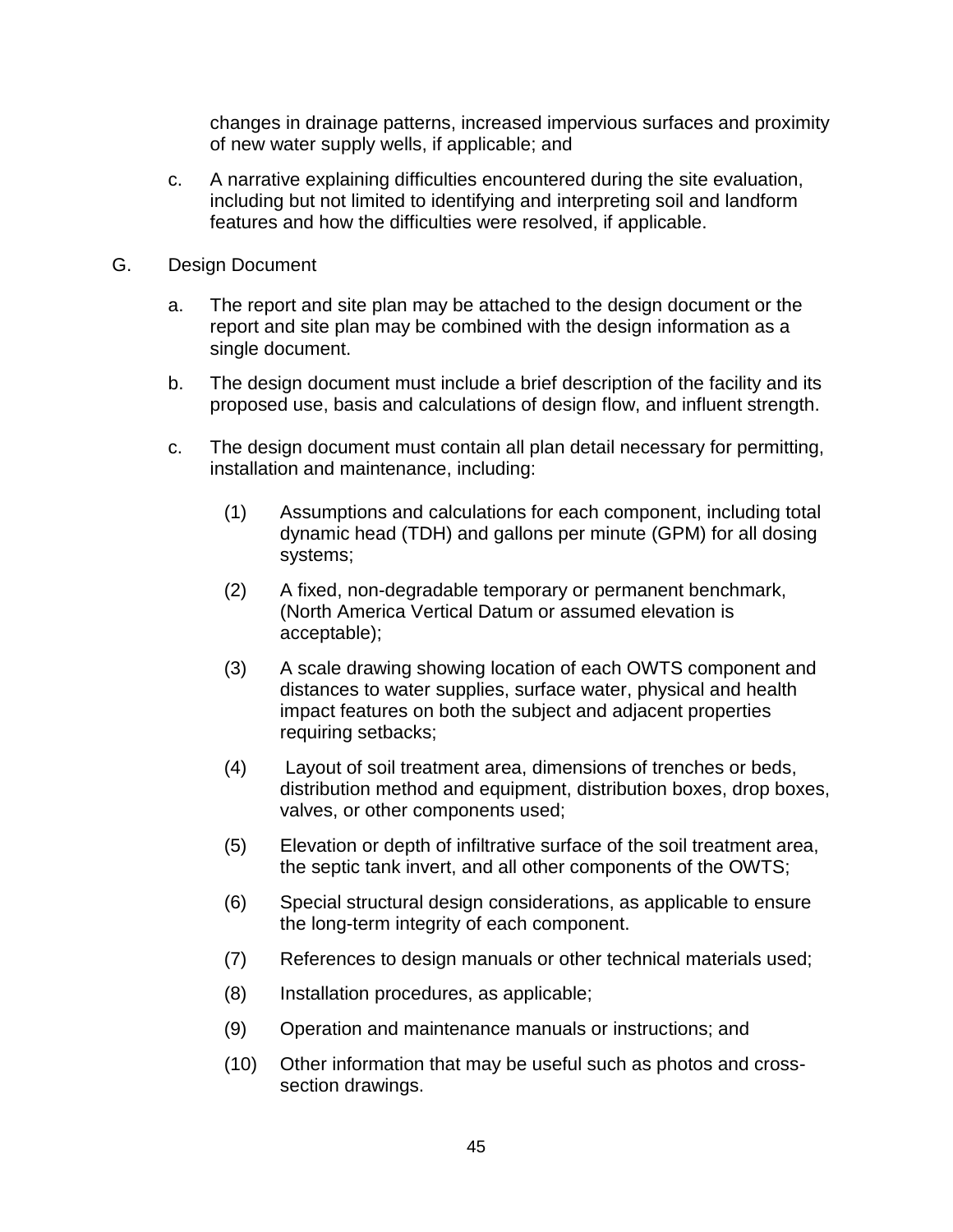- H. Site protection: Prior to and during construction, the proposed soil treatment area and replacement area, if any, must be protected from disturbance, compaction, or other damage by means of staking, fencing, posting, or other effective method.
- I. Qualifications for a Competent Technician
	- a. Percolation Tests
		- (1) Competencies needed:
			- (i) Set up equipment;
			- (ii) Perform and run percolation tests according to the procedure in this regulation; and
			- (iii) Record results and calculate percolation rates.
		- (2) Local public health agencies may approve training for percolation testing.
	- b. Visual and Tactile Evaluation of Soil
		- (1) Competencies needed:
			- (i) Identify soil types by hand texturing and observation;
			- (ii) Identify presence or absence of soil structure;
			- (iii) Identify grade of soil structure;
			- (iv) Recognize evidence of highest seasonal groundwater surface;
			- (v) Identify layers and interfaces that will interfere with effluent movement;
			- (vi) Determine the most promising depth for infiltrative surface of OWTS and for percolation tests, if used; and
			- (vii) Understand basic principles of OWTS siting and design.
		- (2) Possible demonstrations of competence in visual and tactile evaluation of soil:
			- (i) Degree in soil science, agronomy, geology, other majors if a course(s) in soil morphology was included; or
			- (ii) Attendance at training or workshop for soil evaluation for OWTS including both class and field work.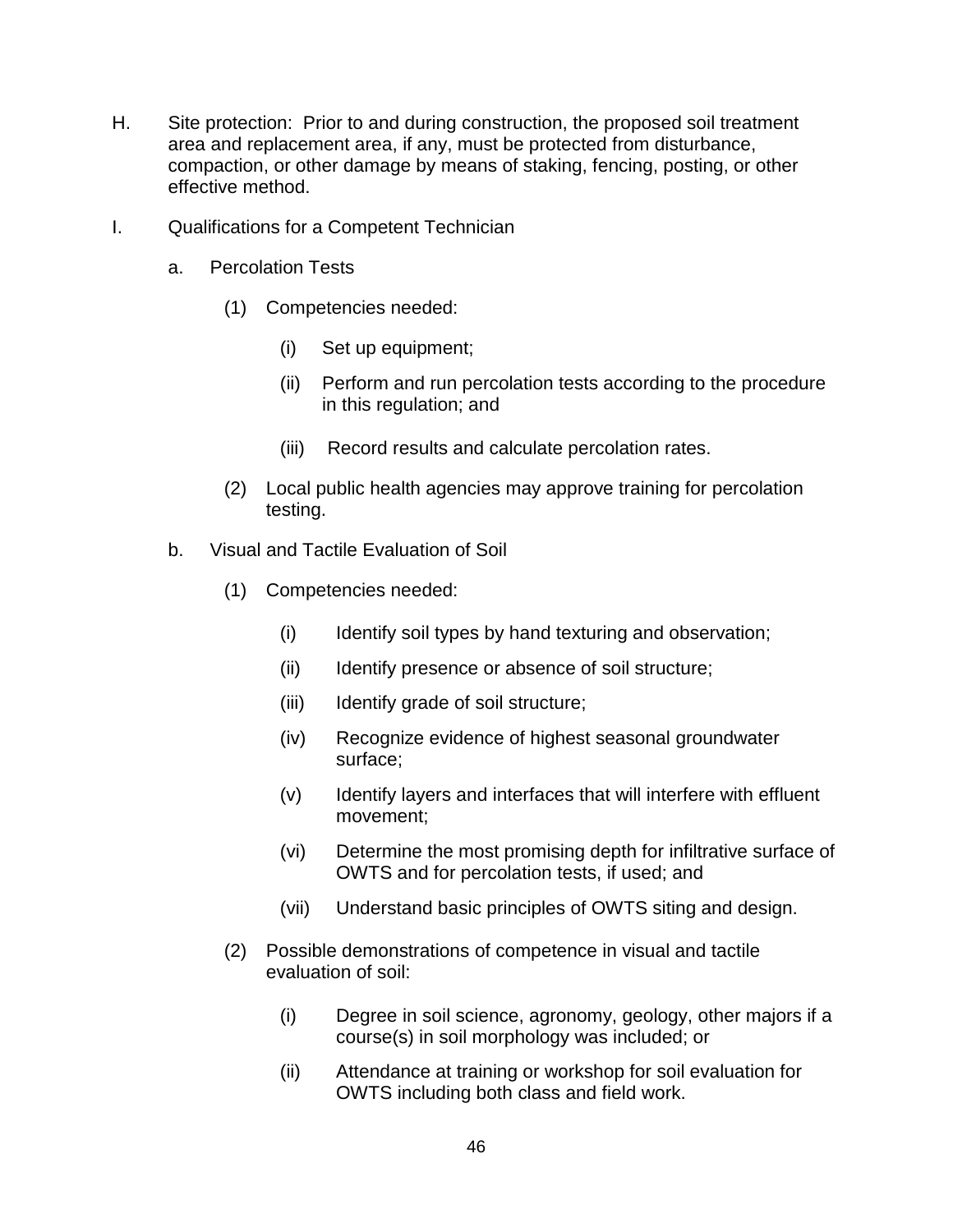2. If the training or workshop includes an exam to verify acceptable completion of the course, a passing grade on the exam must be attained.

(3) The Division shall approve training for visual and tactile evaluation of soil.

## **6. Wastewater Flows**

- a. The Board of Health may require the installation of a meter to measure flow into the facility or the OWTS.
- b. Single-Family Residential Homes:
	- (1) Design flow per person shall be 75 gallons per day (gpd).
	- (2) The minimum design flow for a new home shall be for a two-bedroom house unless otherwise noted in this regulation. The minimum design flow for the repair or replacement of an OWTS of an existing onebedroom home shall be one-bedroom unless bedrooms are added.
	- (3) For homes up to and including three bedrooms, the assumed number of persons per bedroom shall be two for design purposes.
	- (4) For homes with more than three bedrooms, the assumed number of persons shall be six persons (first three bedrooms x two persons per bedroom) plus one additional person for each bedroom more than three bedrooms.
	- (7) Table 6-1 summarizes the design flows for single-family residential homes up to six bedrooms.
	- (8) If a new home has unfinished areas, the number of bedrooms used for the design of the OWTS will be increased by one or two bedrooms based on an assumption that 150 square feet of unfinished space can be converted into a bedroom, if the space can meet building code requirements for a bedroom.

## **Table 6-1 Single-Family Residential Design Flows**

| # Bedrooms | Occupancy (# of<br>Persons) |    | <b>Design Flow</b><br>(gallons/day) |  |
|------------|-----------------------------|----|-------------------------------------|--|
|            |                             | 75 | 300                                 |  |
|            |                             | 75 | 450                                 |  |
|            |                             | 75 | 525                                 |  |
|            |                             |    | 600                                 |  |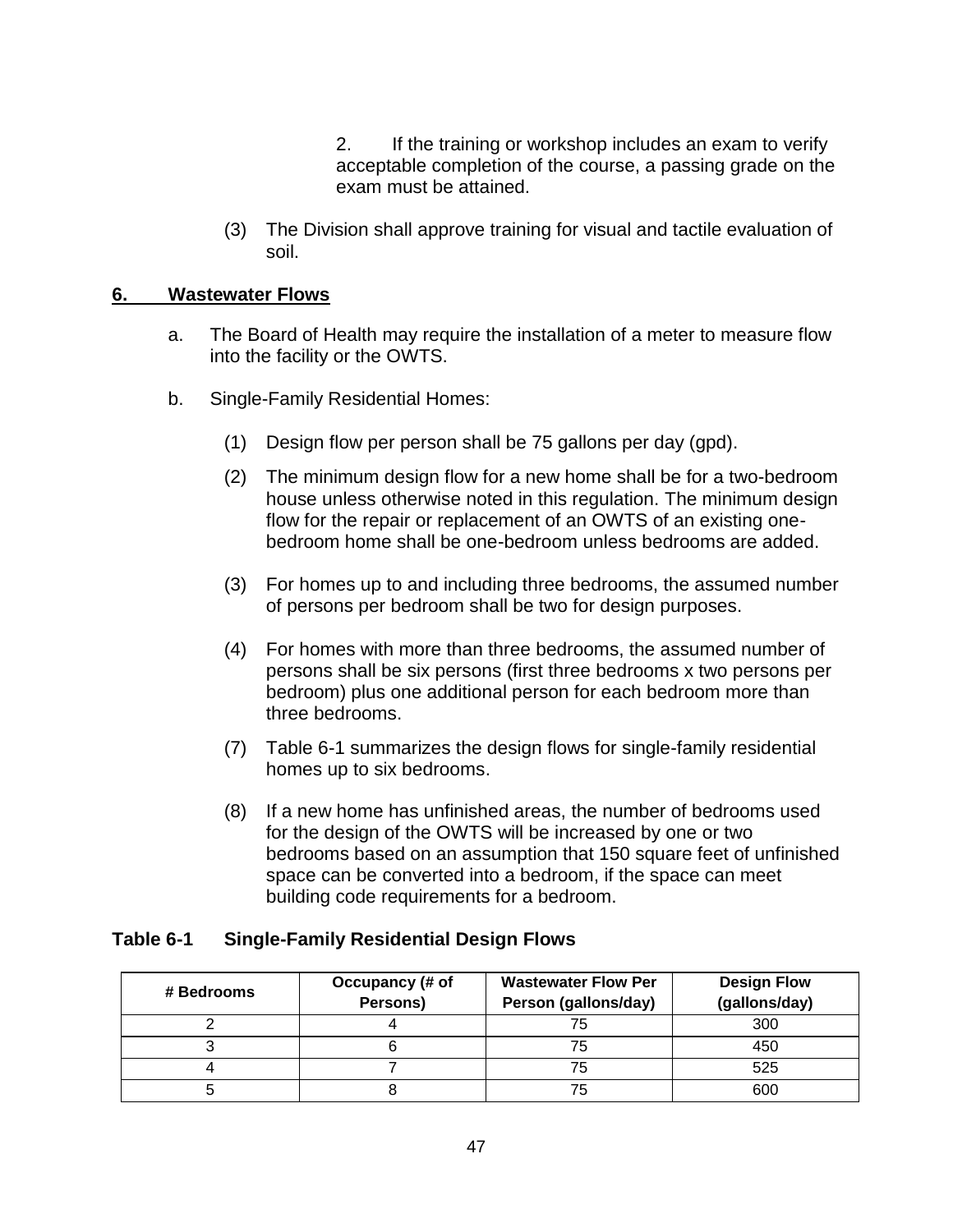- A. Auxiliary Buildings
	- a. If a single-family home has an auxiliary building, such as a non-commercial shop with plumbing fixtures, the flow may be conveyed to the OWTS of the home, or to a separate OWTS constructed to handle the flow from the auxiliary facility.
	- b. If the flow from the auxiliary building is only generated by residents of the home, it shall be assumed that the OWTS for the home will be adequately sized to include the auxiliary building if the flows are combined.
	- c. If the auxiliary building will have users in addition to residents and the flow from the auxiliary building will flow to the OWTS of the home, the design flow of the home must include the increased use.
	- d. If the auxiliary building has a separate OWTS, the facility shall be sized on the basis of Table 6-2 and a septic tank detention time of 48 hours.
- B. Multi-Family and Commercial On-site Wastewater Treatment Systems
	- a. Design flow values and strengths for multi-family and commercial systems shall be determined from:
		- (1) Table 6-2; or
	- b. An analysis of flows and strengths from at least three comparable facilities or from the facility, if it is an existing facility, must be submitted to the local public health agency for approval. The analysis shall include:
		- (1) Metered water flows for inside use only for at least a year, or if use is seasonal, for a full season. If metered flows are less than full capacity, they shall be paired with actual use in units of persons present or meals served or other units as appropriate so that an actual daily rate per unit can be determined. The daily rate per unit times the number of units at full occupancy shall be the design flow.
		- (2) Total Suspended Solids and BOD5 or CBOD5 tests at times of full use. At least three samples taken at least one week apart are required.
		- (3) Explanation and justification for the comparability of the tested facilities with the proposed facility.
- C. Flow Equalization
	- a. Flow equalization may be used if a facility has flows that vary from day to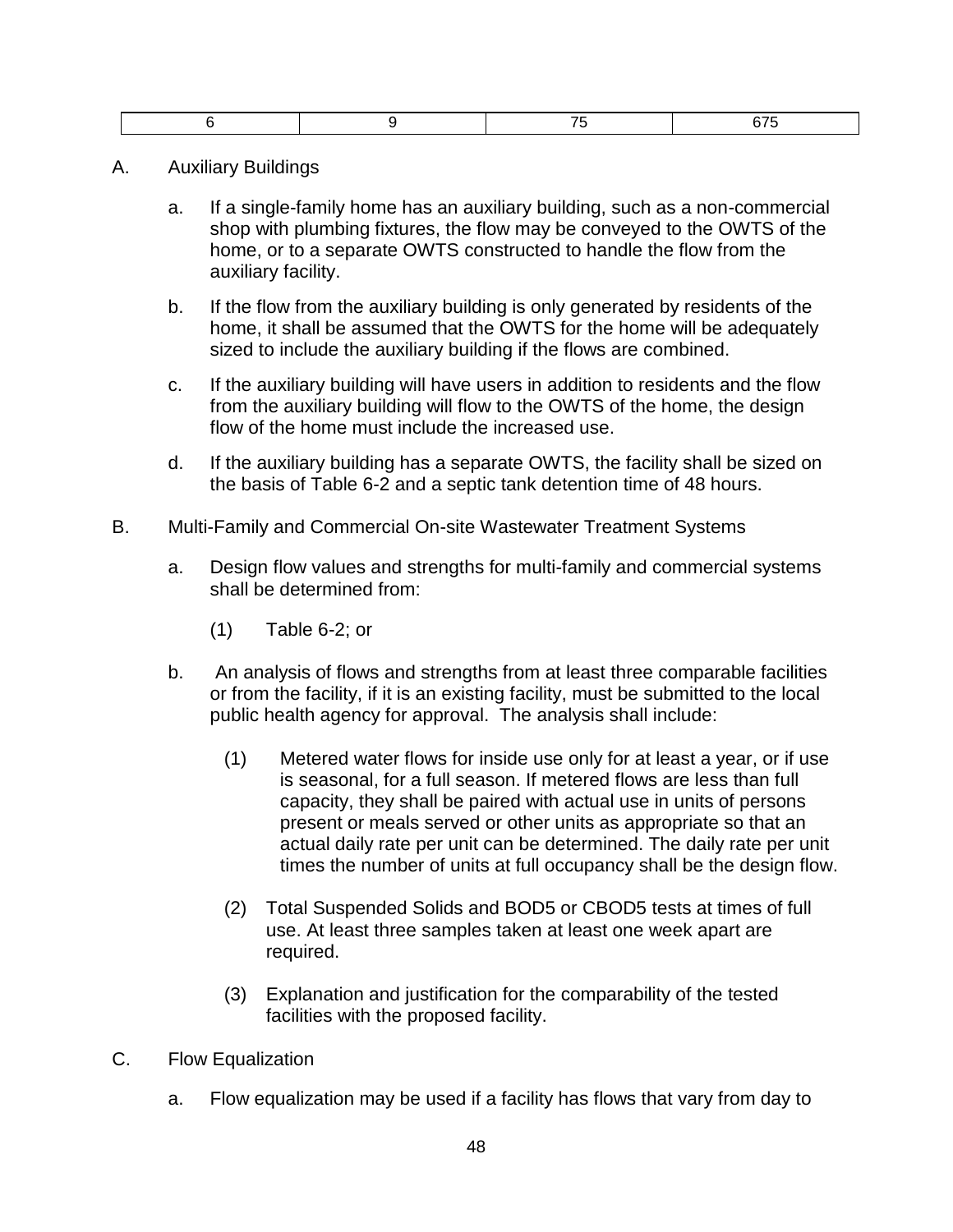day by more than four times the average flow.

- b. The highest peak assumed shall be at least equal to the full capacity of the facility.
- c. The stored flow shall be distributed to the soil treatment area before the next greater-than-average peak.
- d. Flow equalization may be used only if:
	- (1) The facility is non-residential;
	- (2) The facility is only used for one purpose;
	- (3) Flows will follow a predictable pattern; and
	- (4) There is a long-term expectation that size and pattern of the flows will remain the same.
- e. Timed dosed pressure distribution or timed dosed NDDS must be used. The soil treatment area reduction for pressure distribution (Table 10-2) shall not be used in addition to the flow equalization reduction.
- f. Contingency plans must be made for expanding the capacity of the OWTS in the event of changed use at the facility.

|                                     | <b>Average GPD</b> | <b>BOD<sub>5</sub></b> In Pounds<br>Per Day |  |  |
|-------------------------------------|--------------------|---------------------------------------------|--|--|
|                                     |                    |                                             |  |  |
| <b>Residential Wastewater</b>       |                    |                                             |  |  |
| <b>Single-family Dwellings</b>      | 75                 | .20                                         |  |  |
|                                     |                    |                                             |  |  |
| Auxiliary buildings by fixture type |                    |                                             |  |  |
| <b>Bath/Shower</b>                  | 14.7               | .014                                        |  |  |
| <b>Dishwasher</b>                   | 1.8                | .002                                        |  |  |
| Kitchen sink with garbage grinder   | 5.8                | .052                                        |  |  |
| Laundry washer                      | 19.5               | .037                                        |  |  |

| Table 6.2 - For Design Purposes, the Estimated Daily Wastewater Flow and BOD <sub>5</sub> Load |
|------------------------------------------------------------------------------------------------|
| Per Person Unless Otherwise Noted.                                                             |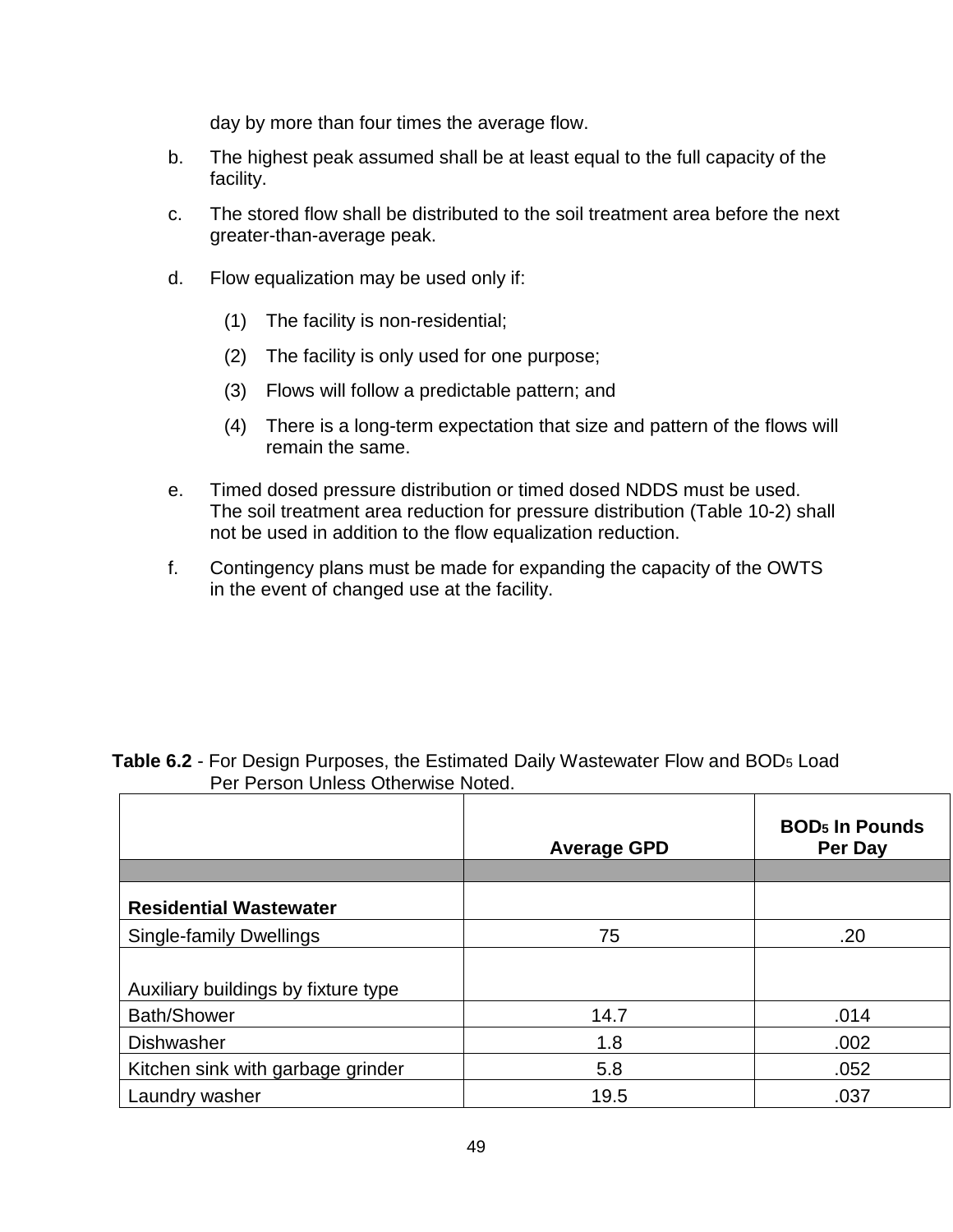| Lavatory                                                        | 8.4  | .021 |
|-----------------------------------------------------------------|------|------|
| Water closet (toilet)                                           | 24.8 | .029 |
| Hotels and motels per room                                      | 75   | .15  |
| Multiple Family Dwellings or<br>Apartments                      | 75   | .20  |
| Board and rooming houses (users<br>absent during working hours) | 50   | .15  |
| Tiny Homes***, per unit                                         | 150  | .40  |
| Mobile home                                                     | 75   | .20  |
| Mobile home park per space                                      | 300  | .80  |

| <b>Commercial</b>                                                                                                               | <b>Average GPD</b> | <b>BOD<sub>5</sub></b> In Pounds<br>Per Day |
|---------------------------------------------------------------------------------------------------------------------------------|--------------------|---------------------------------------------|
| Facilities with s ort-term or transient<br>visitors Examples: Airports or bus stations<br>per passenger; fairgrounds per person |                    |                                             |
| attending; ball parks; race tracks,<br>stadiums, theaters or auditoriums per seat                                               | 5                  | .02                                         |
| Airport per employee                                                                                                            | 10                 | .06                                         |
| Barber and Beauty Shops per chair                                                                                               | 100                | $.070*$                                     |
| Bowling Alleys - toilet waste only                                                                                              | 5                  | $.03*$                                      |
| Country club per member                                                                                                         | 30                 | .02                                         |
| County club per employee                                                                                                        | 20                 | .06                                         |
| Dentist Office per non-wet chair                                                                                                | 50                 | $.14*$                                      |
| Doctors Office per Doctor                                                                                                       | 250                | $.80*$                                      |
| Factories and plants exclusive of industrial<br>wastewater per employee per eight-hour<br>$shift - no$ showers                  | 20                 | .05                                         |
| Factories and plants exclusive of industrial<br>wastes per employee per eight-hour shift -<br>showers provided                  | 35                 | .05                                         |
| (per employee, per 8 hour day,<br>showers provided)                                                                             | 35                 | .08                                         |
|                                                                                                                                 |                    |                                             |
| Kennels per dog                                                                                                                 | 30                 | .20                                         |
| Laundries, self-service per commercial<br>washer                                                                                | 400                | .75                                         |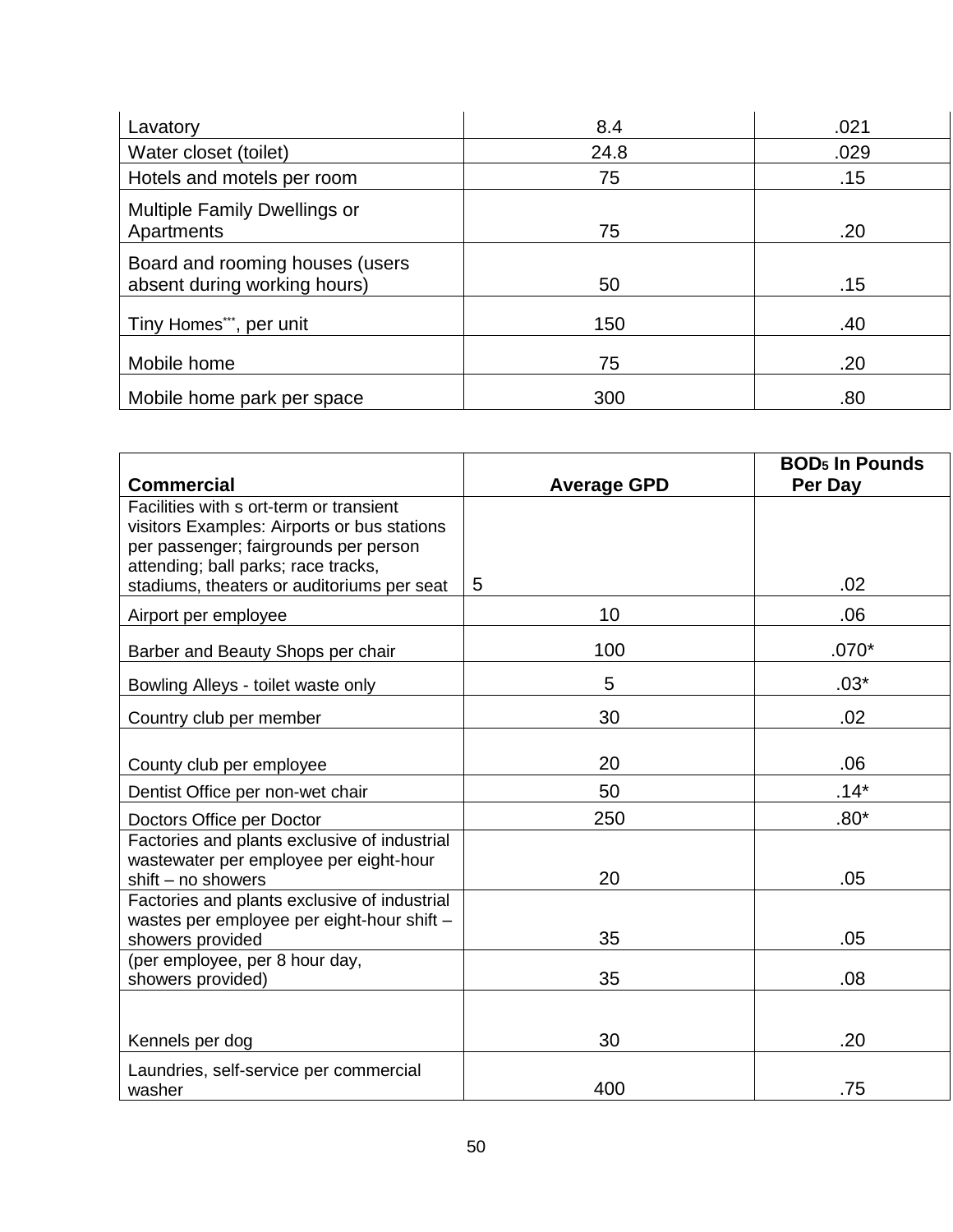| Office Buildings per employee per eight-<br>hour shift | 15                 | .06                              |
|--------------------------------------------------------|--------------------|----------------------------------|
|                                                        |                    |                                  |
| Service station per toilet fixture                     | 250                | $.50*$                           |
| Stores and shopping centers per square                 |                    |                                  |
| foot of retail space                                   | .1                 | $.01*$                           |
| Work or construction camps semi-                       |                    |                                  |
| permanent with flush toilets                           | 50                 | .17                              |
| Work or construction camps semi-                       |                    |                                  |
| permanent without flush toilets                        | 35                 | .02                              |
|                                                        |                    | <b>BOD<sub>5</sub></b> In Pounds |
| <b>Food Service Establishments</b>                     | <b>Average GPD</b> | Per Day                          |
|                                                        |                    |                                  |
| Restaurant open 1 to 2 meals per seat                  | 50                 | .06/meal served                  |
|                                                        |                    |                                  |
| 24-hour restaurant                                     | 75                 | .07/meal served                  |
| Restaurant with paper service only per                 |                    |                                  |
| seat                                                   | 25                 | .01/meal served                  |
| Additional for bars and cocktail lounges per           |                    |                                  |
| seat                                                   | 30                 | .02                              |
|                                                        |                    |                                  |
| Drive-in restaurant per car space                      | 50                 | .02                              |

| <b>Institutional Wastewater Without</b><br><b>Kitchens Unless Otherwise Noted</b> | <b>Average GPD</b> | <b>BOD<sub>5</sub></b> In Pounds<br>Per Day |
|-----------------------------------------------------------------------------------|--------------------|---------------------------------------------|
| Churches per seat; without any food                                               |                    |                                             |
| service, or other uses                                                            | 3.5                | .01                                         |
| Churches, per seat; warming kitchen only,<br>no major food service                | 5                  | .01                                         |
| Churches, per seat; with food service, per<br>meal served"                        | 4                  | .02                                         |
| Hospitals per bed space                                                           | 250                | .20                                         |
| Nursing Homes, Group homes for<br>developmentally disabled, per bed               |                    |                                             |
| space                                                                             | 125                | .20                                         |
| Schools, boarding                                                                 | 100                | .17                                         |
| Schools, day without cafeteria, gym or                                            |                    |                                             |
| showers                                                                           | 15                 | .04                                         |
| Schools, Day with cafeterias, no gym                                              |                    |                                             |
| or showers                                                                        | 20                 | .08                                         |
| Schools, Day with cafeterias, gym and<br>showers                                  | 25                 | .10                                         |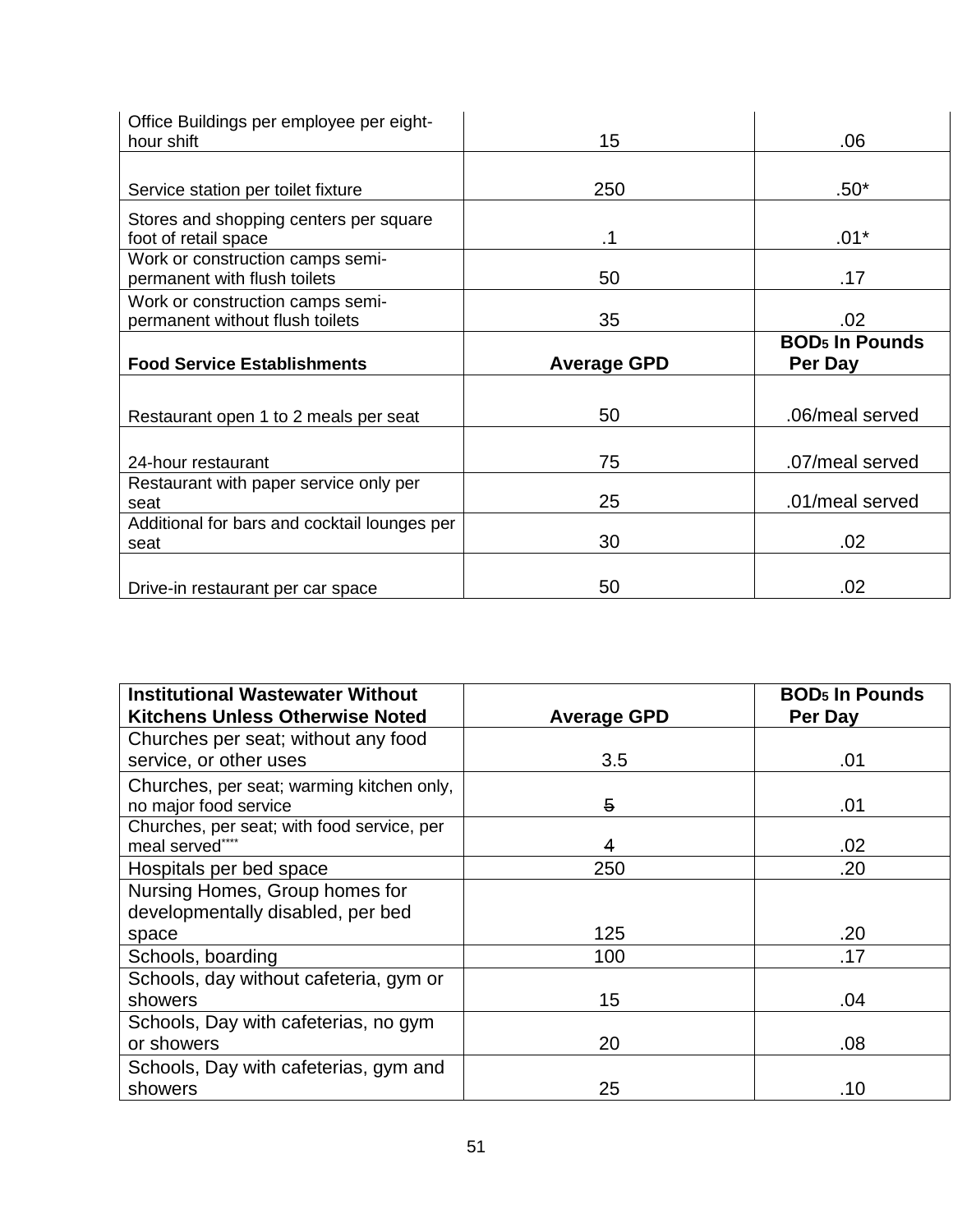| Schools, Day additional for school            |                    |                                  |
|-----------------------------------------------|--------------------|----------------------------------|
| workers                                       | 15                 | .06                              |
| <b>Recreational &amp; Seasonal Wastewater</b> |                    | <b>BOD<sub>5</sub></b> In Pounds |
| <b>Use</b>                                    | <b>Average GPD</b> | Per Day                          |
| Camps, day, no meals served                   | 15                 | .12                              |
| <b>Luxury Resort</b>                          | 125                | .17                              |
| Resort night and day                          | 50                 | .12                              |
| Campground per campsite**                     | 50                 | .12                              |
| Public park flush toilet per fixture per      |                    |                                  |
| hour when park is open                        | 36                 | .04lbs./fixture                  |
| Public park urinal per fixture per hour       |                    |                                  |
| when park is open                             | 10                 | .01lbs/fixture                   |
| Public park shower per fixture per hour       |                    |                                  |
| when park is open                             | 100                | .10lbs/fixture                   |
| Public park faucet per fixture per hour       |                    |                                  |
| when park is open                             | 15                 | .04lbs/fixture                   |
| Swimming pool and bathhouses                  | 10                 | .06                              |
| Travel trailer parks with individual water    |                    |                                  |
| and sewer hookup per unit **                  | 100                | .24                              |
| Travel trailer parks without individual       |                    |                                  |
| water and sewage hookup per unit**            | 50                 | .12                              |
|                                               |                    |                                  |
|                                               |                    |                                  |
|                                               |                    |                                  |
|                                               |                    |                                  |

\* BOD levels need further verification depending on the specific use of the facility.

Laundry facilities are to be calculated on a per commercial washer basis in accordance with other elements of this table.

- \*\*\* For the purposes of this Table, a "Tiny home" is a permanent, residential structure (a non-recreational vehicle) that has only one bedroom and has >300 sq. ft. of floor area and <400 sq. ft. of livable space, not including lofts. In this instance, the OWTS may be sized for only one bedroom.
- \*\*\*\* For churches with food service, the 4 gal/meal must be added to the 3.5 gal/seat to determine projected design flows.
- D. Wastewater Strength
	- a. Table 6-3 includes levels of treatment that can be achieved by various OWTS components, excluding the soil treatment area. Systems qualifying for these treatment levels except TL1 produced by a septic tank alone must be approved under section 13 of this regulation. If soil treatment area or vertical separation distance reductions are permitted, the local public health agency must have a maintenance oversight program under section 14.D. in place.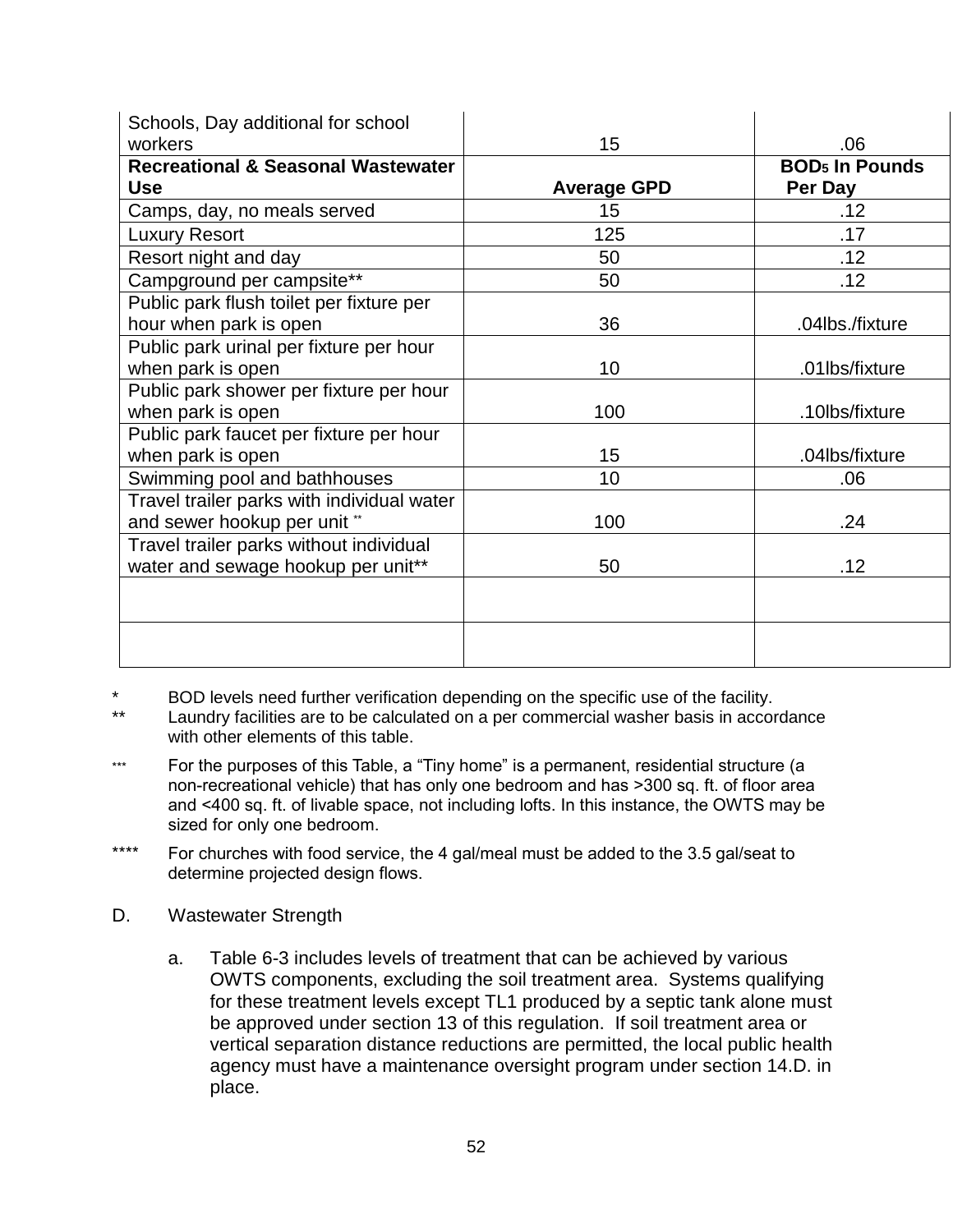b. High Strength waste must be reduced to at least Treatment Level TL1 quality or lower before applying to a soil treatment area. Waste strength levels defined in Tables 6-3 and 6-4 must be used to determine compliance.

| <b>Treatment Level</b> | BOD <sub>5</sub><br>(mg/L) | $\mathbf{CBOD_5}^1$<br><b>TSS</b><br>(mg/L)<br>(mg/L) |    | <b>Total Nitrogen</b><br>(mg/L) |
|------------------------|----------------------------|-------------------------------------------------------|----|---------------------------------|
| TI 1 <sup>2</sup>      | 180                        | -                                                     | 80 | 60-80                           |
| ר ו־                   |                            | 25                                                    | 30 | N/A <sup>3</sup>                |
| TL2N                   |                            | 25                                                    | 30 | $>50\%$ reduction <sup>4</sup>  |
| TL3                    |                            |                                                       |    | N/A <sup>3</sup>                |
| TL3N                   |                            |                                                       |    | 20 mg/L                         |

# **Table 6-3 Treatment Levels**

Shading indicates higher treatment levels.

- 1 Requirements for CBOD<sup>5</sup> are only related to effluent samples from a higher level treatment system.
- 2 Domestic septic tank effluent prior to soil treatment or higher level treatment has a wide range of concentrations. These values are typical, but values used for design must account for site-specific information.
- 3 Total Nitrogen does not apply to Treatment Levels TL2 and TL3. Processes intended to reduce total nitrogen are addressed in Treatment Levels TL2N and TL3N. Any total nitrogen reductions that may be observed for TL2 and TL3 are as a result of the treatment process for BOD<sub>5</sub> and TSS reductions.
- 4 NSF/ANSI Standard 245 Wastewater Treatment Systems Nitrogen Reduction requires reduction of 50 percent rather than an absolute value.

|                             | BOD <sub>5</sub><br>(mg/L) | <b>TSS</b><br>(mg/L) | Fats, Oils, Grease<br>(FOG)<br>(mg/L) |  |
|-----------------------------|----------------------------|----------------------|---------------------------------------|--|
| Septic Tank Influent        | >300                       | >200                 | >50                                   |  |
| <b>Septic Tank Effluent</b> | >180                       | >80                  | $>25$                                 |  |

## **Table 6-4 High Strength Wastewater**\*

\* High strength effluent prior to a septic tank has a wide range of concentrations. These values are typical, but values used for design purposes must account for site-specific information.

## **7. Minimum Distances Between Components of an On-site Wastewater Treatment System and Physical Features**

A. Horizontal distances from the various components of a system to pertinent terrain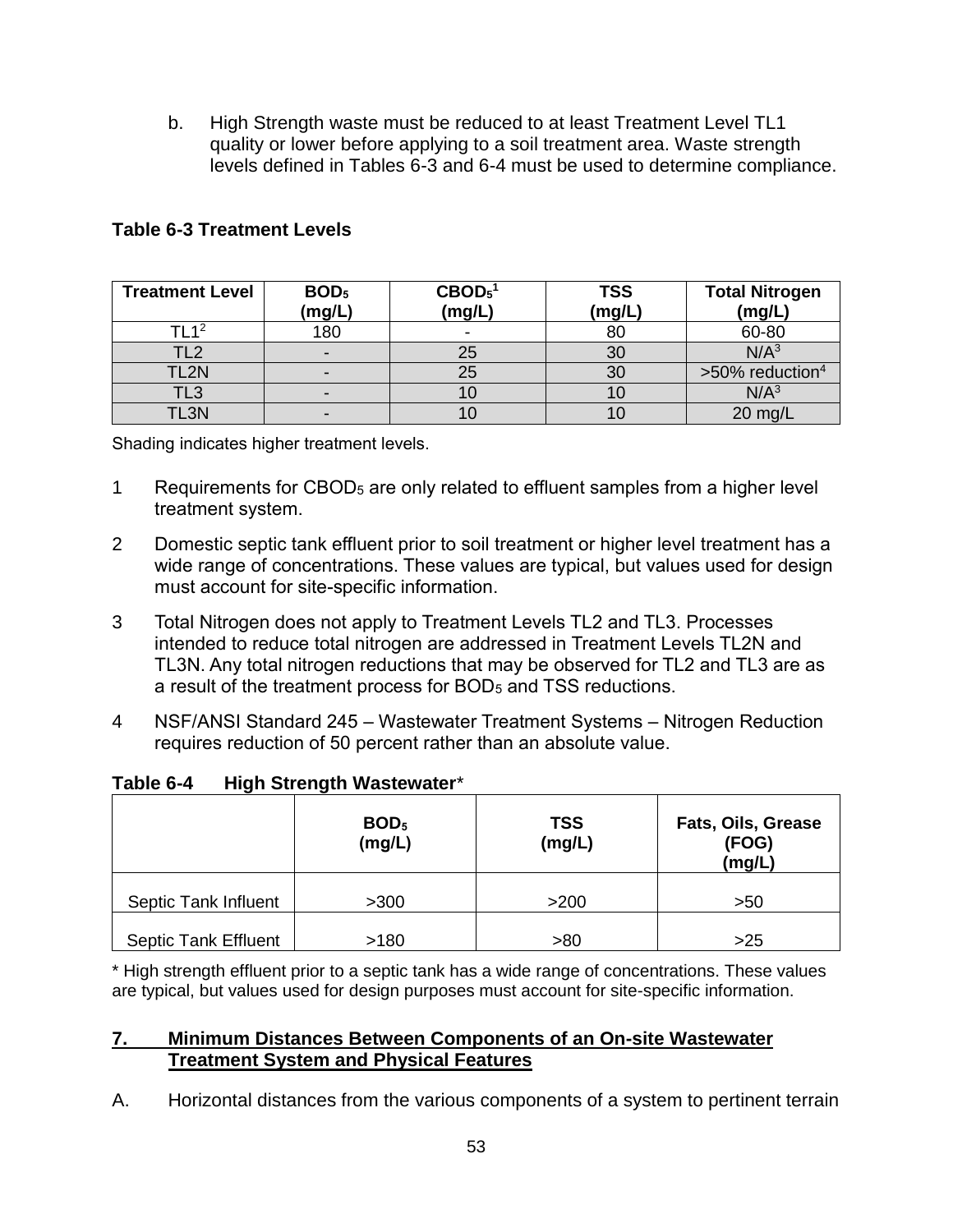features, including streams, lakes, water courses, springs, wetlands, wells, subsurface drains, cisterns, water lines, suction lines, dry gulches, cut banks, dwellings, other occupied buildings and property lines, must be in accordance with Table 7-1. The setback requirements are applicable for minimum system performance and treatment levels with specific modifications allowed for higher treatment levels as provided in Table 7-2. All distance setback modifications must be analyzed and approved by the Board of Health and be in complete compliance with the variance procedures of this regulation and those of the Board of Health. Acceptable methods of analyzing horizontal separation distances with higher treatment levels include but are not limited to:

- a. Analyzing the intended uses of impacted surface and/or ground waters;
- b. Contacting adjacent property owners for potential conflicts with property line encroachments; and
- c. Analyzing potential impacts that system locations may have on building foundations and other potentially affected features.
- B. Reductions in separation distances with higher level treatment are not permitted by the Board of Health
- C. Dry Gulches, Cut Banks and Fill Areas
	- a. Separation distances to dry gulches, cut banks and fill areas in Table 7-1 shall apply unless the designer or design engineer determines by observation of the exposed slope of the dry gulch or cut bank or by soil profile test pit excavations that a 43.7 Minimum Distances Between Components of an On-site Wastewater Treatment System and Physical Features restrictive layer is present that will direct or allow the effluent from the soil treatment area to move laterally and surface. In this instance, a greater distance may be required.
	- b. A lesser distance may be used if it can be demonstrated by a professional engineer or professional geologist that the use of a barrier, such as a minimum 30 mil PVC liner placed between the soil treatment area and the slope of the dry gulch, cut bank or fill area will prevent effluent surfacing laterally.
	- c. The separation distance between a component and the crest of a dry gulch or cut bank will be evaluated for potential erosion or slope instability if the component and the slope are too close together. If there is potential for erosion or instability, the separation distance shall be increased until the risk is minimized.
- D. Components of an OWTS listed in Table 7-1 shall be installed or located in accordance with the minimum distance requirements provided in the table or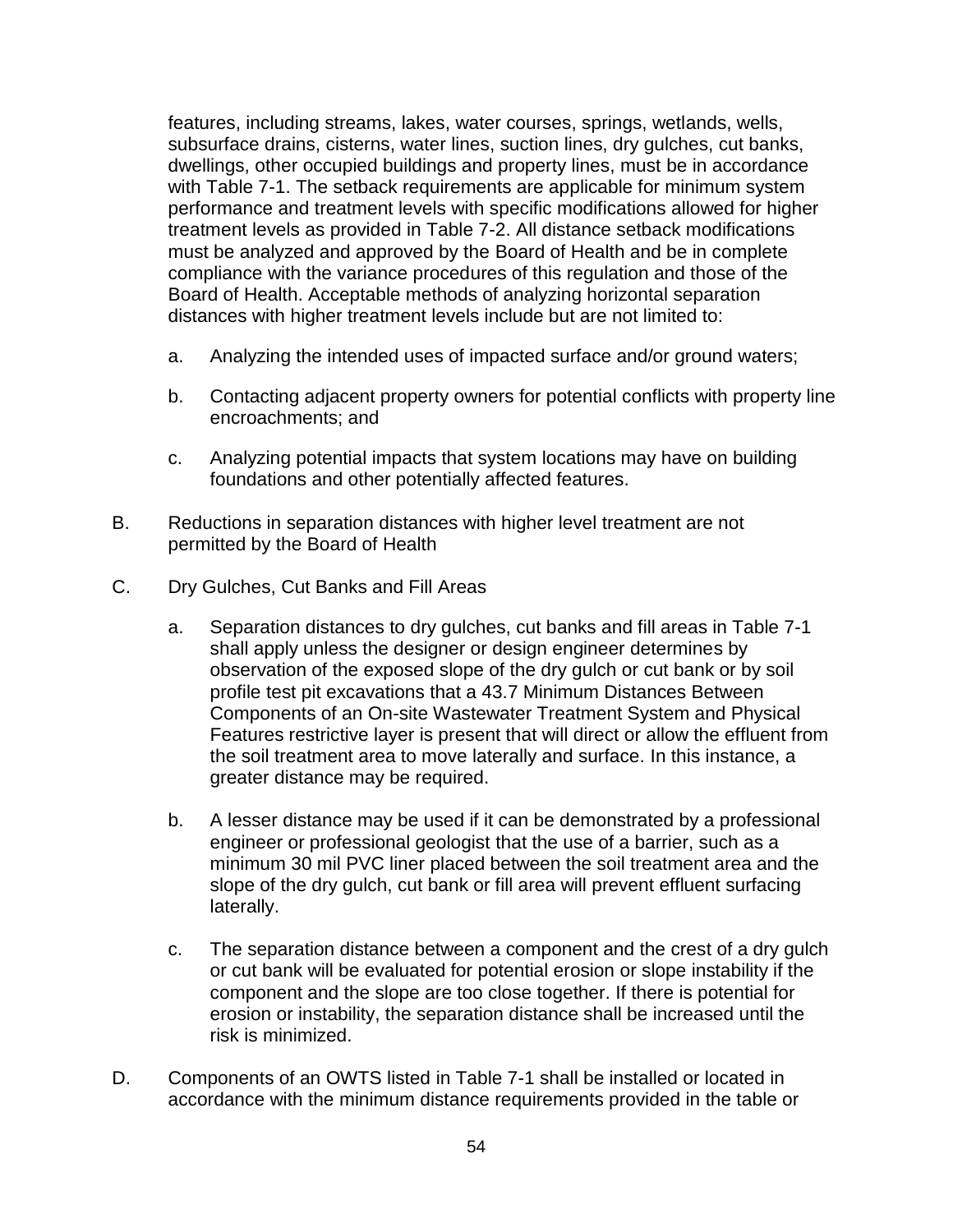such increased distances provided by the Board of Health resolution.

- E. Table 7-2 provides the required site evaluation, design, and treatment level considerations necessary to evaluate the site and to design and locate the soil treatment area component of an OWTS.
	- a. Items 1, 2 and 3 in Table 7-2 address the allowable horizontal setback distance between the soil treatment area and the following physical features:
		- (1) Setback distance from soil treatment area to on-site well;
		- (2) Setback distance from soil treatment area to water features; and
		- (3) Setback distance from soil treatment area to a dry gulch or cut bank.
	- b. Item 4 in Table 7-2 addresses the required vertical separation distance between the infiltrative surface of the soil treatment area and the limiting layer or the required depth of soil comprising the soil treatment area.
- Table 7-1 Minimum Horizontal Distances in Feet between Components of an On-Site Wastewater Treatment System Installed After November 15, 1973 and Water, Physical and Health Impact Features

|                                                                                                   | Spring,<br>Well <sup>1</sup> ,<br>Suction<br>Line<br>Potable<br>Water<br>Supply<br>Sistern <sup>4</sup> | Potable<br>Water<br>Supply<br>Line $2$ | <b>Structure</b><br>w/basement<br>crawlspace<br>or footing<br>drains | <b>Structure</b><br>without<br>basement.<br>crawl<br>space or<br>footing<br>drains | Property<br>Lines,<br>Piped or<br>Lined<br>Irrigation<br>Ditch<br>upslope<br>curtain<br>drain | Subsurface<br>Drain,<br>Intermittent<br>Irrigation<br>Lateral,<br>Drywell,<br>Stormwater<br><b>Structure</b> | Lake<br>Water<br>Course,<br>Irrigation<br>Ditch,<br>Stream,<br>Wetland | Dry<br>Gulch,<br>Cut<br>Bank,<br>Fill<br>Area<br>(from<br>Crest) | Septic Tank<br>Higher level<br>treatment<br>Unit, dosing<br>tank, Vault<br>or Privy |
|---------------------------------------------------------------------------------------------------|---------------------------------------------------------------------------------------------------------|----------------------------------------|----------------------------------------------------------------------|------------------------------------------------------------------------------------|-----------------------------------------------------------------------------------------------|--------------------------------------------------------------------------------------------------------------|------------------------------------------------------------------------|------------------------------------------------------------------|-------------------------------------------------------------------------------------|
| Septic Tank,<br><b>Higher Level</b><br>Treatment Unit,<br>Dosing Tank,<br>Vault or Vault<br>Privy | 50 <sup>2</sup>                                                                                         | 10 <sup>2</sup>                        | 5                                                                    | 5                                                                                  | 10                                                                                            | 10                                                                                                           | 50                                                                     | 10                                                               |                                                                                     |
| <b>Building Sewer</b><br>or Effluent<br>Lines                                                     | 50 <sup>2</sup>                                                                                         | 56                                     | $\boldsymbol{0}$                                                     | $\pmb{0}$                                                                          | 10 <sup>2</sup>                                                                               | 10 <sup>2</sup>                                                                                              | 50 <sup>2</sup>                                                        | 10 <sup>2</sup>                                                  |                                                                                     |
| STA Trench,<br>STA Bed,<br><b>Unlined Sand</b><br>Filter, Sub-<br>Surface                         | 1002                                                                                                    | 25 <sup>2</sup>                        | 20                                                                   | 10                                                                                 | 10                                                                                            | 25                                                                                                           | 50 <sup>3</sup>                                                        | 25                                                               | 5                                                                                   |

## Removed potable water supply cistern column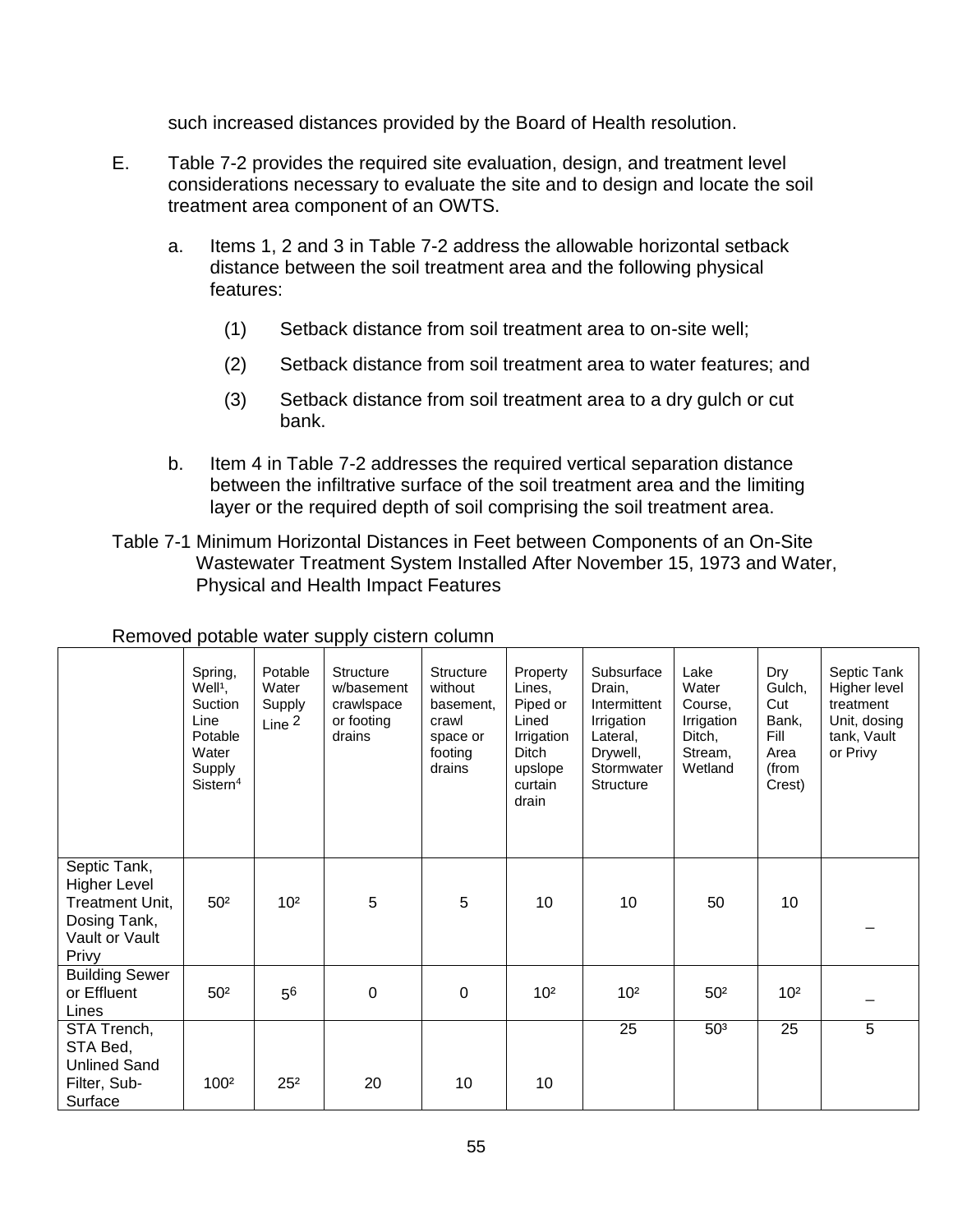| Dispersal<br>System,<br>Seepage Pit                                                                |    |                 |    |    |    |    |    |    |    |
|----------------------------------------------------------------------------------------------------|----|-----------------|----|----|----|----|----|----|----|
| <b>Lined Sand</b><br>Filter                                                                        | 60 | 10 <sup>2</sup> | 15 | 10 | 10 | 10 | 25 | 10 | 5  |
| Lined Evapo-<br>Transpiration<br>Field or<br>Outside of<br><b>Berm Lined</b><br>Wastewater<br>Pond | 60 | 25 <sup>2</sup> | 15 | 15 | 10 | 25 | 25 | 15 | 10 |

| Table 7-1<br>Continued                                                                                                                                                                                                                                                                                                             | Spring,<br>Well <sup>1</sup> ,<br>Suction<br>Line<br>Potable<br>Water<br>Supply<br>Sistern <sup>4</sup> | Potable<br>Water<br>Supply<br>Line $2$ | Structure<br>w/basement<br>crawlspace<br>or footing<br>drains | Structure<br>without<br>basement,<br>crawl<br>space or<br>footing<br>drains | Property<br>Lines,<br>Piped or<br>Lined<br>Irrigation<br>Ditch<br>upslope<br>curtain<br>drain | Subsurface<br>Drain,<br>Intermittent<br>Irrigation<br>Lateral,<br>Drywell,<br>Stormwater<br><b>Structure</b> | Lake<br>Water<br>Course,<br>Irrigation<br>Ditch,<br>Stream,<br>Wetland | Dry<br>Gulch,<br>Cut<br>Bank,<br>Fill<br>Area<br>(from<br>Crest) | Septic Tank<br>Higher level<br>treatment<br>Unit, dosing<br>tank, Vault<br>or Privy |
|------------------------------------------------------------------------------------------------------------------------------------------------------------------------------------------------------------------------------------------------------------------------------------------------------------------------------------|---------------------------------------------------------------------------------------------------------|----------------------------------------|---------------------------------------------------------------|-----------------------------------------------------------------------------|-----------------------------------------------------------------------------------------------|--------------------------------------------------------------------------------------------------------------|------------------------------------------------------------------------|------------------------------------------------------------------|-------------------------------------------------------------------------------------|
| <b>Unlined Sand</b><br>Filter in Soil<br>with a<br>Percolation<br>Rate Slower<br>than 60<br>Minutes per<br>inch, Unlined or<br><b>Partially Lined</b><br>Evaop-<br>transpiration<br>System,<br>Outside of<br>Berm of<br>Unlined<br>Wastwater<br>Pond, or<br>System Not<br>Relying on STA<br>for Treatment<br>other than<br>Aerosol | 100                                                                                                     | 25 <sup>2</sup>                        | 15                                                            | 15                                                                          | 10                                                                                            | 25                                                                                                           | 25                                                                     | 15                                                               | 10                                                                                  |
| Silt Trench<br>Latrine, Pit<br>Privy                                                                                                                                                                                                                                                                                               | 100                                                                                                     | 50 <sup>2</sup>                        | 25                                                            | 25                                                                          | 25                                                                                            | 25                                                                                                           | 100                                                                    | 25                                                               | N/A                                                                                 |
| System not<br>Relying on STA                                                                                                                                                                                                                                                                                                       |                                                                                                         |                                        |                                                               |                                                                             |                                                                                               |                                                                                                              |                                                                        | 10 <sup>°</sup>                                                  | 10                                                                                  |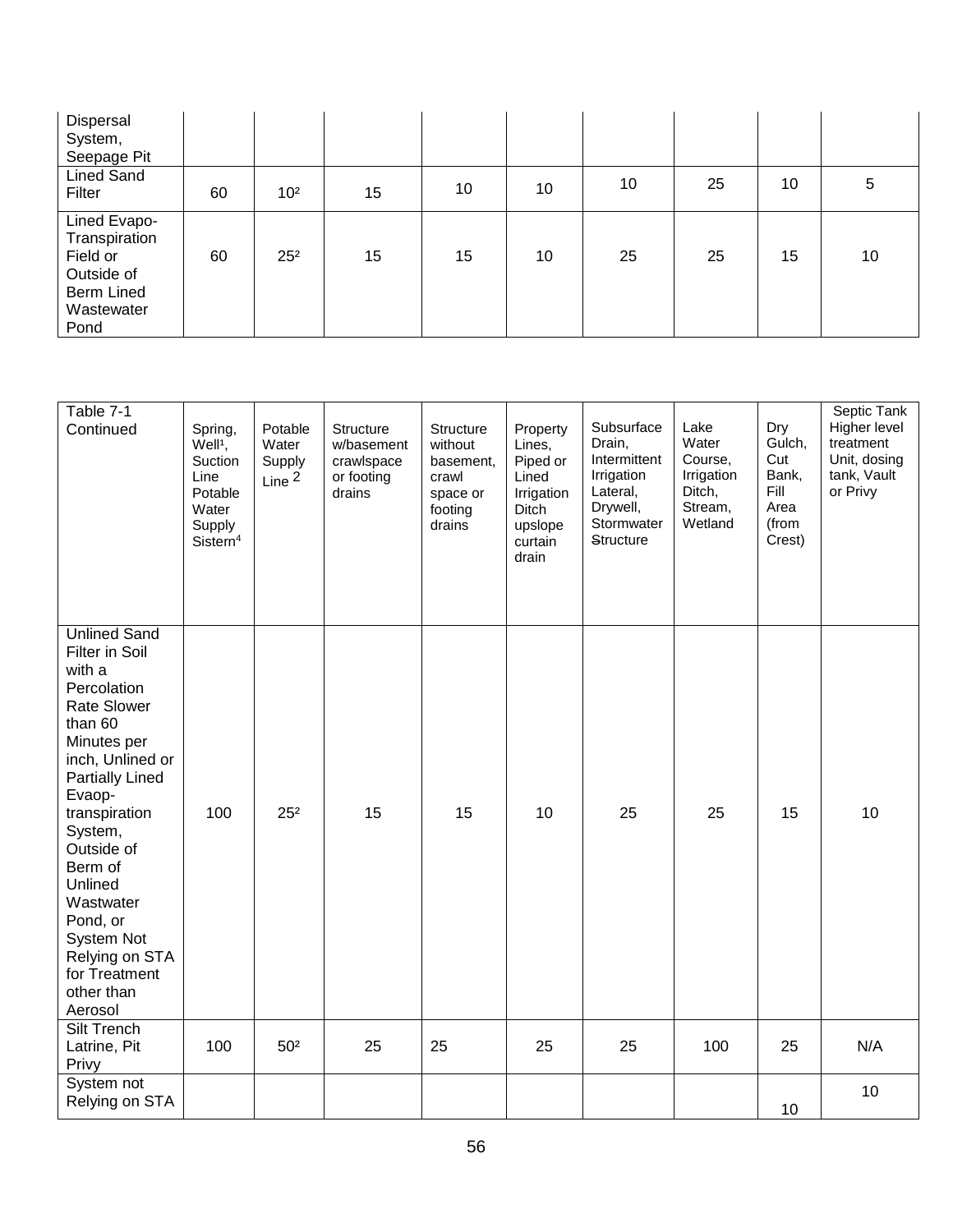| for Treatment<br>and Utilizing<br>Aerosol<br>Methods | 1003 | 10 <sup>2</sup> | 125 | 1255 | 10 | 25 <sup>3</sup> |  |
|------------------------------------------------------|------|-----------------|-----|------|----|-----------------|--|
|                                                      |      |                 |     |      |    |                 |  |

- NOTE: The minimum distances shown above must be maintained between the OWTS components and the features described. Where soil, geological or other conditions warrant, greater distances may be required by the Board of Health or by the Water Quality Control Commission pursuant to section 25-8-206, C.R.S. and applicable regulations. For repair or upgrading of existing OWTS where the size of lot precludes adherence to these distances, a repaired OWTS shall not be closer to setback features than the existing OWTS, as reviewed and approved by the local public health agency. Components that are not watertight should not extend into areas of the root system of nearby trees.
- 1. Includes potable wells, irrigation wells and monitoring wells set within a potable aquifer and infiltration galleries permitted as wells by the Division of Water Resources.
- 2. Crossings or encroachments may be permitted at the points as noted above provided that the water or wastewater conveyance pipe is encased for the minimum setback distance on each side of the crossing. A length of pipe shall be used with a minimum Schedule 40 rating of sufficient diameter to easily slide over and completely encase the conveyance. Rigid end caps of at least Schedule 40 rating must be glued or secured in a watertight fashion to the ends of the encasement pipe. A hole of sufficient size to accommodate the pipe shall be drilled in the lowest section of the rigid cap so that the conveyance pipe rests on the bottom of the encasement pipe. The area in which the pipe passes through the end caps shall be sealed with an approved underground sealant compatible with the piping used. Other methods of encasement that provide equal protection are allowed. These methods must be reviewed and approved by the local public health agency.
- 3. Add eight feet additional distance for each 100 gallons per day of design flows between 1,000 and 2,000 gallons per day, unless it can be demonstrated by a professional engineer or geologist by a hydrologic analysis or the use of a barrier, consisting of a minimum 30 mil PVC liner or equivalent, that contamination will be minimized. Flows greater than 2,000 gallons per day must be hydrologically analyzed for flow, velocity, hydraulic head, and other pertinent characteristics as means of estimating distances required to minimize contamination as part of the Division site application and permitting process.
- 4. All horizontal setbacks to a potable water supply cistern must be met.
- 5. If the structure is not used as a habitable unit, the isolation may be reduced by the local Board of Health to no less than 50 feet.
- 6. Building sewer installations shall meet the design requirements of the Colorado Plumbing Code. .

#### Table 7-2 On-site Wastewater System Design Consideration and Treatment Requirements – Separation Distances from Soil Treatment Area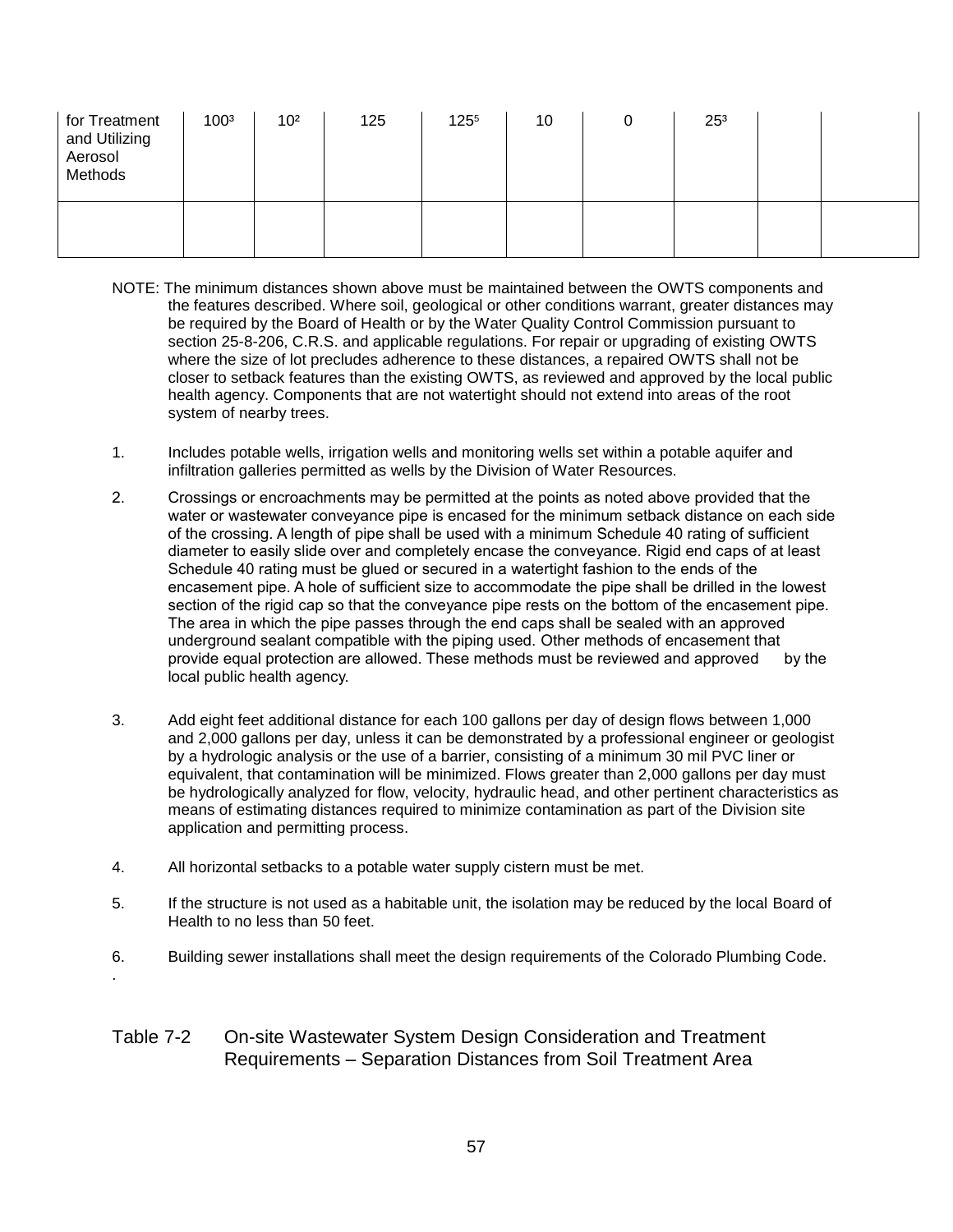|                |                              |                                  |                 | Pressure        | Pressure                |
|----------------|------------------------------|----------------------------------|-----------------|-----------------|-------------------------|
|                |                              |                                  |                 | Dosing          | Dosing                  |
|                |                              |                                  |                 | Required        | Required                |
|                | <b>OWTS Design</b>           | <b>Treatment Level 1</b>         | Treatment       | Treatment       | Treatment               |
| Item           | Consideration                |                                  | Level 2N        | Level 3         | Level 3N                |
|                | <b>Horizontal Separation</b> |                                  |                 |                 |                         |
|                | Distances                    |                                  |                 |                 |                         |
|                | Distance from soil           | Greater than or                  | Greater than    | Greater than    | Greater than            |
|                | treatment area to on-site    | equal to 100 feet                | or equal to     | or equal to     | or equal to             |
|                | well                         |                                  | 100 feet        | $100$ feet      | $100$ feet <sup>1</sup> |
|                | Distance form soil           | Greater than or                  | Greater than    | Greater than    | Greater than            |
|                | treatment area to pond,      | equal to 50 feet                 | or equal to 25  | or equal to 25  | or equal to 25          |
| $\overline{2}$ | creek, lake, or other        |                                  | feet            | feet            | feet                    |
|                | surface water feature        |                                  |                 |                 |                         |
|                | Distance from soil           | Greater than or                  | Greater than    | Greater than    | Greater than            |
| 3              | treatment area to dry        | equal to 25 feet                 | or equal to 10  | or equal to 10  | or equal to 10          |
|                | gulch or cut back            |                                  | feet            | feet            | feet                    |
|                | <b>Vertical Separation</b>   |                                  |                 |                 |                         |
|                | <b>Distances</b>             |                                  |                 |                 |                         |
|                |                              | 4 feet <sup>2</sup> (3 feet with | Greater than    | Greater than    | Greater than            |
| $\overline{4}$ |                              | pressure dosing)                 | or equal to 2.5 | or equal to 2.5 | or equal to 2           |
|                |                              |                                  | feet            | feet            | feet                    |
|                | Treatment depth in feet      |                                  |                 |                 |                         |
|                | from infiltrative surface    |                                  |                 |                 |                         |
|                | to a limiting layer          |                                  |                 |                 |                         |

NOTE: Treatment levels are defined in Table 6-3.

<sup>1</sup> All setback distance reductions to the 100-foot requirement for wells and soil treatment areas must be in full compliance with the minimum standards and variance requirements of the State of Colorado Division of Water Resources: Rules and Regulations for Water Well Construction, Pump Installation, Cistern Installation, and Monitoring and Observation Hole/Well Construction. For TL 3N effluent, a reduction to 75 feet is allowed if a variance from the Water Well Construction Regulations is obtained.

## **8. Design Criteria – General**

- A. The OWTS for single-family homes shall be designed to accommodate the proposed flows from the structure as defined in 43.6.b. Flow estimates for multifamily or commercial OWTS must comply with 43.6.B. Expected waste strength as noted in Table 6-3 and Table 6-4 must also be addressed, where applicable. Installation of low flow fixtures or the separation of toilet waste or other sources of wastewater does not allow for the reduction in the size of an OWTS.
- B. OWTS shall be designed and constructed to achieve the treatment level specified by the design.
- C. OWTS shall be designed and constructed such that each component shall function, when installed and operated, in a manner not adversely affected by normal operating conditions including erosion, corrosion, vibration, shock, climatic conditions, and usual household chemicals. Each component shall be free of non-functional protrusions or sharp edges, or other hazards, which could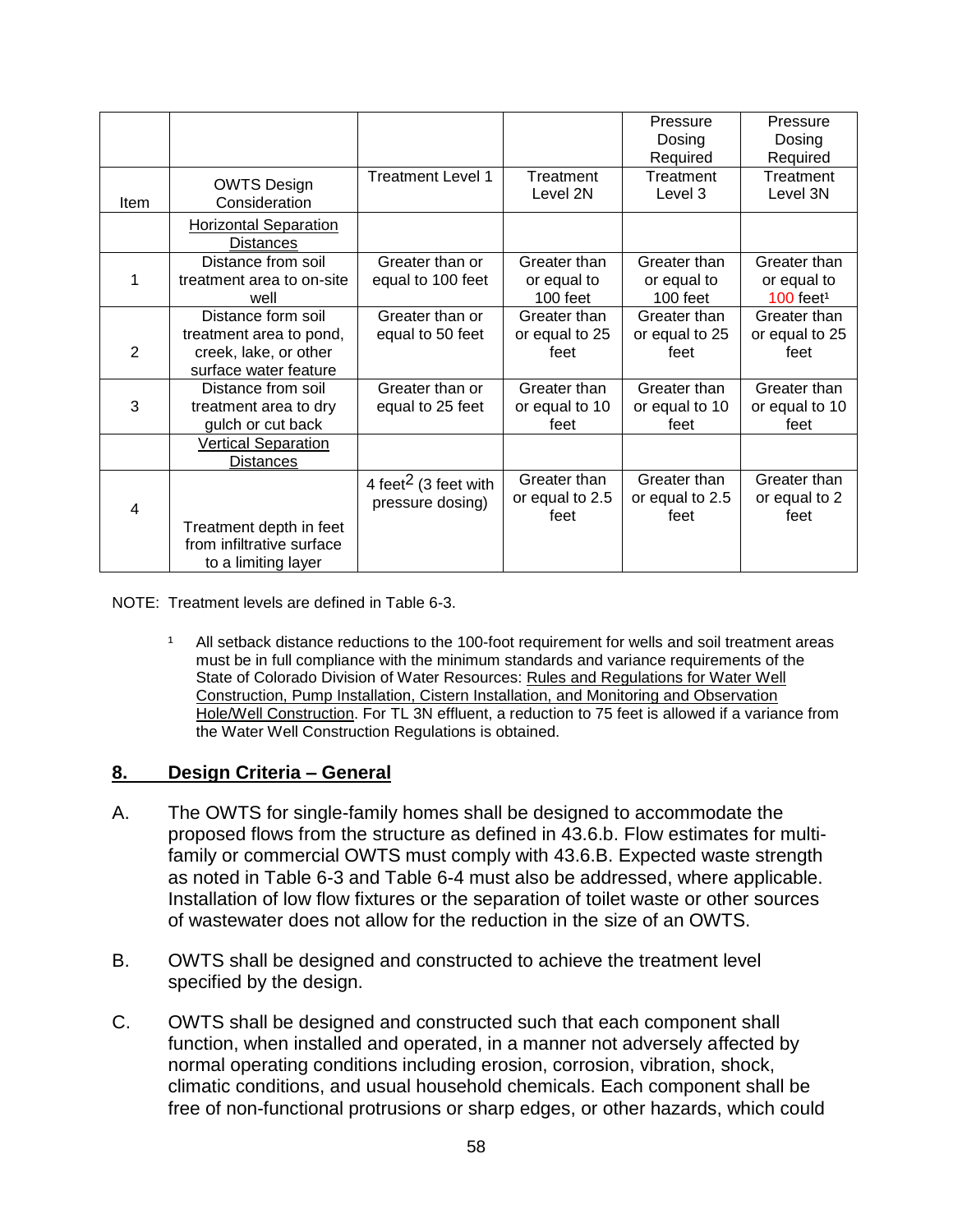cause injury to persons, animals, or properties. Design shall be such as to exclude flies and rodents and other vectors and to prevent the creation of nuisances and public health hazards and shall provide for efficient operation and maintenance.

- D. Accessibility for Inspection, Maintenance, and Servicing
	- a. Septic tanks shall have watertight risers over each access manhole and all risers shall extend to or above final grade.
	- b. For new construction, the top of any septic tank, dosing tank or vault must be no deeper than four feet below finished grade.
	- c. Each treatment component of an OWTS other than the septic tank and soil treatment area shall be equipped with access manholes with risers that extend to or above final grade, located to permit periodic physical inspection, collection and testing of samples and maintenance of all components and compartments.
	- d. Riser Lids
		- (1) Each riser lid must be watertight brought to or above the surface and shall have a secure closing mechanism, such as a lock, special headed bolts or screws, or sufficient weight (defined as 59 pounds) to prevent unauthorized access.
		- (2) A local public health agency may require a secondary plug, cap, cover or screen be provided below the riser cover to prevent tank entry if the cover is unknowingly damaged or removed.
	- e. Components that require access for maintenance shall include but not be limited to submerged bearings, moving parts, pumps, siphons, valves, tubes, intakes, slots, distribution boxes, drop boxes, cleanouts, effluent screens, filters, inlet and outlet baffles, aerators, treatment equipment and other devices.
	- f. Components shall be designed and constructed so that, when installed, they shall be easily maintained, sampled, and serviced according to the manufacturer's recommendations. Easy physical access to treatment components by maintenance personnel and equipment shall be provided.
- E. Plumbing Codes: Plumbing fixtures, building sewers, vents, sewer lines and other appurtenances shall be designed, operated and maintained so as to comply with the minimum requirements of the most recently revised locally enforceable plumbing code. In absence of a local plumbing code, designs shall adhere to the Colorado Plumbing Code (3 CCR 720-1). A local plumbing permit may be required.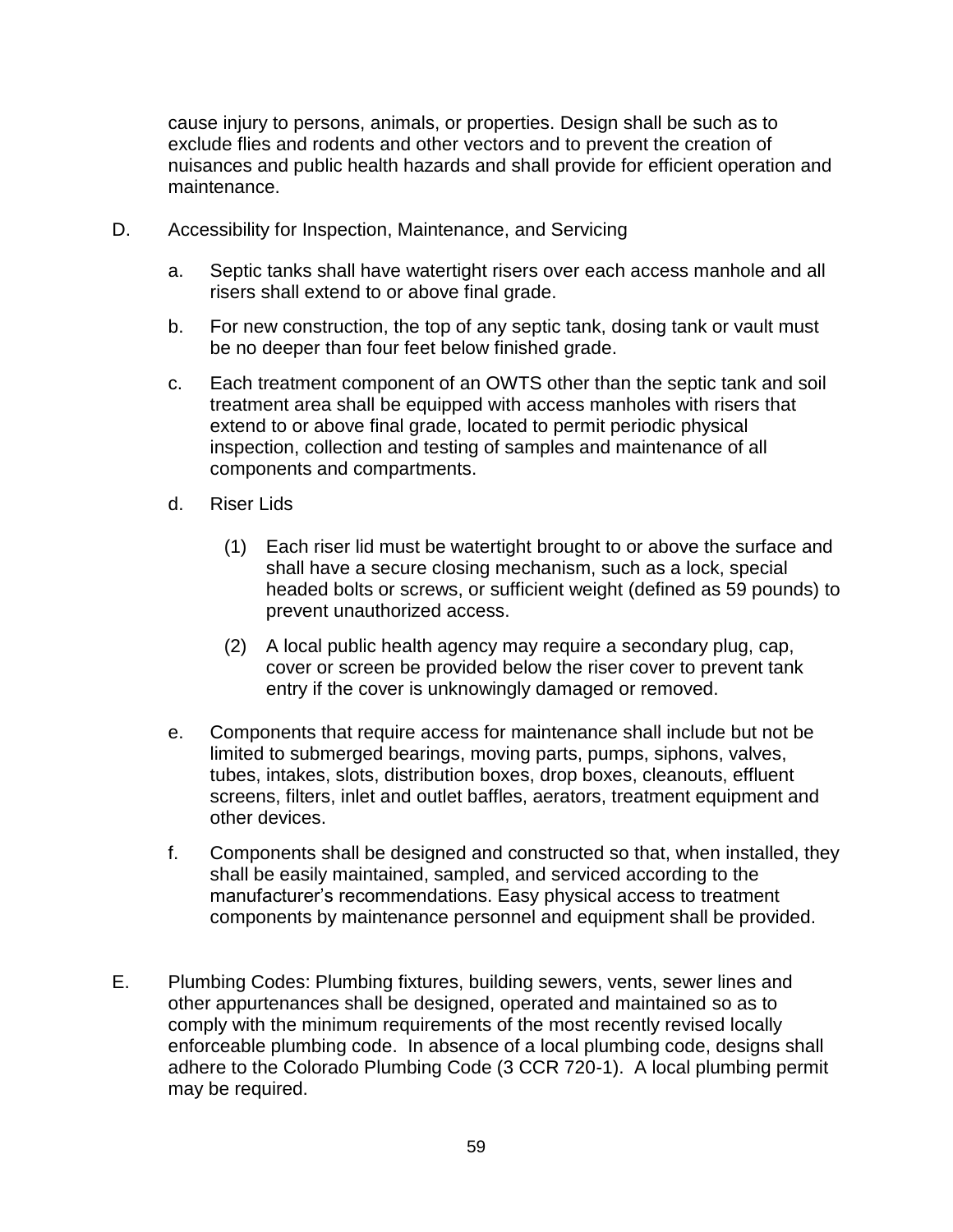- a. Electrical Equipment, If Used
	- (1) All electrical work, equipment, and material shall comply with the requirements of the currently applicable National Electrical Code as designated by the State Electrical Board Rules and Regulations (3 CCR 710-1). A local electrical permit may be required.
	- (2) Electrical components shall be protected from moisture and corrosive gases.
- F. Indicators of Failure or Malfunctioning for Systems Utilizing Mechanical Apparatus: A signal device shall be installed which will provide a recognizable indication or warning to the user that the system or component is not operating as intended. This indication or warning shall be a visual signal or and an audible signal and shall be located in a centralized area within visual and audible range of the system user. A signal or message may also be sent remotely to a maintenance provider.
	- a. Sampling Access
		- a. If sampling for testing or as a requirement for a permit will be required of effluent from a component other than the soil treatment area, an accessible sampling point shall be provided.
		- b. If sampling of the treated wastewater from the soil treatment area will be required for testing or as a requirement for a permit, a monitoring well or wells shall be constructed. Monitoring wells shall be located down gradient from the soil treatment area, accessible, and provided with a properly securable cover at or above the ground surface. Monitoring wells up gradient of the system may also be required. Lysimeters or other collection devices under the soil treatment area may be used instead of a monitoring well if approved by the local public health agency or other issuer of a permit.
	- b. Component Operating Instructions
		- (1) The manufacturer of proprietary treatment units utilizing mechanical components shall provide clear, concise written instructions covering the components which, when followed, shall assure proper installation and safe and satisfactory operation and maintenance.
		- (2) If the OWTS uses public domain technology, the design engineer shall provide clear, concise written instructions covering the components which, when followed, shall assure proper installation and safe and satisfactory operation and maintenance.
- G. Surface Activity: Activity or use on the surface of the ground over any part of the OWTS must be restricted. The soil treatment area must not be subject to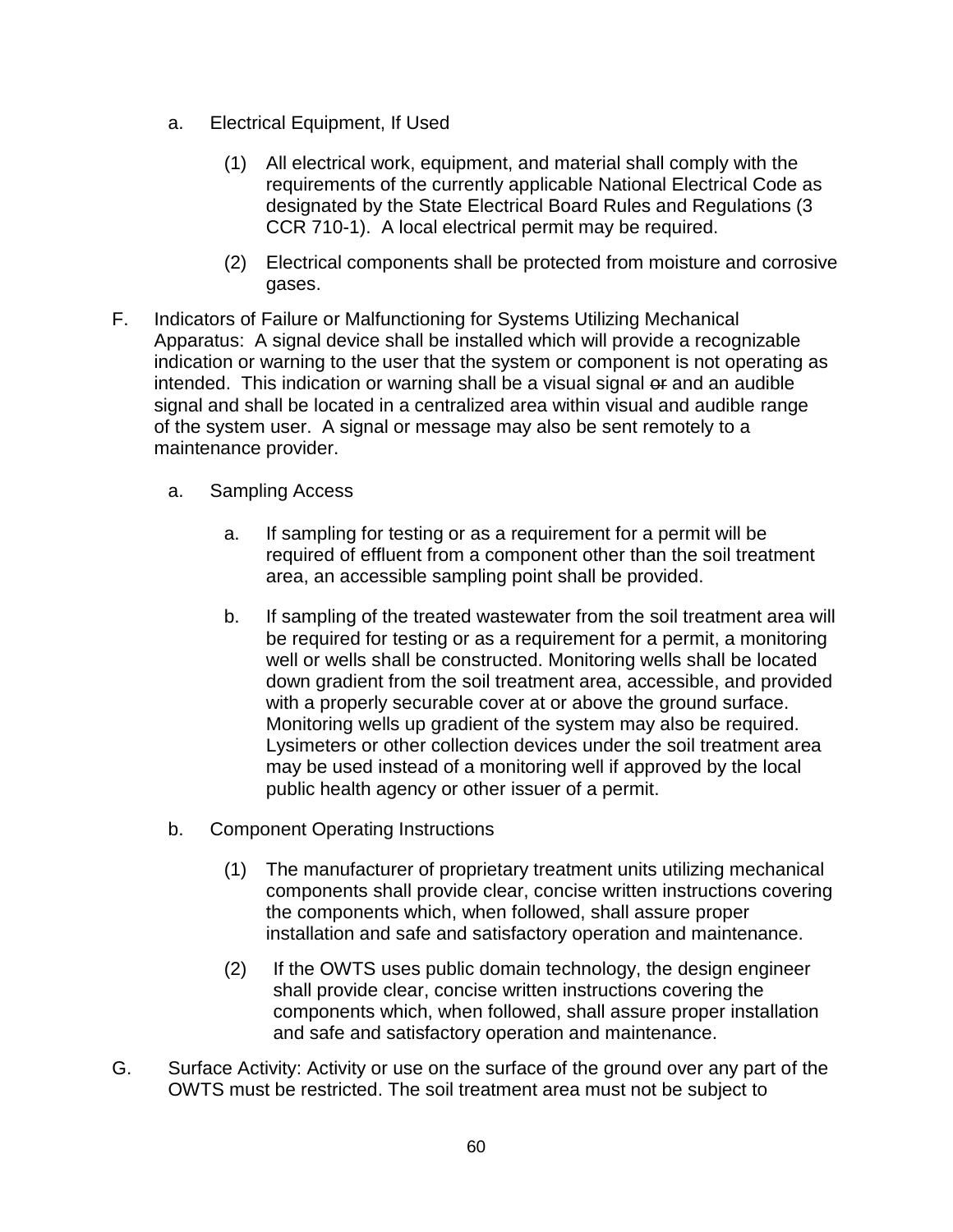damage or soil compaction from livestock, vehicular traffic, recreational use, or other site development activity. Construction equipment not necessary to install the OWTS must be kept off of the soil treatment area to prevent undesirable compaction of the soils. If compaction occurs, the disturbed or compacted soil shall be re-evaluated and/or new soil evaluations performed. The system must be redesigned if the soil permeability has changed.

- H. Floodplains
	- a. A new expanded or repair/replacement OWTS installed in a 100-year floodplain shall meet or exceed the requirements of the Federal Emergency Management Agency and the local emergency agency if required by such agency. Repairs of an existing system shall meet the requirements as feasible. The system as approved by the Board of Health shall be designed to minimize or eliminate infiltration of floodwaters into the system and discharge from the system into the floodwaters. The OWTS must be located to avoid impairment to floodwaters or contamination from them during flooding.
	- b. A new or expanded OWTS must not be installed in a floodway designated in a 100-year floodplain where a conforming OWTS outside the floodway can be installed. For any new OWTS or system repair that may affect the floodway delineation, appropriate procedures shall be followed including revision of the floodway designation, if necessary.
- I. Business Commercial, Industrial, Institutional or Multi-Family Dwelling Wastewater Systems
	- a. An OWTS that will serve a business, commercial, industrial or institutional property, or a multifamily dwelling shall:
		- (1) Be designed by a professional engineer;
		- (2) Receive only such biodegradable wastes for treatment and distribution as are compatible with those biological treatment processes as occur within the septic tank, any additional treatment unit and the soil treatment area; and
		- (3) Receive authorization by rule or a class V underground injection permit from the United States Environmental Protection Agency (EPA) before an application for an OWTS permit is approved if the system may receive non-residential wastewater or is otherwise covered by the EPA underground injection control program. Subsequent to acceptance by the EPA, the local public health agency may choose to also issue a permit for this type of use.

# **9. Design Criteria - Components**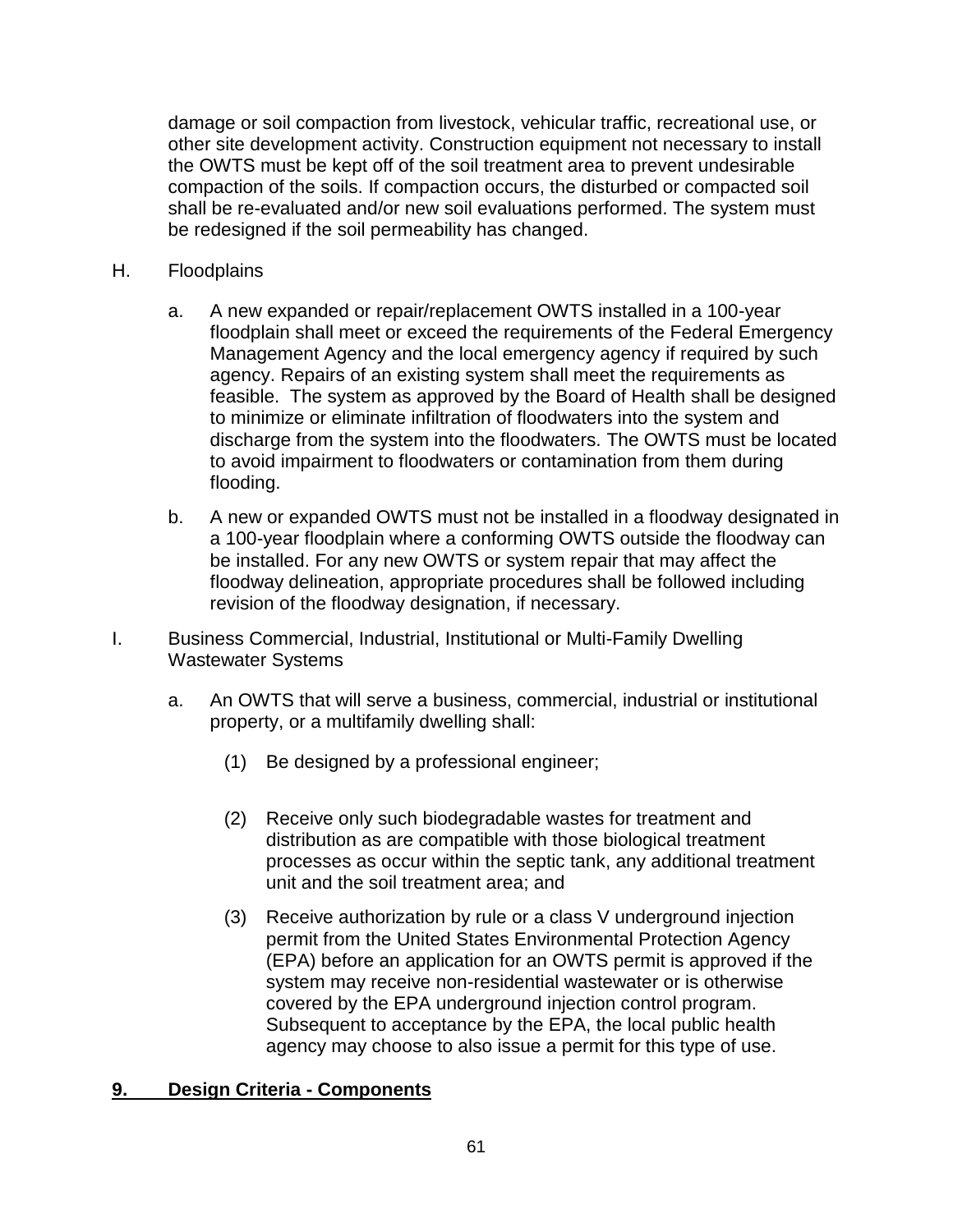- A. Tanks and Vaults
	- a. Watertightness
		- (1) Septic tanks, vaults, dosing tanks, other treatment components, risers and lids shall not allow infiltration of ground water or surface water and shall not allow the release of wastewater or liquids through other than designed openings.
		- (2) When the final compartment of a tank is being proposed for use as a pump or siphon chamber, the wall between this chamber and the previous chamber must be watertight except for the intended hydraulic opening.
		- (3) Acceptable watertightness testing methods performed at a manufacturer's site or in the field include water filling the tank or vacuum testing.
	- b. Tank Anchoring: In locations where ground water or floodwaters may cause instability problems to the septic tank, vault, or other treatment unit in the OWTS due to flotation, the tank, vault or unit shall be anchored in a manner sufficient to provide stability when the tank is empty. Risers shall be included in the buoyancy calculations.
		- (1) If a manufacturer provides recommendations for anchoring designs, they may be used if they meet the conditions present at the site.
		- (2) If a manufacturer does not provide recommendations for provisions to compensate for buoyancy, or if the professional engineer chooses to provide his/her own designs, the anchoring system design shall be prepared by the professional engineer.
	- c. Identification and Data Marking: All tanks and treatment units shall be permanently and legibly marked in a location for the purpose of inspection that is readily visible when inspected before backfilling. The marking inscription shall include the following:
		- (1) Name of manufacturer;
		- (2) Model or serial number, if available;
		- (3) Effective volume and unit of measure;
		- (4) Maximum depth of earth cover and external loads the tanks is designed to resist; and
		- (5) Inlet and outlet identifications, if relevant.
- B. Septic Tanks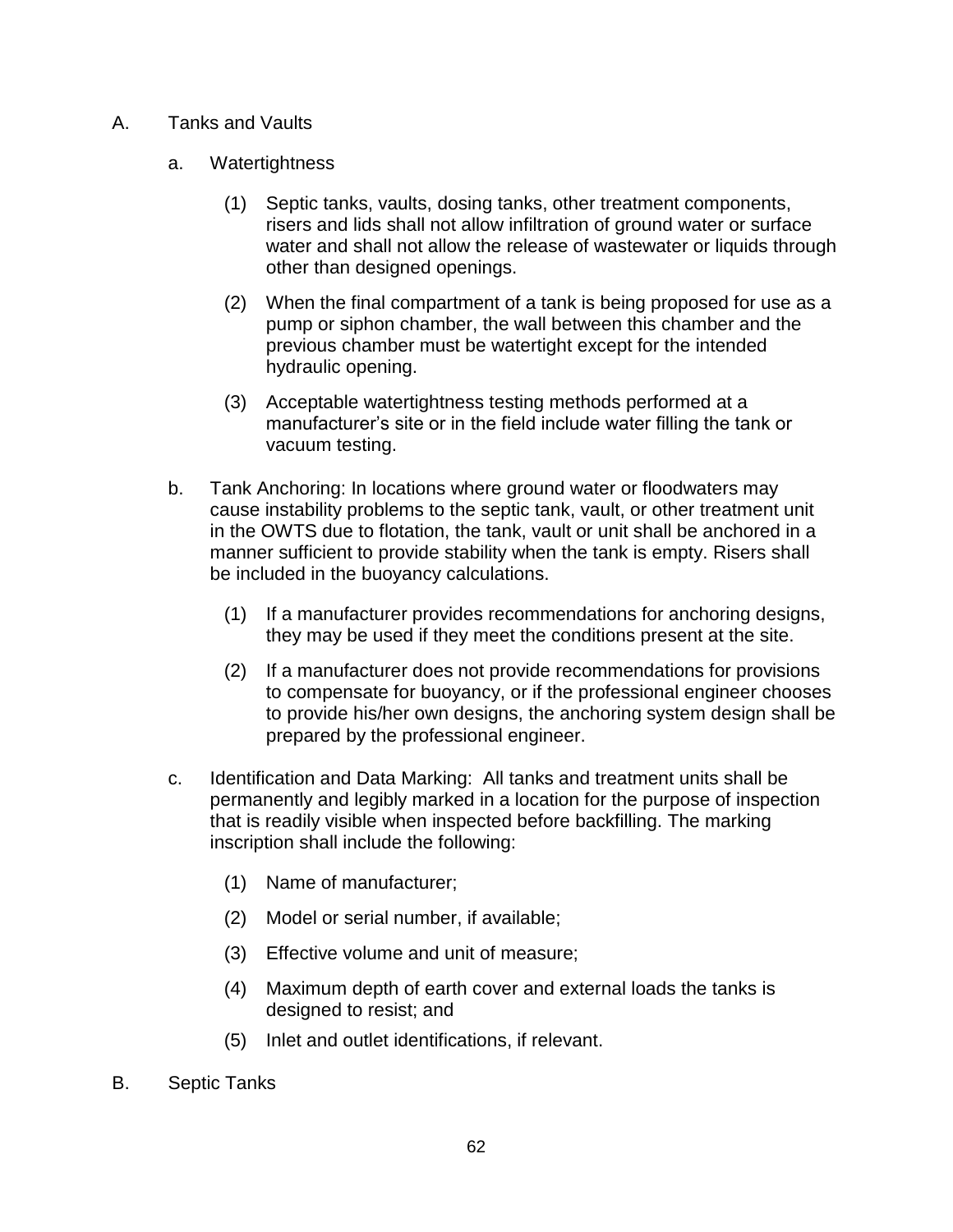- a. The manufacturer shall provide sufficient information to demonstrate that the tank will meet the design specification.
- b. Sizing Requirements:
	- (1) Sizing for residential capacity for new installations shall be based upon the number of bedrooms according to Table 9-1:

Table 9-1 Minimum Septic Tank Size Based on Number of Bedrooms

| Number of Bedrooms | Tank Capacity (gallons) |
|--------------------|-------------------------|
| 2 or $3$           | 1,000                   |
| 4                  | 1,250                   |
| Each Additional    | 250                     |

- (2) For multi-family and non-residential applications, a septic tank shall be sized to permit detention of incoming wastewater design flows for a minimum of 48 hours.
- (3) For systems that remove toilet waste for separate treatment, tank capacity may be less than 1,000 gallons, if it provides a minimum of 48 hours detention time.
- (4) Minimum tank size for new installations other than for a single-family residence is 400 gallons.
- C. Inspection and Testing of Septic Tank
	- a. Testing of septic tanks must be performed and evaluated as specified in section 9 of ASTM C1227-12 (Standard Specification for Precast Septic Tanks) for concrete tanks or in Standard IAPMO/ANSI Z1000 2013 (American Standards for Prefabricated Septic Tanks) for other prefabricated septic tanks.
	- b. Each unit shall be inspected in the field for conditions that may compromise its watertightness.
	- c. The inspection in the field shall be conducted by the local public health agency and be performed after the tank installation but before backfilling.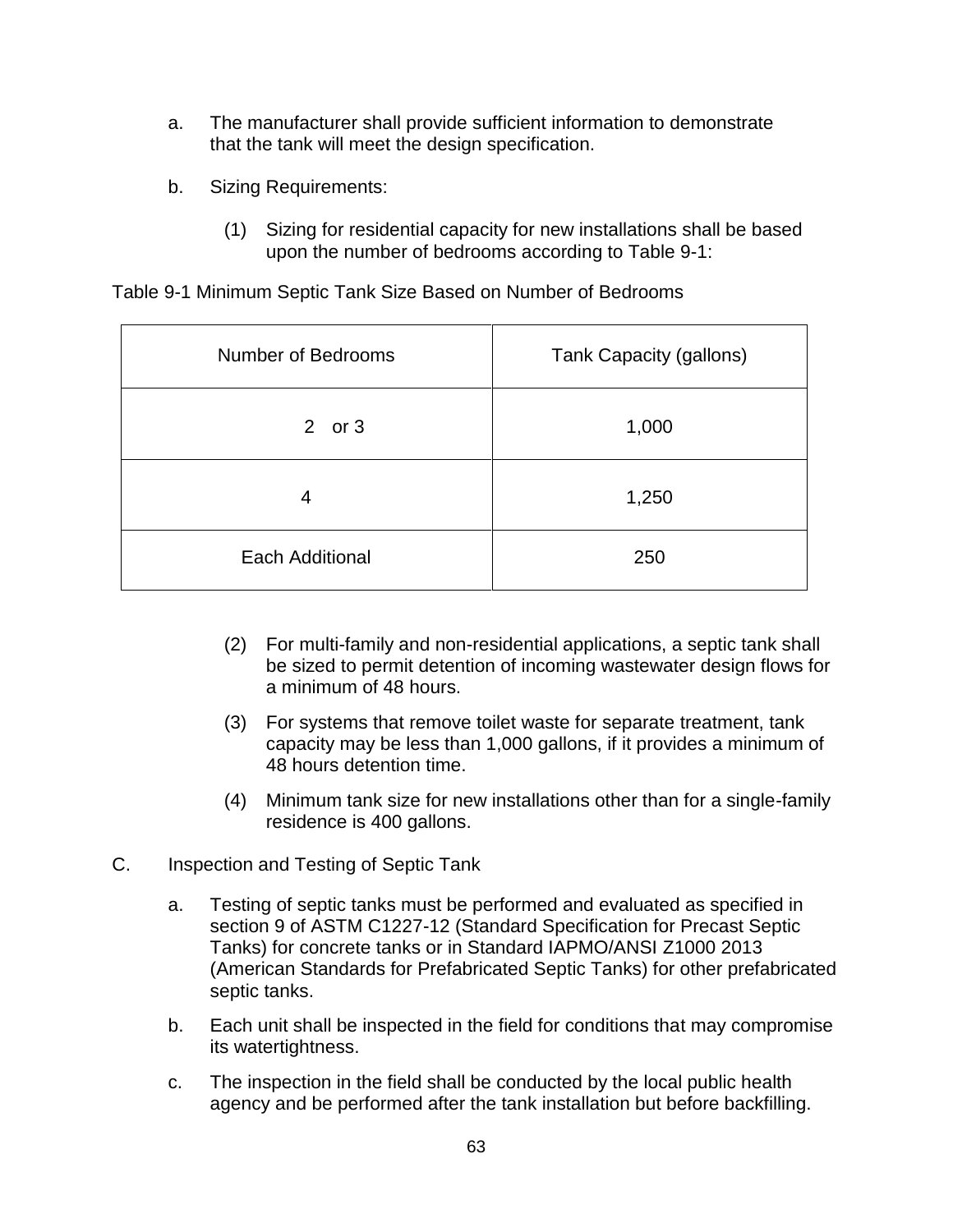- d. If the inspection in the field indicates that the tank may be damaged or is not watertight, the inspector may require that the tank be tested for watertightness by the tank manufacturer or the system contractor.
- D. Septic Tank Design and Dimension Criteria
	- a. A septic tank shall have two or more compartments or more than one tank may be used in series. The first compartment of a two-compartment tank or the first tank in a series shall hold no less than one-half of the required effective volume.
	- b. Inlet invert shall be at least two inches higher than the outlet invert.
	- c. Inlet tee or baffle shall extend above the surface of the liquid at least five inches and shall extend a minimum of eight inches below the liquid surface. However, the inlet tee or baffle must not extend to a depth of more than 40 percent of the liquid depth measured from the liquid surface.
	- d. Outlet tee or baffle shall extend at least 5 inches above and 14 inches below the outlet invert, however it must not extend to more than 40 percent of the liquid depth measured from the liquid surface. The outlet tee or baffle that accommodates an effluent screen must be located so that the effluent screen has sufficient clearance to be removed through the access opening with a riser in place.
	- e. The distance from the outlet invert to the underside of the tank top shall be at least ten inches.
	- f. Liquid depth shall be a minimum of 30 inches and the maximum depth shall not exceed the tank length.
	- g. The transfer of liquid from the first compartment to the second or successive compartment shall be made at a liquid depth of between 35 and 40 percent of the liquid depth measured from the liquid surface.
	- h. At least one access opening no less than 20 inches across shall be provided in each compartment of a septic tank.
	- i. A septic tank shall have a minimum of 25 square feet of liquid surface area and have at least a six-foot separation between inlets and outlets. Septic tanks in series, combined, shall have a minimum of 25 square feet of liquid surface area and the sum of the distances between inlets and outlets of all tanks must be at least six feet. The requirements for liquid surface area and separation between inlet and outlet may be waived for tanks with less than 750 gallon effective volume.
- E. Concrete Septic Tank Structural Design
	- a. Concrete septic tanks shall comply with the structural design criteria of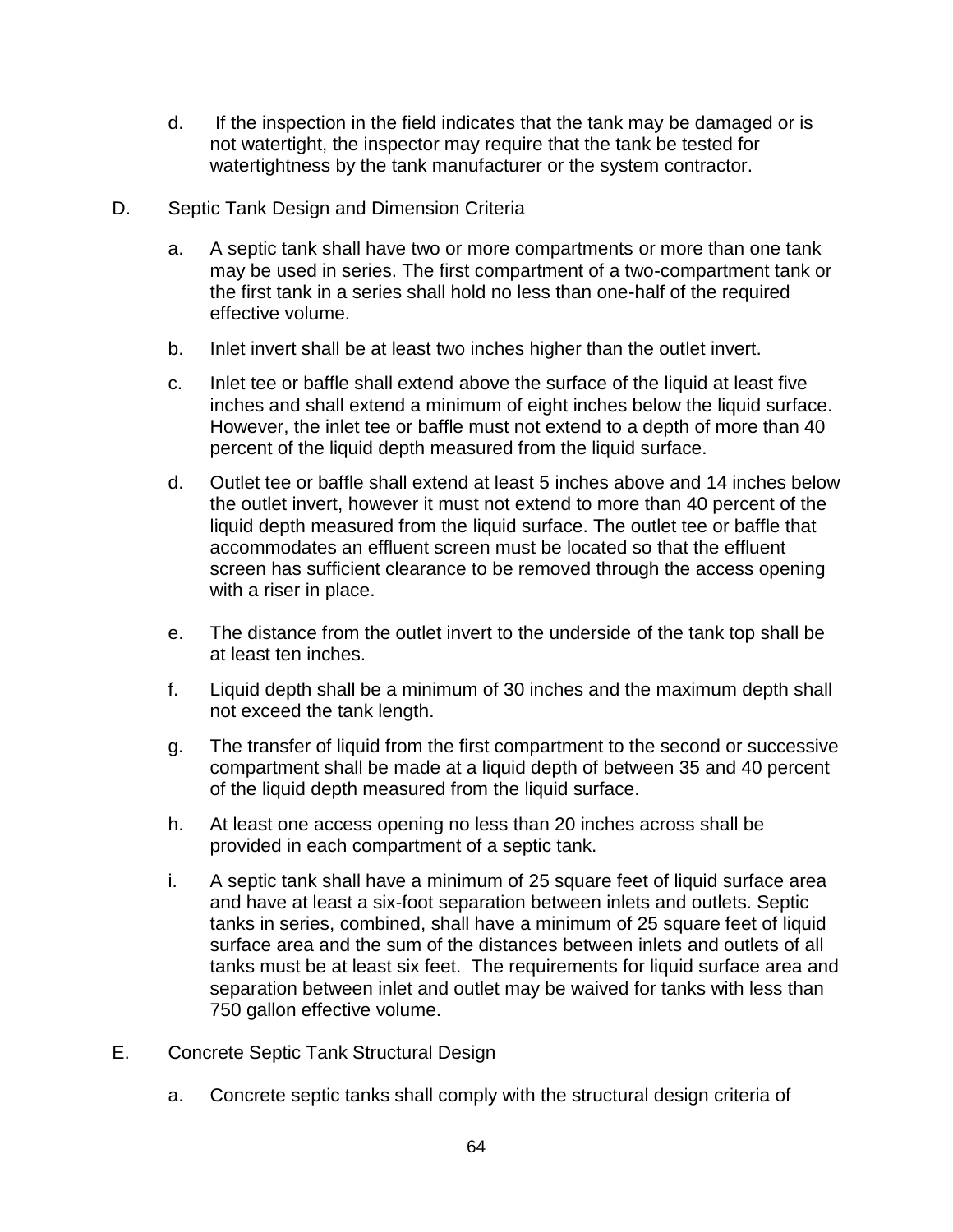ASTM C1227-13 (Standard Specification for Precast Septic Tanks).

- b. The design for each tank model and size by each manufacturer must be certified by a professional engineer as complying with these design and structural requirements and the water tightness standard of this regulation.
- c. Certification by a professional engineer must be submitted to the Division for acceptance.
- d. Tank slab lids, mid-seam tanks, and the connections between the tank and risers must be designed to provide for a watertight seal.
- F. Fiberglass, Fiberglass-Reinforced Polyester, and Plastic Tanks
	- a. All fiberglass, fiberglass-reinforced polyester, and plastic tanks shall meet the minimum design and structural criteria of IAPMO/ANSI Z1000 2013(American Standards for Prefabricated Septic Tanks) and be certified by a professional engineer as meeting these standards. The professional engineer certifying the criteria must be registered or licensed in the United States, but need not be registered in Colorado.
	- b. All tanks shall be sold and delivered by the manufacturer or manufacturer's designated representative, preferably completely assembled. On-site tank assembly will be allowed on an as-needed basis.
	- c. Tanks shall be structurally sound and support external forces as specified in the standard referenced above when empty and internal forces when full. Tanks shall not deform or creep resulting in deflection of more than five percent in shape as a result of loads imposed.
	- d. All tanks shall be constructed of sound, durable materials and not be subject to excessive corrosion, decay, frost damage, or cracking.
	- e. All seams or connections including to risers shall be sealed to be watertight.
- G. Metal tanks are prohibited.
- H. Abandonment of Tank
	- a. A tank may be completely removed and the parts disposed of safely.
	- b. If the tank will remain in place:
		- (1) The tank shall be pumped to remove as much waste as possible;
		- (2) The bottom of the tank shall be broken so the tank neither floats nor fills with water;
		- (3) The top must be collapsed and the sides may be broken into the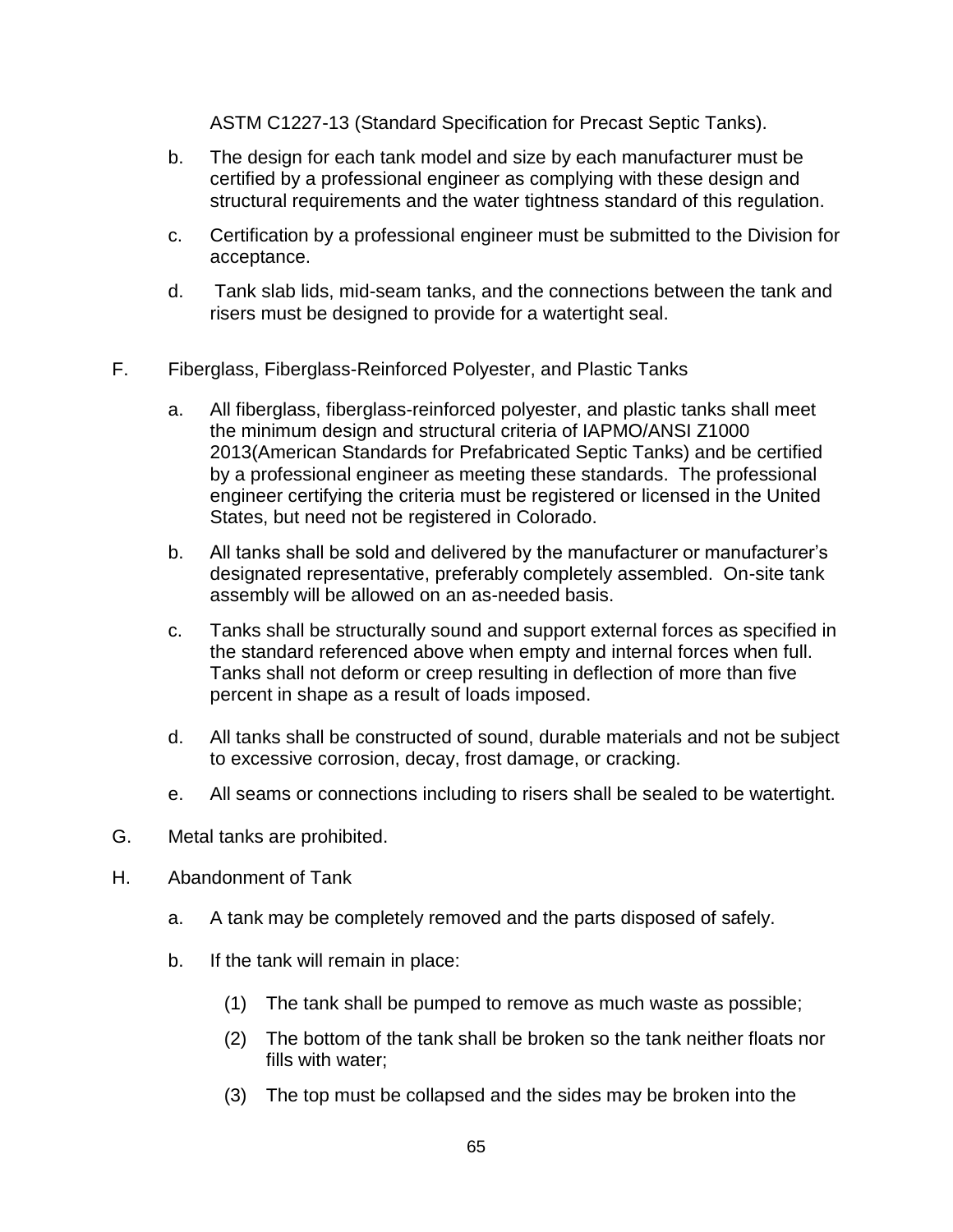void;

- (4) The remaining void shall be filled with gravel, sand or compacted soil;
- (5) The filled excavation will be graded to surroundings, allowing for settling.
- c. The local public health agency may require abandonment of a tank that is deemed to be a hazard.
- I. Pipe Standards and Bedding Requirements:
- J. Pipe Standards
	- a. All wastewater pipes used in portions of an OWTS that are pressurized shall be constructed of compatible pipe, primer, bonding agent, and fittings. Flexible couplings to connect pipes may only be used in portions of an OWTS that are intended for gravity flow of the wastewater.
	- b. Where unperforated plastic pipe and fittings are used for gravity flow, the minimum wall thickness of the pipe shall conform to ASTM Standard D 3034 or equivalent or greater strength. Schedule 40 pipe is preferred.
	- c. Perforated distribution pipe surrounded by rock within a soil treatment area shall have a minimum wall thickness and perforations conforming to ASTM Standard D 2729 or equivalent or greater strength. Corrugated polyethylene pipe with smooth interior that meets ASTM F405 or AASHTO M252 specifications or equivalent may be used.
	- d. Schedule 40 or pipe of equivalent or greater strength shall be used for the placement of piping under driveways or roadways and in instances where sewer line setback distances are granted a variance for any reason.
	- e. Tile pipe, open-joint pipe, and cast iron pipe must not be used in an OWTS.
	- f. Pressure pipe must be rated for the intended use to accommodate pump discharge pressure.
- K. Bedding: All system piping, except for distribution laterals within the soil treatment area, shall be bedded with select material before final inspection by the local public health agency. Select bedding material shall consist of loose, granular material, free from stones, clods, frozen soil, or other deleterious material. Select material may consist of on-site job-excavated or imported material. Bedding material must be mechanically compacted to support piping.
- L. Cleanouts required between the building and the septic tank:
	- a. Cleanouts must have a secure cap and a riser extending to or easily accessible from grade. The installation of two sanitary tees or a two way clean out is acceptable.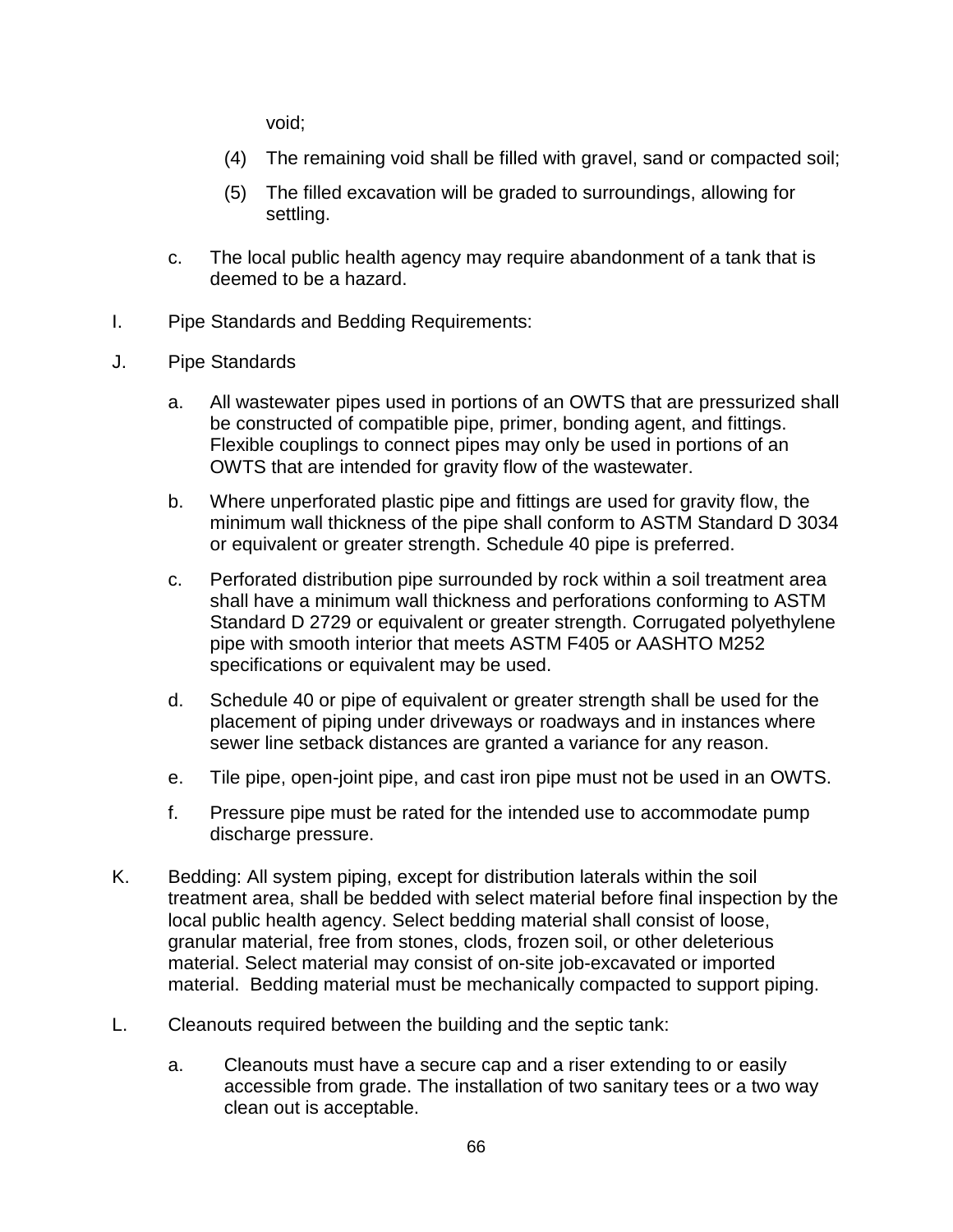- b. Cleanouts must be provided within five (5) feet of the outside of the building or as close as practical.
- c. Where a sewer has a change of horizontal direction greater than 45 degrees, a cleanout must be installed at the change of direction unless a cleanout already exists within 40 feet upstream of this fitting. Where more than one change of direction greater than 45 degrees occurs within 40 feet of a developed length of piping, the cleanout for the first change of direction may serve as the cleanout for all changes within that 40 feet of developed length of pipe.
- d. Cleanouts must be provided at intervals within the building sewer from the structure to the tank of not more than 100 feet. The effluent pipe between the septic tank and soil treatment area is exempt from this requirement.
- M. Distribution Box: A distribution box, if used, shall be of sufficient size to distribute effluent equally to the lateral lines of a trench or absorption bed system. The box shall be constructed with the inlet invert at least one inch above the level of the outlet inverts. Flow equalizers or similar devices shall be used to adjust the flow between lines. Access to the box shall be provided with a manhole riser with access lid at or above grade if the top of the box does not reach final grade.
- N. Drop Box: In sequential or serial distribution, a watertight box may be used to transfer the effluent to the following trench when the effluent in a trench has received the designed level for overflow to the next trench. A drop box shall have a riser at or above final grade, if the top of the drop box does not reach final grade. Outlet lines in sequential distribution shall be designed and installed so that they may be capped off for resting periods.
- O. Stepdown/Relief Line: In sequential or serial distribution, an unperforated pipe may be used to transfer the effluent to the following trench when the effluent in a trench has received the designed level for overflow from that trench.
- P. Wastewater Pumping and Dosing Siphon Systems
	- a. Pumps
		- (1) Non-clog pump opening shall have at least two-inch diameter solids handling capacity where raw wastewater is pumped. A pump opening shall not have more than 3/4-inch diameter solids handling capacity if previously settled effluent is pumped.
		- (2) Pumps must be certified to the applicable UL or CSA electrical safety standard, bear the seal of approval of CSA, UL or an equivalent testing program and be constructed of corrosion resistant materials.
		- (3) Grinder pumps must also be certified to NSF/ANSI Standard 46 and bear the seal of approval of the NSF or equivalent testing and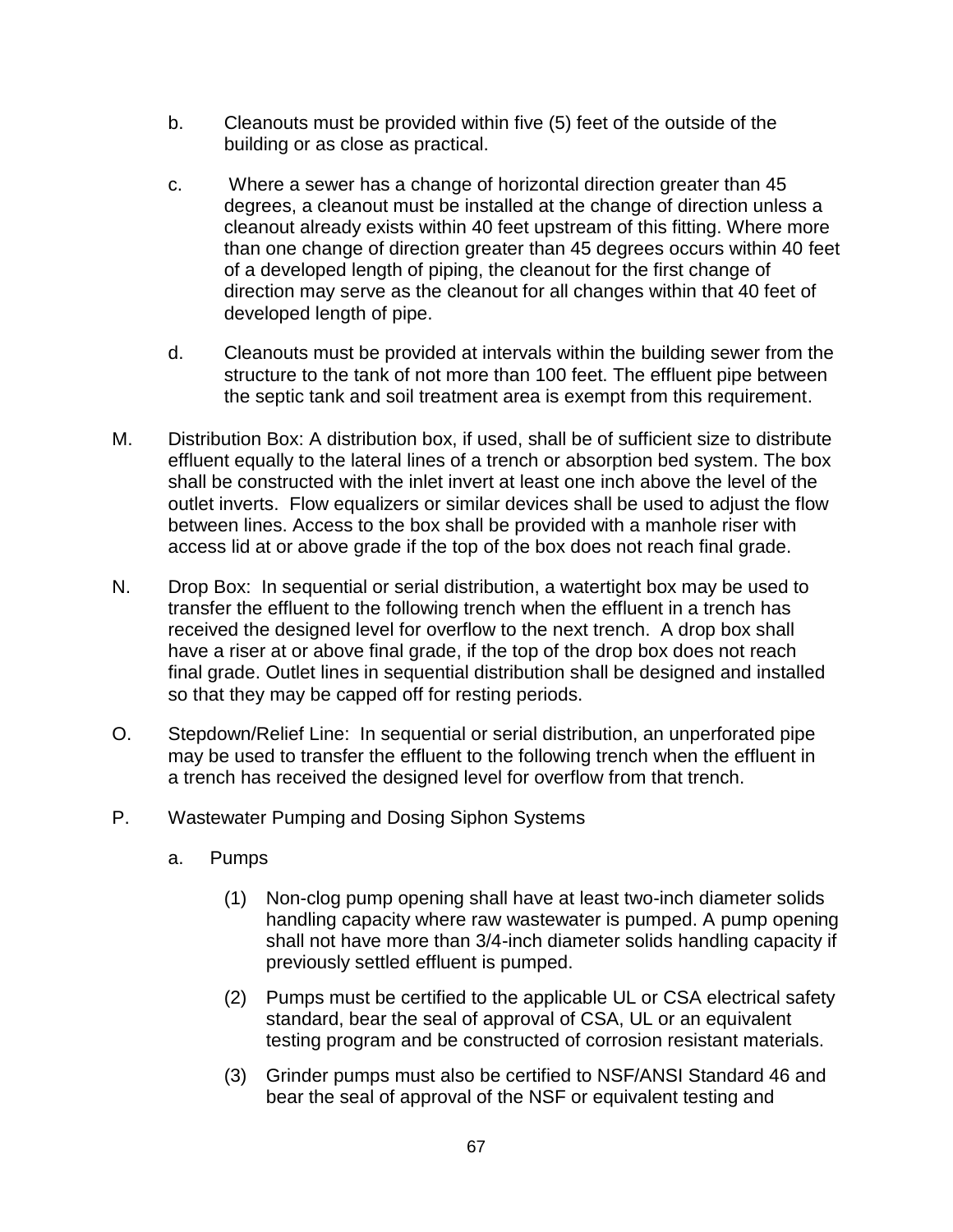certification program.

- b. Floats and Switches
	- (1) Automatic liquid level controls must be provided to start and shut off pumps at a frequency or level specified in the design.
	- (2) Floats must be mounted on a stem separate from the pump discharge piping to allow for removal, adjustment, and replacement of the float from grade without removing the pump.
	- (3) Float switches must be certified to the applicable UL or CSA electrical safety standard, bear the seal of approval of CSA, UL or an equivalent certification program and be constructed of corrosion resistant materials.
	- (4) Dosing siphons for pressure dosing and higher level treatment systems must provide for a means of determining the number of dosing events.
- P. Location of Pump or Siphon
	- a. A pump or a siphon shall be, installed in a separate tank following the septic tank. The tank must be of sufficient volume to allow pump or siphon cycling commensurate with the design capacity.
	- b. The second compartment of a two compartment septic tank may only be used as the pump tank when the tank I specifically designed for this purpose and it can be demonstrated to the satisfaction of the local public health agency that the minimum 48-hour detention time will not be decreased. The pump is must be screened or provided with an approved filtering device to assure that only liquid effluent will be discharged. The transfer of liquid from the first to the second compartment must be at an elevation that is between the inlet and outlet invert elevations, and through a standard tee designed and located as per the requirements of section 9.D.d. Siphons must not be installed in the second compartment of a two compartment tank.
	- c. The use of a three-compartment septic tank, sized to provide the required effective volume in the first two compartments with the pump or siphon in the third compartment is acceptable for tanks specifically designed for this purpose. The transfer of liquid from the second to the third compartment must be at an elevation that is between the inlet and outlet invert elevation, and through a standard tee designed and located as per the requirements of section 9.D.d.
- Q. Pump or Siphon Discharge Piping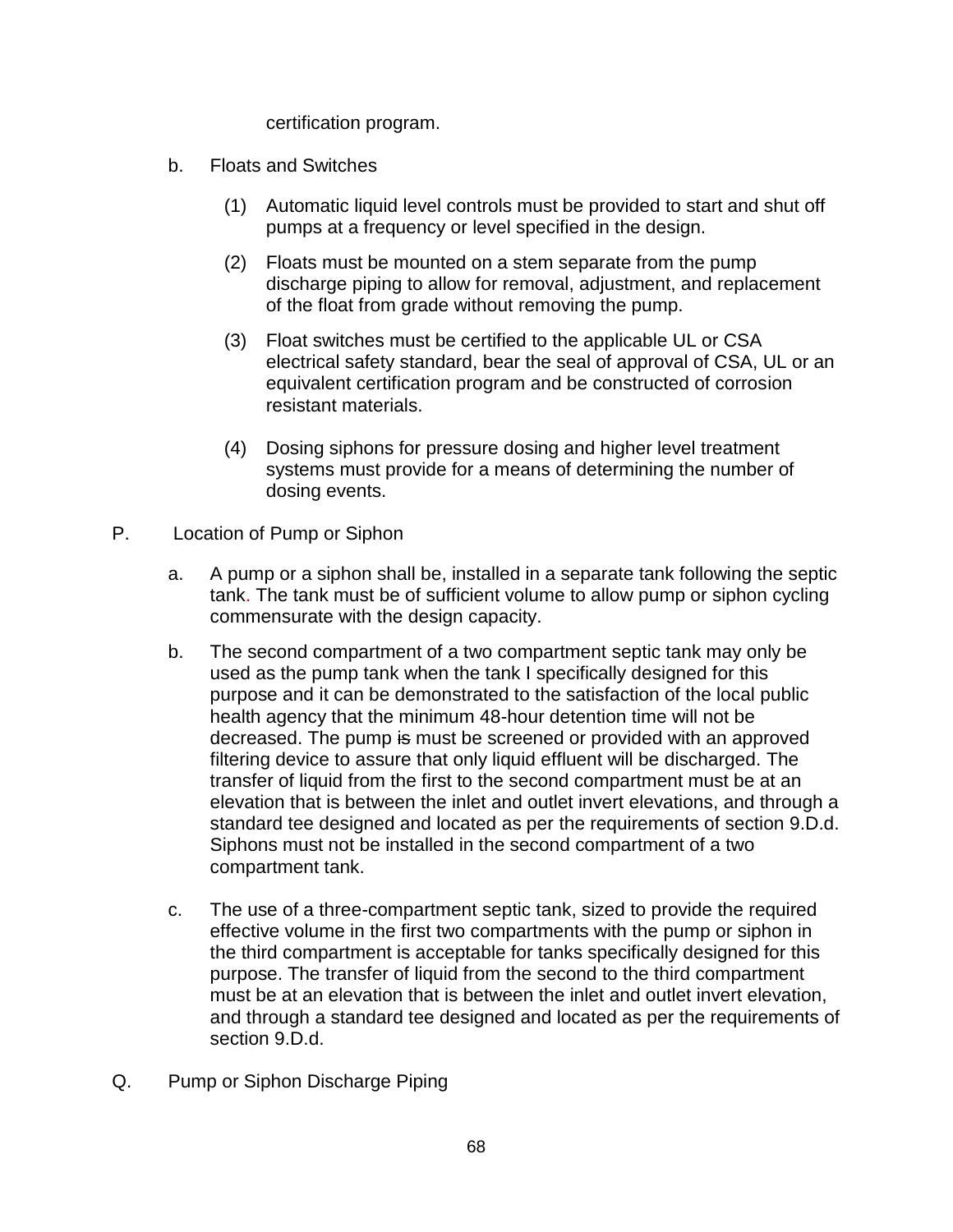- a. The discharge pump from the pumping or siphon chamber shall be protected from freezing by burying the pipe below frost level or sloping the pipe to allow it to be self-draining. Drainage shall be provided through the bottom of the pump or through a weep hole located in the discharge pipe prior to exiting the tank.
- b. The pump discharge piping shall have a quick disconnect that is accessible from grade to allow for easy pump access and removal.
- c. The pipe shall be sized to maintain a velocity of two or more feet per second.
- d. Pressure pipes must be designed to prevent air or vacuum locking and allow self-draining of the pipes.

## R. Access

- a. The pump or dosing system tank, chamber, or compartment shall have a minimum 24-inch diameter access riser, made of corrosion-resistant material, extending to or above ground level. A smaller diameter riser may only be installed if it is accepted by the Division as an integral component of a specific product during the product review process.
- b. The access riser must have a watertight connection to the pump or dosing chamber/compartment to prevent infiltration or exfiltration. All other intrusions to the riser for electrical or other component access must also be watertight.
- S. Splice Box
	- a. Splice boxes shall be located outside the pump system access riser and be accessible from the ground surface.
	- b. Wire splices are prohibited inside the tank, dosing chamber or riser. Wire splicing shall be completed with corrosion-resistant, watertight connectors.
- T. Controls
	- a. Control panels or other electrical boxes used to control the functions of an OWTS must comply with the following, as appropriate:
		- 1. The pump system shall have an audible and visual alarm notification in the event an excessively high water condition occurs.
		- 2. The pump shall be connected to a control breaker separate from the alarm breaker and from any other control system circuits.
		- 3. An electrical disconnect must be provided within the line of sight of the pump chamber.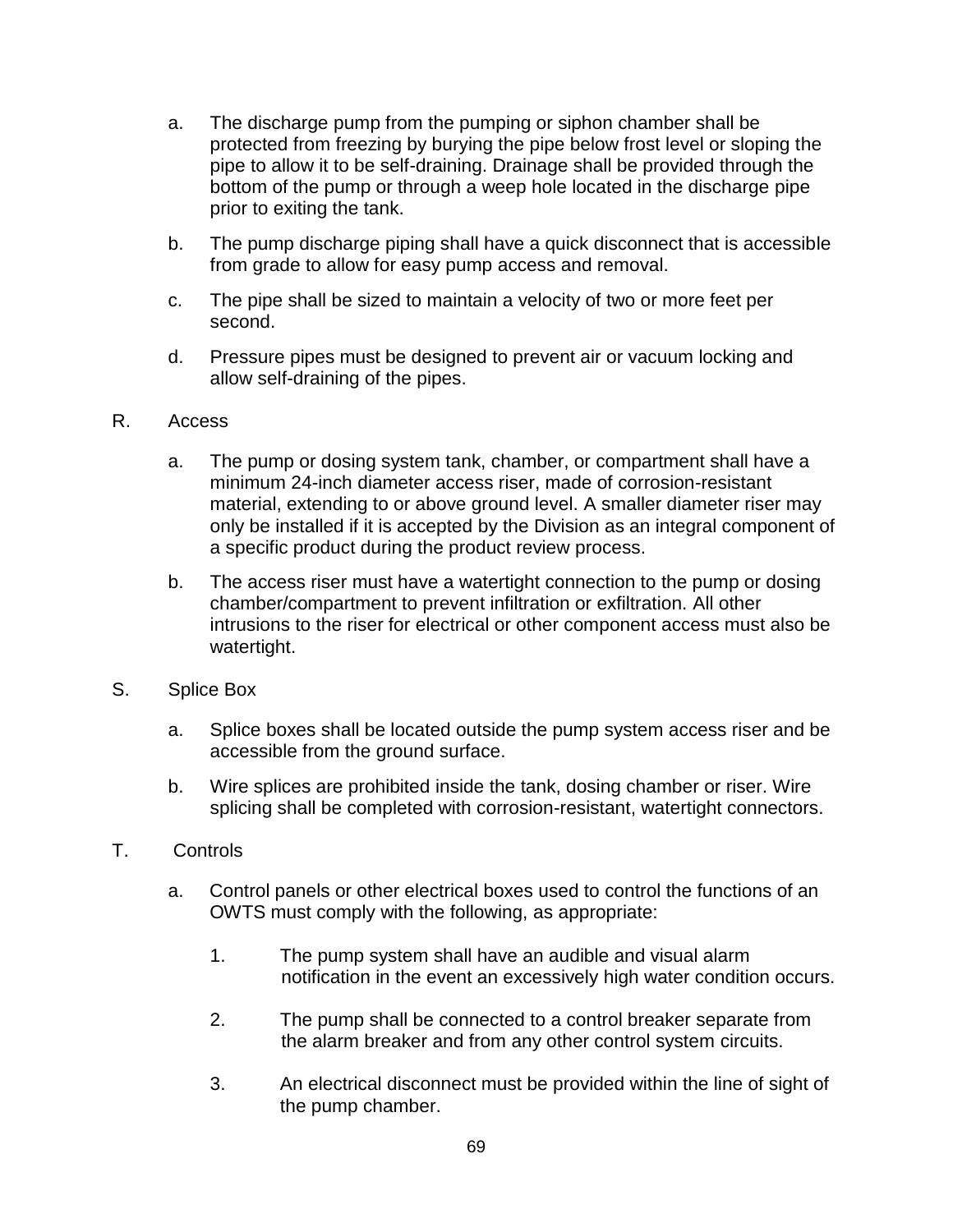- 4. The pump system must be provided with a means that will allow the pump to be manually operated; such as an H.O.A. (hand/off/auto) switch.
- 5. The pump system for pressure dosing and higher level treatment systems shall have a mechanism for tracking either the amount of time the pump runs or the number of cycles the pump operates.
- 6. Must bear the seal of a Nationally Recognized Testing Laboratory (NRTL), such as UL or ETL.
- U. Effluent Screens
	- a. Effluent screens may be installed but are not required for septic tanks in new installations and repairs where the septic tank is replaced.
		- 1. If a pump or dosing siphon is used to remove septic tank effluent from the final compartment of the septic tank, the effluent must be filtered prior to dispersal into the soil treatment area. An effluent screen, pump vault equipped with a filter cartridge, or a filter on the discharge pipe, would all be acceptable.
		- 2. The effluent screen shall be cleaned at manufacturerrecommended intervals, or more often, if use patterns indicate.
		- 3. An alarm may be installed on an effluent screen indicating need for maintenance. A local public health agency may require all effluent screens to be equipped with alarms.
		- 4. Where an ejector pump, grinder pump or non-clog pump is proposed for use prior to the septic tank, an effluent screen must be installed on the outlet of the septic tank.
		- 5. The handle of the effluent screen must extend to within 12 inches of grade.
	- b. Grease Interceptor Tanks
		- 1. All commercial food service facilities and other facilities generating fats, oils and greases in their waste must install a grease interceptor tank.
		- 2. Grease interceptor tanks shall treat only those portions of the total wastewater flow in which grease and oils are generated.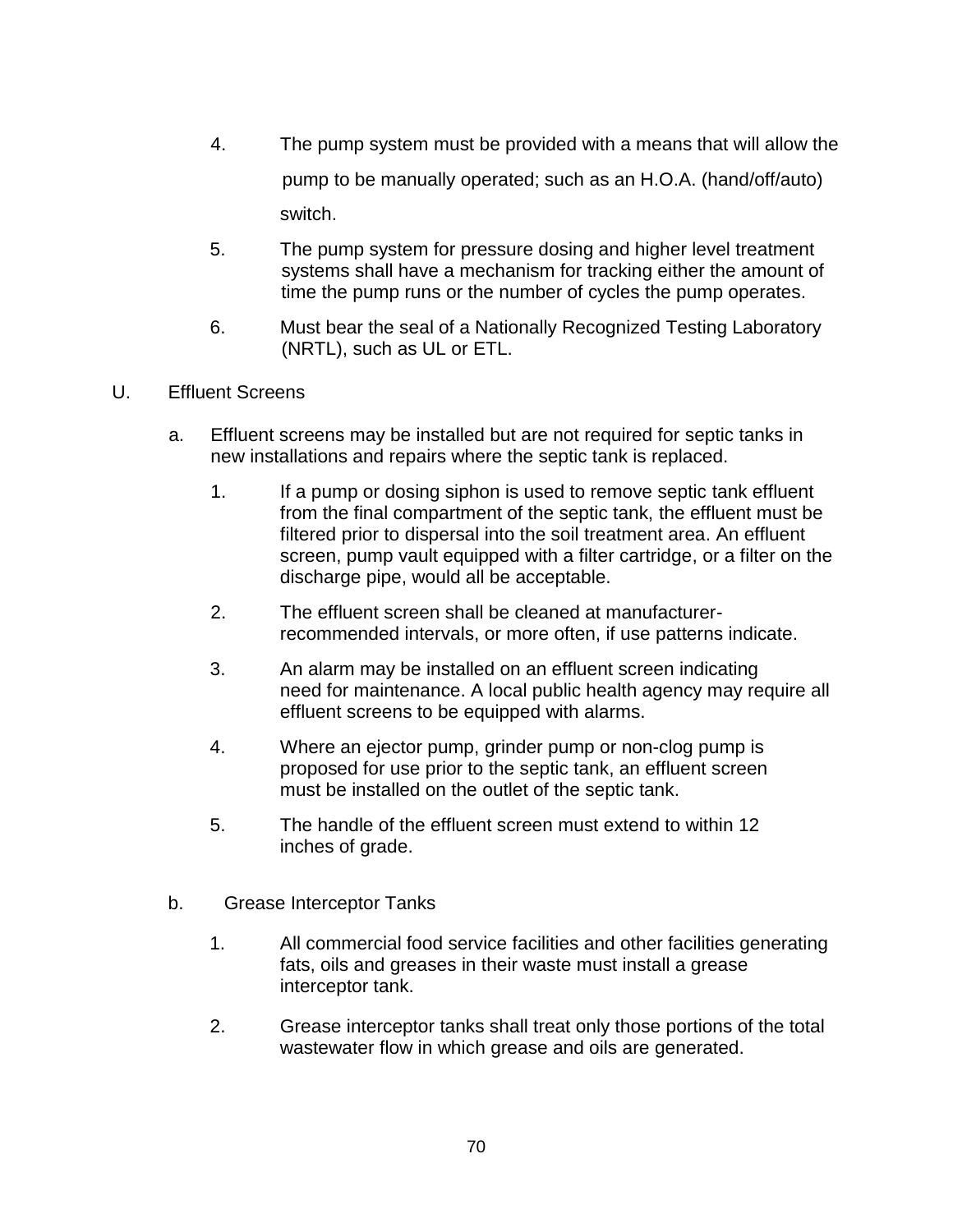- 3. The grease interceptor must have a minimum of two compartments and must be sized proportionate to the amount of fats, oils and grease it receives, the peak flow rate through the tank, and the expected cleaning frequency.
- 4. The inlet and outlet tees or baffles must extend into the bottom 1/3 of the liquid volume, but must be at least 12 inches off the inside floor of the interceptor.
- 5. The inlet and outlet tees or baffles must extend at least 5 inches above the liquid level and must provide for a free vent area across the liquid surface.

# **10. Design Criteria – Soil Treatment Area**

- A. The size and design of the soil treatment area shall be based on the results of the site and soil evaluation, design criteria, and construction standards for the proposed site and OWTS selected.
- B. At proposed soil treatment area locations where any of the following conditions are present, the system shall be designed by a professional engineer and approved by the local public health agency:
	- a. For soil types, 3A, 4, 4A, 5, R-0, R-1, and R-2, and Treatment Level TL1 as specified in Tables 10-1 and 10-1A of this regulation;
	- b. The maximum seasonal level of the ground water surface is less than four feet below the bottom of the proposed infiltrative surface;
	- c. A limiting layer exists less than four feet below the bottom of the proposed infiltrative surface;
	- d. The ground slope is in excess of thirty percent; or
	- e. Pressure distribution is used.
- C. Calculation of Infiltrative Surface of Soil Treatment Area
	- a. The infiltrative surface of a trench or bed receiving any treatment level of effluent is only the bottom area. No sidewall credit is allowed except in deep gravel trenches and seepage pits that are permissible in repairs.
	- b. Long-term acceptance rates (LTARs) are shown in Tables 10-1 and 10-1A.
	- c. Factors for adjusting the size of the soil treatment area are in Tables 10-2 and10-3.
	- d. The required area for a soil treatment area is determined by the following formula: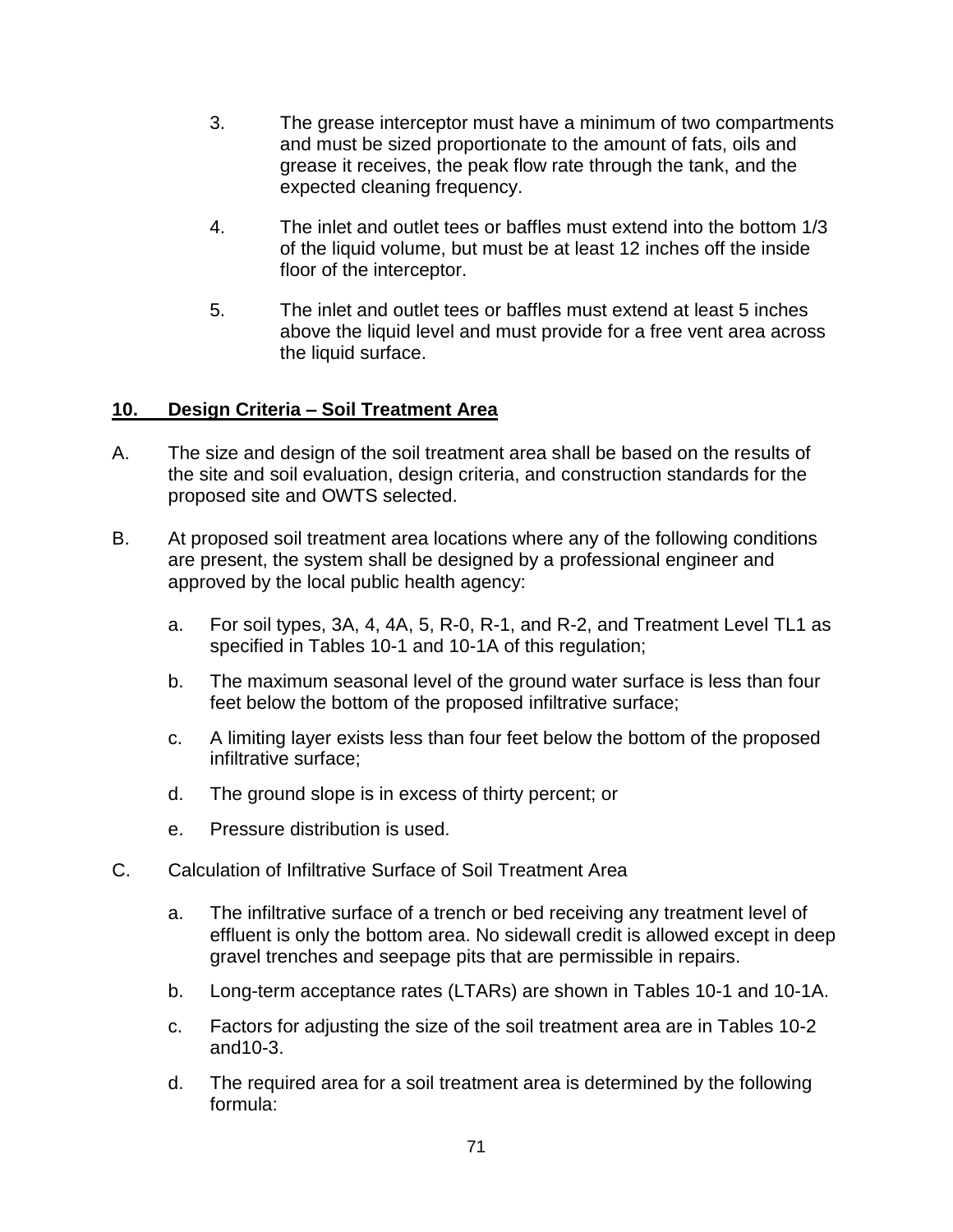Soil Treatment Area in square feet required = **Design Flow (in gallons per day)** LTAR (in gallons per day per sq. foot)

- e. Adjusted Soil Treatment Area = Required Soil Treatment Area x Size Adjustment Factor(s).
- f. Size adjustment factors for methods of application are in Table 10-2.
- g. Size adjustment factors for types of distribution media are in Table 10-3.
- h. A required soil treatment area receiving TL1 effluent may be multiplied by one size adjustment factor from Table 10-2, Table 10-3, or both.

## Table 10-1 Soil Treatment Area Long-term Acceptance Rates by Soil Texture, Soil Structure, Percolation Rate and Treatment Level

|                     | Soil Type, Texture, Structure and Percolation Rate Range |                                                |                                          |                           |                                |  |  |  |  |
|---------------------|----------------------------------------------------------|------------------------------------------------|------------------------------------------|---------------------------|--------------------------------|--|--|--|--|
| Soil<br><b>Type</b> | <b>USDA Soil</b><br>Texture                              | <b>USDA Soil</b><br>Structure-<br><b>Type</b>  | <b>USDA Soil</b><br>Structure -<br>Grade | Percolation<br>Rate (MPI) | Treatment Level 1 <sup>1</sup> |  |  |  |  |
| R.                  | >35% Rock (>2mm); See Table 10-1A                        |                                                |                                          |                           |                                |  |  |  |  |
| 1                   | Sand, Loamy<br>Sand                                      | Single Grain                                   | U<br><b>Structureless</b>                | $5 - 15$                  | 0.80                           |  |  |  |  |
| 2                   | Sandy Loam,<br>Loam, Silt Loam                           | PR (Prismatic)<br>BK (Blocky)<br>GR (Granular) | 2 (Moderate)<br>3 (Strong)               | $16 - 25$                 | 0.60                           |  |  |  |  |
| 2A                  | Sandy Loam,<br>Loam, Silt Loam                           | PR, BK, GR<br>Massive                          | $1$ (week)<br>(Structureless)            | $26-40$                   | 0.50                           |  |  |  |  |
| 3                   | Sandy Clay<br>Loam, Clay<br>Loam, Silty Clay<br>Loam     | PR, BK, GR                                     | 2, 3                                     | 41-60                     | 0.35                           |  |  |  |  |
| 3A                  | Sandy Clay<br>Loam, Clay<br>Loam, Silty Clay<br>Loam     | PR, BK, GR<br>Massive                          | (Structureless)                          | 61-75                     | 0.30                           |  |  |  |  |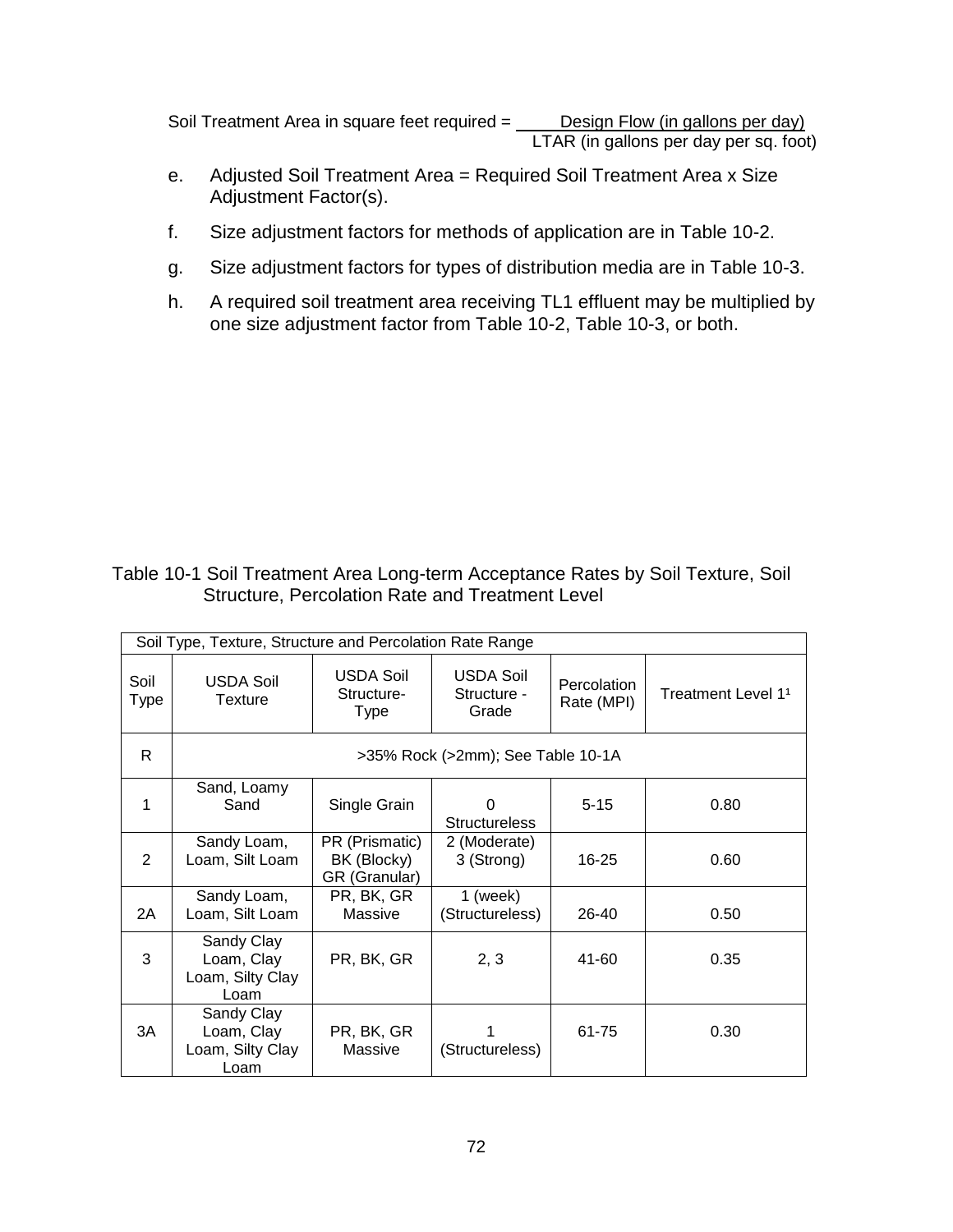| 4  | Sandy Clay,<br>Clay, Silty Clay<br>Loam | PR, BK, GR            | 2, 3            | 76-90      | 0.20 |
|----|-----------------------------------------|-----------------------|-----------------|------------|------|
| 4A | Sandy Clay, Clay<br>Silty Clay          | PR, BK, GR<br>Massive | (Structureless) | $91 - 120$ | 0.15 |
| 5  | Soil Types 2-4A                         | Platy                 | 1, 2, 3         | $121 +$    | 0.10 |

## Table 10-1 Soil Treatment Area Long-term Acceptance Rates by Soil Texture, Soil Structure, Percolation Rate and Treatment Level (Continued)

| Soil<br><b>Type</b> | Treatment<br>Level 2 <sup>1</sup> | Treatment<br>Level 2N <sup>1</sup> | Treatment<br>Level 3 <sup>1</sup> | Treatment Level 3N <sup>1*</sup> |
|---------------------|-----------------------------------|------------------------------------|-----------------------------------|----------------------------------|
| $\mathsf{R}$        |                                   |                                    | >35% Rock (>2mm); See Table 10-1A |                                  |
| 1                   | 1.40                              | 1.40                               | 1.55                              | 1.55                             |
| $\overline{2}$      | 1.0                               | 1.0                                | 1.1                               | 1.1                              |
| 2A                  | 0.80                              | 0.80                               | 0.90                              | 0.90                             |
| $\mathbf{3}$        | 0.55                              | 0.55                               | 0.65                              | 0.65                             |
| 3A                  | 0.45                              | 0.45                               | 0.55                              | 0.55                             |
| $\overline{4}$      | 0.30                              | 0.30                               | 0.30                              | 0.30                             |
| 4A                  | 0.20                              | 0.20                               | 0.20                              | 0.20                             |
| 5                   | 0.15                              | 0.15                               | 0.15                              | 0.15                             |

#### 1 Treatment levels are defined in Table 6-3

\* Higher long-term acceptance rates for Treatment Level 3N may be allowed for OWTS required to have a discharge permit, if the capability of the design to achieve a higher long-term acceptance rate can be sustained.

Table 10-1A Design Criteria for Soils with High Rock Content (Type "R" Soils) 1,2,3,4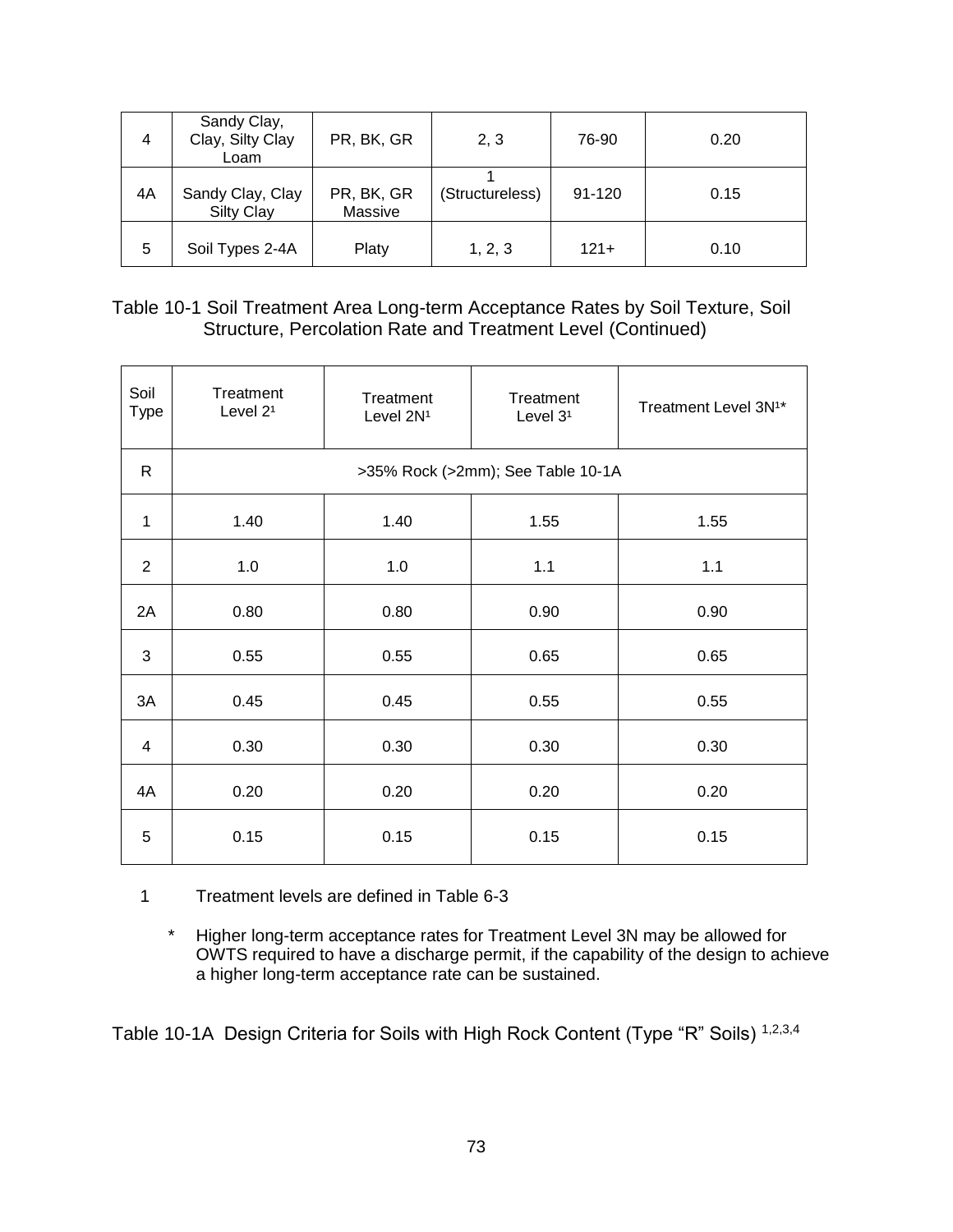| Required Sand or Media Depth Relative to the Quality of Effluent Applied to the Distribution<br><b>System</b> |                                                                                                                       |                                                                                                                               |                                                   |                                                                                       |
|---------------------------------------------------------------------------------------------------------------|-----------------------------------------------------------------------------------------------------------------------|-------------------------------------------------------------------------------------------------------------------------------|---------------------------------------------------|---------------------------------------------------------------------------------------|
| <b>Soil Type</b>                                                                                              | Percentage and<br>Size of Rock <sup>5</sup>                                                                           | <b>Maximum LTAR</b><br>(Gal./sq.ft./ day)                                                                                     | Type of<br><b>Distribution</b><br><b>Required</b> | <b>Treatment Level 16</b>                                                             |
| $R - 0$                                                                                                       | Soil Type <sup>7</sup> 1 with<br>more than 35%<br>Rock (>2mm)                                                         | <b>Unlined Sand Filter:</b><br>1.0 for "Preferred<br>Sand Media"; 0.8 for<br>"Secondary Sand<br>Media"                        | Pressure<br>Distribution <sup>8</sup>             | Minimum 3-foot deep<br><b>Unlined Sand Filter</b>                                     |
| R-1; Option 1                                                                                                 | Soil Type <sup>7</sup> $2 - 5$ ,<br>>35 - 65% Rock<br>$(>2mm)$ ; with<br>>50% of the Rock<br>$<$ 20 mm (3/4 inch)     | Use TL1 LTAR from<br>Table 10-1 for the<br>soil type<br>corresponding to the<br>soil matrix, with a<br>maximum LTAR of<br>0.8 | Pressure<br>Distribution <sup>8</sup>             | Minimum 2-foot deep<br><b>Unlined Sand Filter</b>                                     |
| R-1; Option 2                                                                                                 | Soil Type <sup>7</sup> 2 and<br>2A, >35 - 65%<br>Rock (>2mm);<br>with $\geq$ 50% of the<br>Rock < 20 mm (3/4<br>inch) | The allowable<br><b>LTAR's are defined</b><br>in each individual<br>treatment level<br>column in this Table                   | Pressure<br>Distribution <sup>8</sup>             | Remove, mix, replace 4<br>feet of existing material;<br>with a maximum LTAR of<br>0.6 |
| $R-2$                                                                                                         | Soil Type <sup>7</sup> $2 - 5$ ,<br>>65 Rock (>2mm),<br>OR >50% of Rock<br>$>20$ mm (3/4 inch)                        | Use TL1 LTAR from<br>Table 10-1 for the<br>soil type<br>corresponding to the<br>soil matrix, with a<br>maximum LTAR of<br>0.8 | Timed,<br>Pressure<br>Distribution <sup>8</sup>   | Minimum 3-foot deep<br>Unlined sand filter                                            |

| Required Sand or Media Depth Relative to the Quality of Effluent Applied to the Distribution<br><b>System</b> |                                                     |                                                     |                                                   |  |
|---------------------------------------------------------------------------------------------------------------|-----------------------------------------------------|-----------------------------------------------------|---------------------------------------------------|--|
| <b>Treatment Level</b><br><b>Treatment Level 2N</b><br><b>Treatment Level 3N</b><br><b>Treatment Level 3</b>  |                                                     |                                                     |                                                   |  |
| Minimum 3-foot<br>deep Unlined<br><b>Sand Filter</b>                                                          | Minimum 2.5-foot deep<br><b>Unlined Sand Filter</b> | Minimum 2.5-foot deep<br><b>Unlined Sand Filter</b> | Minimum 2-foot deep<br><b>Unlined Sand Filter</b> |  |
| Minimum 1-foot<br>deep Unlined<br><b>Sand Filter</b>                                                          | Minimum 1-foot deep<br><b>Unlined Sand Filter</b>   | Sand media not required                             | Sand media not<br>required                        |  |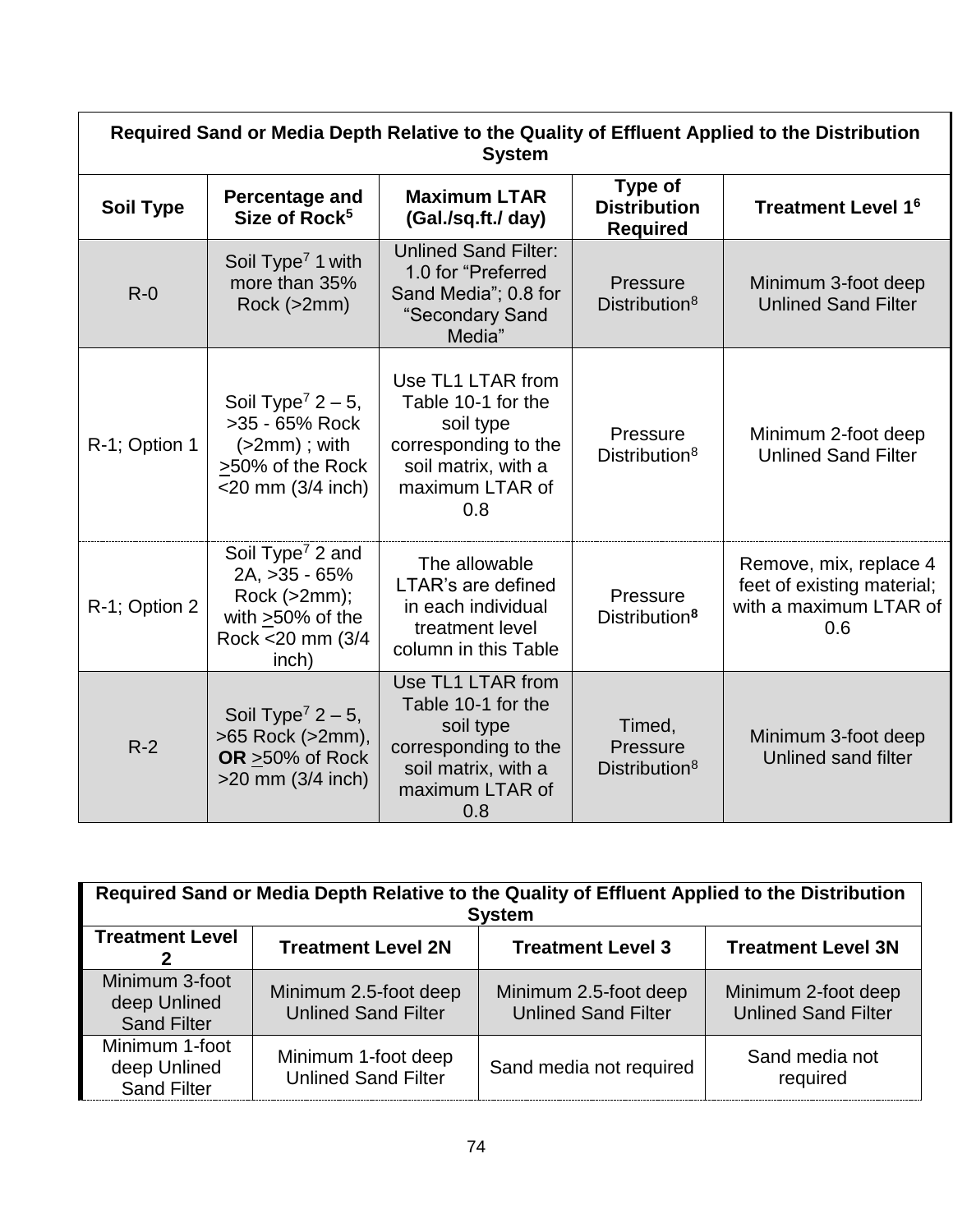| Remove, mix,<br>replace 2 feet of<br>existing material;<br>with a maximum<br>LTAR of 0.7 | Remove, mix, replace 2<br>feet of existing material;<br>with a maximum LTAR of<br>0.7 | Remove, mix, replace 2<br>feet of existing material;<br>with a maximum LTAR of<br>0.8 | Remove, mix, replace 2<br>feet of existing material;<br>with a maximum LTAR<br>of $0.8$ |
|------------------------------------------------------------------------------------------|---------------------------------------------------------------------------------------|---------------------------------------------------------------------------------------|-----------------------------------------------------------------------------------------|
| Minimum 3-foot<br>deep Unlined<br><b>Sand Filter</b>                                     | Minimum 2.5-foot deep<br><b>Unlined Sand Filter</b>                                   | Minimum 2.5-foot deep<br><b>Unlined Sand Filter</b>                                   | Minimum 2-foot deep<br><b>Unlined Sand Filter</b>                                       |

1. General guidance for Table 10-1A: The intent of the soil type R-0 is to define a material that consists of a high percentage of rock, or rock fragments, and has a percolation rate of less than 5 mpi. Soil types R-1 and R-2 consist of a high percentage of rock or rock fragments, but have a percolation rate of greater than 5 mpi. Soil types R-0 and R-2 are considered to be a "limiting layer".

2. No sizing adjustments are allowed for systems placed in type "R" soils. The maximum LTAR's are provided in this table

3. The design of type "R" soil treatment systems must conform to sections 43.11.C.b and c.

4. All systems installed in a type "R" soil must be designed by a professional engineer.

5. The percentage of rock may be determined by a gradation conducted per ASTM standards, or an appropriate field evaluation by volume.

6. Type "R" soil treatment systems that are designed per the criteria noted in the Treatment Level 1 column of this table do not require O/M oversight by the LPHA.

7. The "Percentage and Size of Rock" column references the soil types noted in Table 10-1.

8. Design of the pressure distribution system for type "R" soils shall comply with the requirements of sections 43.11.C. b. 2, 3, 4, 5, 6, 7, 8, and 9.

D. Allowable Soil Treatment Area Sizing Adjustments;

- a. The soil treatment area size determined by dividing the design flow rate by the long-term acceptance rate may be adjusted by factors for method of treatment, soil treatment area design, and type of distribution media.
- b. For the purpose of the table, a "baseline system," i.e. adjustment factor of 1.00, is considered to be Treatment Level 1 (TL1) applied by gravity to a gravel-filled trench.
- c. Sizing adjustments for use of the higher level treatment categories listed in Tables 10-1 will only apply provided the system is inspected and maintained as specified in the requirements of section 43.14.A, Permitting and Oversight of Maintenance for Soil Treatment Area Reductions and Vertical and Horizontal Separation Distance Reductions Based on Use of Higher Level Treatment. The Board of Health shall not allow reductions in soil treatment areas or vertical or horizontal separation distances based on higher level treatment.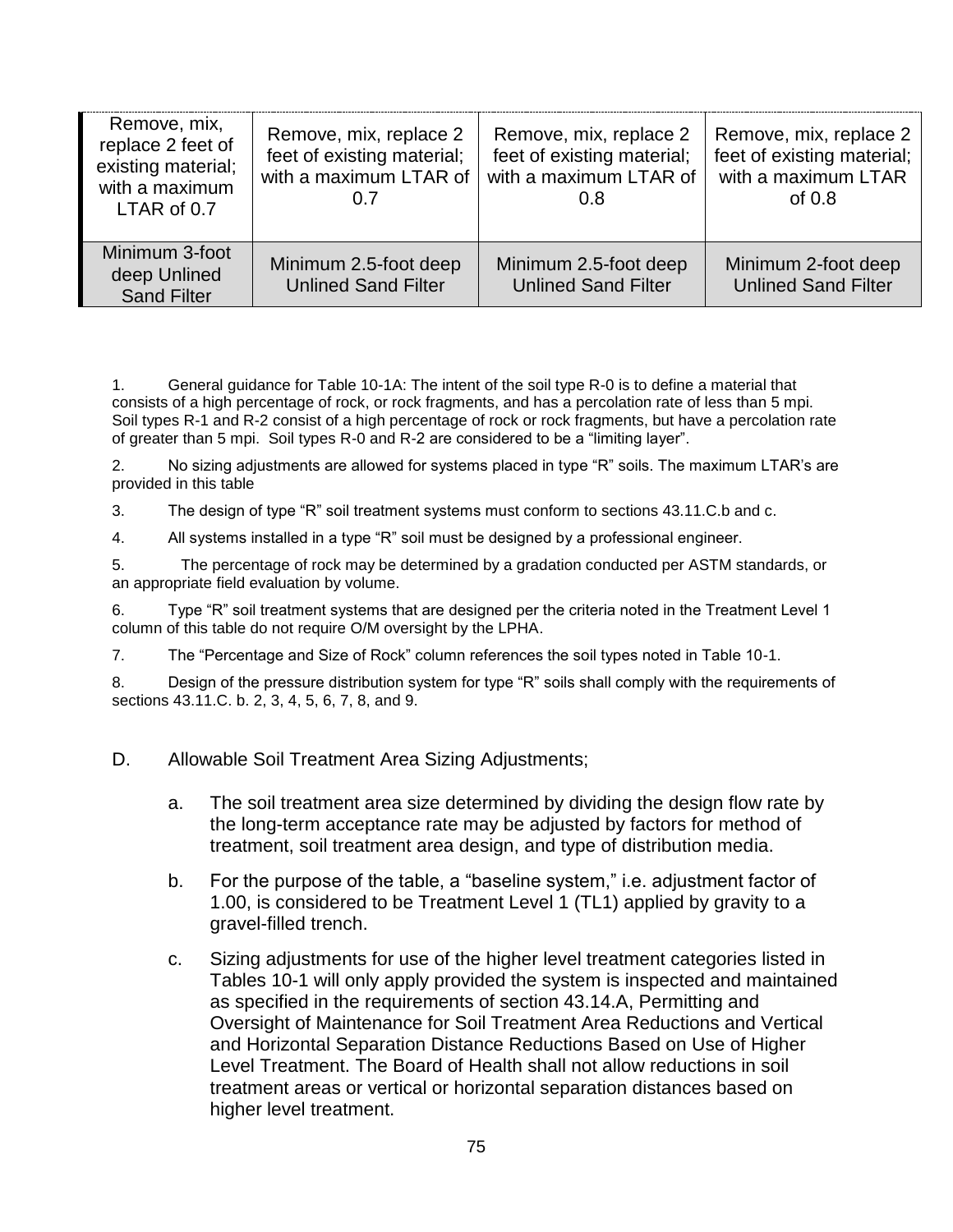Table 10-2 Size Adjustment Factors for Methods of Application in Soil Treatment Areas Accepting Treatment Levels 1, 2, 2N, 3 and 3N **Effluent** 

| Type of Soil<br><b>Treatment Area</b> | Method of Effluent Application form Treatment Unit Preceding Soil<br><b>Treatment Area</b> |                           |                       |  |
|---------------------------------------|--------------------------------------------------------------------------------------------|---------------------------|-----------------------|--|
|                                       | Gravity                                                                                    | Dosed (Siphon or<br>Pump) | <b>Pressure Dosed</b> |  |
| Trench                                | 1.0                                                                                        | 0.9                       | 0.8                   |  |
| <b>Bed</b>                            | 1.2                                                                                        | 1.1                       | 1.0                   |  |

# Table 10-3 Size Adjustment Factors for Distribution Media in Soil Treatment Areas Accepting for Treatment Levels 1 Systems

| Type of Soil          | Type of Storage/Distribution Media Used in Soil Treatment Area |                           |                             |  |
|-----------------------|----------------------------------------------------------------|---------------------------|-----------------------------|--|
| <b>Treatment Area</b> |                                                                |                           |                             |  |
|                       | Category 1                                                     | Category 2                | Category 3                  |  |
|                       | Rock of Tire Chips                                             | <b>Other Manufactured</b> | <b>Chambers or Enhanced</b> |  |
|                       |                                                                | Media                     | Manufactured Media          |  |
| Trench or Bed         | 1.0                                                            | 0.9                       | 0.7                         |  |

- 1. All proprietary distribution products must receive acceptance and the applicable reduction through Division review per the applicable requirements of section 13.
- E. Design of Distribution Systems
- F. General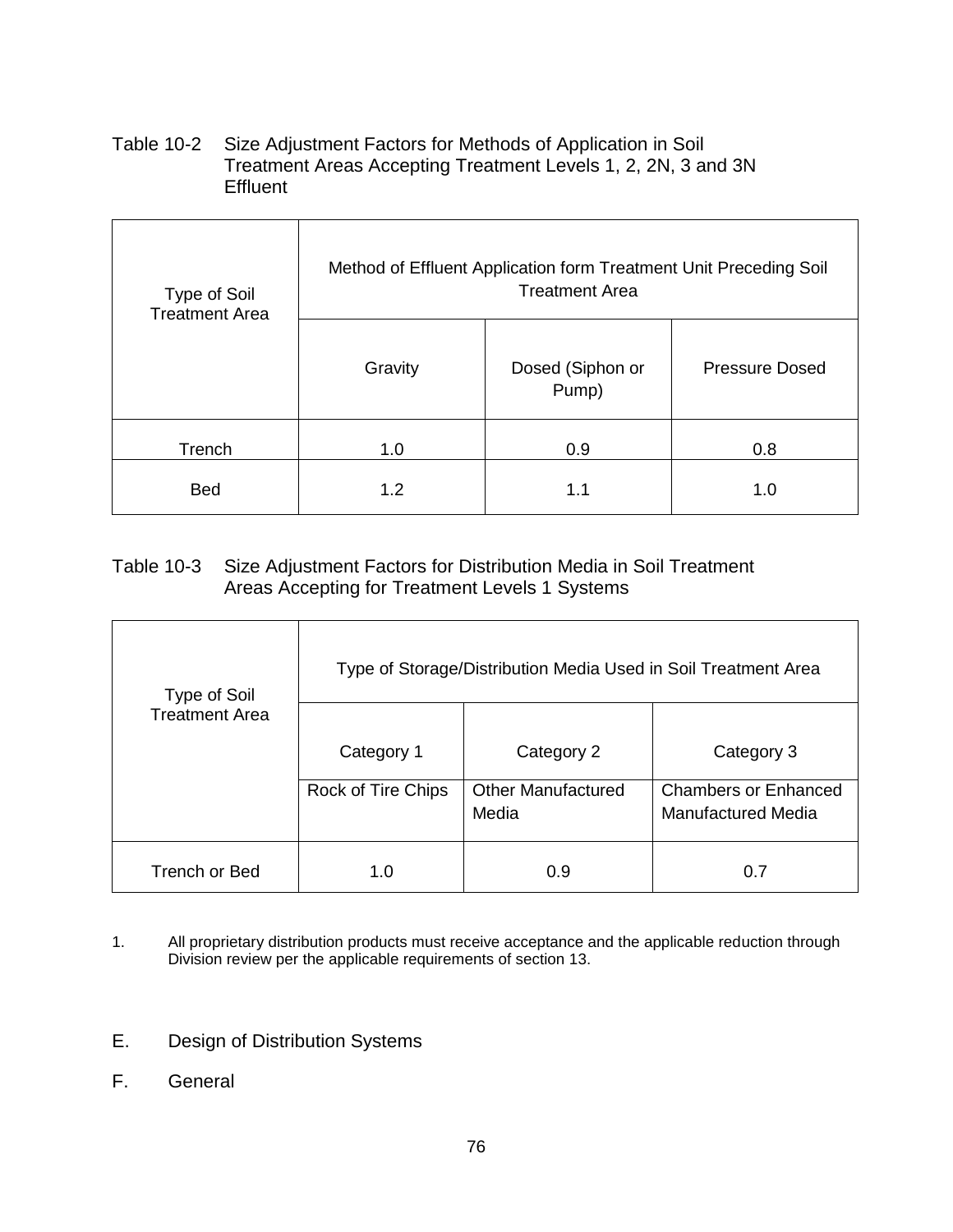- a. The infiltrative surface and distribution laterals must be level.
- b. The infiltrative surface must be no deeper than four feet below grade unless TL2 or higher effluent is applied to the distribution media and the system is inspected and maintained as specified in the requirements of section 14.D. The depth of the infiltrative surface will be measured on the up-slope side of the trench or bed.
- c. Trenches must follow the ground surface contours so variations in infiltrative surface depth are minimized. Beds must be oriented along contours to the degree possible.
- d. Pipe for gravity distribution must be no less than three inches in diameter.
- e. A final cover of soil suitable for vegetation at least ten inches deep must be placed from the top of the geotextile or similar pervious material in a rock and pipe system, chamber, or manufactured media up to the final surface grade of the soil treatment area.
- f. Following construction, the ground surface must be graded to divert stormwater runoff or other outside water from the soil treatment area. The area must be protected against erosion. Subsurface drains upslope of the soil treatment area may be installed to divert subsurface flow around the area.
- g. Backfilling and compaction of soil treatment areas shall be accomplished in a manner that does not impair the intended function and performance of the storage/distribution media and soil and distribution laterals, allows for the establishment of vegetative cover, minimizes settlement and maintains proper drainage.
- h. Dosing may be used for soil treatment area distribution. The dose must be sized to account for the daily flow and the dosing frequency.
- G. Distribution Laterals;
	- a. Distribution between laterals in a soil treatment area must be as level as possible. Uneven settling of portions of the distribution system following construction must be addressed by provisions in the design to adjust flows between laterals.
	- b. Distribution laterals shall be a maximum of 100 feet long.
	- c. The end of a distribution laterals must be capped, unless it is in a bed or trenches in a level soil treatment area, where the ends of the lines may be looped.
	- d. To promote equal distribution to the soil treatment area, the forcemain or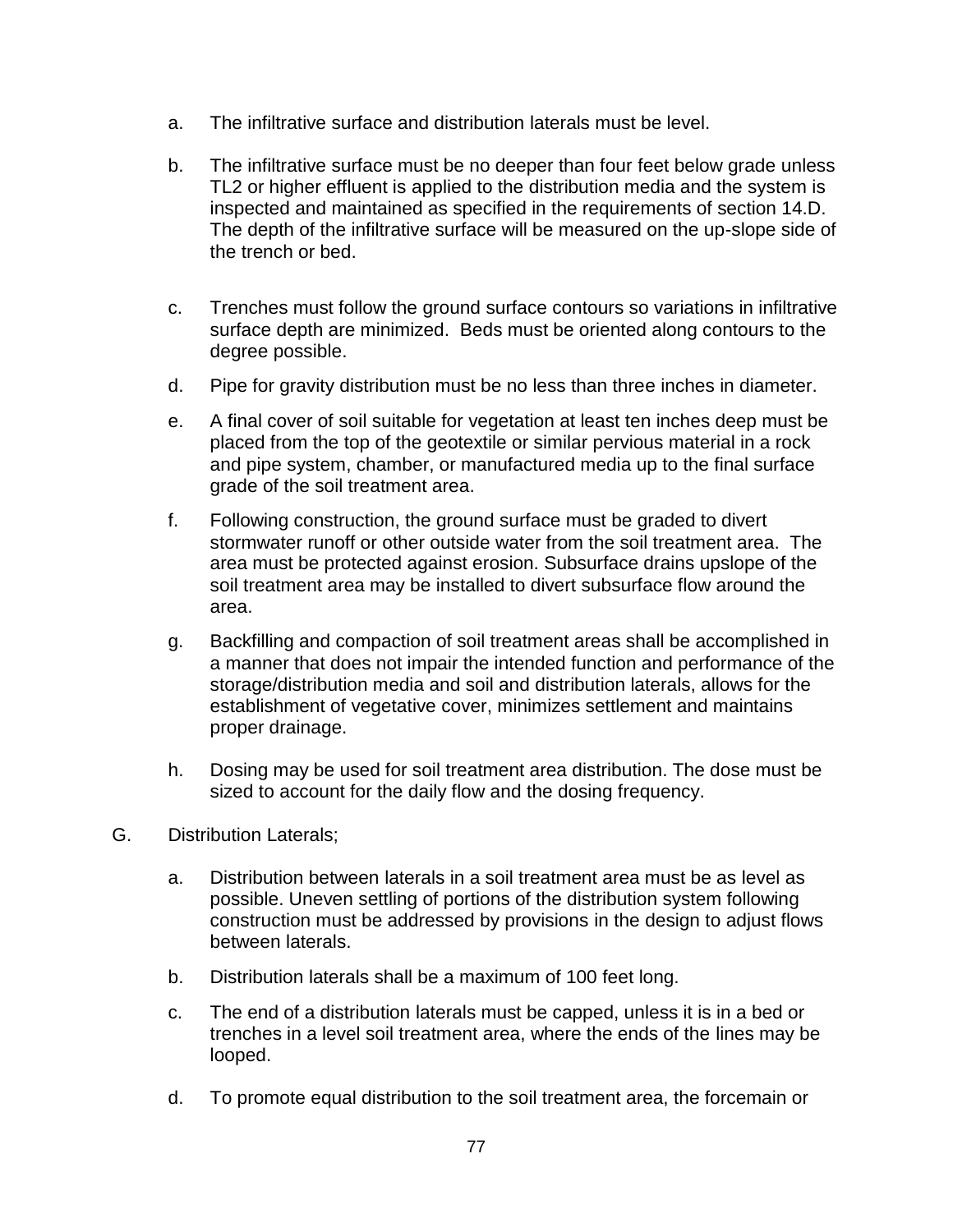effluent pipe must be connected to as near to the middle of the distribution header as possible. However, it must be offset from any distribution lateral to prevent preferential flow.

- e. Orifices must be oriented downward unless pressure distribution is used and provision for pipe drainage is included.
- f. Inspection Ports
	- (1) A 4-inch inspection port accessible from ground surface shall be installed at the terminal end of each line. The bottom of the inspection port tube must extend to the infiltrative surface and not be connected to the end of the distribution pipe. Inspection ports in chambers may be installed according to manufacturer's instructions if the infiltrative surface is visible or can be measured from the inspection port.
	- (2) Additional inspection ports connected to distribution pipes may be installed.
	- (3) In addition, a local public health agency may require an inspection port at the initial end of each line.
	- (4) The top of inspection ports may be below the final grade of the surface if each has a cover at the surface such as a valve box for a lawn irrigation system.
- g. Trenches
	- (1) Trenches must be three feet wide or less.
	- (2) The separating distance between trenches must be a minimum of four feet sidewall-to-sidewall.
	- (3) Perforated distribution laterals used in a trench must be as close to the center of the trench as possible.
- h. Beds
	- (1) Maximum width for a bed must be 12 feet.
	- (2) The separating distance between beds must be a minimum of six feet sidewall-to-sidewall.
	- (3) The separating distance between parallel distribution laterals in an absorption bed must not exceed six feet and a distribution lateral line must be located within three feet of each sidewall and endwall of the absorption bed.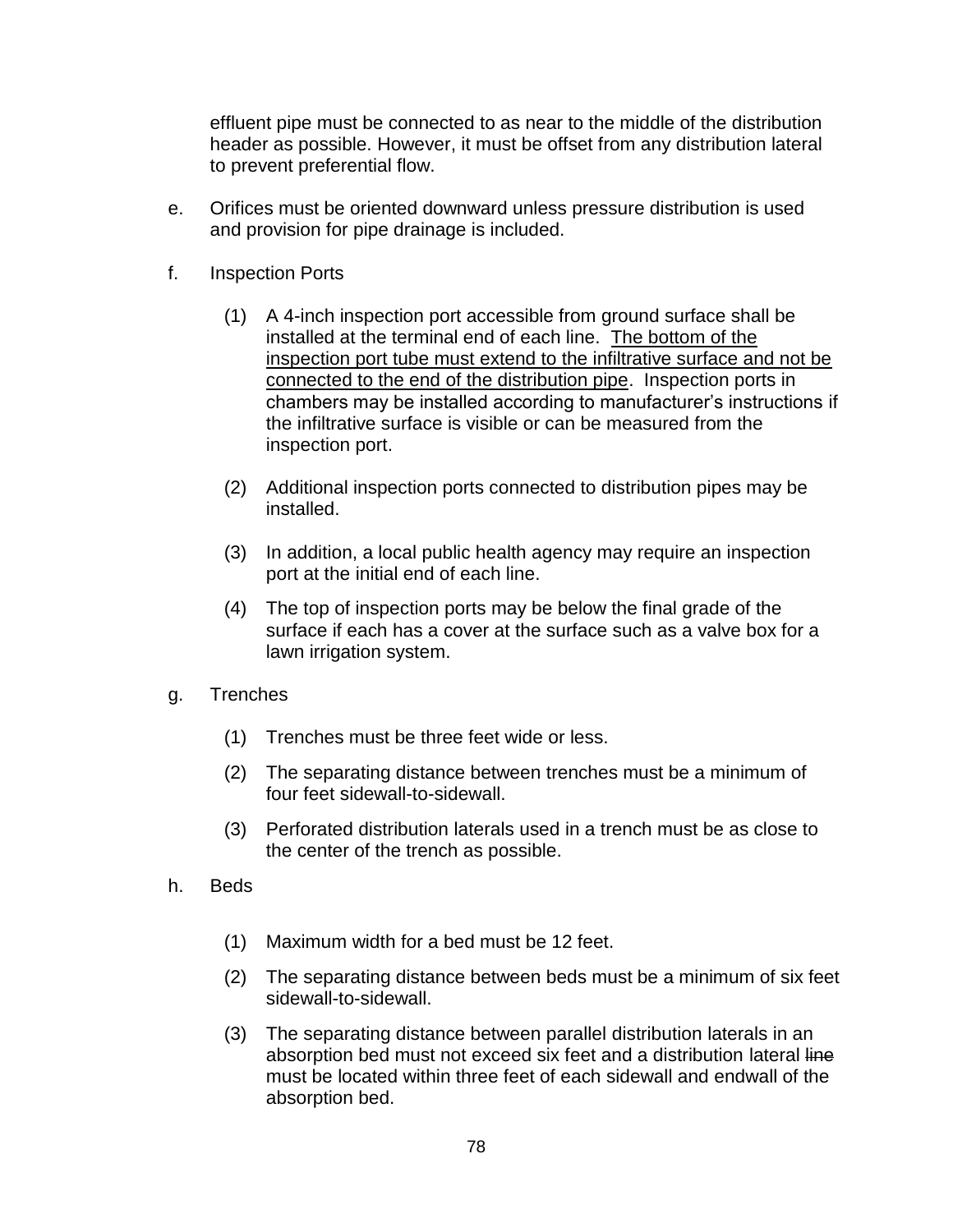- i. Serial and Sequential Distribution:
	- (1) A serial or sequential distribution system may be used where the ground slope does not allow for suitable installation of a single level soil treatment area unless a distribution box or dosing chamber is used.
	- (2) The horizontal distance from the side of the absorption system to the surface of the ground on a slope must be adequate to prevent lateral flow and surfacing.
	- (3) Adjacent trenches or beds must be connected with a stepdown/relief line or a drop box arrangement such that each trench fills with effluent to the top of the gravel or chamber outlet before flowing to succeeding treatment areas.
- H. Storage/Distribution Media
	- a. Rock and Pipe
		- (1) The perforated pipe must be surrounded by clean, graded gravel, rock, or other material of equal efficiency which may range in size from 1/2 inch to 2 1/2 inches. AASHTO M 43 size no. 3 course aggregate meets this specification. At least six inches of gravel, rock or other material must be placed below the pipe. The gravel, rock or other material must fill the trench around the pipe and at least two inches above the top of the distribution pipe.
		- (2) The top of the placed gravel or such material used must be covered with non-woven permeable geotextile meeting a maximum thickness rating of 2.0 ounces per square yard or equivalent pervious material. An impervious covering must not be used.
	- b. Tire Chips
		- (1) The pipe may be surrounded with clean, uniformly-sized tire chips.
		- (2) Tire chips must be nominally two inches in size and may range from 1/2 inch to a maximum of four inches in any one direction.
		- (3) Wire strands must not protrude from the tire chips more than 0.75 inches.
		- (4) Tire chips must be free from balls of wire and fine particles less than two mm across.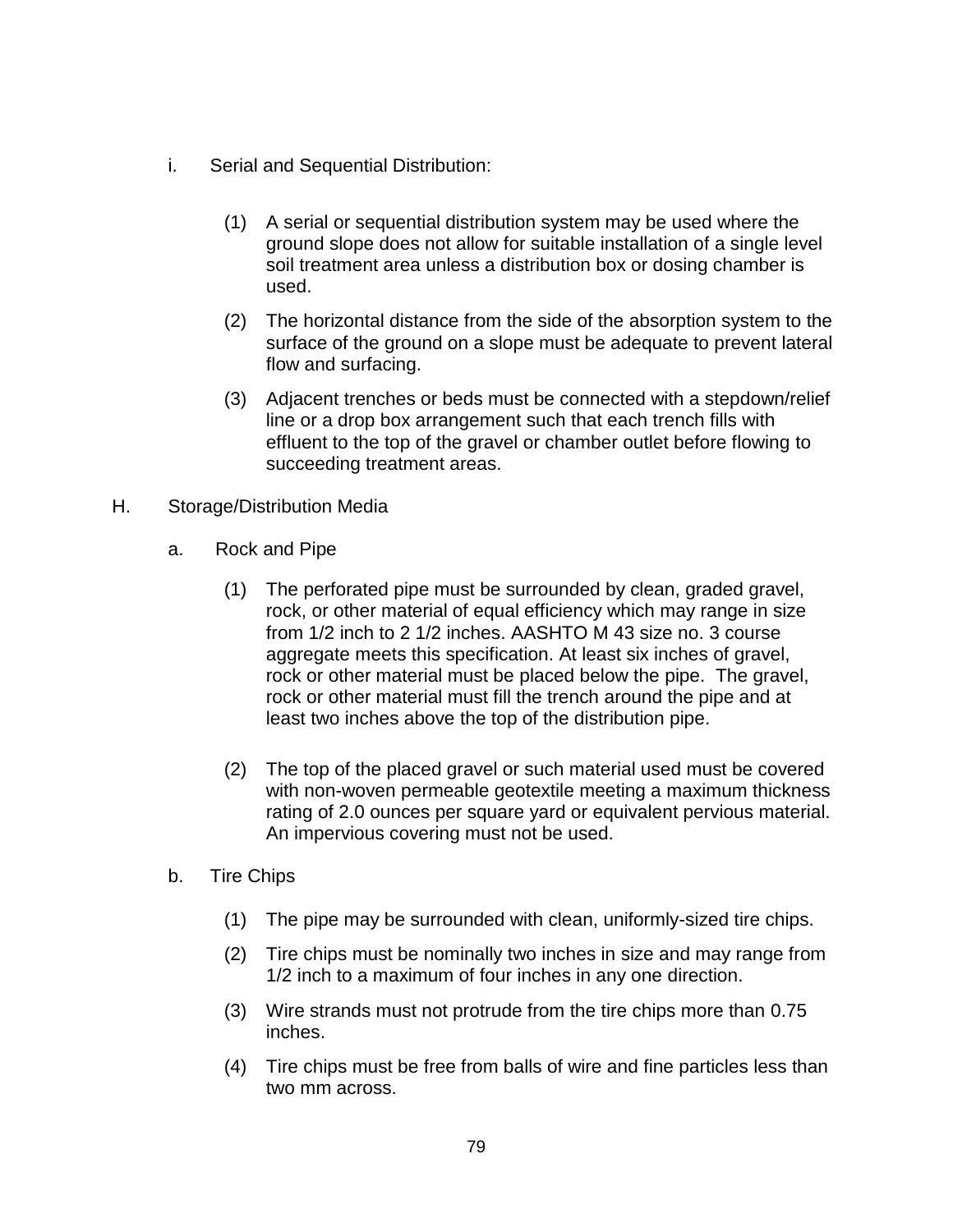- (5) The top of the tire chips used must be covered with non-woven permeable geotextile meeting a maximum thickness rating of 2.0 ounces per square yard or equivalent pervious material. An impervious covering must not be used.
- c. Chambers
	- (1) Chambers must be installed with the base on the infiltrative surface. If placed on acceptable media, the manufacturer's installation instructions must be followed so as to prevent chambers from settling into the media.
	- (2) Installation must be according to manufacturer's instructions.
	- (3) Effluent may be distributed by gravity, pump, pressure dosing, or siphon.
	- (4.) For width and square footage requirements, refer to section 13.E.a.4
- d. Media, Enhanced, or other Manufactured
	- (1) Manufactured media must be installed with the base on the in-situ soil or placed on acceptable media meeting the manufacturer's specifications for proprietary distribution products or combined treatment/distribution products.
	- (2) Installation must be according to manufacturer's instructions.
	- (3) Pressure distribution is required for TL2-TL3N effluent, unless otherwise noted in this regulation.
- e. Pressure Distribution
	- (1) Design of pressure distribution systems must include:
		- (i) Dose size and frequency for either proposed flows and soil type, or media long-term acceptance rate;
		- (ii) Pipe diameter and strength requirements;
		- (iii) Orifice size and spacing
		- $(iv)$  A 30 72 inch operating head at the distal end orifice.
		- (v) Pump/siphon information; Total Dynamic Head; gallons/minute;
		- (vi) Drain-back volume from forcemain; and
		- (Vii) Calculations, or a design software reference, that indicates the selected component sizing will provide equal flow within each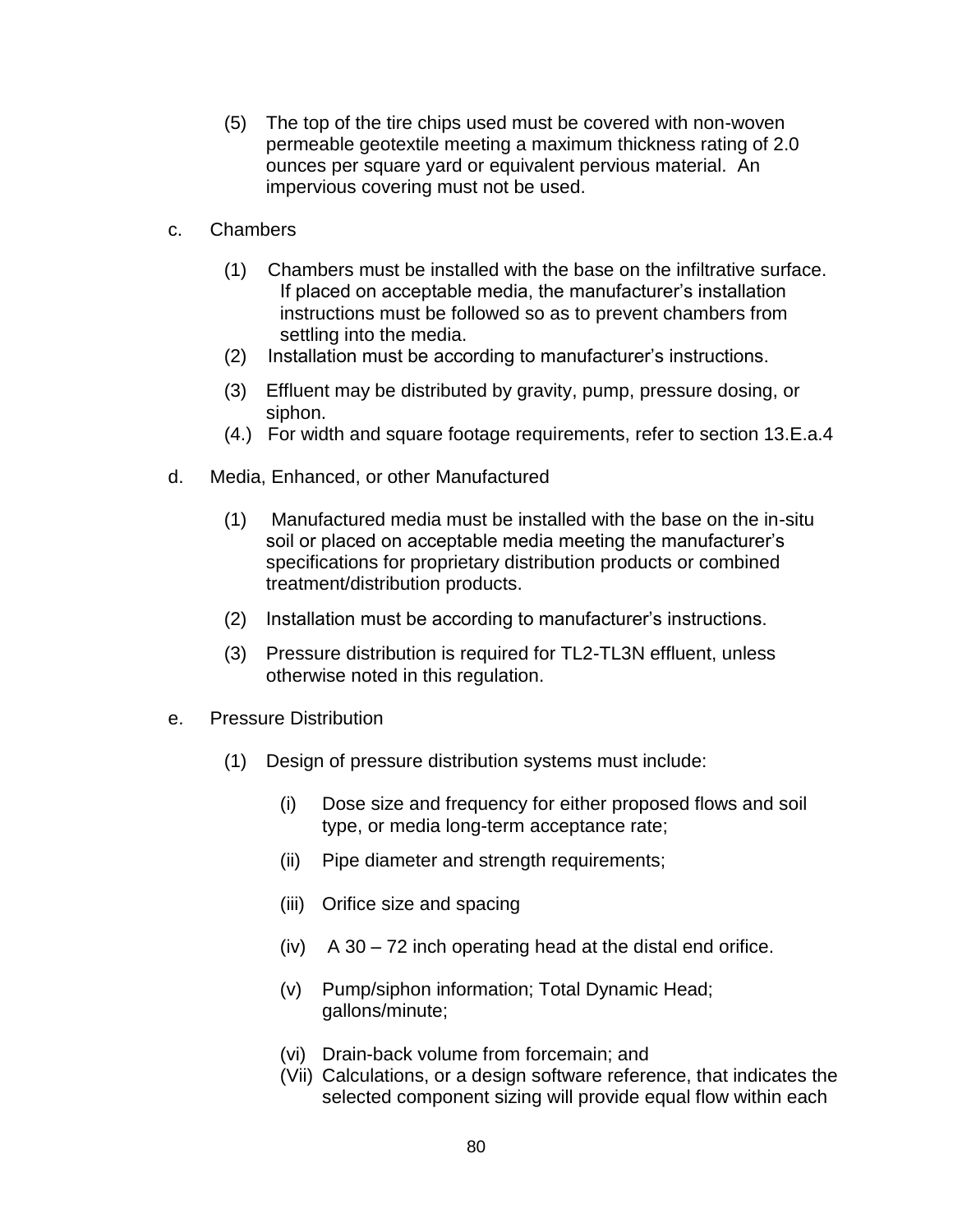active zone of the distribution system, and provide no more than a 10% flow differential from the initial orifice to the most distal end orifice within each zone.

- (2) Cleanouts must be installed at the end of each line.
- (3) The separating distance between parallel distribution pipes in a pressure distribution absorption bed must not exceed four feet, and the outer distribution pipe must be located within two feet of each sidewall and endwall. Specific requirements for the design of sand filters are noted in section 43.11.C.2.
- (4) Flushing assemblies must be installed at the distal end of each lateral and be accessible from finished grade. A sweeping 90 degree or bends limited to 45 degrees must be provided.
- (5) A local public health agency may require that all effluent be screened prior to discharging to a pressure distribution system. This may be accomplished by an effluent screen in the septic tank or pump chamber, or a filter placed on the discharge pipe from the pump or siphon.
- f. Driplines
	- (1) The infiltrative surface area must be calculated using the long-term acceptance rate for the site or a more conservative value if recommended by the manufacturer.
	- (2) Driplines must be installed on manufacturer's spacing recommendations.
	- (3) Drainback must be provided for all drip lines, pipes and pumps.
	- (4) Provisions must be made to minimize freezing in the distribution lines, driplines, relief valves, and control systems.
	- (5) Provisions must be made for backflushing or other cleaning.
- I. Alternating and Sequencing Zone Systems
	- a. Alternating Systems
		- (1) An alternating system must have two or more zones that must be alternated on an annual or more frequent basis.
		- (2) For repairs, each section must be a minimum of 50 percent of the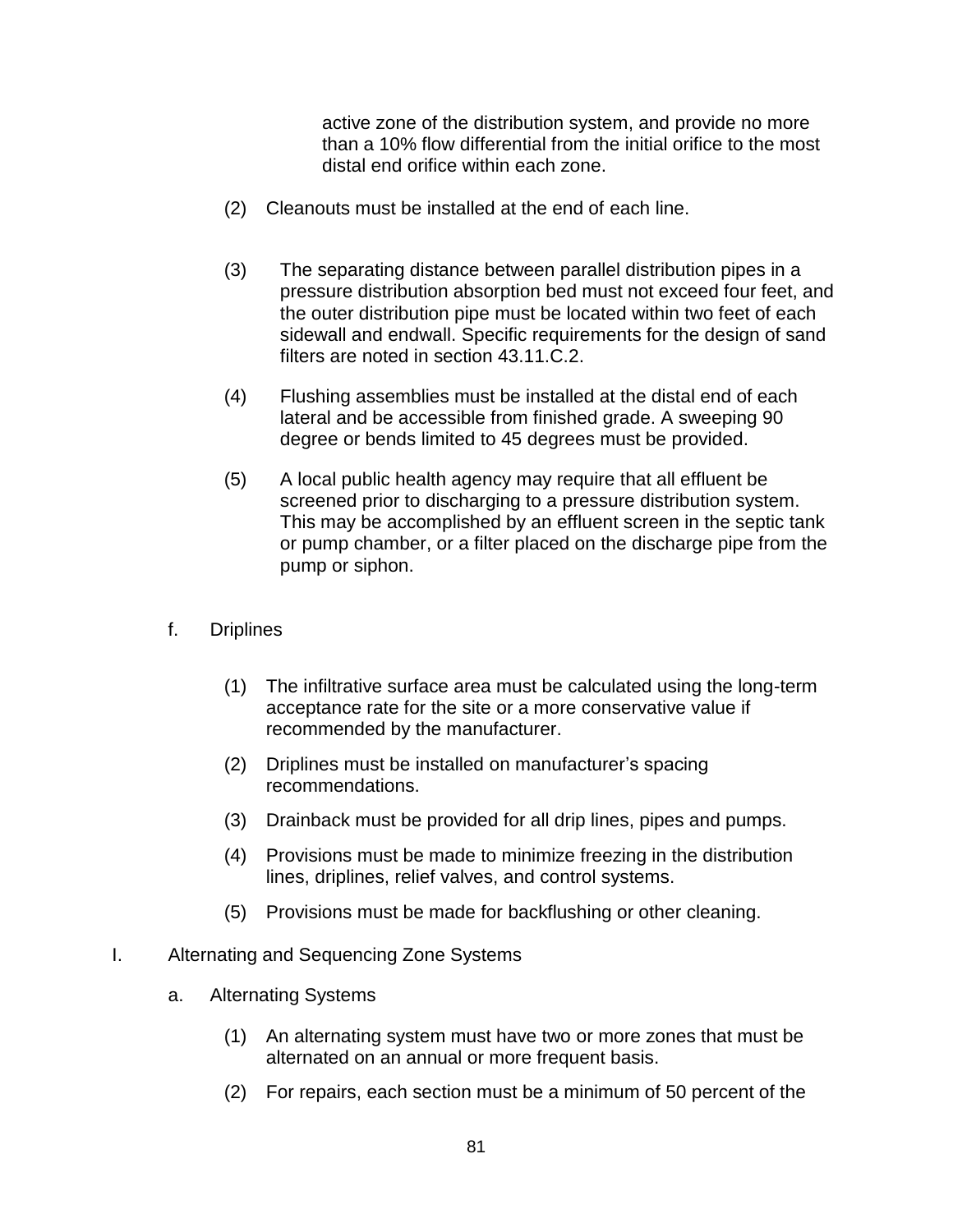total required soil treatment area. For new installations, each separate soil treatment area must meet the minimum sizing requirements of this regulation.

- (3) A diversion valve or other approved diversion mechanism that requires the owner or operator to manually alternate zones of the OWTS may be installed on the septic tank effluent line allowing soil treatment area sections to be alternated.
- (4) The diversion mechanism must be readily accessible from the finished grade.
- b. Sequencing Zone Systems
	- (1) Sequencing zone systems have two or more soil treatment area sections that are dosed on a frequent rotating basis.
	- (2) Where soil conditions are similar between the sections, each section area shall be the same size. If soil conditions are such that long-term acceptance rates are different, each section may be sized for the same dose, but different long-term acceptance rates.
	- (3) An automatic distribution valve must be used.
	- (4) Dosing of each system must be evaluated by the design engineer based on projected daily flow rates, number of zones, and soil types.
- J. Dosing: Dosing may be used for soil treatment area distribution. The dose must be sized to account for the daily flow and the dosing frequency.
- K. Soil replacement systems

The construction of a soil replacement system is permitted to bring the soil treatment area into compliance with the requirements of this regulation

- a. When a soil type "R" is removed, the following requirements must be met:
	- 1. All added soil must comply with the following specifications:
		- (i) Added soil must meet the specifications of either "preferred" or "secondary" sand filter media, as specified in section 43.11. C.2.
		- (ii) The long-term applicable rates as specified in Table 10-1A must be used. No additional sizing adjustments are allowed.
		- (iii) The depth of the added media must comply with the requirements of Table 10-1A.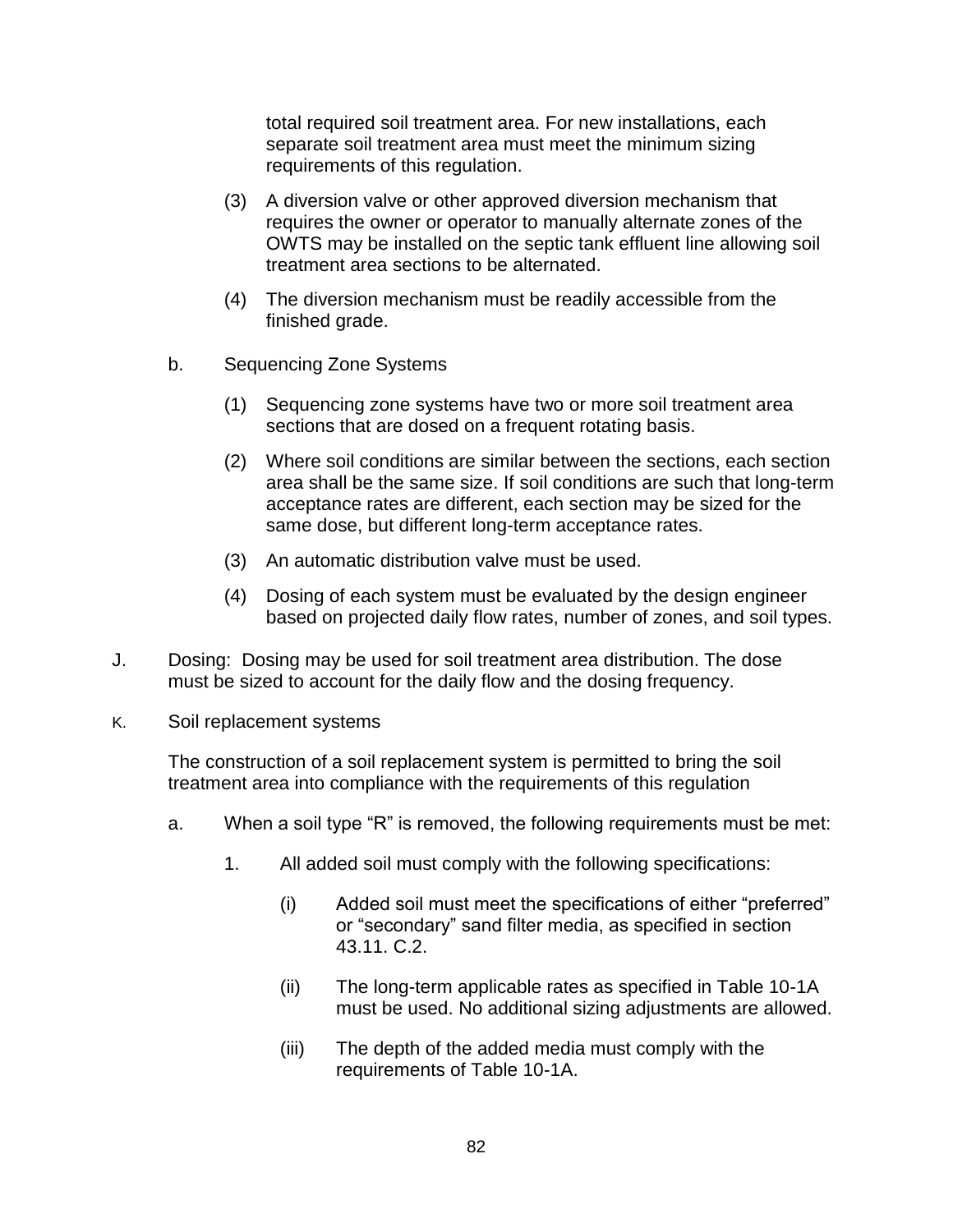- (a) In order to utilize the reduced vertical separation requirements for TL2 or higher quality effluent, the local public health agency must have a program for inspection and oversight as specified in section 43.14.D.4.
- (iv) A gradation of the sand media used must be provided. The gradation must be dated no more than one month prior to the installation date. However, a gradation of the actual material placed in the excavation is recommended.
- (vi) All added soil must be completely settled prior to installation of components as specified and approved by the design engineer.
- (vii) Pressure distribution must be used.
- b. The removal and reinstallation of in-situ soil may only be allowed where the soils are determined to be a soil type "R-1" (Option 2). The design must comply with the requirements for this soil type noted in Table 10-1A (Soil Type R-1, Option 2).
- c. When a sand media is added to soil treatment area or to an excavation where a soil type 1-5 (Table 10-1) is the underlying soil, the following requirements must be met:
	- 1. Added soil must meet the specifications of either "preferred" or "secondary" sand filter media, as specified in section 43.11.C.2.d.
	- 2. Unless the design follows the criteria for a sand filter or mound system design as required in section 43.11, the TL1 long-term acceptance rate for the receiving soil must be used.
	- 3. A gradation of the sand media used must be provided. The gradation must be dated no more than one month prior to the installation date. However, a gradation of the actual material placed in the excavation is recommended.
	- 4. All added soil must be completely settled prior to installation of components.
- L. Repairs
	- a. When space is not available or if there are other site limitations that preclude other soil treatment area options for OWTS repairs, wide beds, deep gravel trenches, deep beds and seepage pits may be considered for repairs only. Other options are vaults or higher level treatment systems, if the local board of health permits them.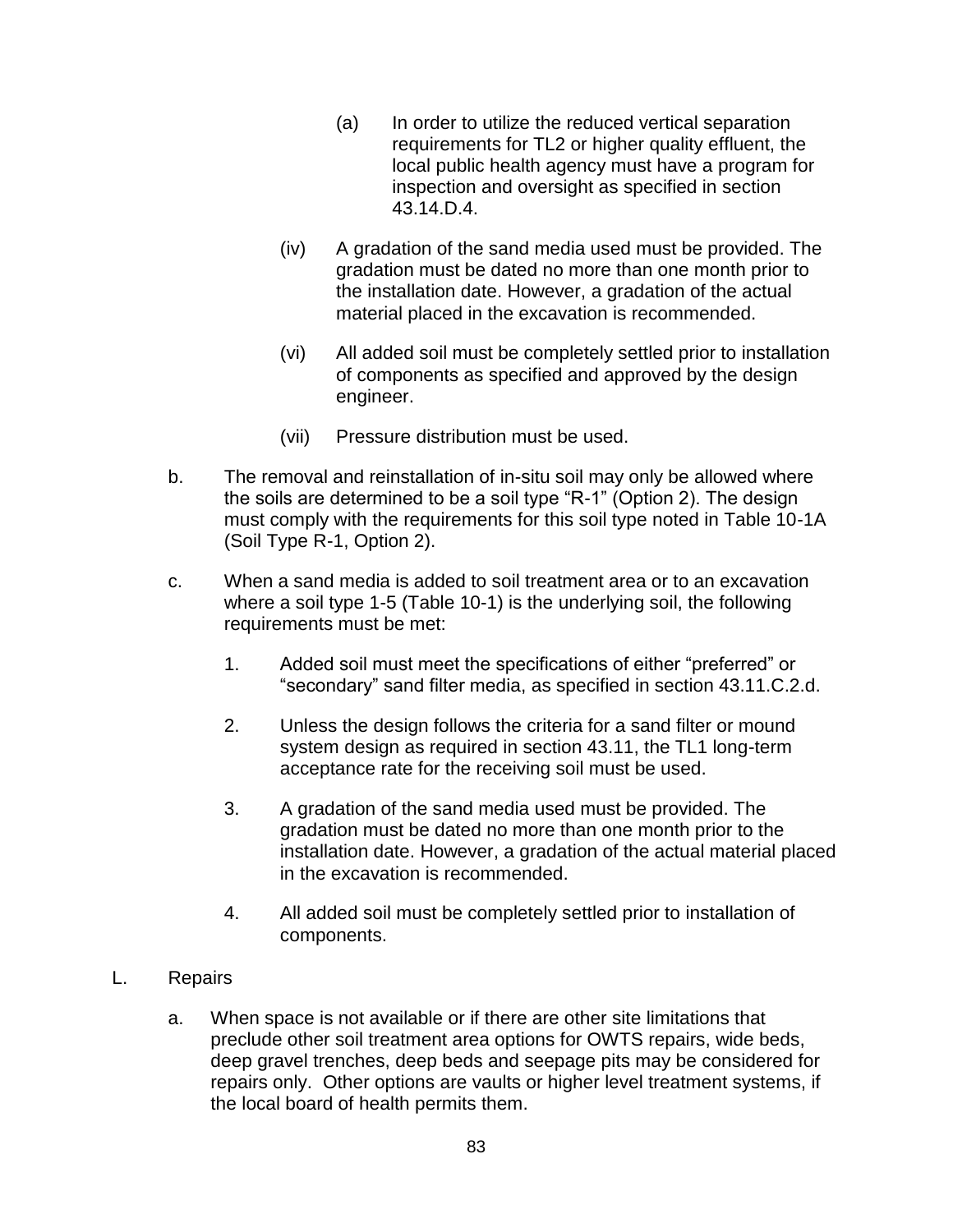- b. Repairs to failing systems must conform to setbacks identified in Table 7-1 when possible. When this is not possible using all available methods described above, the jurisdiction with authority may permit reductions to setbacks. At no point will a setback reduction be approved by the jurisdiction less than what the existing separation is to existing OWTS. In maximizing this setback distance, all methods available in section 43.10.I.1 must be utilized including but not limited to the use of Higher Level Treatment, wide beds, seepage pits, etc., where allowed. Any setback reduction beyond what the existing failing system presents must be approved by the local board of health as outlined in section 43.4.O, if the local board of health has opted to allow variances.
- c. Wide Beds: For repairs, beds may be wider than 12 feet without being required to receive effluent meeting Treatment Level 2 quality or better.
- d. Deep Beds: For repairs, the infiltrative surface of a bed may be no deeper than five feet. Size adjustments as provided for in Tables 10-2 and 10-3 must not be applied. System sizing will be based strictly on the soil type and corresponding LTAR.
- b. Deep Gravel Trenches
	- (1) The length of an absorption trench or bed may be calculated by allowance for the sidewall area of additional depth of gravel in excess of six inches below the bottom of the distribution pipe according to the following formula:

Adjusted Length =  $L \times (W+2)$  (W+1+2D)

Where:

 $L =$  length of trench prior to adjustment for deep gravel  $W =$  width of trench in feet  $D =$  additional depth in feet of gravel in excess of the minimum required six inches of gravel below the distribution pipe.

- (2) Maximum allowable additional depth is five feet.
- (3) Percolation tests or soil profile test pit excavations must be performed at the proposed infiltrative surface depth.
- (4) Size adjustments as provided for in Tables 10-2 and 10-3 must not be applied to deep gravel trenches.
- c. Seepage Pits
	- (1) For repairs, seepage pits will only be allowed in areas where Montrose County determines that the potential for risk to public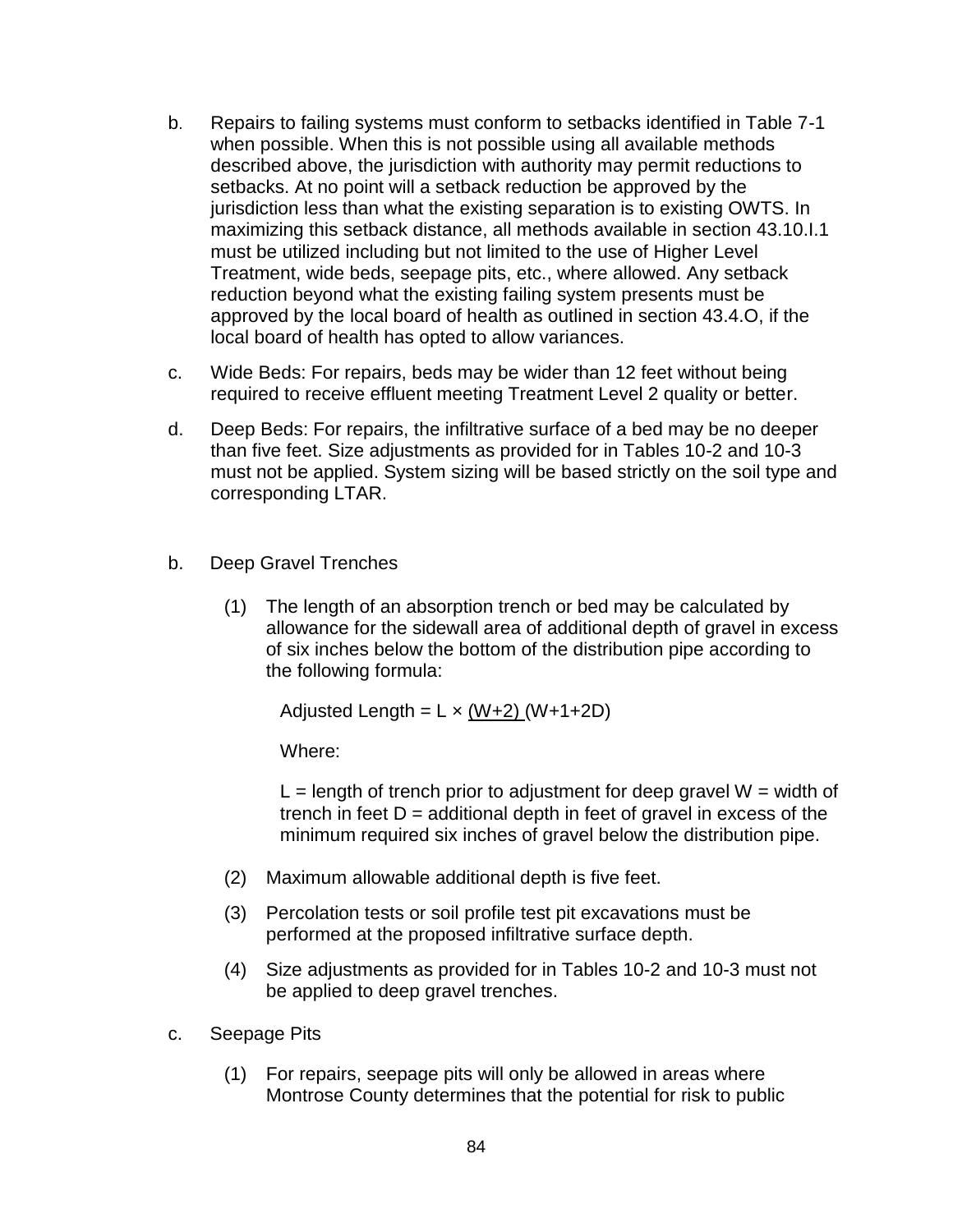health is low. Note: Seepage pits are not allowed in high risk areas.

- (2) A seepage pit shall consist of a buried structure of precast perforated concrete, or cinder or concrete block laid dry with open joints.
	- i. Pits must be provided with both vertical sidewall and top supporting structural concrete or other material of equal structural integrity.
	- ii. The excavation must be larger than the cylinder by at least 12 inches on each side and may not exceed 5 feet beyond the structure wall.
	- iii. The over-excavated volume must be filled with clean, graded gravel or rock ranging in size from 1/2 inch to 2 1/2 inches.
	- iv. The capacity of the pit must be computed on the basis of longterm acceptance rates determined for each stratum penetrated. The weighted average of the results must be used to obtain a design figure.
	- v. Soil strata in which the percolation is slower than 30 minutes per inch must not be used for absorption or seepage. These strata must not be included in the weighted average to determine the long-term acceptance rate.
	- vi. The infiltrative surface of the pit is the vertical wall area (based on dug perimeter) of the pervious strata below the inlet plus the bottom area inside the vertical cylinder.
	- vii. The bottom of the pit excavation must be greater than four feet above a limiting layer.
- d. Pits must be separated by a distance equal to three times the greatest lateral dimension of the largest pit. For pits over 20 feet in depth, the minimum space between pits must be 20 feet.
- e. The construction of new seepage pits is prohibited.
- M. Vaults
	- a. The allowable use of vaults for repairs shall be determined by the Board of Health.
	- b. Criteria for vaults are in section 12.D. of this regulation.

### **11. Design Criteria – Higher Level Treatment Systems**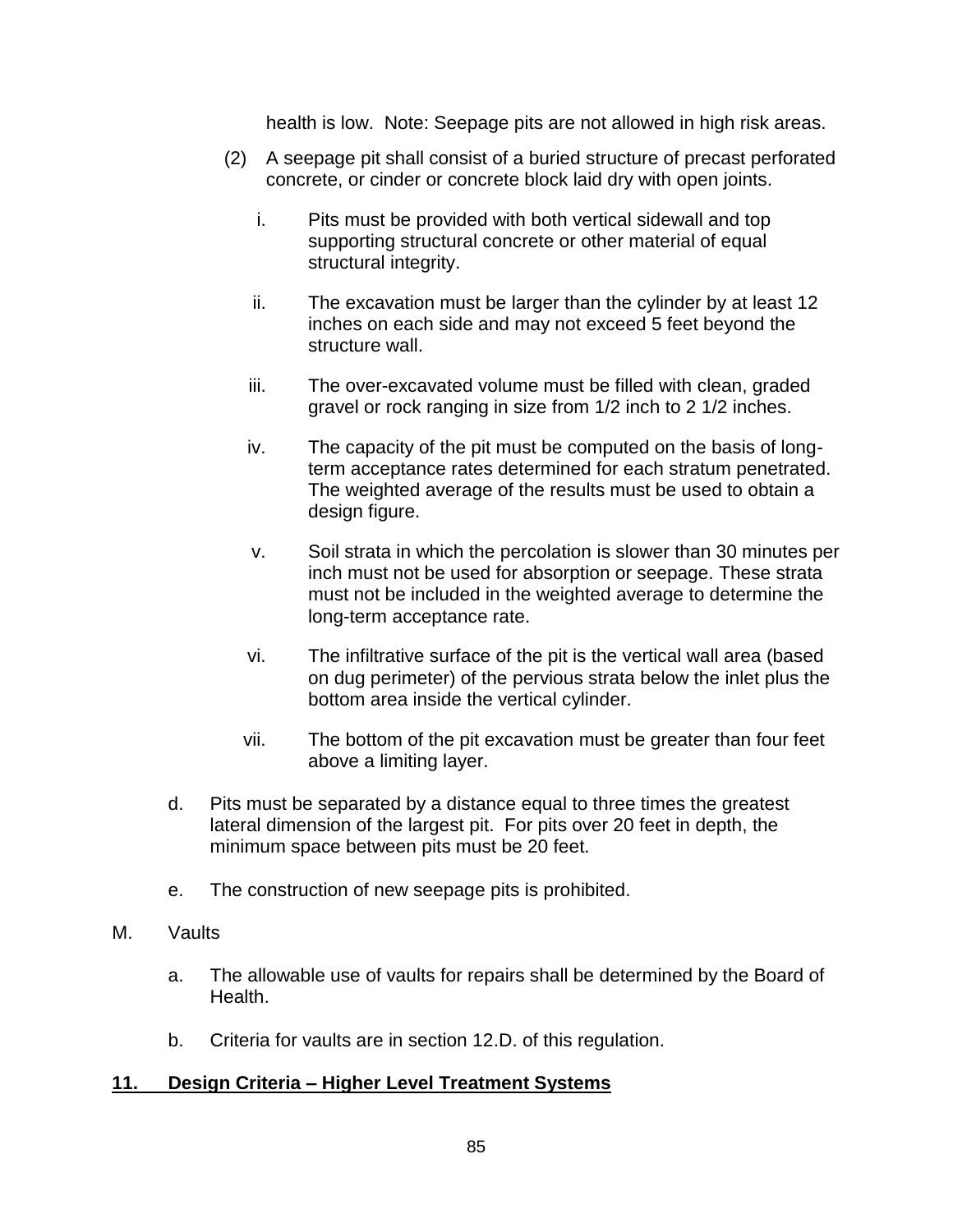- A. The use of higher level treatment systems does not allow for the reductions to the size of a soil treatment area or required separation distances.
- B. General
	- a. Higher level treatment systems must be designed by a professional engineer.
	- b. Higher level treatment systems may be public domain technology systems or proprietary systems.
		- (i) Public domain technology systems must be designed, installed and maintained according to established criteria and additional criteria established by the local public health agency. When design criteria are not specifically provided in this regulation, the criteria used in the design must be from a reference commonly used as an industry standard and the criteria must be cited in the design.
		- (ii) Proprietary systems must be designed, installed, and maintained according to manufacturer's instructions and additional criteria identified in the Technology Review and Acceptance process in Section 13.
	- d. Soil treatment areas for higher level treatment systems must be pressure dosed.
	- e. Systems must be capable of accommodating all anticipated flows and organic loads.
	- f. Ventilation and air systems: Mechanical components must be installed in a properly vented location and all vents, air intakes, and air hoses must be protected from snow, ice, or water vapor accumulations.
	- g. Covers, barriers, or other protection: All systems must be installed to include protection of openings against entry of insects, rodents, other vectors and unauthorized people.
- C. The treatment levels identified in Table 6-3 are specified in this section for public domain technology, and proprietary treatment systems shall be assigned a treatment level by the technology review and acceptance process in Section 13.

### Sand Filters

- a. A lined or unlined intermittent sand filter, or recirculating sand filter, may be used as a higher level treatment system prior to dispersing the effluent into a soil treatment area.
- b. Intermittent (Single Pass) Sand Filters; General Requirements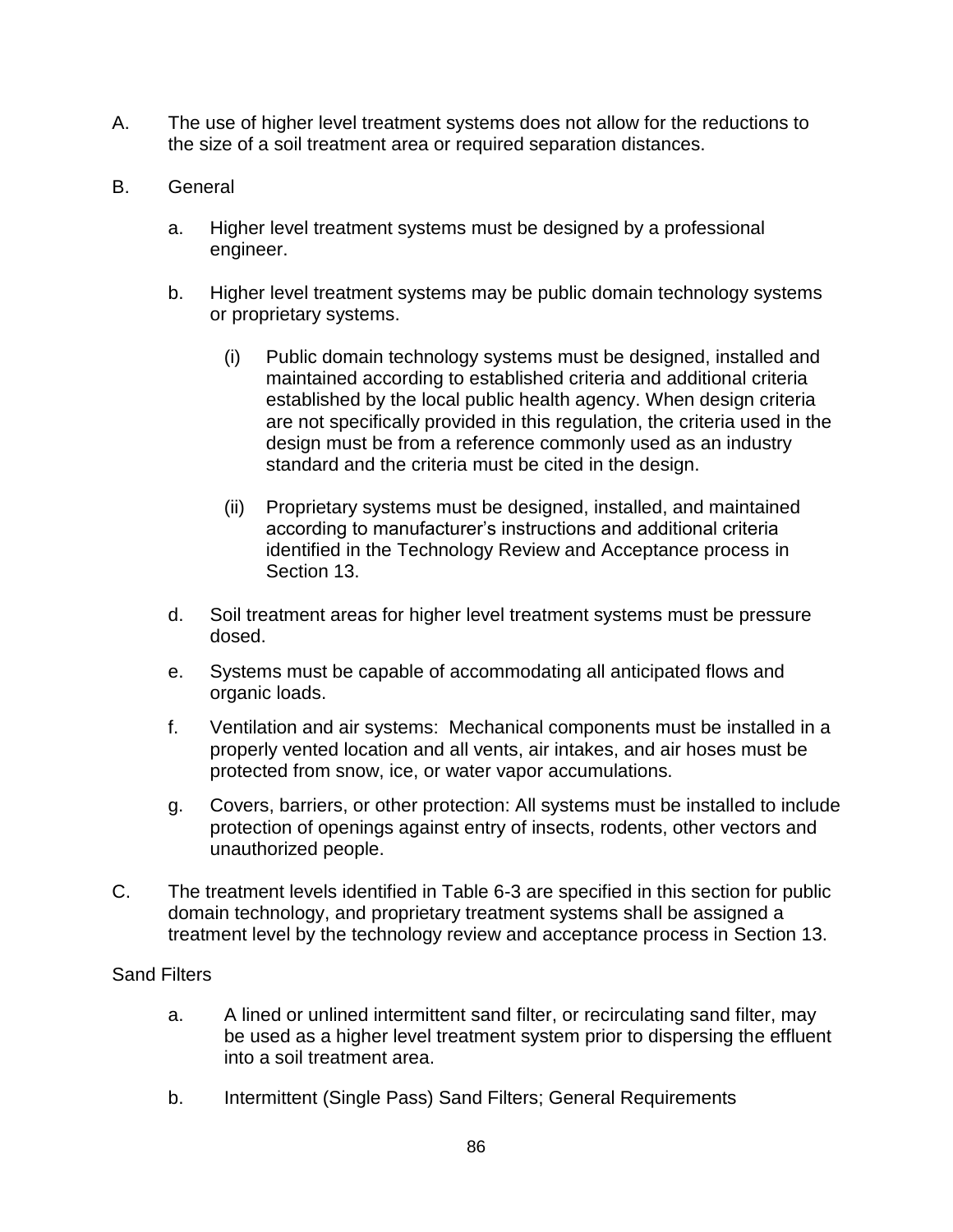- 1. The treatment level for intermittent sand filters is considered TL3.
- 2. General Design Parameters: Not all combinations of the variables noted below will result in a proper distribution system design. The design engineer must justify through calculations or design software that the selected values will concur with industry standards.
	- (i) Distribution pipe size: 3/4 inch 1.5 inches (PVC Class 200, min.)
		- (a) 2 inch distribution pipe may only be used where other design modifications cannot overcome a greater than 10% variation in the pressure head between the initial and distal orifices.
	- (ii) Distribution pipe spacing: 18 inches 48 inches
	- (iii) Orifice size: 1/8 inches 3/8 inches (Also see section 43.11.C.b.5 below)
	- (iv) Orifice spacing: 18 inches 48 inches
	- (v) Operating head at the distal end of distribution pipes: 30 inches – 72 inches (60 inches typ.). Larger orifices allow for an operating head at the lower end of this range, while smaller orifices will necessitate an operating head at the higher end of this range.
- 3. Dosing:
	- (i) Pressure distribution is required. The design of the distribution system must also comply with the requirements of 43.10.E.3.a.
	- (ii) Number of cycles/day: Will vary with design (Short, frequent doses are preferred.)
	- (iii) Proposed dose volume: Will vary with design  $(0.25 1.0)$ gallons/orifice/dose, or 3-5 times distribution pipe volume
	- (iv) Timed dosing is recommended where design considerations allow.
- 4. Sand Filter Treatment Media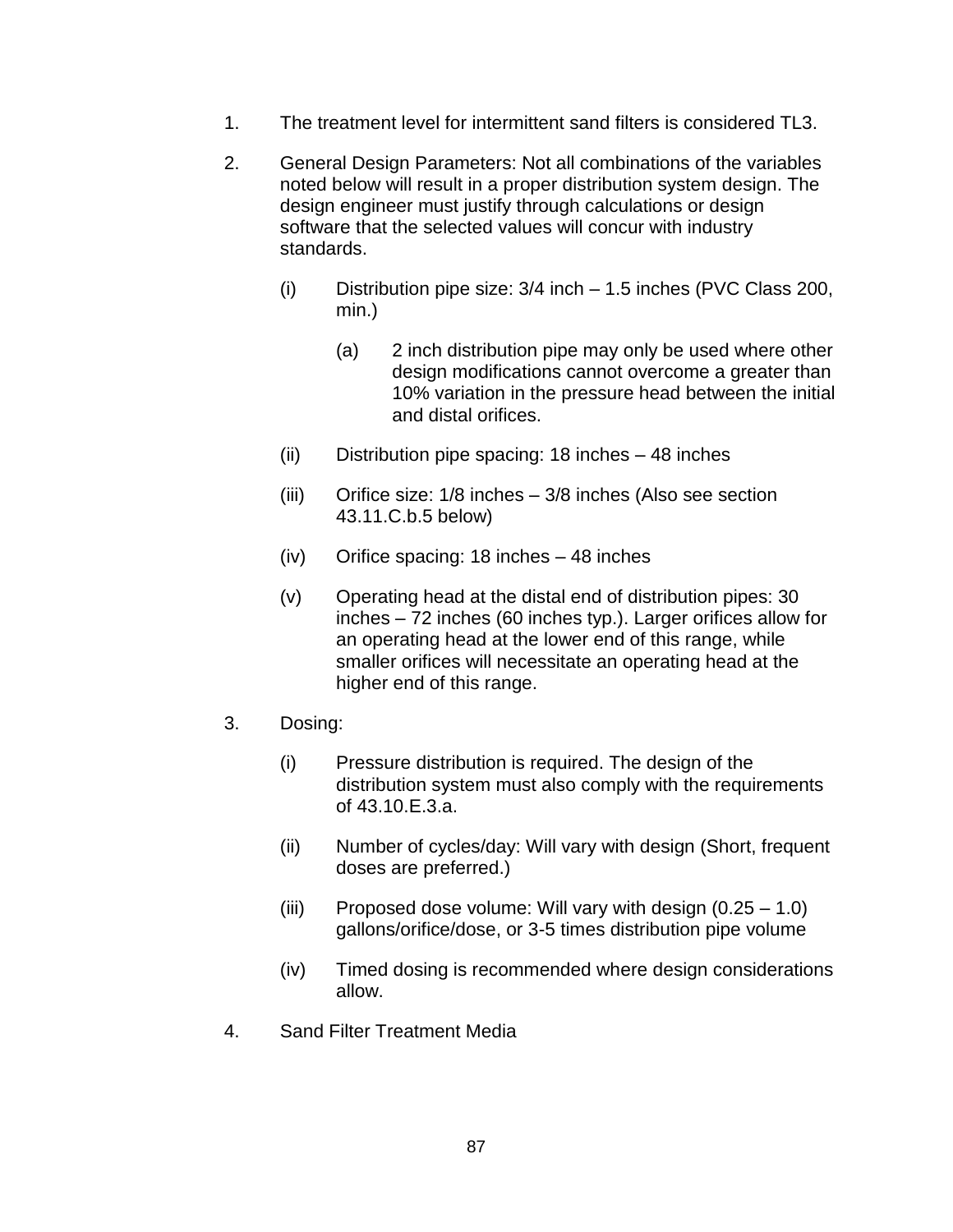- (i) The depth of the sand media below the distribution system must be at least 24 inches unless otherwise noted in Table 10-1A for type "R" soils.
- (ii) "Preferred" sand media requirements:
	- (a) Effective size: 0.25-0.60 mm
	- (b) Uniformity coefficient:  $\leq 4.0$
	- (c) Percent fines passing #200 sieve:  $\leq 3.0$
- (iii) "Secondary" sand media requirements:
	- (a) Effective size: 0.15-0.60 mm
	- (b) Uniformity coefficient: ≤7.0
	- (c) Percent fines passing #200 sieve:  $\leq 3.0$
- (iv) A gradation of the sand media used must be provided. The gradation must be dated no more than one month prior to the installation date. However, a gradation of the actual material placed in the excavation is recommended.
- 5. Gravel Requirements
	- (i) Clean, graded gravel, or rock, must range in size from 1/2 inch to 2 1/2 inches. AASHTO M 43 size No.3 coarse aggregate meets this specification.
	- (ii) The gravel must surround the distribution pipes used to disperse the effluent and must be at least 6 inches below and 2 inches above the pipes.
	- (iii) Division accepted manufactured media may be used as an alternative to specified gravel.
- 6. Filter Fabric Requirements
	- (i) The top layer of gravel must be covered with a non-woven permeable geotextile fabric meeting a maximum thickness rating of 2.0 ounces per square yard or equivalent pervious material.
- 7. Final Cover Material
	- (i) 8 inches 10 inches of Type 1 or 2 soil with an additional 2 inches top soil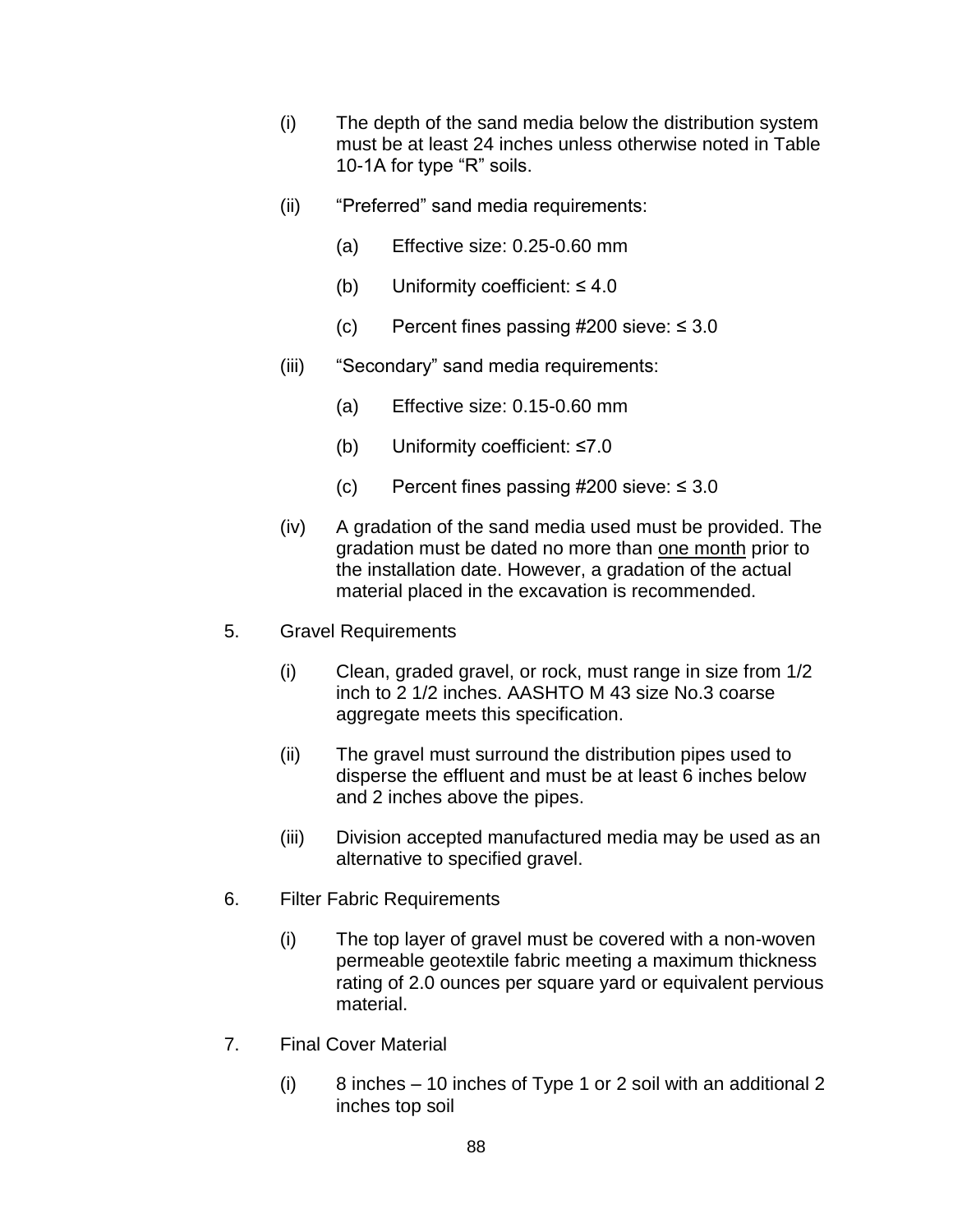- 8. Size adjustment factors provided in Tables 10-2 and 10-3 are not applicable for sand filters.
- 9. Sand filters must not be used to treat wastewater that does not conform to TL1 treatment level or better.
- c. Unlined (Open Bottom) Sand Filters
	- 1. All requirements of 43.11.C.2.a-i will apply to unlined sand filters.
	- 2. Application rates:
		- (i) Maximum hydraulic loading rate for TL1 effluent applied to "Preferred Sand Media" in an unlined sand filter is 1.0 gal./sq.ft./day, or the long-term acceptance rate of the receiving soil for TL3 (Table 10-1) whichever results in the larger area.
		- (ii) Maximum hydraulic loading rate for TL1 effluent applied to "Secondary Sand Media" in an unlined sand filter is 0.8 gal./sq.ft./day, or the long term acceptance rate of the receiving soil for TL3 (Table 10-1) whichever results in the larger area.
		- (iii) Maximum hydraulic loading rate for TL2, TL2N, TL3, or TL3N effluent applied to "Preferred" or "Secondary" Sand Media in an unlined sand filter must be the long-term acceptance rate of the receiving soil for TL3, (Table 10-1).
	- 3. The upper infiltrative surface of an unlined sand filter receiving TL1 – TL2 effluent must be at least three feet above a limiting layer.
	- 4. The upper infiltrative surface of an unlined sand filter receiving TL2N-TL3 effluent must be at least two and one-half feet above a limiting layer.
	- 5. The upper infiltrative surface of an unlined sand filter receiving TL3N effluent must be at least two feet above a limiting layer.
- d. Lined Sand Filters
	- 1. All requirements of 43.11.C.2.a-i will apply to unlined sand filters.
	- 2. Application rates:
		- (i) Hydraulic loading rate for TL1 effluent applied to "Preferred Sand Media" in a lined sand filter is 1.0 gal./sq.ft./day.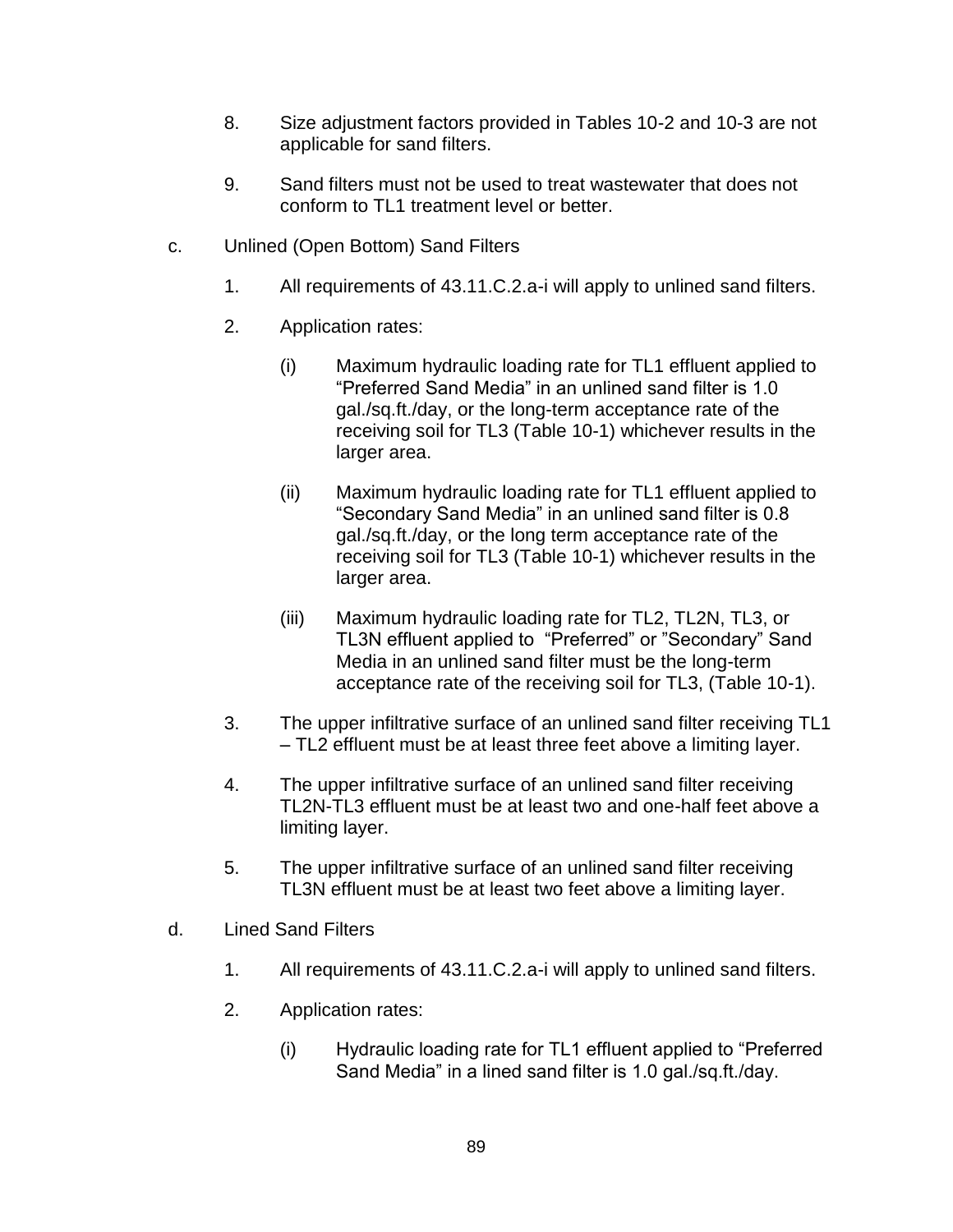- (ii) Hydraulic loading rate for TL1 effluent applied to "Secondary Sand Media" in a lined sand filter is 0.8 gal./sq.ft./day.
- 3. The minimum depth of the sand media in a lined sand filter must be two feet.
- 4. An intermediate layer of pea gravel, two inches in thickness, must be placed between the sand filter media and the course under-drain media to prevent the migration of sand into the lower layer of under-drain gravel. ASTM C 33, No. 8, coarse aggregate meets this specification.
- 5. A minimum four-inch diameter slotted SCH40 PVC under-drain pipe must be used to collect the treated effluent. The under-drain pipe must be installed in the center of a 5 inches thick bed of washed, graded gravel, or rock ranging in size from 1/2 inch to 2 1/2 inches. AASHTO M 43, No.3 coarse aggregate meets this specification.
- 6. Lined sand filters must have an impervious liner on the sides and bottom of the filter. The liner must consist of a minimum 30 mil thick PVC material or equivalent.
- 7. Effluent collected by the under-drain must be dispersed to a soil treatment area. The soil treatment area may be sized with a maximum long-term acceptance rate of the receiving soil for TL3 effluent.
- e. Recirculating Sand Filter, Minimum Requirements:
	- 1. Treatment level:
		- (i) Treatment level provided within recirculating sand filters is TL3.
	- 2. General Design Parameters: Not all combinations of the variables noted below will result in a proper distribution system design. Engineer must justify through calculations or design software that the selected values will concur with industry standards.
		- (i) Distribution pipe size: 3/4 inch 2 inches (PVC Class 200, min.)
		- (ii) Distribution pipe spacing: 18 inches 36 inches (24 inches typ.)
		- (iii) Orifice size:  $1/8$  inch  $\frac{1}{4}$  inch
		- (iv) Orifice spacing: 18 inches 36 inches (24 inches typ.)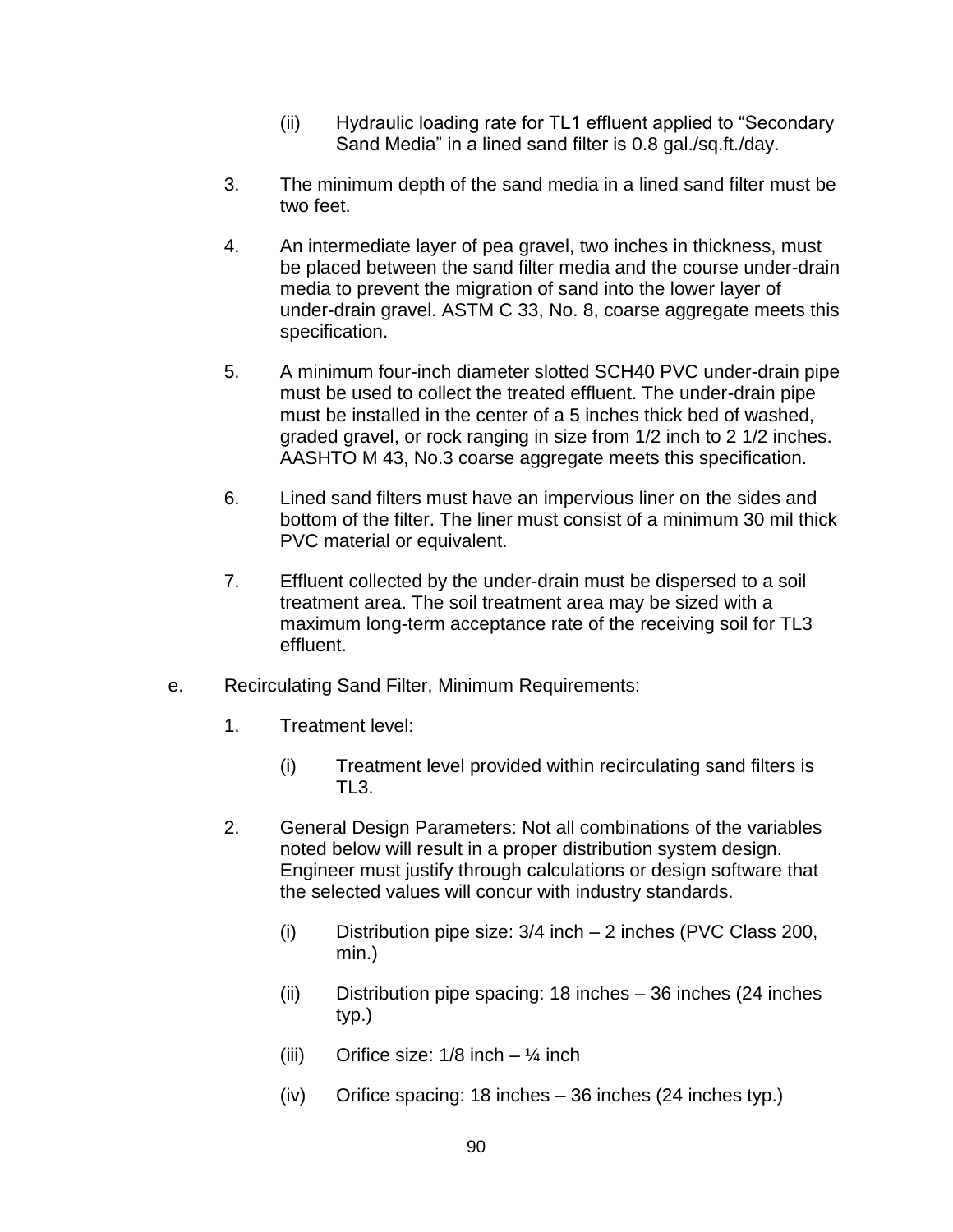- (v) Pressure head at end of distribution pipe: 24 inches  $-72$ inches (60 inches typ.)
- 3. Dosing:
	- (i) Timed dosed, pressure distribution is required. The design of the distribution system must comply with the requirements of section 43.10.E.3.a.
	- (ii) Recirculation ratio: 3:1 5:1
	- (iii) Gallons/orifice/dose:  $1 3$  (2.0 typ.)
	- (iv) Hydraulic loading:  $3 5$  gal./sq.ft./day  $(4 5$  typ.)
	- (v) Dosing time "ON";  $\leq$  2.5 min.  $(\leq$  2.0 typ.)
	- (vi) Number of cycles/day: 48 120
- 4. Top gravel requirements:
	- (i) Washed, graded gravel, or rock, must range in size from 1/2 inch to 2 1/2 inches. AASHTO M 43, No.3 coarse aggregate meets this specification.
	- (ii) The gravel must surround the distribution pipes used to disperse the effluent and must be at least 6 inches below and 2 inches above the pipes.
	- (iii) State accepted manufactured media may be used as an alternative to specified gravel.
	- (iv) Soil cover is prohibited. The upper gravel layer must be open to the atmosphere.
- 5. Filter media requirements:
	- (i) Effective size:  $1.5 2.5$  mm
	- (ii) Uniformity coefficient:  $\leq$  3
	- (iii) Fines passing  $\#200$  sieve:  $\leq 1.0$
	- (iv) Media depth (min.): ≥24 inches
- 6. Intermediate gravel layer:
	- (i) An intermediate layer of pea gravel, two inches in thickness, must be placed between the coarse underdrain media and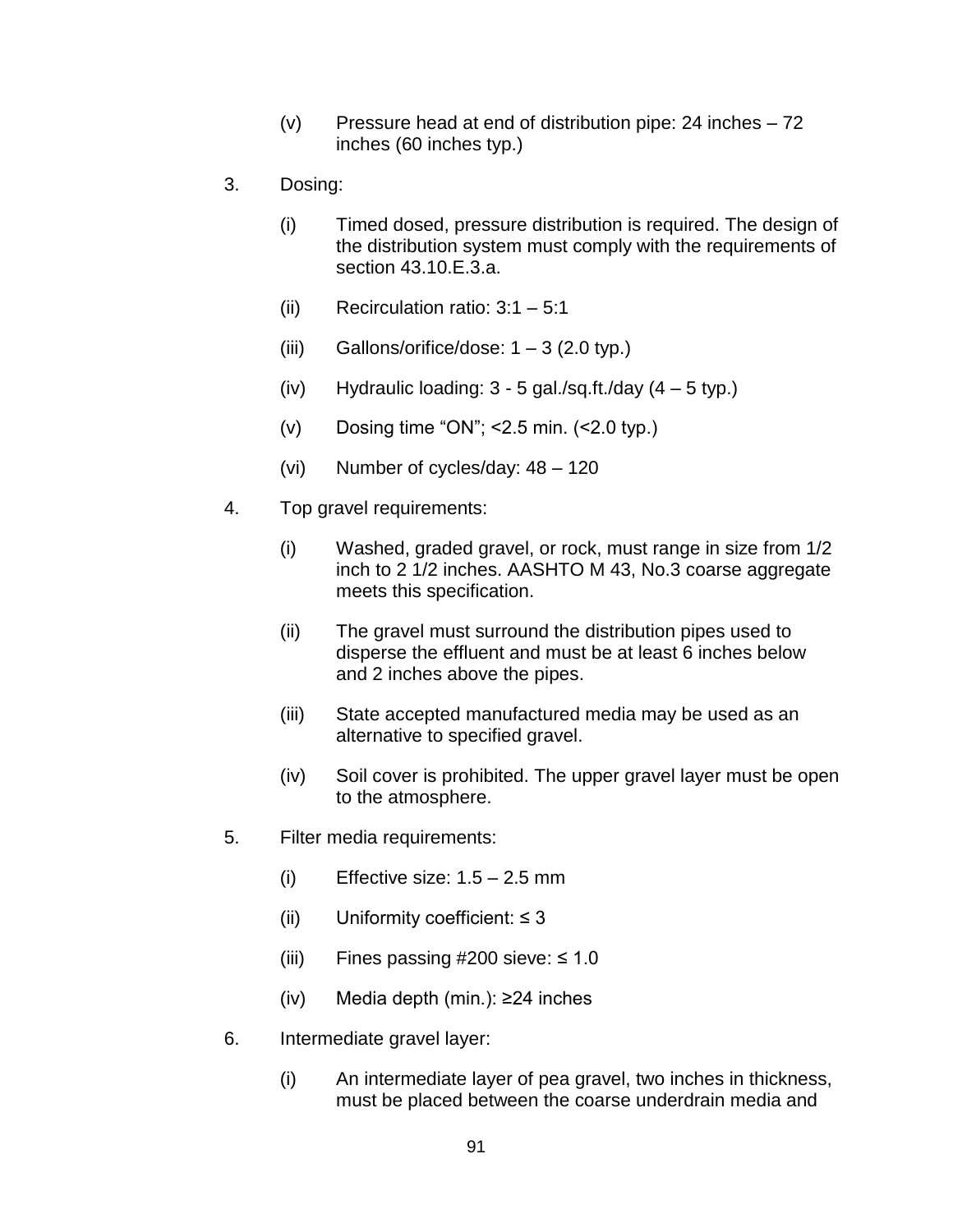the sand filter media to prevent the migration of sand into the lower layer of under-drain gravel (ASTM C 33, No. 8, coarse aggregate).

- 7. Under-drain requirements:
	- (i) A minimum four-inch diameter slotted SCH40 PVC underdrain pipe must be used to collect the treated effluent. The under-drain pipe must be installed in the center of a 5 inches thick bed of washed, graded gravel, or rock ranging in size from 1/2 inch to 2 1/2 inches. AASHTO M 43, No.3 coarse aggregate meets this specification.
- 8. PVC liner requirements:
	- (i) Lined sand filters must have an impervious liner on the sides and bottom of the filter. The liner must consist of a 30 mil thickness PVC material or equivalent.
- 9 . Effluent collected from the recirculating sand filter must be discharged to a soil treatment area. The soil treatment area may be sized with a maximum long-term acceptance rate of the receiving soil for TL3N effluent.
- D. Mound Systems
	- 1. When the infiltrative surface area of the media receiving wastewater effluent is at or above the natural ground surface at any point, it shall be considered a mound system.
	- 2. Mound systems that provide a minimum of 24 inches of sand treatment media may use the application rates for the in-situ receiving soil for TL3 effluent (Table 10-1). Size adjustment factors within Table 10-3 must not be applied to mound designs where TL3 application rates are used. However, they may be applied if TL1 application rates are used.
	- 3. Mound systems must conform to the design requirements of sections 43.11.C.3.a through e for unlined (open bottom) sand filters, with the following exceptions.
		- a. A mound system may include less than 24 inches of imported sand media on a site where a lesser depth of sand media is sufficient to meet vertical separation requirements above a limiting layer. Application rates for the in-situ receiving soil for TL1 effluent must be used when less than 24 inches of sand media is used, unless higher level treatment is provided prior to dispersal into the mound system.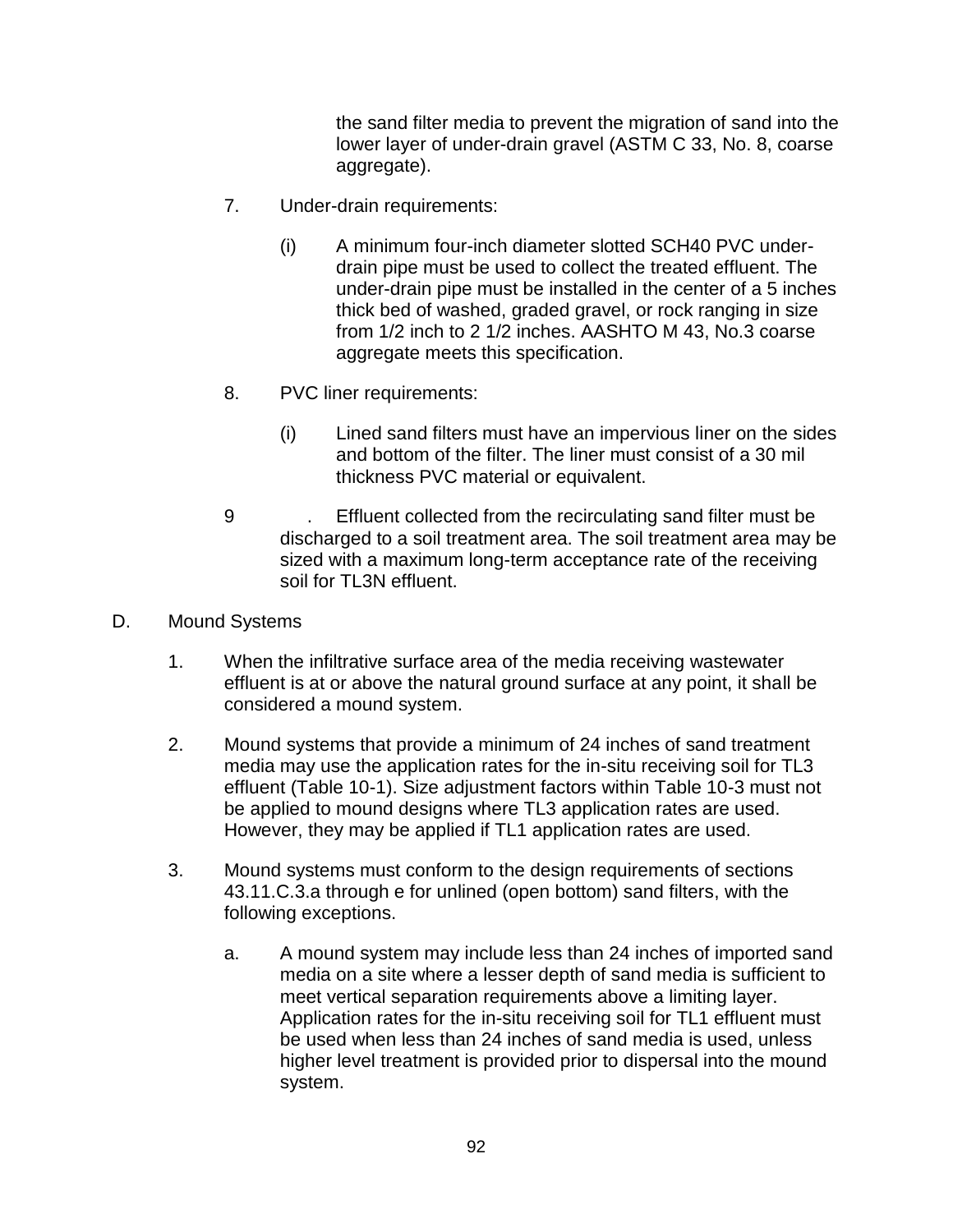- b. For the design of a mound system where less than 24 inches of sand media is proposed, and application rates for TL1 are used, the size adjustment factors within Table 10-3 may be used.
- 4. The basal area must be determined using the LTAR from Table 10-1 for the in-situ receiving soil under the mound.
- 5. Linear loading rates must be determined. The evaluation of many factors is required for an accurate determination of the linear loading rate. While application rates for the in-situ receiving soil under the mound is a main component, placement on the slope, and percent of slope must also be addressed when defining the linear loading rate. If the movement of the effluent is primarily vertical, then the linear loading rate is not as critical. However, if the movement of the effluent will be primarily horizontal, as would be expected in soil types 3A through 5 (Table 10-1), then the linear loading rate is extremely important and long narrow mounds are strongly recommended.
	- a. When TL1 effluent is applied to the distribution media of a mound system installed above in-situ soil types 1 through 3 (Table 10-1) and R-0 through R-2 (Table 10-1A), the suggested linear loading rate is between 6 gpd/lin.ft. and 12 gpd/lin.ft. The maximum width of the distribution media in a mound system installed above these soil types is 12 feet when TL1 effluent is applied to the distribution media of a mound system.
	- b. When TL2 through 3N effluent is applied to the distribution media of a mound system installed above in-situ soil types 1 through 3 (Table 10-1) and R-0 through R-2 (Table 10-1A), the linear loading rate may exceed 12 gpd/lin.ft.; subsequently the mound may be wider than 12 feet.
	- c. When TL1 through TL3N effluent is applied to mound systems installed above in-situ soil types 3A through 5 (Table 10-1), the suggested linear loading rate is between 3 gpd/lin.ft. and 5 gpd/lin.ft. The maximum width of the distribution media in a mound system placed above these soil types is 12 feet.
- 6. The final cover over a mound system must extend at least twelve inches horizontally beyond the perimeter of the distribution media prior to sloping down to existing grade. The final slope of the mound must be no greater than three feet horizontal to one-foot vertical.
- 7. The surface of the mounded area must be planted with a suitable vegetative cover.
- 8. A suggested reference for the design and installation of mound systems is, "*The Wisconsin Mound Soil Absorption System: Siting, Design, and*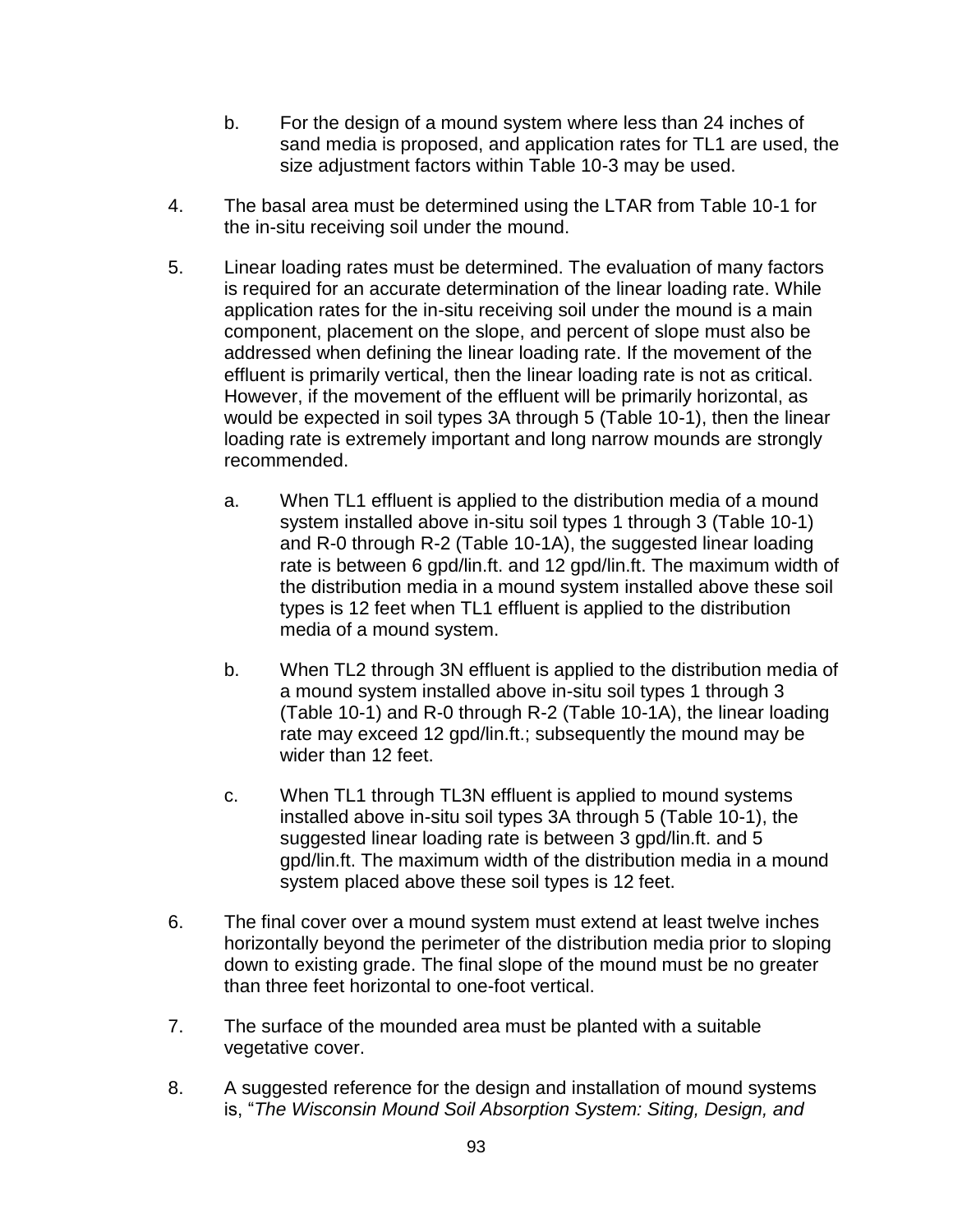*Construction Manual, January 2000*". Note that this is suggested guidance, and where the requirements of this regulation differ from those in the referenced mound document, the requirements of this regulation will govern in those cases.

- E. Rock Plant Filter (Constructed Wetland) Treatment Before a Soil Treatment Area
	- 1. A rock plant filter system must be designed by a professional engineer.
	- 2. The design must be site specific and include specifications for: loading, capacity, dimensions, liner material, filter media, effluent depth and depth control mechanism, density and species of plant material, and other site specific information.
	- 3. The treated effluent from a rock plant filter must be distributed to a soil treatment area.
	- 4. Although producing higher level treatment, rock plant filters must not be assigned a treatment level higher than TL1 because of system and seasonal variability.
- F. Treatment Systems Other Than Those Discharging Through a Soil Treatment Area or Sand Filter System
	- a. Approval is required by the Division for systems discharging to State Waters.
	- b. Systems that discharge other than through a soil treatment area or a sand filter system must:
		- (1) Be designed by a professional engineer;
		- (2) Be reviewed by the Board of Health; and
		- (3) Not pose a potential health hazard or private or public nuisance or undue risk of contamination.
	- c. The Board of Health may choose to permit only systems that do not allow drainage of effluent off the property of origin.
	- d. The following minimum performance criteria must be required for all permitted systems pursuant to this section:
		- (1) If effluent discharge is made into areas in which the possibility exists for occasional direct human contact with the effluent discharge, the effluent at the point of discharge must meet the minimum treatment criteria of TL3 effluent and specifically adhere to each of the following standards: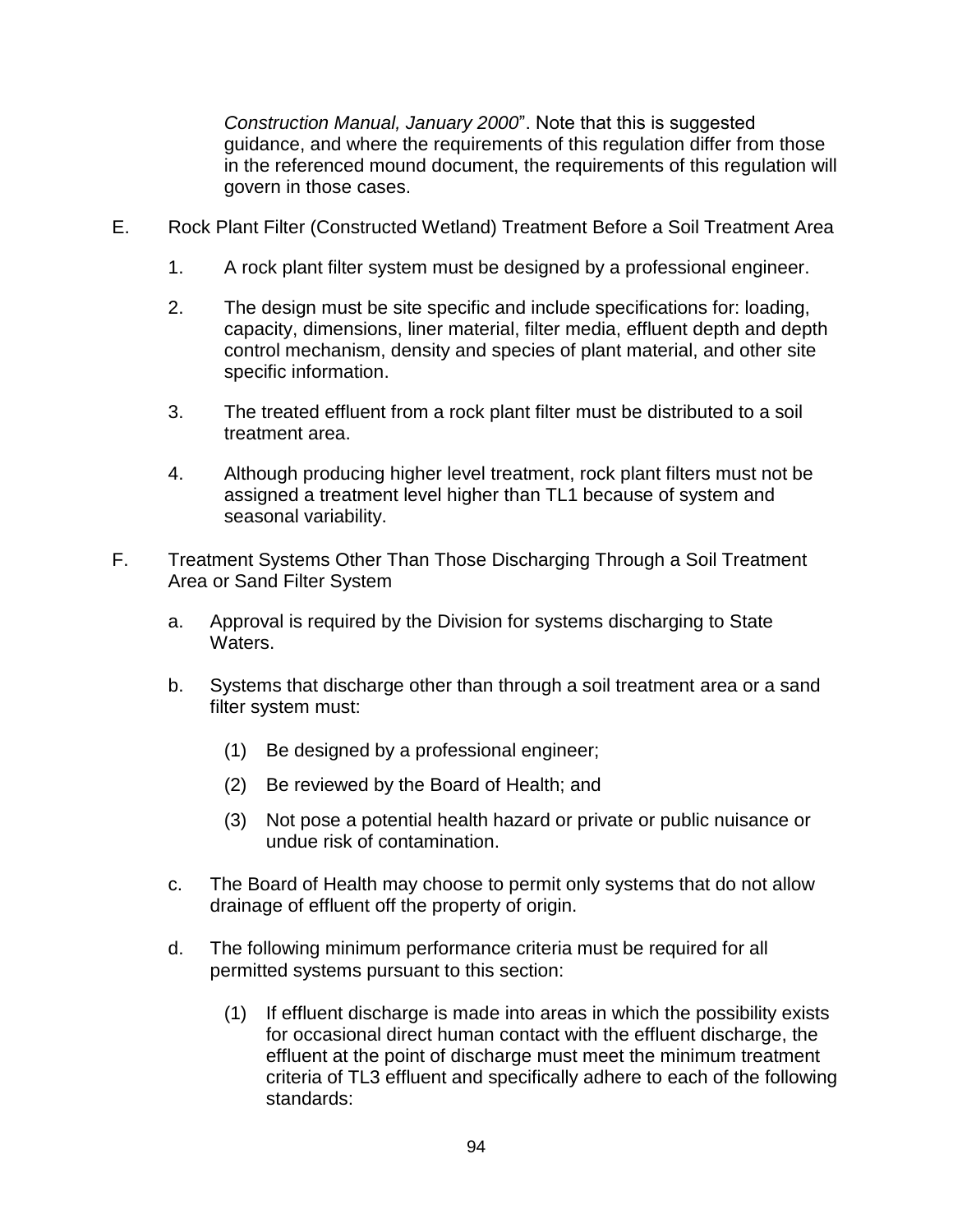- (i) The geometric mean of the E. coli density must not exceed 15 per 100 milliliters when averaged over any five consecutive samples, and no single sample result for E. coli can exceed 126 per 100 milliliters.
- (ii) The arithmetic mean of the standard five-day carbonaceous biochemical oxygen demand (CBOD5) must not exceed ten milligrams per liter when averaged over any three consecutive samples.
- (iii) The arithmetic mean of the total suspended solids must not exceed ten milligrams per liter when averaged over any three consecutive samples.
- (2) If the effluent discharge is made into an area so restricted as to protect against the likelihood of direct human contact with the discharged effluent, the effluent at the point of discharge must meet the treatment criteria of TL2 effluent and specifically adhere to each of the following standards:
	- (i) The geometric mean of the E. coli density must not exceed 126 per 100 milliliters when averaged over any five consecutive samples, and no single sample can exceed 325 E. coli per 100 milliliters.
	- (ii) The arithmetic mean of the standard five-day carbonaceous biochemical oxygen demand (CBOD5) must not exceed 25 milligrams per liter when averaged over any three consecutive samples.
	- (iii) The arithmetic mean of the total suspended solids must not exceed 30 milligrams per liter when averaged over any three consecutive samples.
- e. To determine compliance with the standards contained in this section, the required sampling frequency for E. coli CBOD5, and total suspended solid levels must be performed at least once per month when the system is in operation and the results submitted to the local public health agency for compliance with the permit requirements.
- f. Methods of Analysis -Sampling Points:
	- (1) All effluent samples must be analyzed according to the methods prescribed in the American Public Health Association, American Water Works Association, and Water Environment Federation: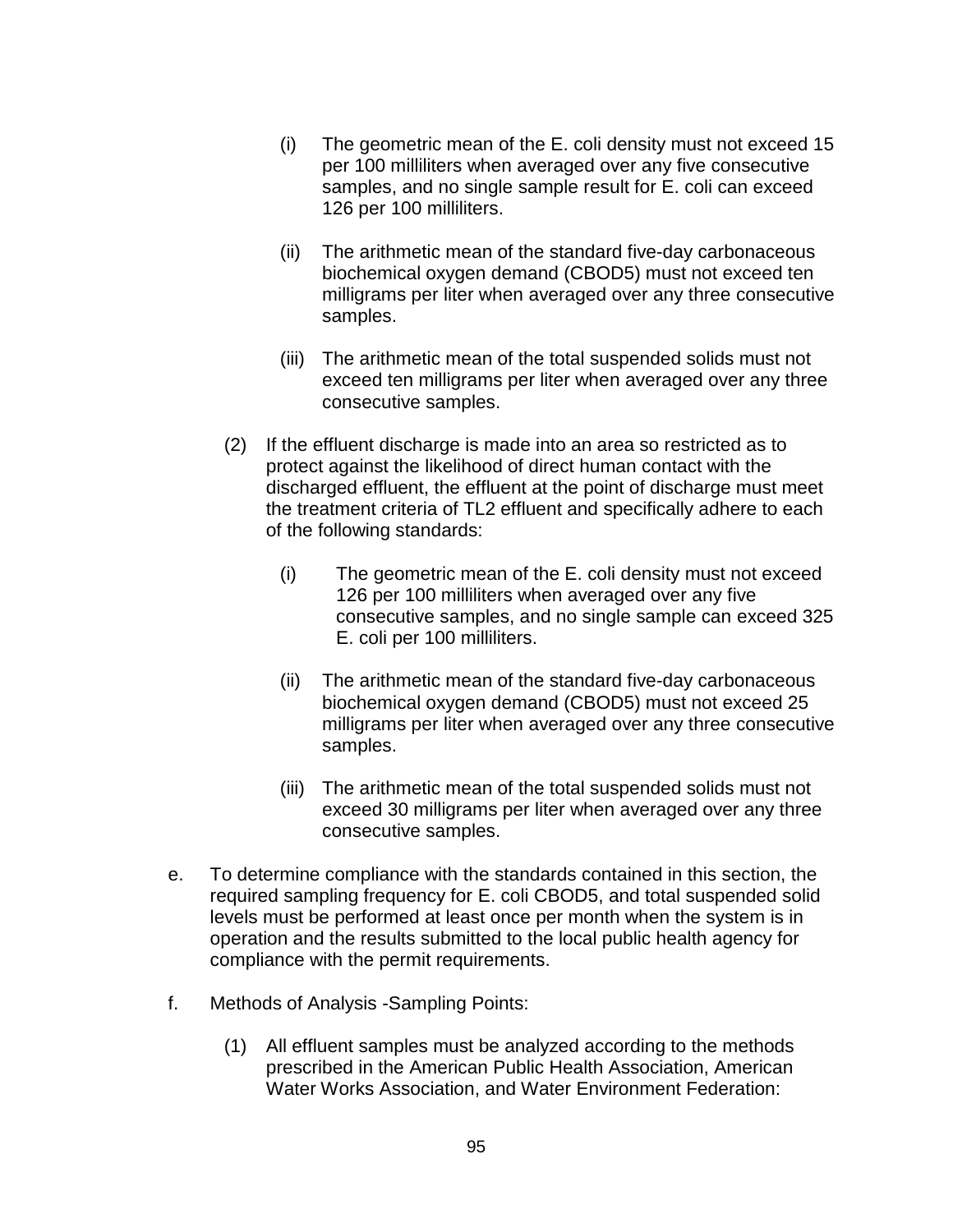Standards Methods for the Examination of Water and Wastewater, 21st edition.

(2) The sampling point must be a location that is representative of final discharge from the system.

# **12. Design Criteria – Other Facilities**

- A. Evapotranspiration and Evapotranspiration/Absorption Systems:
	- a. Non-Pressurized Drip Dispersal System (NDDS):
		- 1. An NDDS is considered a type of evapotranspiration/absorption system. However as specific design criteria is provided for an NDDS, they are exempt from the additional requirements of section 43.12.A.2, 3 and 4.
		- 2. *The Colorado Professionals in Onsite Wastewater Guidelines for the Design and Installation of Non-Pressurized Drip Dispersal Systems (NDDS),* September, *2016* is the procedural guideline in the design of a NDDS and must be followed when an NDDS is proposed.
		- 3. The width of an NDDS system may be wider than 12 feet.
	- b. The following section provides general criteria which must be followed when an evapotranspiration or evapotranspiration/absorption bed is proposed.
		- 1. The design may only be permitted in arid climates where the annual evaporation rate exceeds the annual precipitation rate by more than 20 percent, and where site characteristics dictate that conventional methods of effluent dispersal are not appropriate.
		- 2. The design may only be permitted in soil types 4, 4A and 5.
		- 3. The system must be designed by a professional engineer.
		- 4. If data for the Pan Evaporation Rate is provided, it must be multiplied by 0.70, or less, to obtain the equivalent Lake Evaporation Rate.
		- 5. The width of the bed may be wider than 12 feet.
		- 6. The required capillary or wicking sand must meet the gradation requirements in Table 12-1 and be approved by the design engineer. This sand is to be covered by a crowned, thin layer of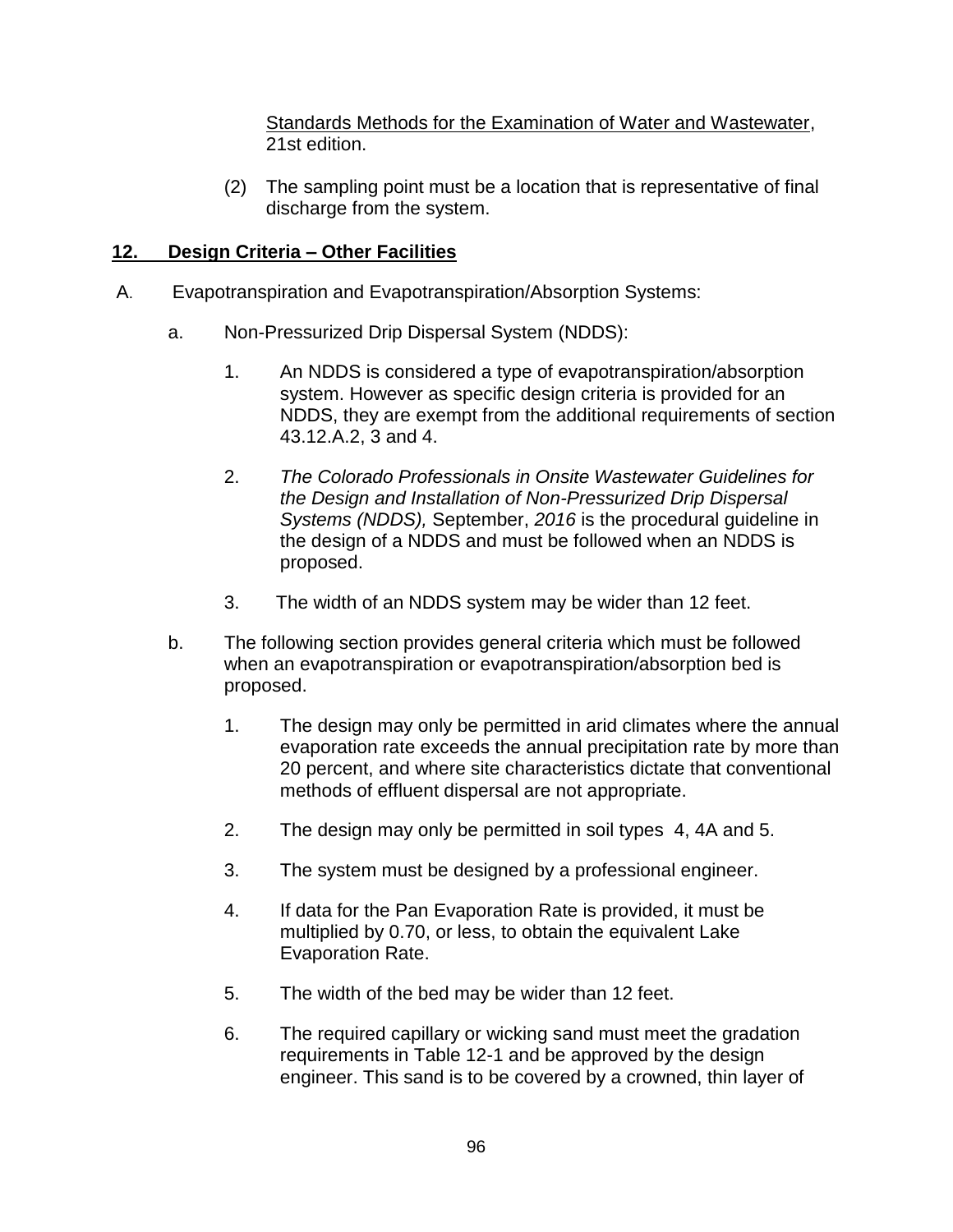loamy-sand mix and appropriate vegetation that will assist in drawing the water to the surface.

7. Adjustment factors as provided in Tables 10-2 and 10-3 must not be used.

| Table 12-1 Gradation of Wicking Sand for Evapotranspiration Beds (Fine Sand) |  |  |
|------------------------------------------------------------------------------|--|--|
|                                                                              |  |  |

| Sieve Size | <b>Percent Passing</b> |
|------------|------------------------|
|            | 100                    |
|            | 50-70                  |
|            | 15>                    |

- c. For systems designed strictly as an evapotranspiration bed, the following criteria must be met:
	- 1. Design data to be furnished must include, but shall not be limited to: system dimensions, distribution system design, specifications of distribution media and wicking sand, liner material if used, bedding, properties of the soil under the system, vegetation cover, and a water balance calculation including annual precipitation and storage requirements for periods of the year when evapotranspiration does not occur.
	- 2. The following formula must be used for determining the minimum area necessary for total evapotranspiration of septic tank effluent:

| Area (in square feet) $* =$ | Design Flow (in gallons per day)             |
|-----------------------------|----------------------------------------------|
| x 586                       |                                              |
|                             | Lake Evaporation Rate at the Site (in inches |

per year)

\* Additional area may be required based on the annual water balance calculations.

- 3. Designs will include a rock and pipe, or other Division approved proprietary distribution product, with the centerline of the distribution system 6 to 8 feet on center. A thin non-woven fabric may be placed above the distribution system. Capillary wicking of the effluent is accomplished by a uniform depth layer of the specified sand media (capillary wicks), no more than 24 inches deep, placed between and above the distribution media. The base of the evapotranspiration bed may be no more than 30 inches below finished grade.
- 4. Capillary wicks which penetrate between the distribution system to the bottom of the bed, must be at least 15 percent of the bed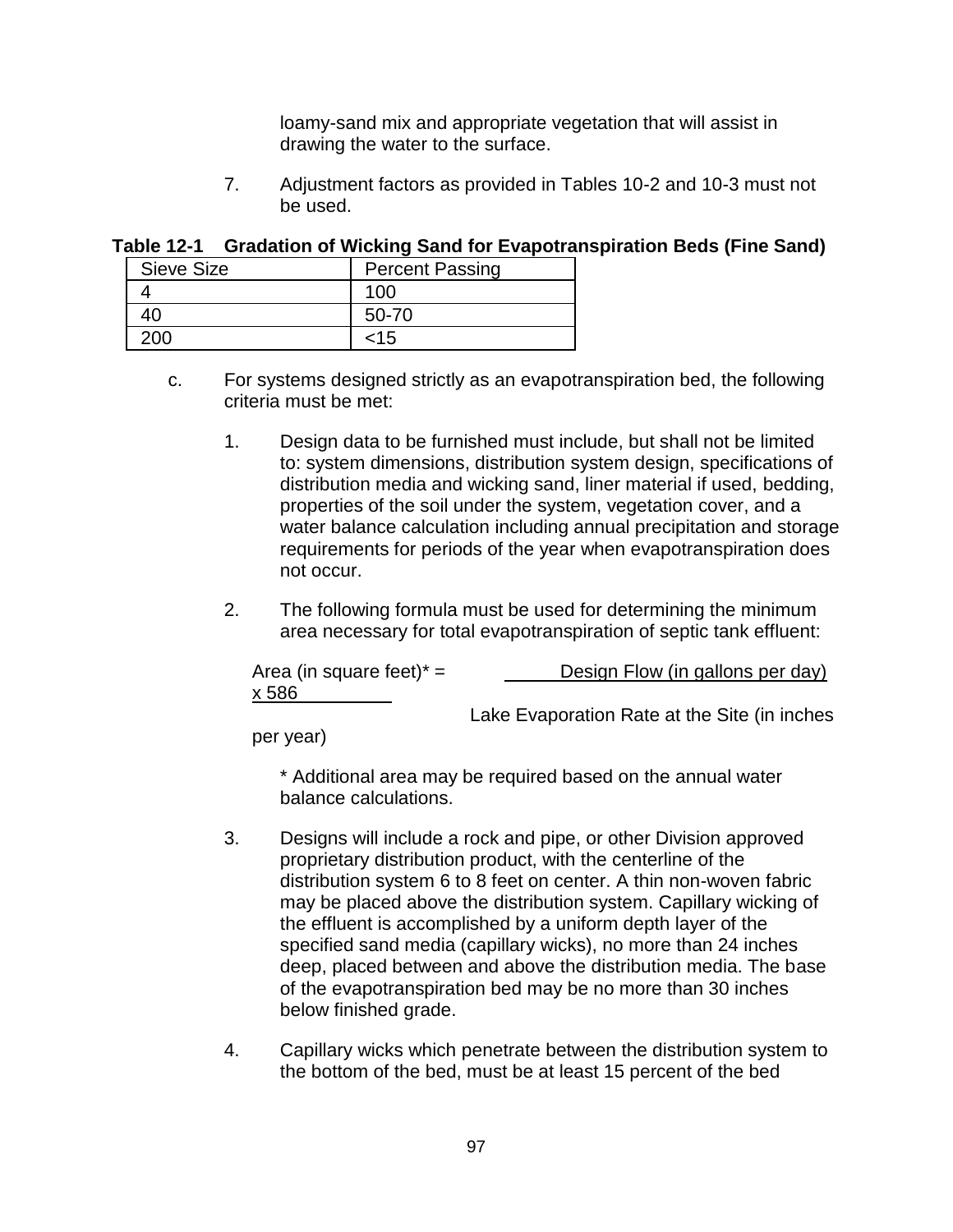surface area. The wicks must be uniformly spaced throughout the system.

- 5. Except for dwellings, if the system is designed for summer use only, as determined by the local public health agency, the surface area may be multiplied by 0.6 to obtain the required area.
- d. For systems designed as an evapotranspiration/absorption bed, the following criteria must be met.
	- 1. Data to be furnished must include, but is not limited to: system dimensions, distribution system design, specifications of wicking sand, properties of the soil under the evapotranspiration/absorption bed, provision for vegetation cover, and a water balance calculation including annual precipitation and storage requirements for periods of the year when evapotranspiration does not occur.
	- 2. Design will include a rock and pipe, or other Division approved proprietary distribution product, with the centerline of the distribution system 6 to 8 feet on center. A thin non-woven fabric may be placed above the distribution media. Capillary wicking of the effluent is accomplished by a uniform depth layer of the specified sand media (capillary wicks) no more than 24 inches deep placed between and above the distribution media. The infiltrative surface may be no more than 30 inches below finished grade.
	- 3. Capillary wicks which penetrate between the distribution system to the bottom of the bed, must be at least 15 percent of the bed surface area. The wicks must be uniformly spaced throughout the bed.
	- 4. Amount of storage and evapotranspiration capacities may be reduced by the volume of effluent absorbed by the underlying soil based on the long-term acceptance rate for that soil type and the formulas provided in section 43.12.A.4.e below.
	- 5. The following formula must be used for determining the minimum area necessary for evapotranspiration/absorption of septic tank effluent:
		- (i) Area (sq. ft.) $* =$  Flow (gpd) (LTAR + ETR)
			- (a) LTAR refers to the long-term acceptance rate of the underlying soil as provided in Table 10-1 for TL1 effluent.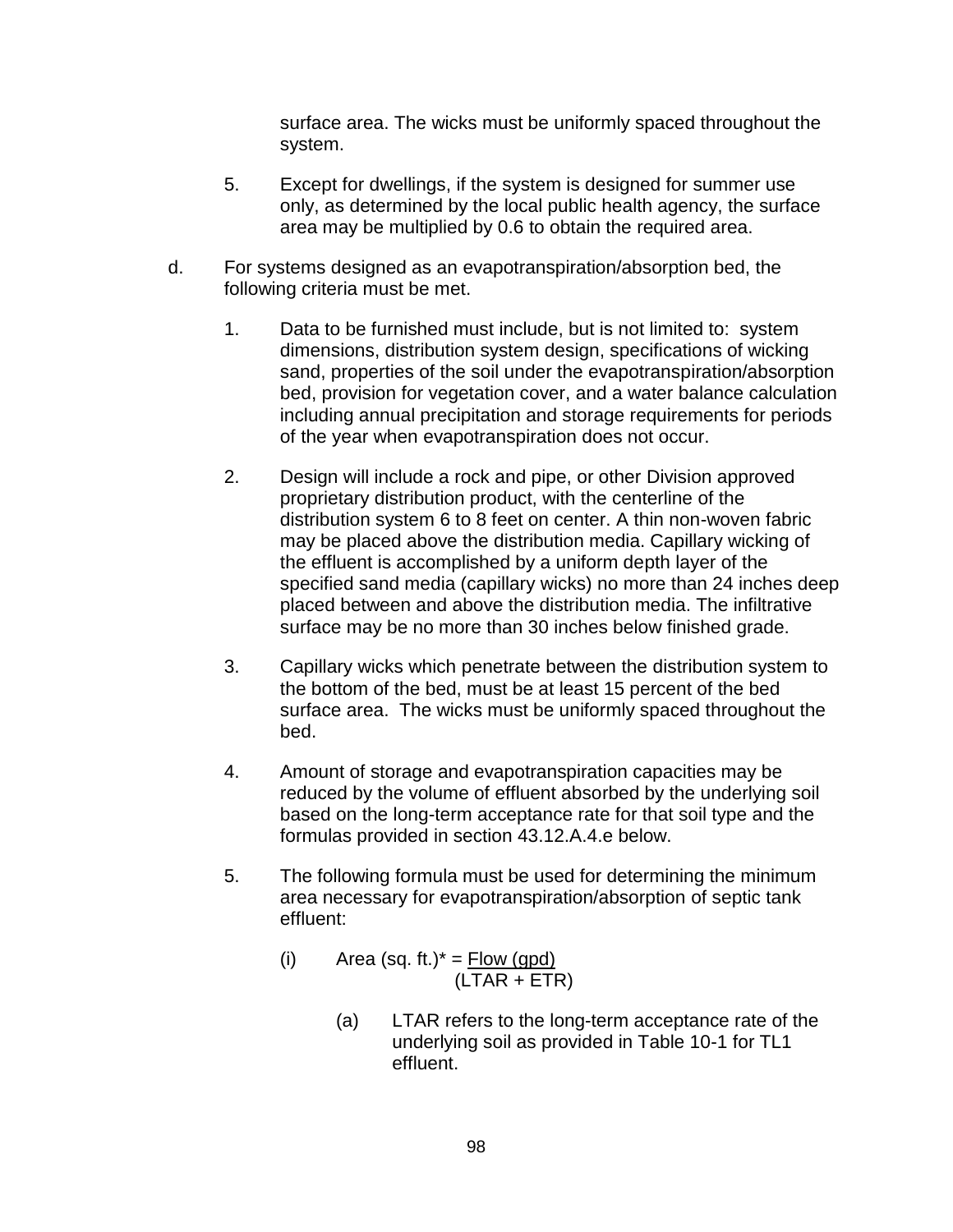(b) ETR refers to the evapotranspiration rate derived from the following formula:

ETR (gal./day sq. ft.) = Lake Evaporation Rate at the Site (in inches per year)

586

\* Additional area may be required based on the annual water balance calculations.

- C. Wastewater Ponds
	- a. Construction of new wastewater ponds for single-family homes is prohibited.
	- b. For repairs of an existing wastewater pond, the potential for risk to public health and water quality may be evaluated by the local public health agency. If risk is low in the determination of the local public health agency, the repair of a wastewater pond may be permitted, however the following criteria must be followed:
		- 1. A septic tank must precede the wastewater pond.
		- 2. The depth of the design volume of the wastewater pond must be five feet.
		- 3. A wastewater pond must have two feet of free board above the design volume of the pond.
		- 4. A wastewater pond must be fenced to keep out livestock, pets, vermin, and unauthorized people.
		- 5. Wastewater ponds must be designed on the basis of monthly water balance including design flow, precipitation, evaporation, and seepage.
		- 6. Wastewater ponds must be constructed so the seepage out of the bottom or sides does not exceed 1/32 of an inch per day. If this limit cannot be achieved using compacted natural soil materials including soil additives, an impermeable synthetic membrane liner must be used.
		- 7. If the evapotranspiration does not exceed the rate of inflow of effluent from the structure, a soil treatment area meeting the requirements of this regulation must be installed to accept the excess flow
		- 8. Maintenance must include preventing aquatic and wetland plants from growing in or on the edge of the pond, protecting sides from erosion, and mowing grasses on the berm and around the pond.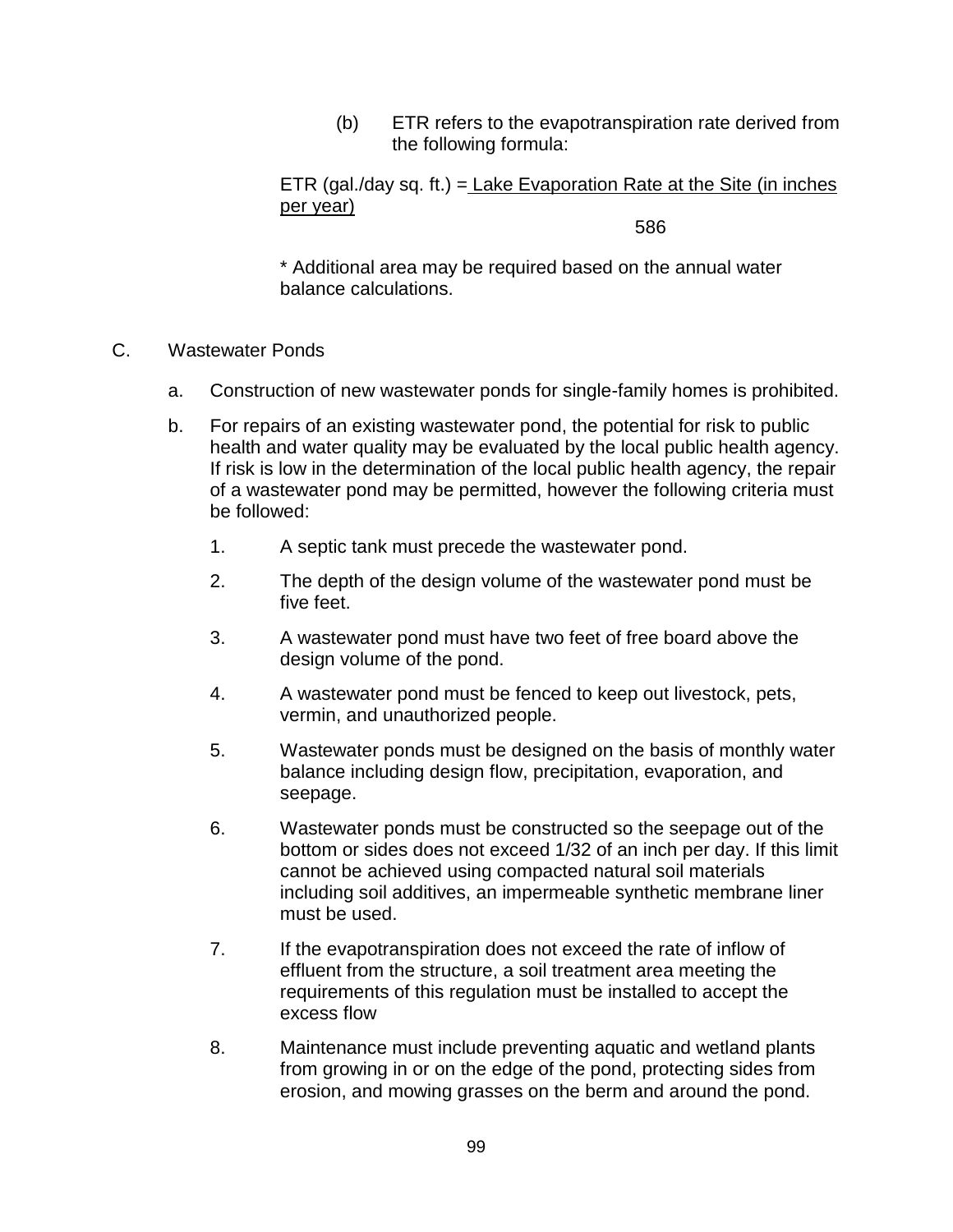- 9. Wastewater ponds must be designed by a professional engineer.
- D. Vaults Other Than Vault Privies
	- a. Vaults for full time use in new construction are prohibited where a property can accommodate an OWTS with a soil treatment area.
	- b. The Board of Health may allow or prohibit vaults for use at a permanent facility, except where Section 12.D.a applies.
	- c. Vaults for full time use may be permitted when a failing OWTS cannot be replaced.
	- d. Vaults may be permitted for limited use occupancy on a property which cannot accommodate and OWTS with soil treatment area.
	- e. A vault may be permitted if the facility is on land where the installation of an OWTS with soil treatment area is not permitted.
	- f. Vaults may be permitted for systems where some of the wastewater flows are separated, such as toilet wastes only, into a vault. The portion not retained in the vault must be treated in an adequately-sized OWTS.
	- g. Variance may be granted for specialized commercial uses.
	- h. A vault must have a minimum 500 gallon effective volume or be capable of holding a minimum of the two-day design wastewater flow, whichever is greater.
	- i. A visual or an audible signal device or both, indicating filling to a maximum of 75 percent capacity, must be installed to indicate when pumping is necessary.
	- j. Concrete vaults must meet the strength and watertightness requirements for septic tanks. Prefabricated fiberglass, fiberglass-reinforced polyester, and plastic tanks may be used as vaults, if the tank manufacturer provides testing criteria certifying them for this use.
- E. Privies
	- a. Vault Privy
		- (1) Effective volume of the vault must be no less than 400 gallons and it must be constructed of concrete or plastic. The vaults for privies must meet the structural and watertightness standards of vaults.
		- (2) A vault privy must be built to include: fly-and rodent-tight construction, a superstructure affording complete privacy, an earth mound around the top of the vault and below floor level that slopes downward away from the superstructure base, a floor, and a riser of concrete or other impervious material with hinged seats and covers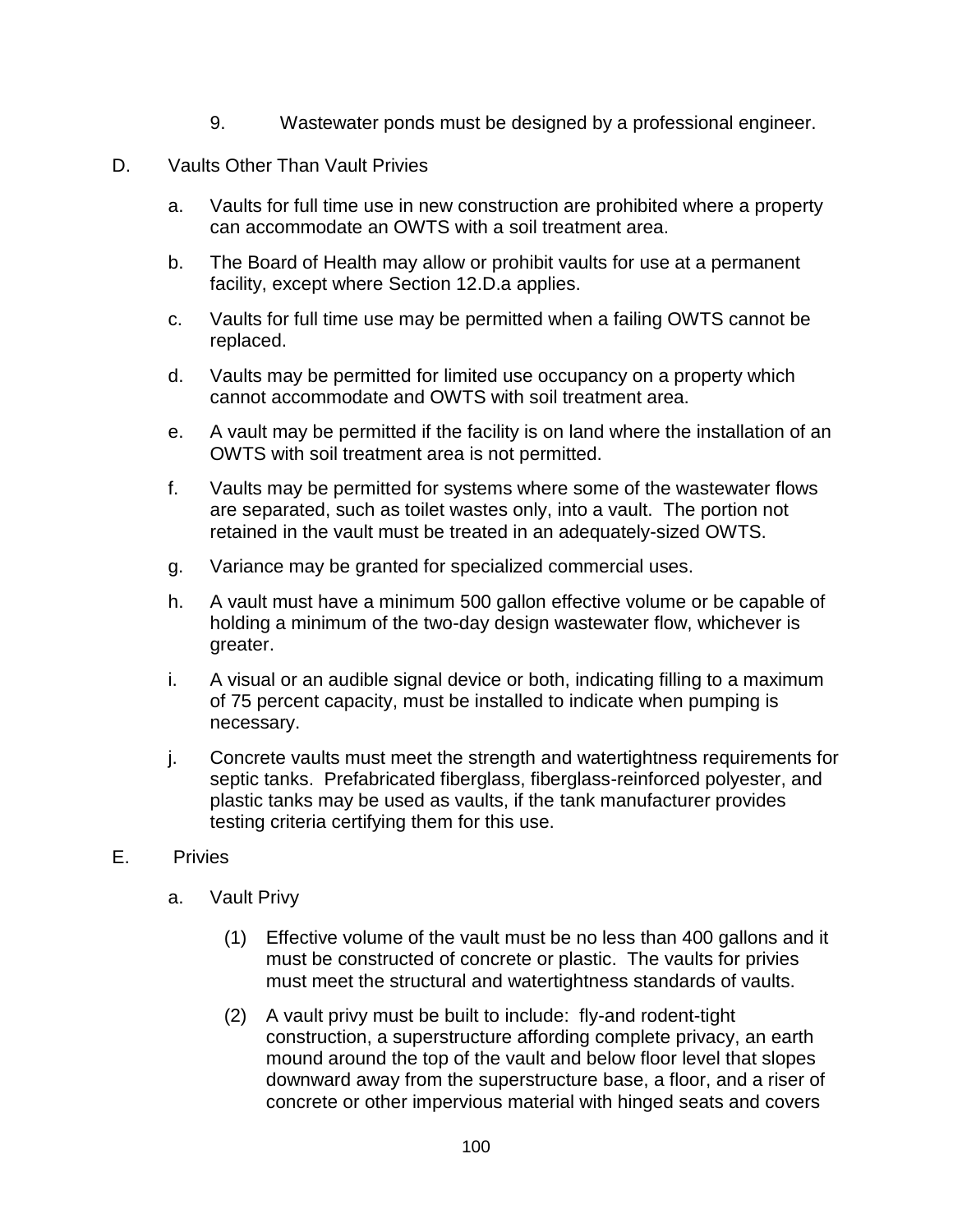of easily cleanable, impervious material. All venting must be flyproofed with No. 16 or tighter mesh screening.

- b. Pit Privy
	- (1) The bottom of the pit must be located above at least four feet of suitable soil and four feet above a limiting condition.
	- (2) The pit must have at least 400 gallons of effective volume; and
	- (3) The superstructure must provide complete privacy and have fly-and rodent-tight construction, an earth mound around the top of the pit and below floor level that slopes downward away from the superstructure base, a floor, and a riser of concrete or other impervious material with hinged seats and covers of easily cleanable, impervious material. All venting must be fly-proofed with No. 16 or tighter mesh screening.
- F. Incinerating, Composting and Chemical Toilets
- 1. The local board of health may permit incinerating, composting and chemical toilets. The use of an incinerating, composting or chemical toilet will not reduce the required size of the OWTS
	- a. Permitting of an incinerating or composting toilet may also be subject to the jurisdiction of a local agency regulating plumbing or the Colorado Plumbing Board, whichever has jurisdiction over plumbing in the location.
	- b. An incinerating or composting toilet may be used for toilet waste where an OWTS is installed for treating wastewater remaining after removal of toilet waste. Subject to Board of Health or other applicable regulations or codes (e.g., Colorado Plumbing Code if a local code does not exist), the compartment may be located within a dwelling or building provided the unit complies with the applicable requirements of this regulation, and provided the installation will not result in conditions considered to be a health hazard as determined by the local public health agency. Compartment and appurtenances related to the unit must include fly-tight and vector-proof construction and exterior ventilation.
	- c. Incinerating Toilets: An approved incinerating toilet must be designed and installed in accordance with all applicable federal, state, and local airpollution requirements and manufacturer's instructions.
	- d. Composting Toilets
		- (1) Composting toilets must meet the requirements of NSF/ANSI Standard 41 and bear the seal of approval of the NSF or an equivalent testing and certification program.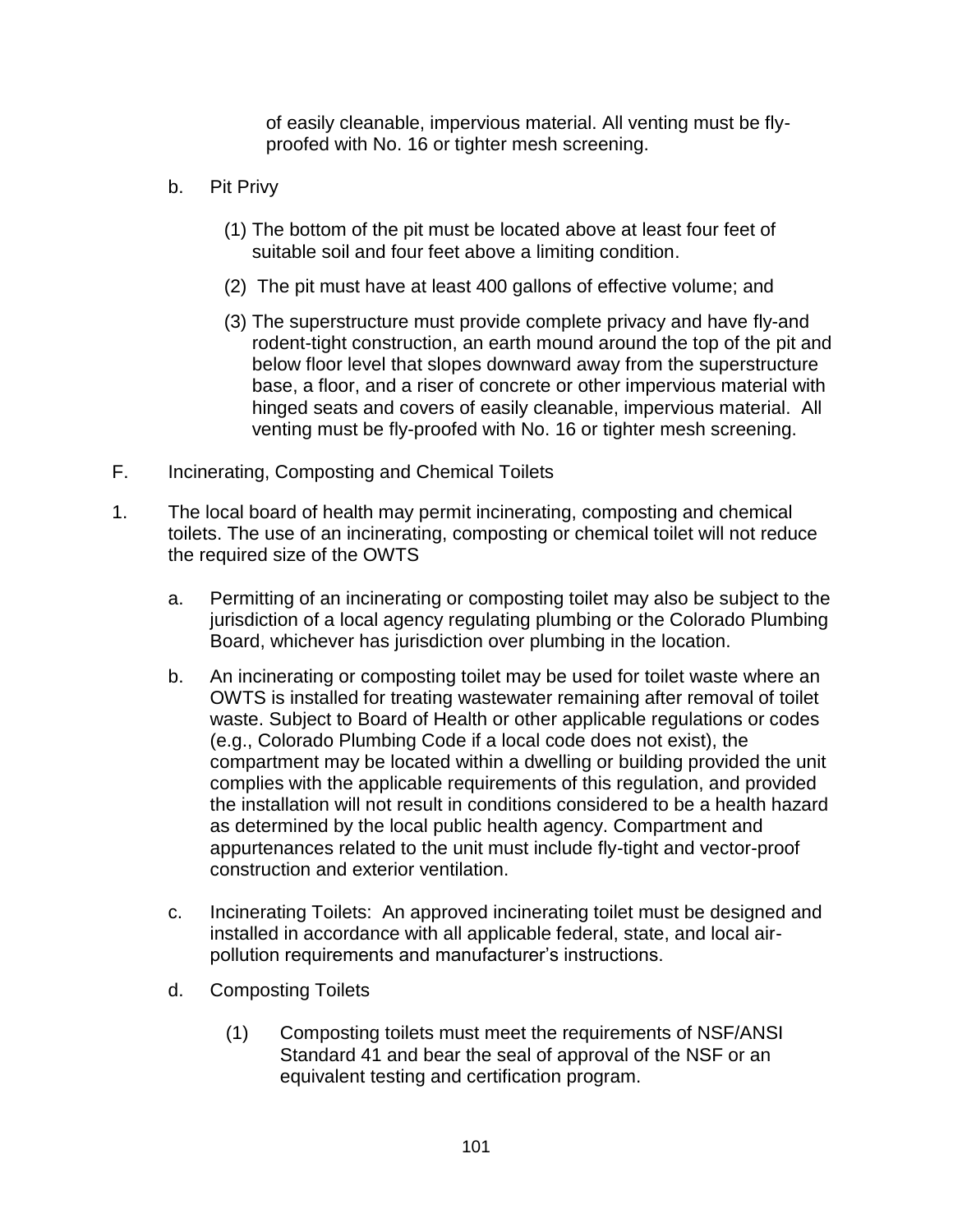- (2) An approved composting toilet must treat deposits of feces, urine, and readily decomposable household garbage that are not diluted with water or other fluids and are retained in a compartment in which aerobic composting will occur.
- (3) The effective volume of the receptacle must be sufficient to accommodate the number of persons served in the design of the unit installed. The effective volume of the unit must include sufficient area for the use of composting materials which must not be toxic to the process or hazardous to persons and which must be used in sufficient quantity to assure proper decomposition.
- (4) Residue from the composting toilet must be removed when it is filled to 75 percent of capacity. Residue from the unit must be properly disposed of by methods recommended by the manufacturer and acceptable to the local public health agency. Disposal methods must prevent contamination of water and not cause a public health nuisance. Disposal using solid waste practices is recommended.
- (5) If a system will be installed where low temperature may be a factor, design and installation must address the effects of the low temperature.
- (6) Composting toilets must be operated according to manufacturer's specifications.
- e. Incinerating Toilets Acceptance Requirements
	- a. Incinerating toilets must meet the requirements of the NSF Protocol P157 and bear the seal of approval of the NSF or an equivalent testing and certification program.
	- b. Incinerating toilets must be operated according to manufacturer's specifications.
- G. Portable Chemical Toilets
	- a. Use of a portable chemical toilet in permanently occupied buildings is prohibited except during construction or under emergency circumstances as determined by the local public health agency. Proper ventilation of a chemical toilet used inside must be required.
- H. Slit Trench Latrine
	- a. A slit trench latrine must be utilized only in remote or emergency situations when other approved sanitary means are unavailable. Other agencies may have more stringent regulations that must be adhered to.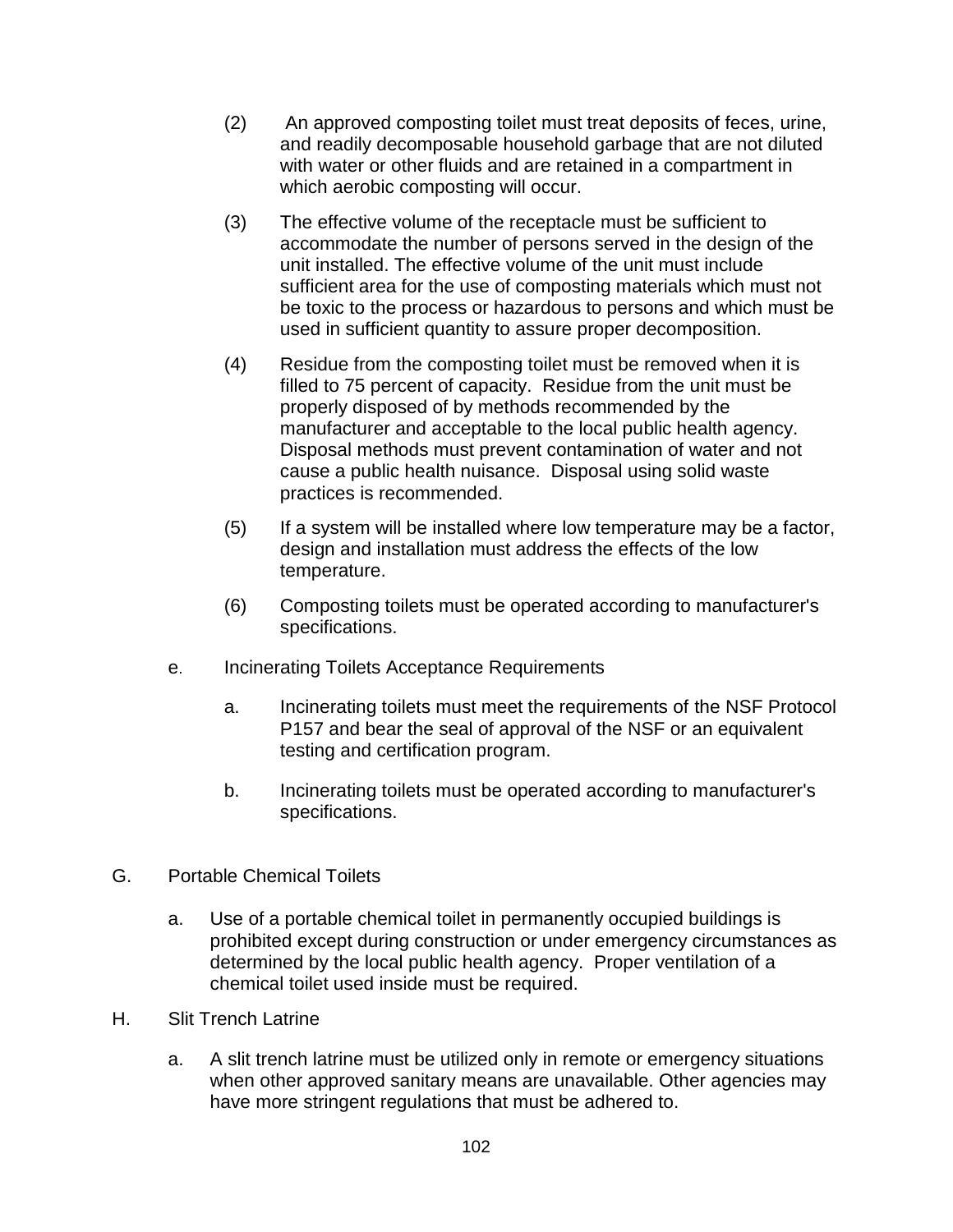- b. A slit trench latrine must be considered a temporary convenience to be used no longer than seven days and must be backfilled and graded to match its surroundings when its use is discontinued.
- c. A slit trench latrine must be located only in a place that does not adversely affect public health or the environment. The location must provide ample privacy and should be exposed to several hours of sunlight each day. A slit trench latrine must not be located:
	- (1) In a building;
	- (2) In a covered or partially covered location such as a cave or overhanging cliff; or
	- (3) On a slope of greater than 30 percent.
- d. A slit trench latrine must be installed only in suitable soil.
- e. A slit trench latrine must be excavated approximately one foot wide and two feet deep for the required length. All human waste and tissue placed into the slit trench latrine must be covered with at least two inches of soil at least once a day or more frequently if requested by the local public health agency.

# **13. Technology Review and Acceptance**

- A. OWTS technologies must either be public domain, including but not limited to rock and pipe distribution systems, sand filters with pressure distribution and mound systems, with criteria for design, installation, maintenance and use as described in this regulation, or proprietary products that have received Division review and acceptance before the local public health agency may permit them for use.
- B. The Division must review and accept proprietary products in these technology categories:
	- a. Proprietary treatment products (e.g. treatment systems, remediation systems);
	- c. Propriety distribution products (e.g. manufactured distribution products or subsurface dripline);
	- d. Septic tanks;
	- e. Composting toilets;
	- f. Incinerating toilets; and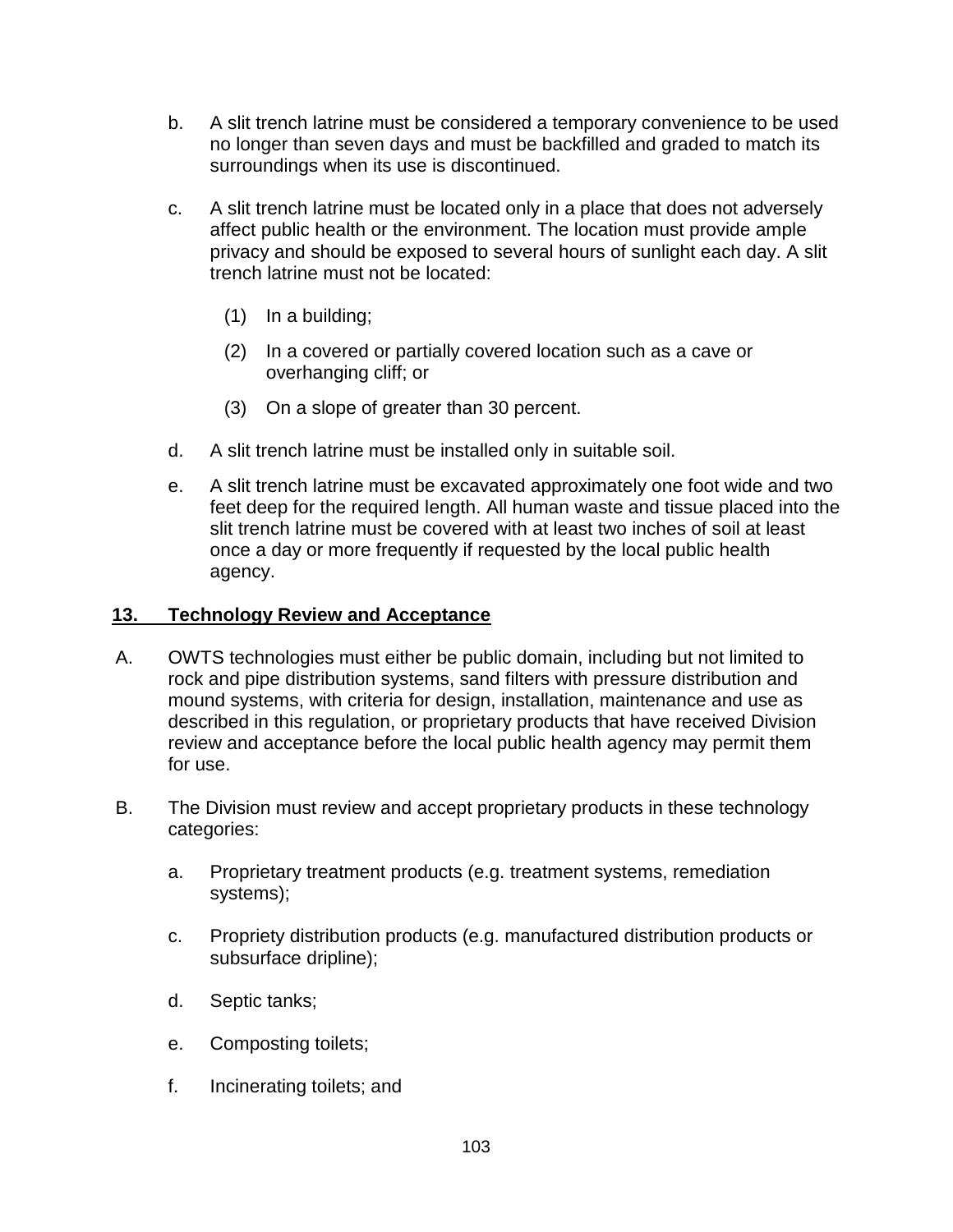- g. Others as needed.
- C. Product Acceptance Requirements General:
	- a. To qualify for product acceptance, manufacturers desiring to sell or distribute proprietary products in Colorado must submit a completed application to the Division in the format provided by the Division and a report describing in detail the test procedures and data confirming the performance and properties of the product claimed by the manufacturer. Products within a single series or model line sharing distinct similarities in design, materials, capacities, configuration, and claiming the same level of treatment may be accepted under a single application. Products outside of the series or model line must be accepted under separate applications. The following information must be included in the application:
		- (1) Manufacturer's name, mailing address, street address, and phone number;
		- (2) Contact individual's name, mailing address, street address, phone number and email address. The contact individual must be vested with the authority to represent the manufacturer in the acceptance process;
		- (3) Category of product (e.g., proprietary treatment product, proprietary distribution product, septic tank);
		- (3) Name, including specific brand and model, of the proprietary product;
		- (4) A description of the functions of the proprietary product, along with any known limitations on the use of the product;
		- (5) Product description and technical information, including dimensioned drawings; materials and characteristics; component design specifications; and volumes, design capacity, and flow assumptions and calculations, as relevant;
		- (6) Siting and installation requirements;
		- (7) Product performance information in appropriate product section;
		- (8) Detailed description, procedure and schedule of routine service and maintenance events;
		- (9) Copies of manufacturer's literature to include sales and promotion, design, installation, operation and maintenance, and owner instructions; and
		- (10) Identification of information subject to protection from disclosure and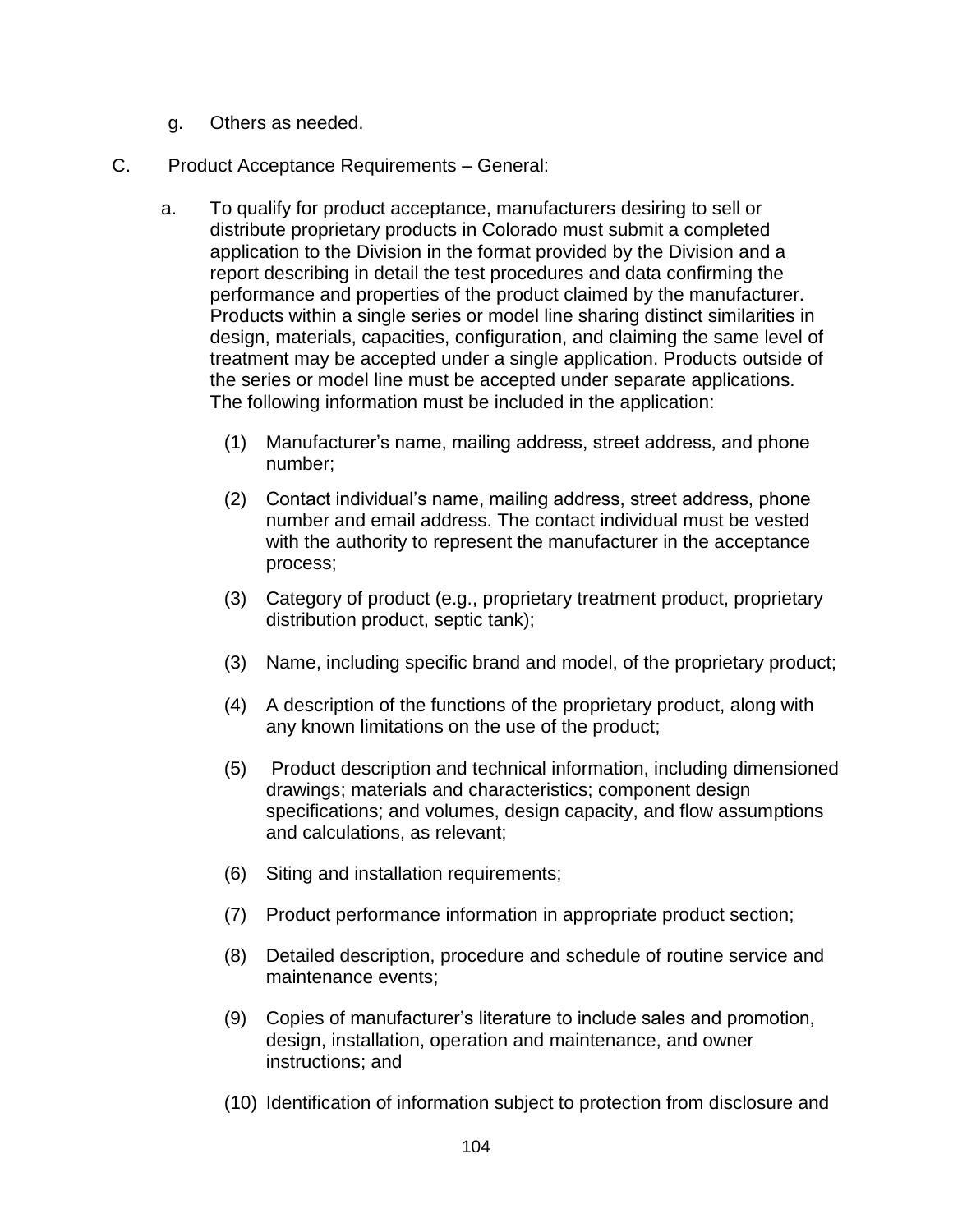trade secrets, if any.

- b. Upon receipt of an application, the Division must verify that the application is complete and meets the requirements for which the product is being evaluated. If the application is found to be complete, and the requirements of this section needed to accept the product are met, the Division shall place the product on a list of accepted proprietary products for the type of product.
- c. Manufacturers must have readily accessible and up to date information for designers, regulators, product owners, and other interested parties about their product including:
	- (1) Product manuals;
	- (2) Design instructions;
	- (3) Installation instructions;
	- (4) Operation and maintenance instructions; and
	- (5) A list of representatives and manufacturer-certified service providers in Colorado, if any. If none exist, information on how service on the product will be provided in Colorado.
- d. If, at any time after a proprietary product has been accepted for use, the Division receives information that the product so accepted does not meet the required standards, or in any way constitutes a public health or environmental hazard, the Division may, at its discretion, revoke the product acceptance. The Division shall notify the manufacturer and local public health agencies within 30 days of any revocation.
- D. Proprietary Treatment Product Acceptance Requirements
	- a. If a proprietary treatment product is submitted to meet a specific treatment level, a report with test procedures and data must be submitted to the Division to demonstrate that it can meet the treatment level for which the approval is being requested on a consistent basis in actual installations. The Division must approve the test methods and programs. Test results from product certification testing must also be submitted.
	- b. If a product is accepted for a specific treatment level, the product may also be used for applications requiring lower treatment levels.
	- c. Field Performance Testing
		- (1) Testing must be performed by a neutral third party.
		- (2) Testing for residential applications must be performed on a minimum of 12 single-family homes under normal operating conditions unless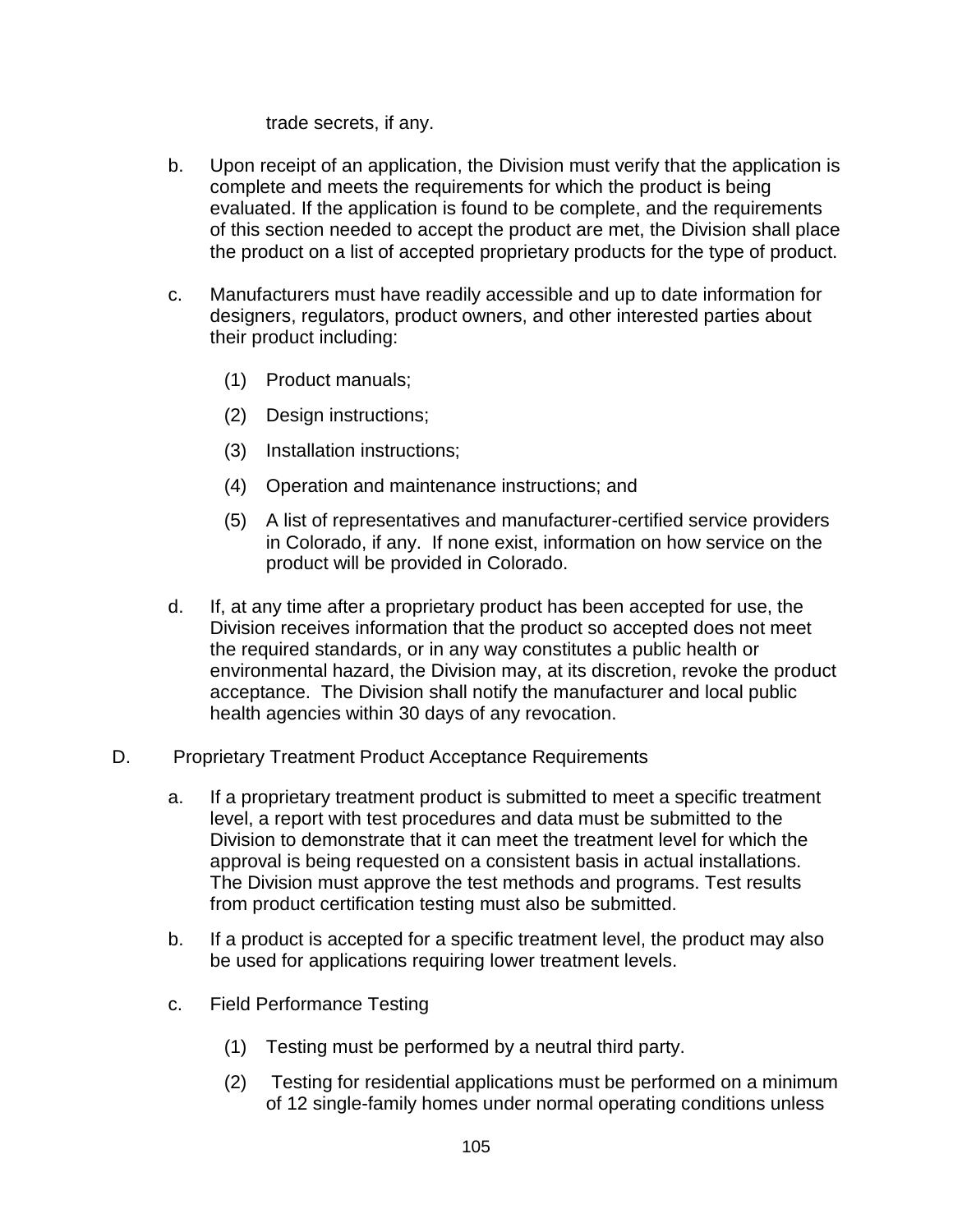otherwise noted below.

- $(i)$  If the proprietary treatment product is requesting TL2 acceptance and that product has received NSF/ANSI 40 certification, the number of home sites to be tested may be reduced to six. The NSF/ANSI 40 certification must be submitted if the reduced number of test sites is requested.
- (ii) If the proprietary treatment product is requesting TL2N acceptance and that product has received NSF/ANSI 245 certification, the number of home sites to be tested may be reduced to six. The NSF/ANSI 245 certification must be submitted if the reduced number of test sites is requested.
- (3) Each system must be tested over a period of at least one year.
- (4) Each system must be sampled at least four times during the year with the sampling evenly distributed throughout the year.
- (5) Laboratory results for all parameters for which acceptance is being requested must be submitted.
- (6) Testing may be performed in Colorado under a Product Development Permit.
- (7) Testing may be performed in locations other than Colorado, as part of the testing, the manufacturer must define, to the acceptance of the Division, what adjustments or modifications to the product will be required to compensate for the following conditions: if
	- (i) Increased elevation results in lower atmospheric pressure and lower oxygen content. Adjustments or modifications to the treatment process may be required to compensate for these conditions and those adjustments or modifications must be specified.
	- (ii) Winter season conditions in Colorado include cold temperatures that may affect product performance. Adjustments or modifications to the treatment process may be required to compensate for these conditions and those adjustments or modifications must be specified. This item must be addressed if nitrogen reductions are claimed.
	- (i) The report conclusions must indicate the proprietary treatment unit can consistently be expected to meet the treatment level for which acceptance is being requested.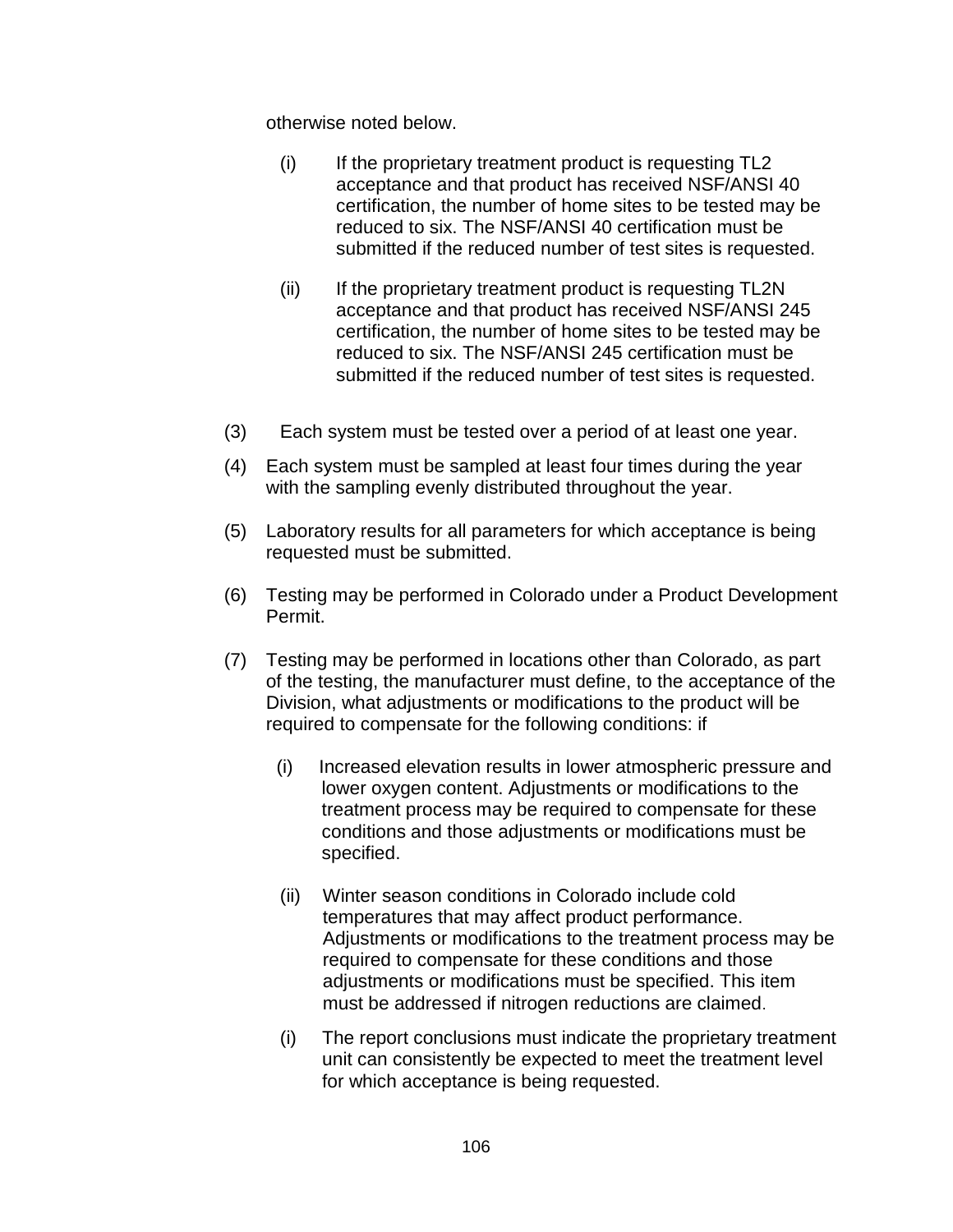- (ii) The report must include estimated operating costs for the first five years of the treatment system's life. This must include both estimated annual electricity or other energy costs, and routine inspection and maintenance costs, including replacement of parts.
- (iii) Energy and other costs are to be based on typical Denver, Colorado, costs at the time of the acceptance request.
- (iv) Replacement part costs must include shipping and handling.
- (v) If media or other major part replacement is expected during the normal life of the system, the cost of replacement and the typical replacement interval must be included even if replacement is not expected within five years.
- (8) If a proprietary product has been previously accepted for use in Colorado under NSF/ANSI 40 or equivalent testing and at least one product unit had been installed in Colorado prior to June 30, 2013, the acceptance for use in Colorado may continue as treatment level 2. A request for this continued acceptance must be submitted to the Division on the forms provided by the Division. Documentation of a product installation must be provided.
- E. Proprietary Distribution Product Acceptance Requirements
	- a. Proprietary manufactured distribution products must:
		- (1) Be constructed or manufactured from materials that are nondecaying and non-deteriorating and do not leach chemicals when exposed to septic tank effluent and the subsurface soil environment;
		- (2) For gravity distribution systems, the product must provide a liquid storage volume at least equal to the storage volume within the assumed 30 percent void space in a rock and pipe distribution system assuming six inches of rock below the pipe and two inches above the pipe;
		- (3) Maintain the integrity of the trench or bed. The material used, by its nature and its manufacturer-prescribed installation procedures, must withstand the physical forces of the soil sidewalls, soil backfill and the weight of equipment used in the backfilling; and
		- (4) If the width of a proprietary manufactured distribution product is within 90 percent of the width of the excavation, it may be approved as being equivalent to the full width of the excavation, if information is provided that demonstrates distribution over the full width. Thus, the product must cover at least 90 percent of the excavated area in either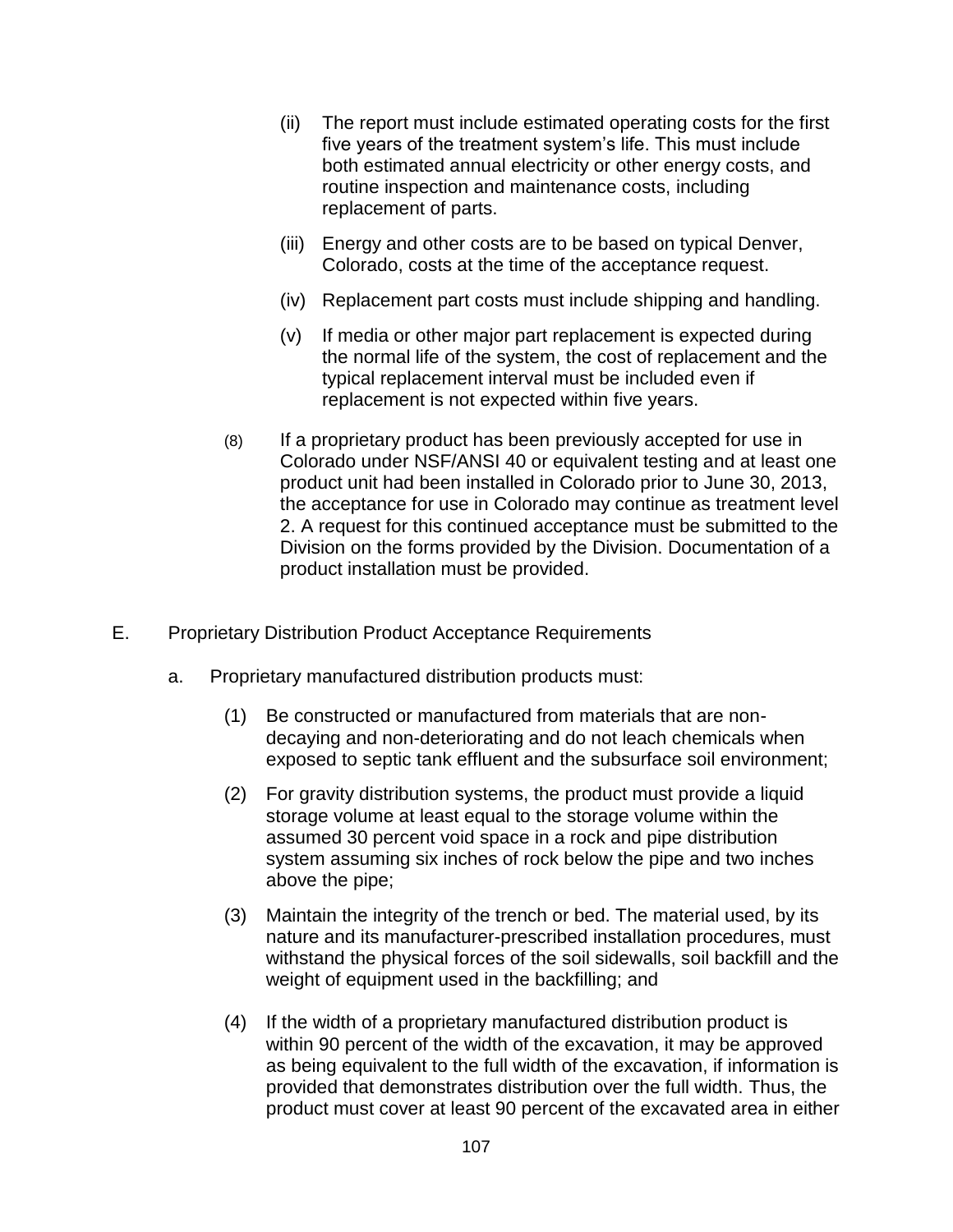a trench or bed configuration in order to receive sizing adjustments provided in Table 10-3.

- b. Proprietary subsurface dripline products must:
	- (1) Be warranted by the manufacturer for use with OWTS effluent;
	- (2) Specify required treatment level of influent to the driplines;
	- (3) Be designed for resistance to root intrusion; and
	- (4) Incorporate emitters that may be controlled either by use of pressurecompensation emitters or with a pressure regulator.
- F. Proprietary Remediation Product Acceptance Requirements
	- a. Manufacturers of products for remediation of a soil treatment area must submit test data as described in field performance testing - Section 12.D.c. demonstrating that the soil treatment area has been remediated for a period of at least three years.
	- b. Remediation must be demonstrated by showing that a soil treatment area that had been surfacing, does not surface again after use of the proprietary remediation product when the OWTS is operated under the same conditions as it was before the surfacing began.
	- c. Laboratory data may be submitted but will not take the place of field performance testing.
	- d. In addition to the field performance testing, the following additional requirements must be met for the appropriate situation.
		- (1) For aeration or other higher level treatment installed following the septic tank, test data as described in field performance testing must be submitted demonstrating that the septic tank effluent strength has been reduced.
		- (2) For aeration or other higher level treatment installed inside septic tank, test data as described in field performance testing must be submitted demonstrating that the septic tank effluent strength has been reduced and is lower than TL1.
		- (3) For chemical and/or biological remediation, the chemicals or biological agents used in the remediation product must be demonstrated to have no negative effects on public health, environment, and soil properties. A material safety data sheet must be submitted, if available.
		- (4) For physical remediation, the process used must be demonstrated to have no negative effects on public health, environment, and soil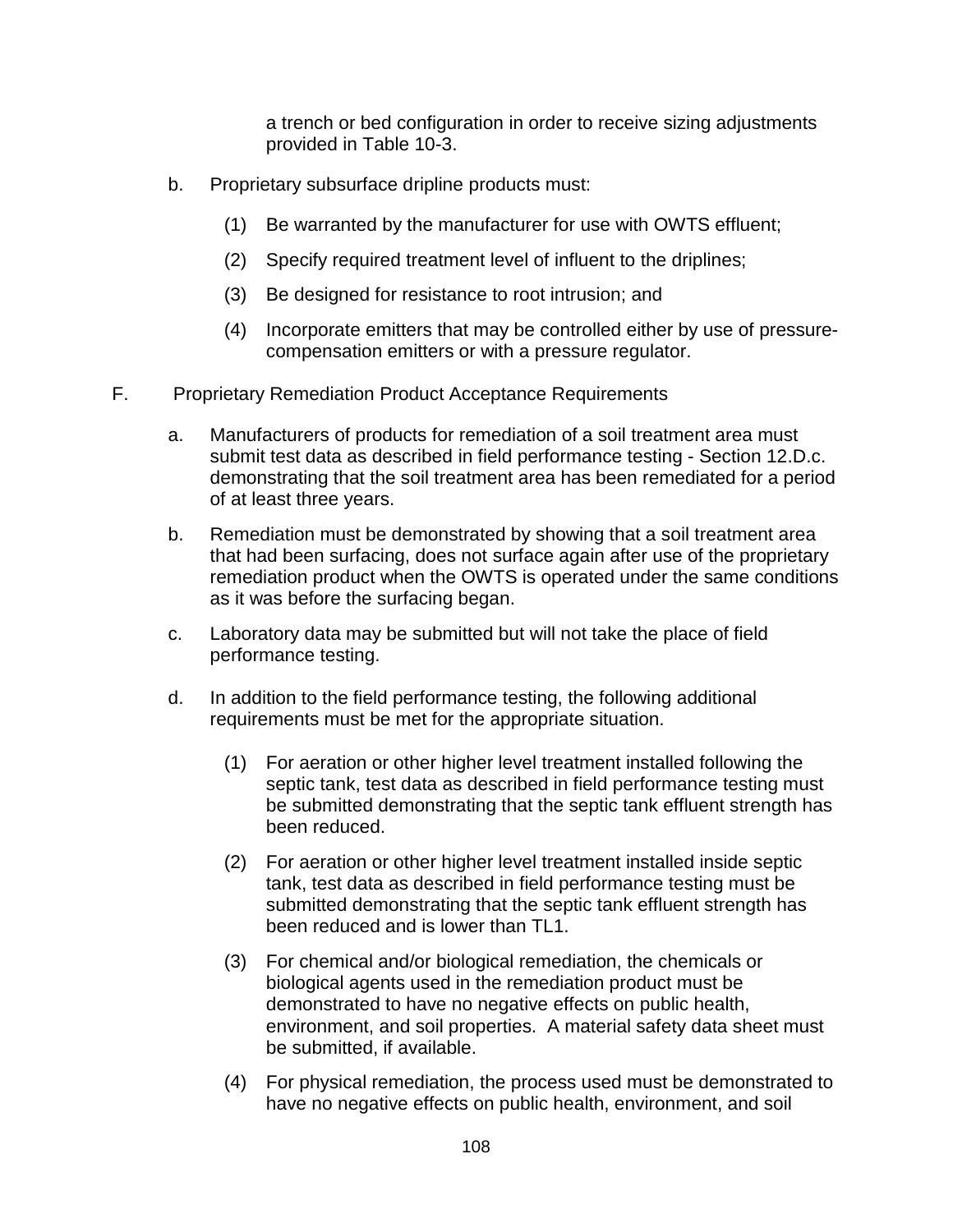properties. The physical remediation process must not be repeated during the test time period.

- G. Septic Tank Acceptance Requirements
	- a. Septic tank design must conform to the requirements of Section 9.B. of this regulation.
	- b. Each manufacturer must annually test five percent of its tanks for watertightness at the manufacturing facility, unless the tanks are certified for use as a septic tank by the International Association of Plumbing and Mechanical Officials (IAPMO) or Canadian Standards Association (CSA), or the manufacturer participates in the Plant Certification Program of the National Precast Concrete Association (NPCA).
	- c. Watertightness results must be sent to the Division on an annual basis unless otherwise addressed in section 43.13.F.2 above. The manufacturer must provide information that specifies measure taken to repair a tank that fails the watertightness test. The manufacturer must also define the measures taken to prevent similar problems in future tanks.
	- d. IAPMO, CSA, and NPCA certifications must be submitted to the Division for acceptance. Current certifications must be submitted to the Division on an annual basis.
- H. Other Product Acceptance Requirements
	- a. The Division may adopt review and acceptance requirements for additional products as needed.

## **14. Operation and Maintenance**

- A. Responsibility: The owner must be responsible for maintenance of an OWTS unless the responsibility has been contractually assigned to a tenant or a third party or a public, quasi-public, or political subdivision.
- B. The Board of Health shall not allow reductions in soil treatment areas or vertical or horizontal separation distances based on higher level treatment.

## **15. Severability**

The provisions of this regulation are severable, and if any provisions or the application of the provisions to any circumstances are held invalid, the application of such provision to other circumstances, and the remainder of this regulation shall not be affected thereby.